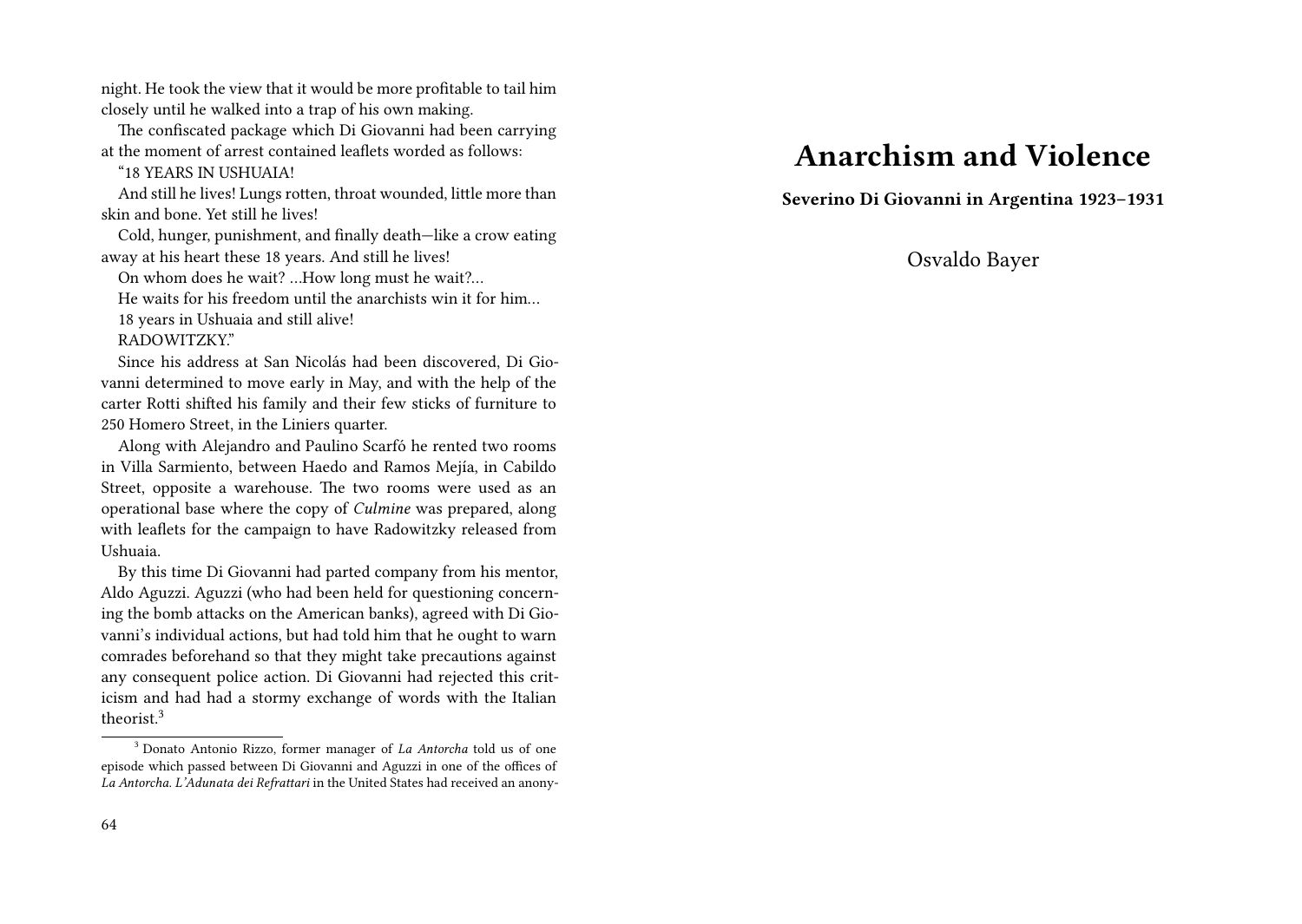on the corner between Rivadavia and Esperanza. There he met Di Giovanni and they spent some time reading manuscripts."

The anarchists were building up a new campaign. Now that the agitation on behalf of Sacco and Vanzetti had ended, they were about to start a campaign on behalf of Radowitzky, the killer of Ramón Falcón, who had been incarcerated in Ushuaia penitentiary for eighteen years. *La Protesta* had initiated the written protests. *La Antorcha* was calling for the mobilisation of the working class. Meanwhile, through *Culmine*, Di Giovanni's people were insisting that individual actions were called for.

On February 4, agent Larrosa reported, "Di Giovanni continues to engage in discussions with these individuals. The postmaster in charge of the branch at 2500 Rivadavia states that the said Di Giovanni comes after 2pm daily to collect correspondence from abroad and from the capital itself, from his branch…"

At the time, Di Giovanni was receiving money from Italian anarchists in the United States and in France where they had powerful organisations, but he was also working on the presses of Viri and Company at 8224 Rivadavia, together with Paulino Scarfó.

Finally, on February 7 1928, the police grabbed Di Giovanni who was carrying a package, on the corner of Venezuela Street and La Plata Avenue. Di Giovanni was chatting with fellow-Italian Dionisio Di Giustini. It was 9am—they were only a few feet from the *La Antorcha* offices.

He was taken to the Central Police Department where he was invited to make a statement. He had to answer four questions: "Are you an advocate of strikes or of social revolution?" "Do you frequent places where anarchist ideas are professed?" "Do you read newspapers of anarchistic views?" To all three of these he answered in the positive. To the last question, "Did you have any connection with the recent outrages?" he answered simply, "No!"

Under the Alvear government, they had little enough grounds on which to detain a man. They had no evidence against him, only suspicions. The chief of police ordered that he be released that very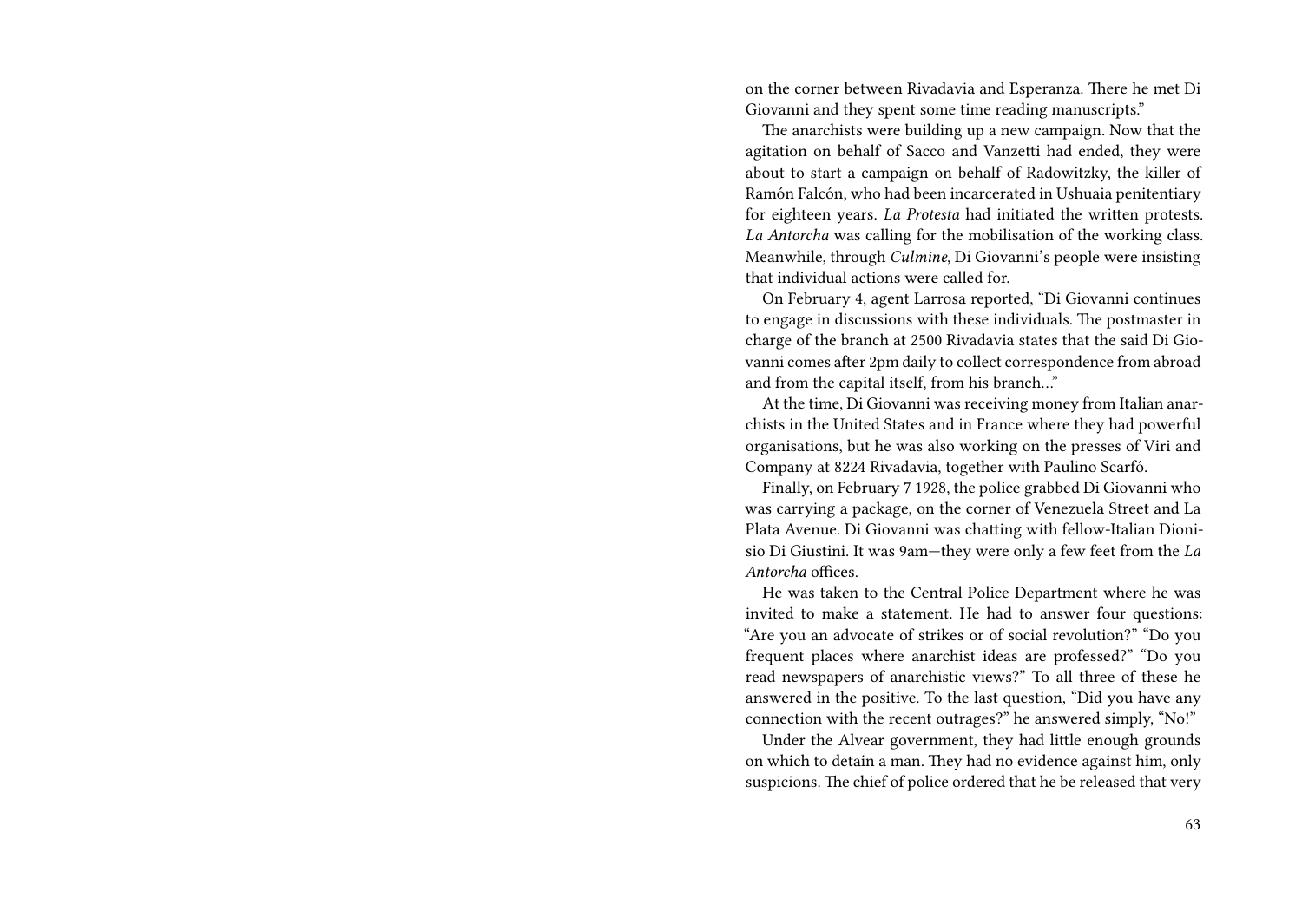On January 31, the Political Bureau discovered through an undercover agent that Di Giovanni was living at 1030 San Nicolas Street. Their report adds: "It is frequented by anarchist elements including a certain Scarfó and a brother in law of the same, by the name of José…" And then there follows a surprising paragraph which states baldly that Di Giovanni was a born agitator… "The subject Severino Di Giovanni frequents the barber's at 3537 Virgenes Street, making propaganda on behalf of his anarchist ideology among the customers."

They were closing in on him. But they held back from arresting him, hoping to catch him red-handed. The police were tired of arresting suspects whom the judge would later be obliged to set free for lack of evidence.

The following day, undercover agent José Larrosa of the Political Bureau reported, "We are informed that last night around 20.30 hours the subject Severino Di Giovanni made his way to 3834 Monte Egmont Street where he talked with the subject José Scarfó, a cabinetmaker by trade. After half an hour the two left together and made their way to a cafe at 1100 Oran Street where they had lengthy conversations with others who were there before them. At 1am Di Giovanni made his way home in the company of another subject who later said his farewells and made for Monte Egmont." One can see how Di Giovanni risked everything in order to exchange a few words with América Josefina, and how the Scarfó parents were powerless to prevent him from entering their home. Di Giovanni counted upon the friendship and sympathy of José Scarfó, another of Josefina's brothers, who was not yet an anarchist.

But his time was approaching. The next day (February 2) the undercover agent reports… "At 18.000 hours the subject Scarfó left 1030 San Nicolas Street. He looked all round to check that he was not being followed. I followed him as far as 3846 Monte Egmont Street where he remained until 21.00 hours before going to the cafe

#### 62

### **Contents**

|                                                      | 5   |
|------------------------------------------------------|-----|
| Remarks prior to an explanation of one man's tragedy |     |
| research and slovenly history.                       | 13  |
|                                                      | 16  |
| I. Face to face with the enemy                       | 22  |
| II. For Nicola Sacco and Bartolomeo Vanzetti         | 36  |
| III. Error, cruelty and blind obstinacy              | 52  |
| IV. Anarcho-Banditry versus drawing-room anarchism   | 76  |
| V. The anarchist, love and the woman                 | 85  |
| <b>VI. The Bandits</b>                               | 94  |
| VII. The struggle is always a bitter one             | 110 |
| VIII. For absolute freedom with a Colt .45           | 123 |
| IX. The last battle                                  | 145 |
| X. The End                                           | 155 |
| XI. Death                                            | 171 |

3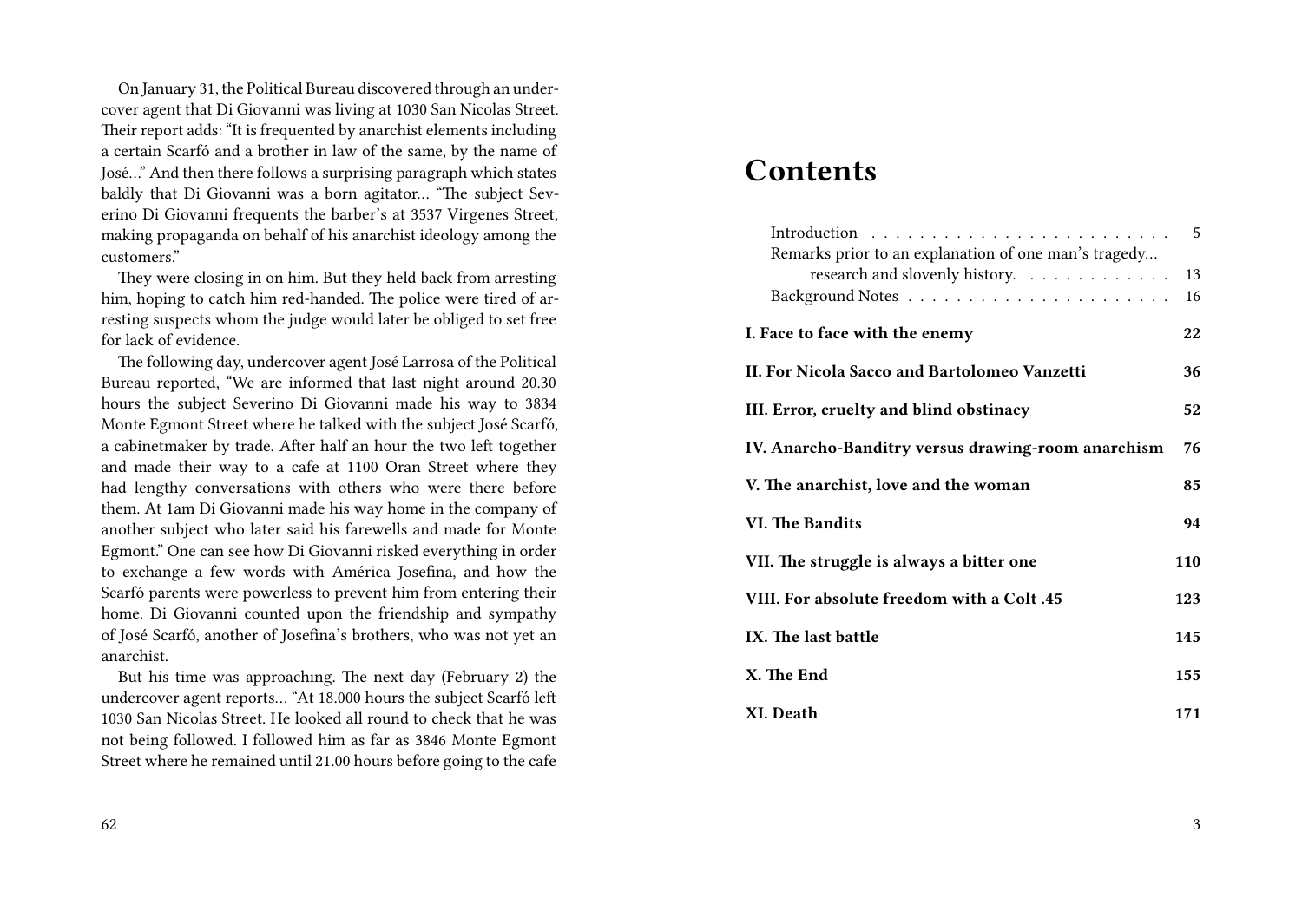and into it would be poured all the grief, anger and courage which you bourgeois had unleashed upon the world. And there was something else that we knew too: that some unknown had to pick it up and plant it where it would explode in front of your strong-boxes. Because he knows that your heads are filled with gold and he was going to force your ears open.

"No one, not even poor Taboada, for whom the blast must have been like a thunderbolt, no one felt the scorch on the face and the shaken innards which flared and shook us on the way back from the prison when we learned of the bombs. Because we knew and had been expecting as much. We knew that you bourgeois had set off the inevitable process and we had been expecting, waiting for just such inevitabilities as these.

"How fortunate you are, you who never know or anticipate a thing, can you comprehend the author of these acts now? Of course not. Even should you jail all the anarchists on earth, the one who did it, who may yet do it, who will do it, is the only one—and listen well to this!—the only one who will elude your grasp. He will pass among you carrying the invisible bomb in his hand, like a dead man, his mute tongue in his mouth. But dead men talk!"

The police were at a loss. Whereas every anarchist likely to go in for bombings had a dossier on him, they had not enough evidence to bring charges against any of them. Their only leads were a scorched suitcase and the bomb which failed to detonate. Naturally, throughout that Christmas they made the usual round up of anarchists who then spent the holiday in the cells. But the Political Bureau was not misled. To them only one man could have been responsible …Severino Di Giovanni. So they devoted all of their efforts to tracking him down.

Towards the end of January 1928 they had succeeded in locating his home. In this they had been assisted by an anonymous letter written in dubious Spanish and apparently penned by an Italian. There could be no doubt about it: the *Culmine* group contained a traitor.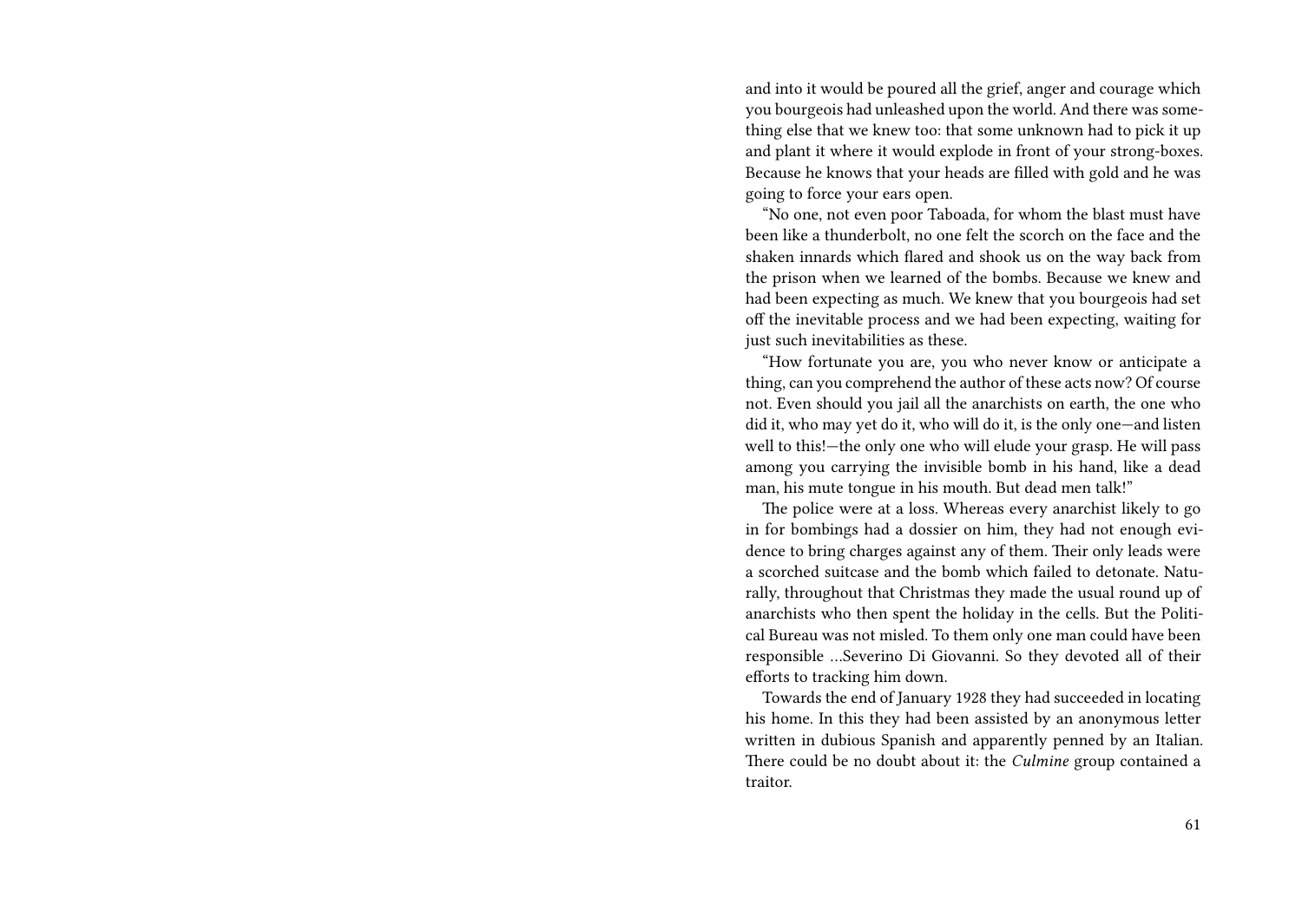inevitable". Thus do the people assert their conviction and point to the meaning behind the action".<sup>2</sup>

Rodolfo González Pacheco also adopted a position on the outrage perpetrated by Di Giovanni, through the columns of *La Antorcha*. It was entitled, "The dead speak out".

"(…) No one, not even poor Taboada, for whom the blast must have been like a thunder-bolt, no one felt the blinding heat and the trembling inside that flared and shook us on the way back from prison when we heard of the bombs. Because for months past we had been feeling the acid eating through the cork partition. Because we had envisioned the forging of the steel casing, its being packed with explosives, and the fitting of the bolts. Because we had heard the passage of that unknown figure walking by with his cold suitcase in his hand, like a dead man, his tongue mute in his mouth. Because we had been expecting as much…

"Do you know what it is like to know that fate is on the move and marching closer? Can you imagine the anguished days and nights which that must mean for a man who loves his fellow men, even the most infamous of their number? No, you cannot know that, unless you are anarchists.

"But we know it! Haul us before the courts, you judges! Bury us in your dungeons, throw us at the mercy of your patriotic brutes. We know!

"We know that the dead talk. That beneath the grand words of Sacco and Vanzetti, of France and Debs, lay still greater words: that behind the sobs of Rosina Sacco and Luisa Vanzetti lay a sea of desolation: that the pain felt by Dante Sacco, the child, and Malatesta, the old man would be but a shadow stalking all working men. And we knew that, along with the filings clinging to the fingernails of the smith and the cement staining the shirt of the bricklayer and the glint of their tools, a casing—only one?—was being shaped,

### **Introduction**

The book we are presenting here is an interesting attempt by Osvaldo Bayer to reconstruct the activities of the Italian anarchist Severino Di Giovanni in Argentina in the 1920's. It also bears all the consequences of such a difficult task undertaken with the thorough but limited tools of the journalist.

The figure of Di Giovanni has always highlighted a profound division within the anarchist movement, which goes far beyond the boundaries of the specific events in his lifetime. From well before the period of his activity, right up to the present day, there have always been comrades who include the methods of direct action, armed struggle and expropriation in the struggle against exploitation. On the other hand there have always been those who are against these methods, in favour of propaganda and libertarian educationism alone. The latter is the position that was held by the anarchists involved in the anarchist daily *La Protesta* in Di Giovanni's time. Today there are still many who hold this position and who would no doubt have preferred us to have left Di Giovanni and what he represents in relative obscurity.

As it stands, this book contains certain defects which need to be pointed out and which we shall examine further on. Bayer's work, however, is an honest and objective attempt far removed from the stereotypes so dear to the bourgeois press. Contemporary accounts of his activities filled columns and columns about Di Giovanni, painting him as a bomb-thrower, bandit and assassin.

Not only the yellow press, but also areas from which one would expect better have insisted on seeing Di Giovanni both detached from the brutal and homicidal reality in which he lived and carried on his struggle, and detached from the anarchist movement of which he was a part.

For example the author to the preface of the Spanish edition of this book, José Luis Moreno, states, "Di Giovanni wanted from violence what the bourgeoisie wanted from law: an instrument to ob-

<sup>2</sup> These lines were penned by the editor Alberto S. Bianchi, who died on May 11, 1969 at the age of 71 years.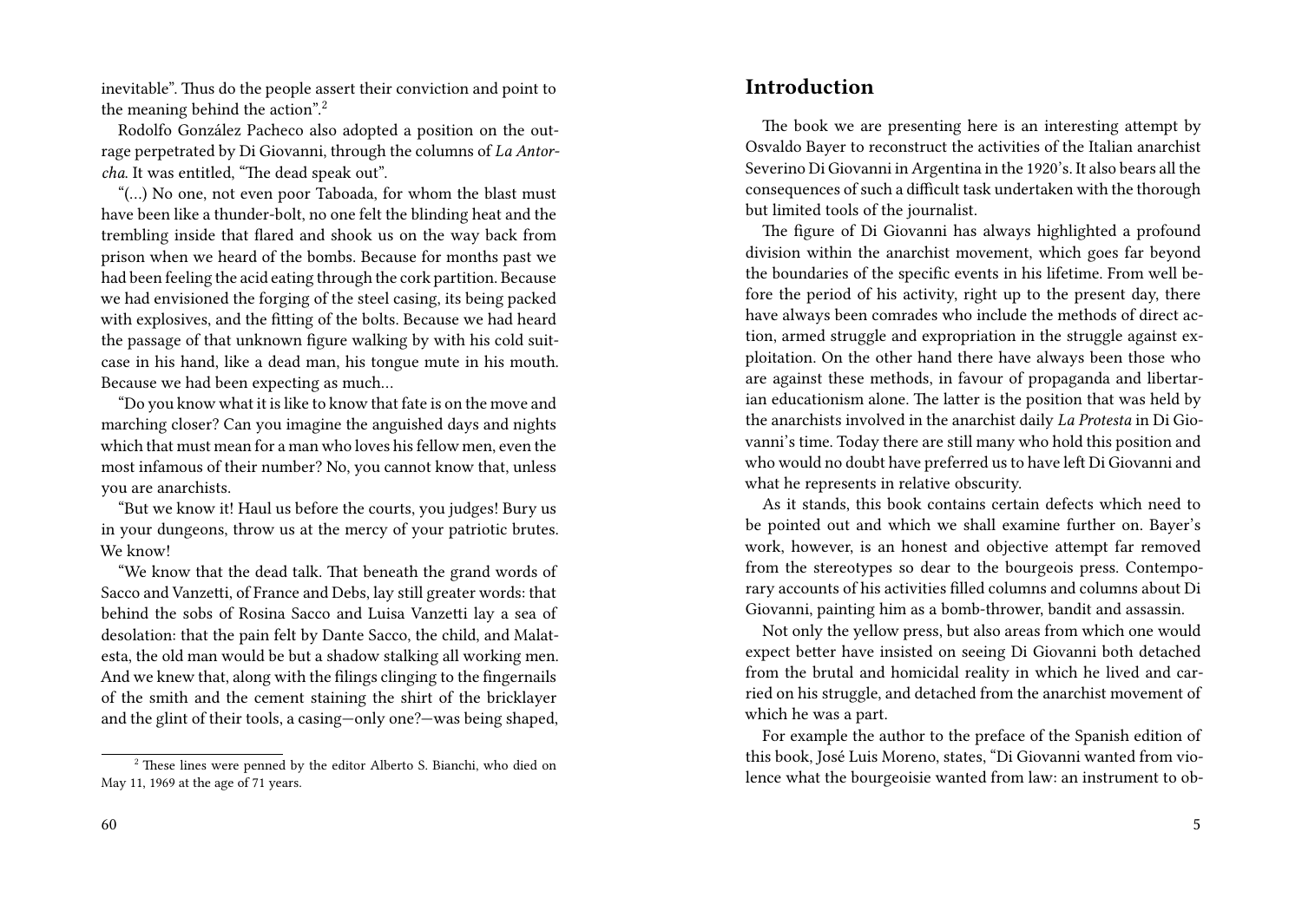tain a final aim which, naturally in both cases, were different and antagonistic. Di Giovanni believed he could fight the bourgeoisie with their own weapons". And further on, "…he used his arsenal of war like a basic instrument, relegating ideological problems to second place. For him, as for many anarchists, that is what 'direct action' meant". And again, "In reality he was a romantic. Paradoxical as it might seem, and quoting Bayer, we would say he was a romantic of violence. Love and Violence are real ends: and for him there were no others".

It might be difficult at first glance to draw a distinction between the proletarian violence of defence and the oppressive and terroristic violence of the State. But this distinction can and must be made. In attacking institutions arms in hand, Di Giovanni was not using the same weapons as the bourgeoisie, but the quite different ones of liberation and popular vindication. And wherever did the author of the preface read that Di Giovanni put ideological problems in second place? Perhaps he could have done better in Di Giovanni's place, hunted and followed by the police like a wild animal, but still bringing out numerous anarchist publications, including a fortnightly paper *Culmine*, and an edition of Reclus' work? And finally, why define him a romantic? When we well know that today bourgeois historiography links this term to the decadent aspects of romantic poetics, those out of touch with or turning away from reality? To use this term today can only confuse the reader. There existed for Di Giovanni far more than Love and Violence: the struggle against fascism, the trade union struggle, the struggle for a new society—the struggle for anarchy. All were undertaken in full awareness of the need to use dangerous means, means which were justified only by the open war declared by those in power.

To return to the book. As We have said, it is an objective reconstruction far from the sensationalism of Di Giovanni's time. The development of Di Giovanni's activity has been followed attentively, through consulting contemporary newspapers, documents and testimonies. From the events at the Colón Theatre to the final moment about to be married, also died. Her honeymoon in Córdoba had all been arranged.

Severino Di Giovanni had made his first mistake. And two innocent people were dead.

What was the reaction from Argentina's anarchists? *La Protesta* was thoroughly opposed to this latest act by the Italian anarchist. And *La Antorcha*? It is very hard to applaud an individual action which has cost the lives of innocents but *La Antorcha* was also reluctant to criticise a comrade who had, after all, risked so much and who did so whether rightly or wrongly, to vindicate the memory of Sacco and Vanzetti. *La Antorcha* did not applaud, although it did justify the outrage, describing it in its edition of January 6 1928 in these terms…"It was inevitable".

"Popular sentiment", it explains—"the sentiment of the proletarian masses which is able to form an opinion of the facts has been able to sum up in a single phrase familiar to all, its opinion concerning the explosion at the City Bank. IT WAS INEVITABLE. That phrase, which encapsulates the opinions of the people, asserts their staunch belief that the passions of grief and hatred whipped up by the murder of Sacco and Vanzetti would not be dispelled by words, and it indicates the avenging intent of the explosion. And people are not wrong in this belief: the opinion, like the conviction is well founded. On the contrary, all who have denied, with a zest better reserved for other matters (a reference to *La Protesta*), that this act could possibly have had this intent, are deceiving themselves, or trying to. Or do they believe that the grief and indignation evoked by this horrendous tragedy has simply evaporated? Do they imagine that it was all ended by the electric shocks that  $23<sup>rd</sup>$  August? Did not they expect those sparks to set those bombs alight?

"Men of little faith, men of feeble minds, who would offer your guidance to the people, listen to what the people tell you…"it was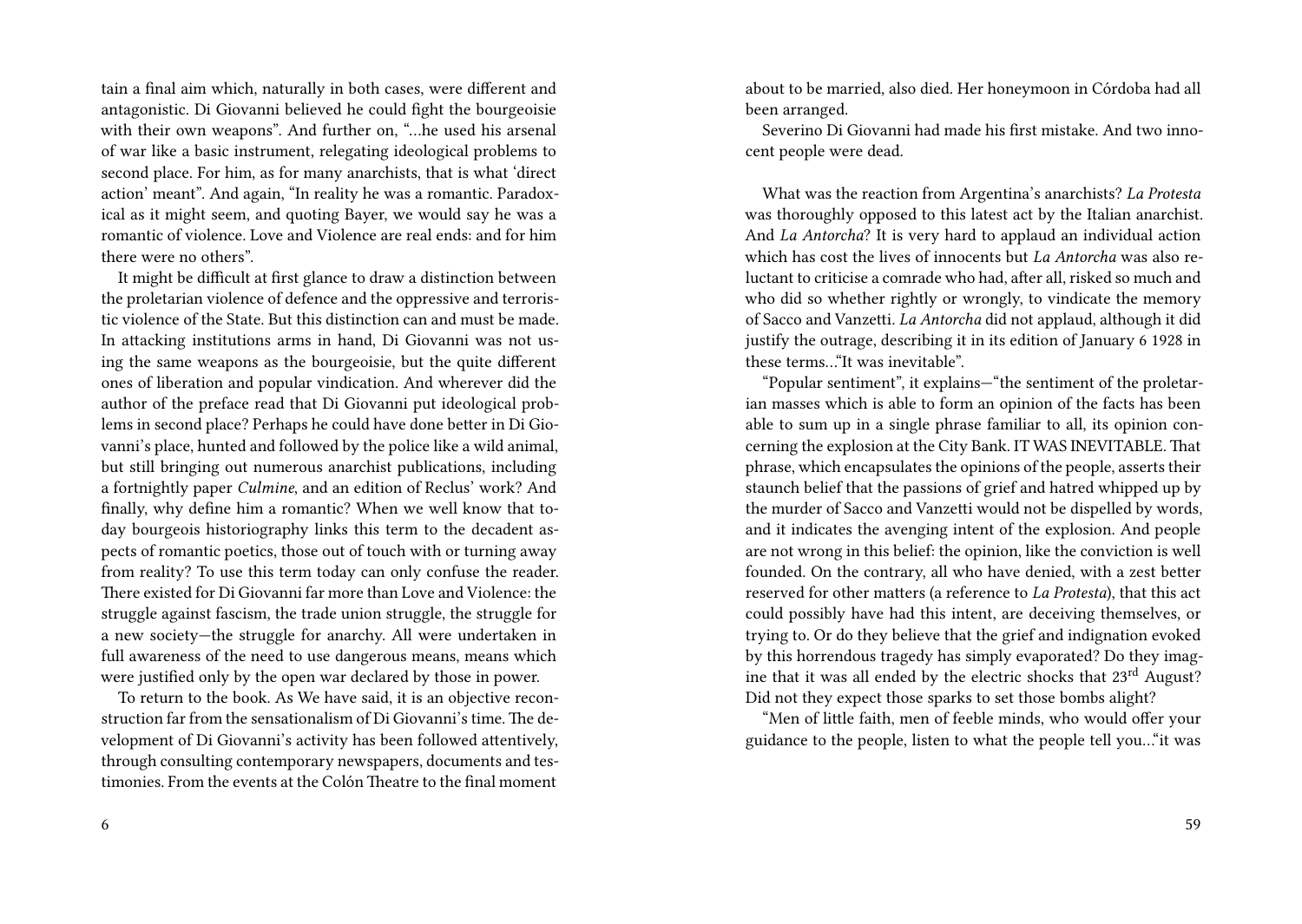champagne, which he was offering to the bank employees. He was about to leave when, almost on the doorstep, he was called back by three tellers who wished to make a purchase. At that precise moment a stranger entered the bank, bearing a small suitcase. He walked over to the telephone booth, left his bag alongside it and stepping into the booth pretended to make a call. There was nobody near the booth itself: everyone was over by the counters. The stranger hung tip the receiver and left as casually as he entered. With this difference—he had left the suitcase on its side, not standing upright. The acid had already begun to work.

Poor Taboada retraced his footsteps along with the women employees in order to handle their orders more easily. He stopped by the telephone booth. As one of the women turned away to return to her work there was a scorching blast of flame followed by a deafening explosion. It ripped through the hall of the National City Bank like a tornado, tossing bodies, furniture, splinters and bank notes into the street. There was tremendous panic. So huge was the blast that for a moment the city centre was paralysed.

As the crowds raced towards the City Bank which now resounded with screams and shrieks and curses, either the same stranger, or another, walked into the Bank of Boston premises at the junction of Bartolomé Mitre Street and the Diagonal. He too carried a case which he would leave behind a desk while he filled out some bank slips. Five minutes later, flames erupted just as they had in the City Bank. But that was all. No explosion followed. Customers fled in terror. The premises were left empty. Curtains were hurriedly drawn and the city dwellers shivered in terror. The only noise was the whine of ambulances and fire sirens as they rushed to dig out bodies from beneath the debris. Experts were dogmatic: this was the largest explosion ever seen in Buenos Aires. 23 people had been injured. One died…Taboada who was blown to smithereens. A few hours later the death toll doubled when a nineteen year old bank clerk Magda Angélica Villar who was in the face of the firing squad, we encounter Di Giovanni through a mixture of distance and sympathy. Not having had access to the sources used, we can only accept the conclusions reached by the historian, and consider his work to be positive. It is other aspects of the book that give us cause for concern, particularly the frequent recourse to value judgements all linked to a 'romantic and idealist' vision of Di Giovanni's revolutionary activity.

It is not our intention to deprive the reader of the pleasure of reading the rich narrative which Bayer supplies, so we will not attempt to go over Di Giovanni's activity here. We do however feel it is necessary to attempt to indicate the lack of foundation to Bayer's theoretical conclusions.

For example, he writes, "As a self-taught man, Di Giovanni believed in theory implicitly. And in his tragic naivete he believed that theory was made to be applied. If Bakunin or Kropotkin stated that, for the revolution and the achievement of freedom, all means are legitimate, Di Giovanni would use these means." (page 37)

It is in such passages that we realize that Bayer, although a conscientious researcher, has either not read, or has not understood anything of anarchist thought. Wherever did he find the statement that "Bakunin and Kropotkin say that all means are justifiable?" Where did he read that to use anarchist theory acritically is typical of the selftaught? Where did he learn that anarchist theory is theory made only to remain on paper? Di Giovanni was a coherent man. It is not true that any means were good in his opinion. He always chose means in relation to the terroristic violence of the structures of power, and he stayed on this road to the end. To ask oneself, as our author does, the psychology of his relationship to anarchist theory does not make sense. *Face to Face with the Enemy*, Galleani's famous volume, and also the title of a section of Di Giovanni's paper *Culmine*, clearly shows the true substance of the relationship between theory and praxis. Di Giovanni knew that the attack against oppression had to use certain means, but he also knew that the other means—anarchist propaganda and publications—were of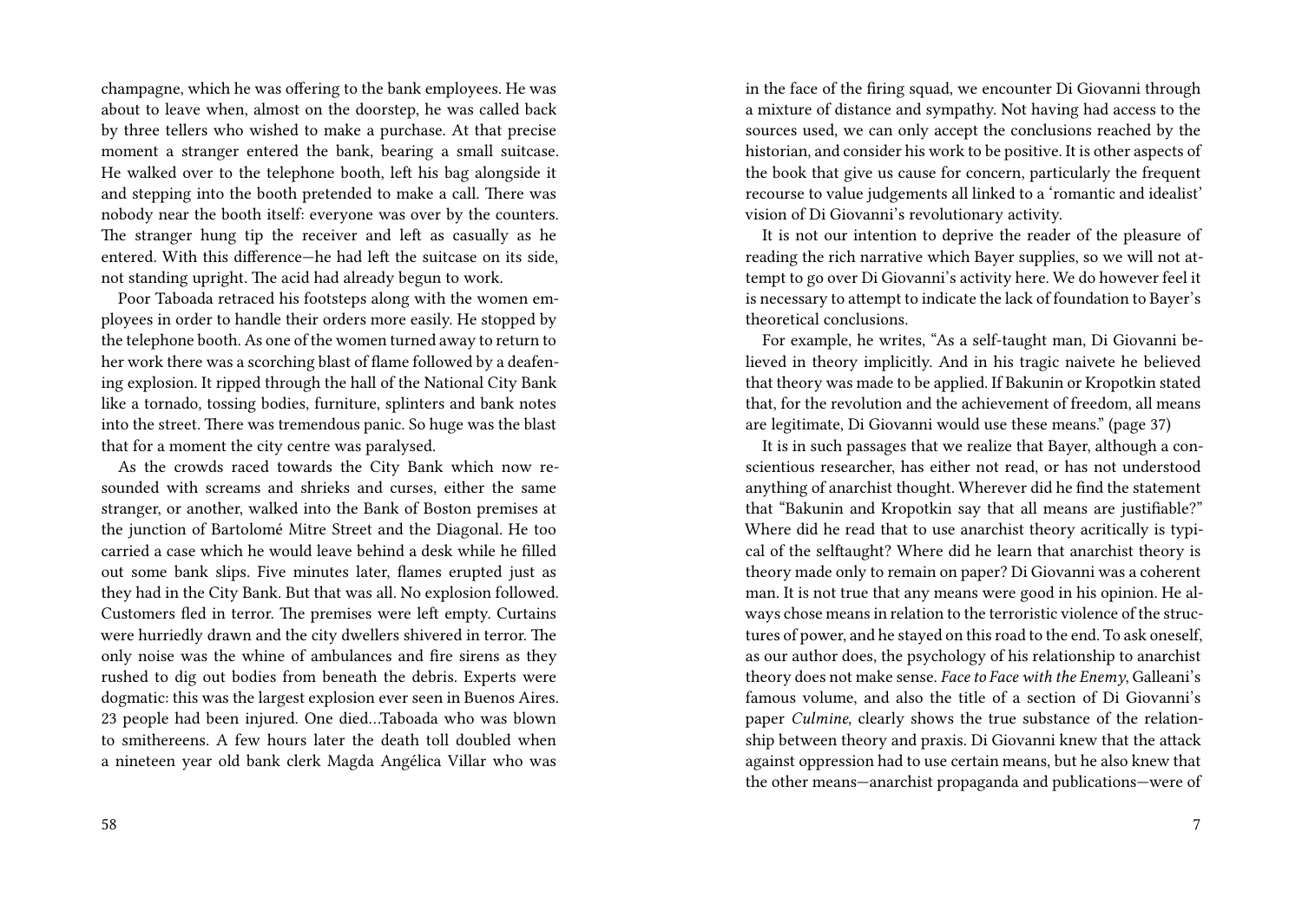great value because they serve to prepare the field for active revolutionary intervention. But for this exchange between theory and praxis to come about, the first had to be developed in a certain direction, not become an obstacle in the path of direct action as in the case of the *La Protesta* editors.

Another interesting interpretation of Di Giovanni that Bayer makes is to identify him with Nietzschean individualism. This is an interesting problem. Bayer mentions the German philosopher's presence in Di Giovanni's thinking more than once. In fact his influence cannot be denied. Bayer tells us, "Noticable in Di Giovanni was the pronounced influence of Nietzsche (in searching through his library in Burzaco, police were to discover printed posters displayed on the walls and bearing quotations from the author of *Thus Spoke Zarathustra*)." (page 113), and in a letter of October 22 1928, Di Giovanni himself writes, "Oh, how many are the problems that crop up along the pathway of my young life, beset by thousands of winds of evil. Even so, the angel in my head has told me so very many times that only in evil is there life. And I live my life to the full. The sense of my existence has been lost in that …in that evil? Evil makes me love the purist of angels. Do I perhaps do evil? But is that my guide? In evil lies the highest affirmation of life. And by being evil, am I mistaken? Oh, problem from the unknown, why do you defy solution?" From this Bayer concludes, "That tenderness turned to ruthlessness later when action was called for. Apparently he was a wholly impulsive man who surrendered fully to his emotions and behaved as if intoxicated by the whole gamut of colours, struggles, contradictions, beauties, generosities and betrayals that life has to offer, which is to say that he is a true Nietzschean."(page 56)

Reading Nietzsche certainly makes an impact on many, and probably did so on Di Giovanni. But to go on from this to define the man and his actions as Nietzschean seems too great a step. Even the presence of some phrases from Nietzsche's works in our comrade's library seems too modest an element to justify the claim that

that one cannot capitalise on the sacrifice of our two fallen comrades."

But Di Giovanni did not agree with the praise offered by *La Antorcha*, nor did he care about the disdainful silence hitherto maintained by *La Protesta*. From the pages of *Culmine*, he continued to insist that the names of Sacco and Vanzetti should not be forgotten and that those names should be taken up as the banner of ultimate rebellion.

And so, on Saturday December 24 1927 he attempted what he believed to be a master stroke against two US banks. It was then that Severino Di Giovanni committed his first grievous mistake. At this point his tragedy began, and it would culminate in his attack upon the Italian Consulate. From then on, because of his refusal to concede his error, because of his obstinacy, because of the rebel in him, he was to drift away from the people and from his ideal which from the start (let no one deny this) had been the struggle for a better fairer, more free existence. Severino Di Giovanni was to see his rebellion through to the end and in this he showed integrity: unfortunately he also became cruel. Not because his was the heart of an assassin and not out of any bloodlust, but because he found himself trapped in a circle which he himself had traced out in his spontaneity and rage and from which he could discover no way out.

In a quarter of an hour the banks would all be closed. In those days they were open on Saturdays as well as week-days: on Saturdays they closed at noon. People were in especially good spirits. Christmas Eve was only a few hours away and everyone wanted to get away from work as early as possible and make for home.

Around this time of day, near the telephone booth in the huge hall of the San Martin branch of the City Bank—with its all-glass front—stood a certain Taboada, a man of a kind often seen in Buenos Aires: he hawked contraband goods and also collected lottery coupons. Today he had something special to sell—French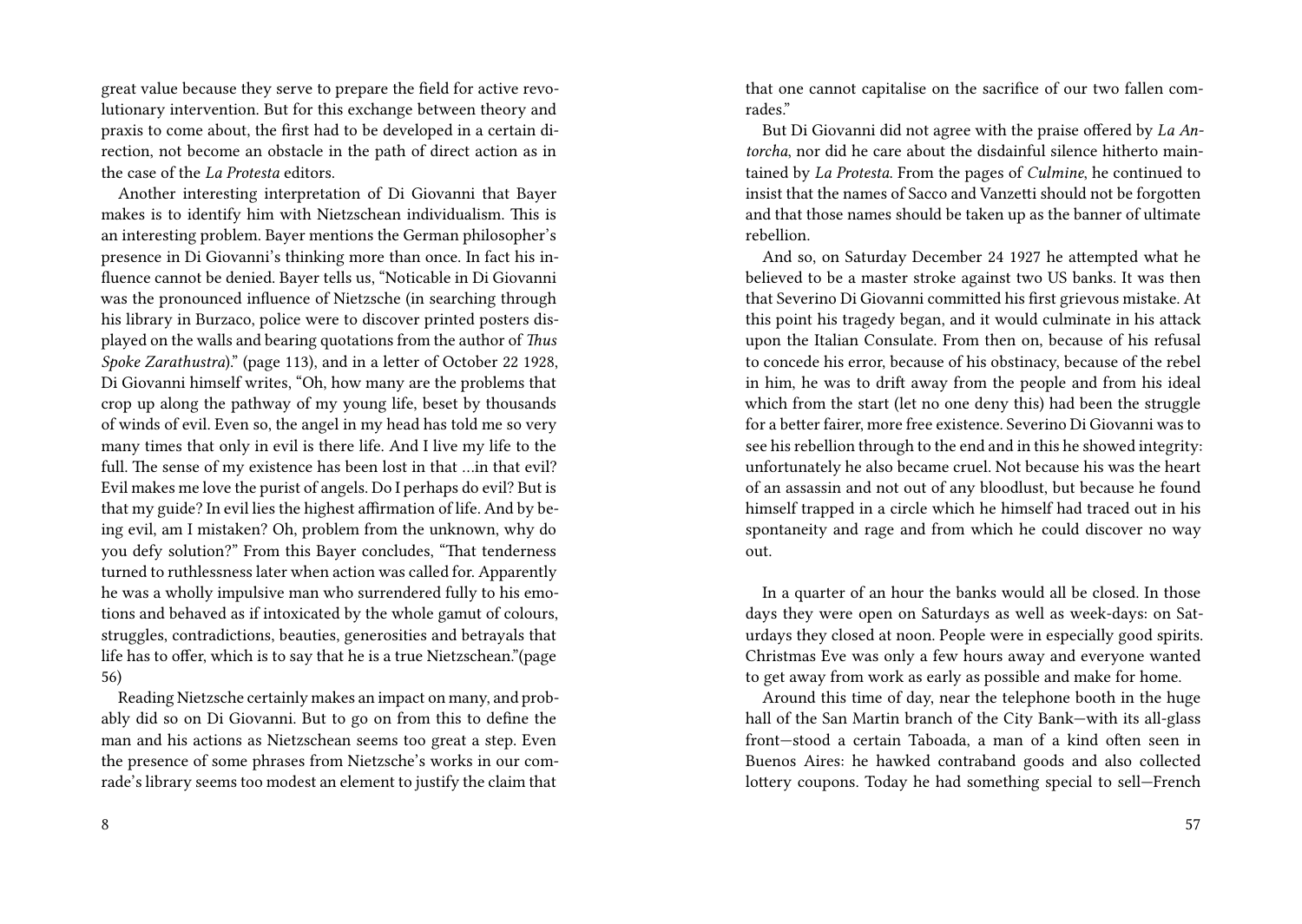ence on their three children. Sure enough Alejandro did not go to Mendoza but moved in with Di Giovanni in San Nicolas Street. One month later Paulino Scarfó joined them. The Two Scarfó boys were just eighteen and twenty years old.

Little by little, Severino Di Giovanni was gathering around him all the men of action of Argentinian anarchism—the men who wanted concrete action and were not content merely to hand out leaflets and deliver lectures.

During the months when he had been on the run, Di Giovanni had lost his bomb-making facilities, but by November 1927 he was back in action again avenging the deaths of Sacco and Vanzetti. He deliberately selected as his target the Combinados cigarette factory.

The owner of the factory had come up with a somewhat harebrained idea in his eagerness to make money. He wanted to market a new cheaper cigarette for workers and, for some reason, it occurred to him to adopt the brand-name 'Sacco and Vanzetti'. These were, of course, famous names but anarchists took a very dim view of the marketing scheme. On November 26 a bomb of the type customarily employed by Di Giovanni shook Señor Bernardo Gurevich's tobacco plant at 2279 Rivadavia Street. Damage was considerable and the same day the dim-witted entrepreneur decided to shelve his plans for 'Sacco and Vanzetti' cigarettes.

*La Antorcha* welcomed the bombing of the Combinados plant in these terms, "Through the mediation of communists and 'antifascists' the leftist Jewish owner of a tobacco plant in this city tried to obtain the agreement of Nicola Sacco's widow for the marketing of cigarettes under the brand name of Sacco and Vanzetti. However, things did not develop along the lines which this merchant intended. The grieving, dignified protests of Rosina Sacco were echoed by the protestations of Buenos Aires anarchists. The simple discovery that such an attempt was being made to make capital out of the two martyrs incited a just anarchist protest. On November 26, a powerful dynamite bomb destroyed the tobacco merchant's business. That bomb, which was only a warning, spelled it out clearly he was a dedicated follower of the philosopher's doctrines. This is a very serious problem and one which affects all the actions of an anarchism that insists on direct action and, while not denying the importance and value of propaganda and education, accentuates the importance of the attack against oppression.

It is not true that Di Giovanni "acted as though intoxicated by the whole gamut of colours, struggles, contradictions (…)". The fullness of his conception of life had nothing of the improvised violence which confuses itself with the vital force in Nietzsche's philosophical dimension. We must not forget the German philosopher's vision of the essence of the world and of history, nor his admiration for the ideal of the 'superman'. In Nietzsche the deterministic element of the eternal return interacts with the voluntaristic and mystical element of the will to power. These opposing tendencies make the philosopher say interesting things about nationalism, religion and war; but also absurd and dangerous affirmations which in the mouths of the followers of national socialism, have wrongly made him a 'rightwing' philosopher. The reading of Nietzsche, as of Stirner, is quite a difficult task and it has nearly always been done badly. But there exists a clear division between Di Giovanni's reading of Nietzsche and his revolutionary anarchist activity. The voluntaristic aspect of his activity never aimed at creating a myth or of tracing the model of the 'superman'. He always bore in mind a precise situation of struggle, one which emerged from class exploitation and fascist oppression. This situation was continually being verified on a theoretical level in his paper *Culmine*.

One should not be misled by the flowery and overflowing prose that was once quite common among libertarian writers of the time (Galleani is one example). When he says that "only in evil is there life", the literary reference relates directly to a contradiction that is quite evident in a man who has chosen the road of the 'outsider'. If the bourgeois dimension of life is what everyone defines 'good', then only in 'evil' is there true life, only in breaking the circle of hypocrisy and false love of good is it possible to find a different,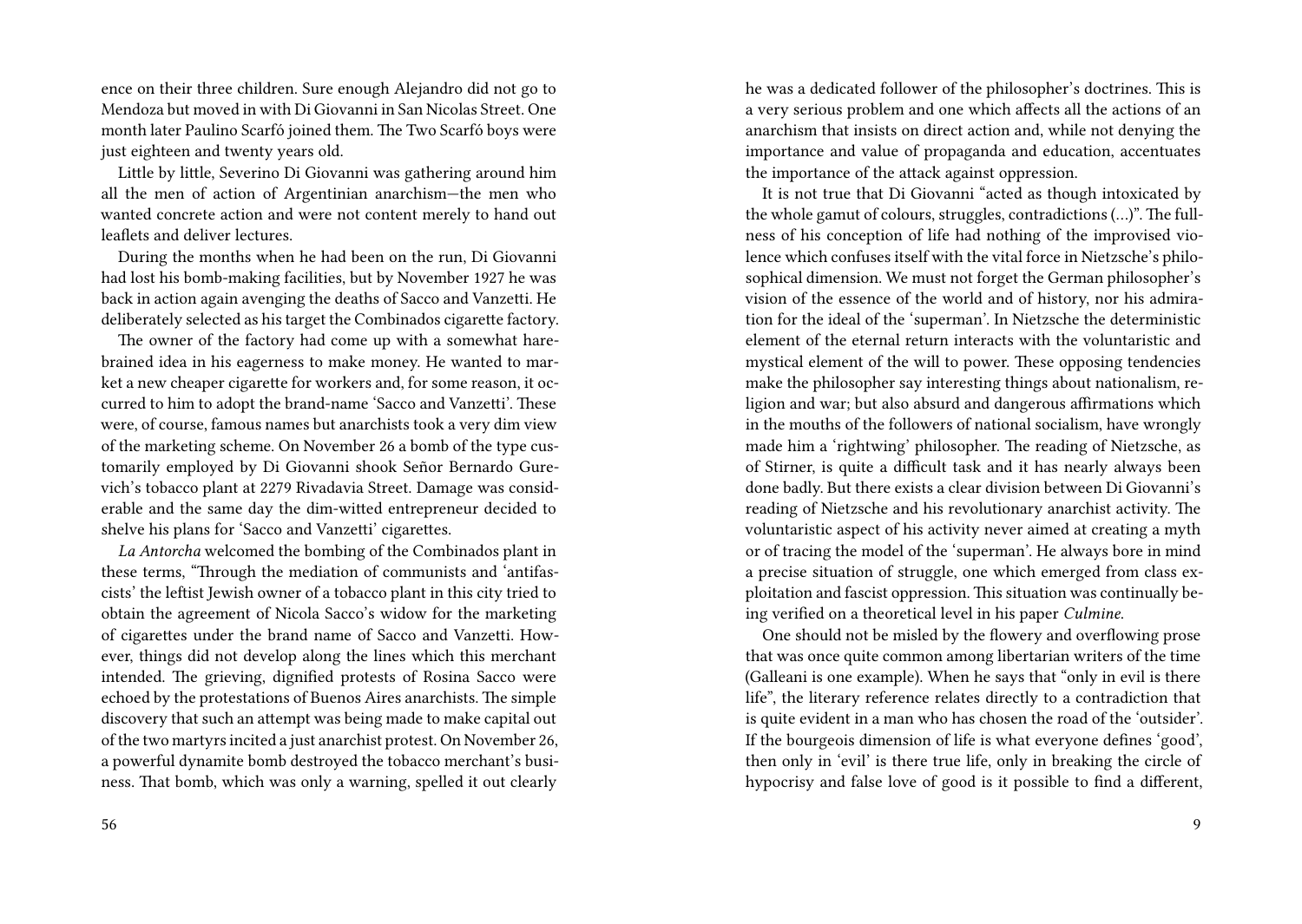more essential good, the only one capable of founding the society of tomorrow through the pain and suffering of today. Even in his relationship with the very young comrade Josefina is he aware that, from the bourgeois point of view, his action could be condemned and considered evil: but what if it is precisely this evil that makes him feel he is right and affirming life? Then there is nothing left to do than to put words aside, look reality in the face, and act.

And so we come to the third problem which emerges from reading this book: that of terrorism. Once again Bayer gives way to value judgements and loses himself in absurd, unfounded statements: "Di Giovanni was an illstarred hero, a young man who took seriously everything which the texts of his ideology told him. That ideology, as he interpreted it, can shift from goodness and respect for human life in every circumstance, to the most desperate and violent action explained away by an ideal that seeks to secure absolute liberty for all."(page 228). It is therefore indispensable that the reader bear in mind Bayer's absolute lack of understanding as to what anarchism is and what, in fact, Di Giovanni's actions mean.

But our problem is a little different. Along with his comrades, Di Giovanni carried out actions which are normally defined 'terrorist'. He himself wrote, "In the eternal struggle against the State and its props, the anarchist who is fully alive to his function and his rebelliousness which arise out of the ideal which he professes and out of his conception of action, cannot very often foresee that the avalanche which he will shortly bring tumbling down the hillside will trap his neighbour's tail …this neighbour who is absorbed in contemplation of the heavens." (page 65)

First of all it needs to be said clearly what terrorism is. State propaganda by the usual servants in the pay of the bourgeois press has always described as terrorism actions by individuals or groups against those responsible for exploitation, against property, State institutions and constituted order. The other terrorism, the real terrorism carried out by the State directly using the army in war, or by the bosses at the workplace, has never been considered terrorism.

When the net was about to close in on them, Di Giovanni fled to the Delta area.<sup>1</sup> But he soon had to flee from there too for the police were tipped off that—"Severino Di Giovanni may be found in Tres Bocas (Arroyo Pajarita) in the estate known as De Marcé: every day he makes his way to the San Fernando canal at 7am or 7.30 and at 9.30 leaves by means of the Arroyo Pajarito ferry which drops him outside the Prefectura or just behind the railway track."

Despite such detailed information, the fugitive evaded capture. Meanwhile in the Scarfó home, the parents had told Paulino and Alejandro in no uncertain terms that Di Giovanni would have to go; since the raid on their home, the Scarfós had realised that their lodger was a dangerous man. Teresina was informed of their decision and she packed their things. Di Giovanni personally arranged the move with the carter Juan Rotti, a fellow Italian and anarchist. Using a cart belonging to the *La Familiar de Avellaneda* firm, Rotti ferried away the Di Giovanni's few pieces of furniture, clothing and books and took them to 3051 Gaona Street where the family had taken two basement rooms.

But the Di Giovanni family was to be there for scarcely two months. Severino suspected that his address would quickly be discovered and so, at the end of October 1927, again with the help of Juan Rotti he moved once more, this time to a small house at 1030 San Nicolas Street.

Severino's intuition had not misled him: only a few days passed before the police turned up at 3051 Gaona Street. The caretaker admitted that Di Giovanni had been staying there and had had many visitors, especially on Saturday nights. And that when those visitors had gone, it had been with the utmost circumspection.

Alejandro Scarfó had informed his parents that he was moving to Mendoza in search of work but they knew perfectly well that he was off to join Di Giovanni…that man who had such an influ-

 $1$ <sup>1</sup> He was to be conducted there by Gino Gatti, an intelligent if taciturn fellow who was the real "logistical" genius of anarchist expropriation in Argentina.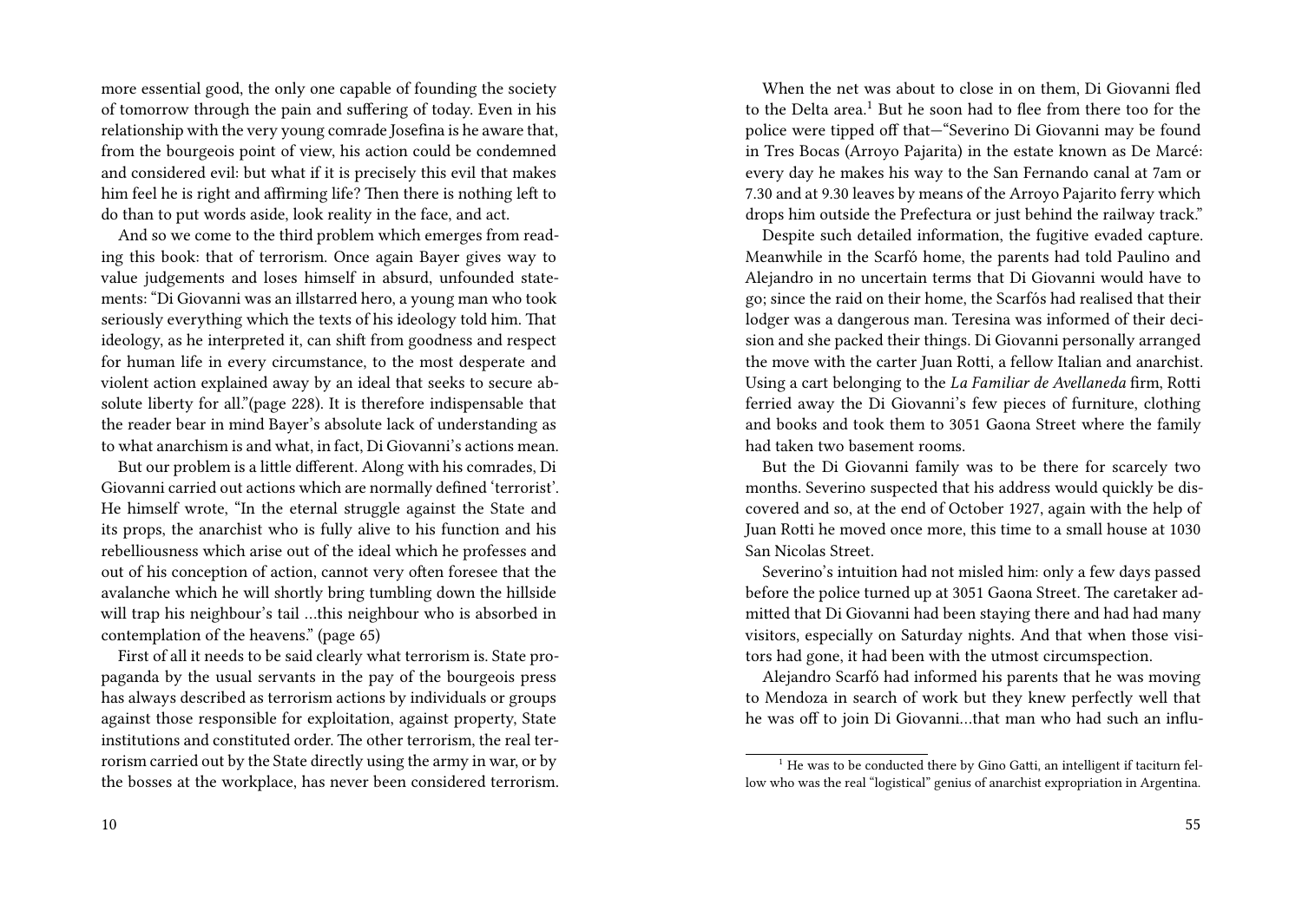had alienated Aldo Aguzzi, his mentor; he had quarreled with the men around *La Protesta* because he disagreed with their methods of action, and the same with the *La Antorcha* faction, accusing them outrightly of cowardice; he had even argued with Alejandro Scarfó. There was only one man with whom he was never to fall out…that was Paulino Scarfó, a solitary, introverted boy of few words but with an intense devotion to libertarian ideals which he would remain faithful to until he died at the hands of a firing squad.

Di Giovanni hesitated and tried on more than one occasion to shrug off his love for the teenage Josefina. But to no avail. Aside from his friendship with the Scarfó family, he was restrained by the fact that anarchists make a cult of having a private life which is beyond reproach. They disdain marriage as an institution and hold in contempt all moral and sexual prejudices, but anyone who gets entangled in amorous adventures is looked at askance, especially if their partner in the affair is scarcely more than an adolescent and, to boot, the sister of one's comrades. But Di Giovanni flew in the face of even anarchist prejudices. Gambling his life in an endless contest with society, risking himself day in and day out in the fabrication of explosives and using his spare time to compose leaflets and agitational periodicals, he still waited at the corner of the Estanislao Z. Zeballos Ladies' High School for the pupils to come out. And then he and his second year student would stroll together like just another couple of lovers.

Their relationship was shrouded in absolute secrecy. Not even the Scarfó brothers suspected. Paulino may have suspected something but he never said anything to his sister: he was too fond of her (and she was too strong a character) for him to attempt to prevent her. In any case he held Di Giovanni in such high esteem that anything he chose to do was all right with him.

The thousands of workers killed or maimed every year in this country alone. The poisoned sweets, hallucinogenic gases, defoliants and every kind of bacteriological arm perfected in Vietnam, now the patrimony of all the warmongering States. In Di Giovanni's time the favourite sport of the Argentinian bourgeoisie was 'hunting' in the Tierra del Fuego, during which the natives of the forests were shot dead. The same people who shot those 'savages' in cold blood for the pleasure of the hunt, were the most vigorous in condemning Di Giovanni's actions. Evidently when terrorism is practised against others it does not disturb the delicate palate of the bourgeoisie. But when the threat of it appears near to home, then their opinion changes.

It is right therefore that when we speak of repressive violence that we should speak of terrorism, but when speaking of the violence of the exploited in their own defence, the use of the term becomes the cause of misunderstanding and long, pointless discussions.

And Di Giovanni's actions were never violent for the sake of it. They were never indiscriminately applied to create a tension that would only favour power and its politics of consolidation. Di Giovanni's actions were always guided by a precise revolutionary reasoning: to strike the centres of power with punitive actions that find their justification in the State's violence, and which were aimed at pushing the mass towards a revolutionary objective. Di Giovanni always took account of the situation of the mass, even though he was often accused of not having done so. He was also accused of having contributed to the repression unleashed against the anarchist movement. In fact such an accusation is not possible. Police repression only kills a revolutionary movement if it is already dead in its most essential component, the attack against power. In other words, if a revolutionary movement in a social democratic situation deludes itself that it exists only because it vegetates in the shadow of governmental tolerance, it is logical that a wave of repression will always end up destroying it. But in fact this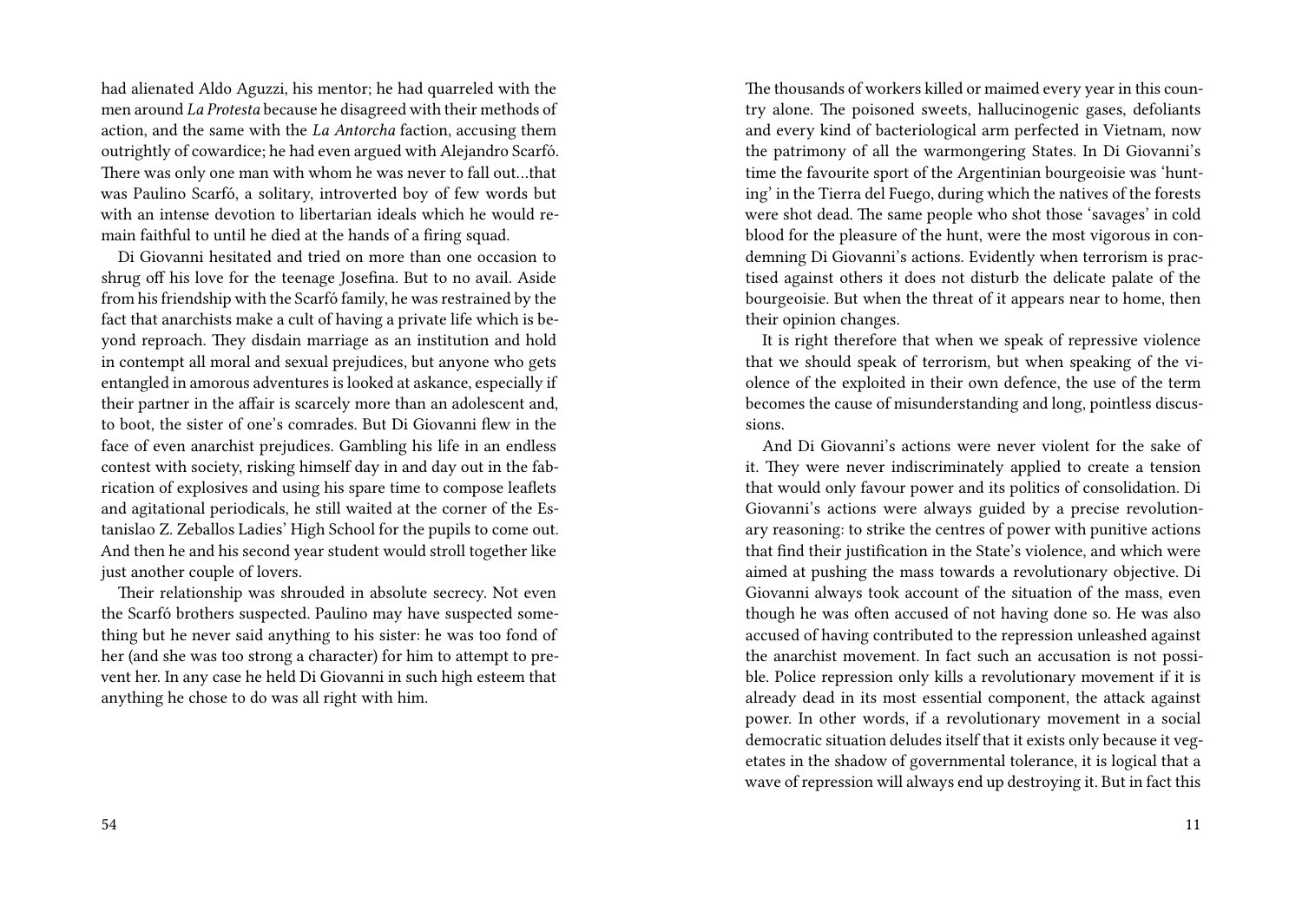repression only kills a lifeless corpse, one that deluded itself that it was alive because, like a vegetable, it threw out a few seeds or generated a number of groups who spread nothing but opinions. It is necessary to interpret Di Giovanni's activity and its relationship with the Argentinian anarchist movement in this context.

Last, it is necessary to say something about the possible 'accidents' which every revolutionary must try, as far as possible to avoid in the course of the attack against power. These 'accidents' are always quite deplorable because they are seen in a negative light by the mass of the exploited, and because they endanger the lives of people who, taken individually, are not responsible for one particular act of repression. But when the violent act, decided by a militant or group of militants, is carried out with opportune analysis and guarantee; when its political opportunity has been considered and it is carried out with the maximum possibility of comprehension by the mass; and the militant or group are really part of the armed minority of the exploited: then if the action causes an 'accident' and someone dies during the course of it, we cannot condemn the action and the comrades who carried it out.

In any case, even when we don't agree with a particular action and criticism seems justified, we must always bear in mind that our criticism cannot go beyond that particular action. To go on to draw general principles from it—however logical they might seem—is always gratuitous and dangerous from a revolutionary point of view.

Many serious arguments about Di Giovanni would not make sense if the comrades who took part in them, in the past as still today, had not started off with misconceptions about the function and aims of revolutionary action. Osvaldo Bayer's book can supply a key to understanding this problem within the limits of the events he relates and the documents he produces—but it must be used with care.

Alfredo M. Bonanno

Jean Weir

In the months that followed, Di Giovanni kept changing address. It is evident that at some point he had lost the means to produce bombs because it was only at the end of November that he sprang into action again.

And it was during these months that there intruded into his life a factor to which he was to commit himself with the same zeal and passion as to his ideals: love. That fourteen year old girl had brought something new into his life, a sentiment hitherto unknown to him. He was deeply fond of his wife, Teresina, but she was a good wife and nothing more …a gentle quiet woman, typical peasant stock. But he could not discuss his ideas with Teresina nor could she share his dreams. She had never asked or claimed anything of him; indeed, her life with him had been full of difficulties and she had known no ease since they had been forced to leave Italy. By contrast, the adolescent Josefina Scarfó with her fiery eyes and intelligent features bombarded him with questions about a thousand and one things, ever eager to learn more and unable to comprehend how the world could be against men of his sort who were totally committed to the struggle for freedom. She was precisely the sort of person that this twenty-six year old man had need of as a confidante, someone to support him in all of his struggles, disappointments, defeats and illusions.

Each of them burned with love of the other, but neither knew how to communicate it. Josefina, because of her inexperience; Severino because of a shyness which made him freeze in her presence. He was after all in the debt of her two brothers, Paulino and Alejandro, who had taken him into their home.

Even so, Di Giovanni needed this girl. He needed to see her and chat with her all the time. He was deeply in love, powerfully attracted and enchanted by the freshness, naivety and at the same time profundity of the girl.

He was a man of such temperament that he was only able to find peace with such a woman. Di Giovanni had many admirers among men but no friends. He was forever at odds with them. He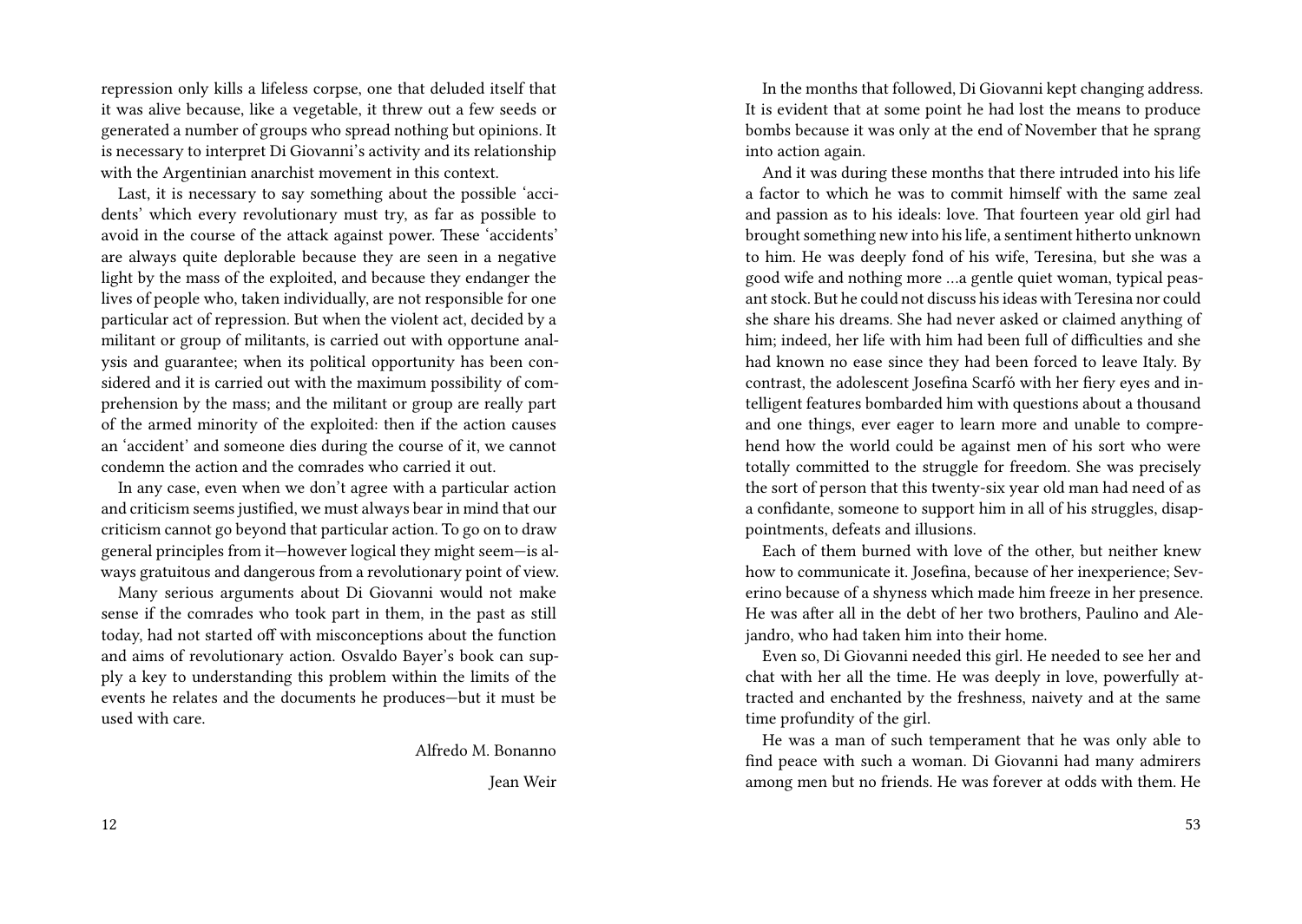# **III. Error, cruelty and blind obstinacy**

In the eternal struggle against the State and its props, the anarchist who is fully alive to his function and his rebelliousness which arise out of the ideal which he professes and out of his conception of action, cannot very often foresee that the avalanche which he will shortly bring tumbling down the hillside will trap his neighbour's tail…this neighbour who is absorbed by contemplation of the heavens. Nor does he see that he is treading on the corns of another who insists on remaining inert, no matter what may be going on all around him. It is an inescapable part of the struggle that the anarchist does not purposely seek it out of mere whimsy, but that the note of violence crops up in his path as a result of a series of coincidences. The usual recriminations and talk about 'differences', and serenades to remorse, and nitpicking and usual abuse and disavowals …none of these can repair the inevitable. If this is the road we must take, we cannot do it sustained and fettered by some phoney unproductive sentimentalism without also setting obstacles in the path of what we seek to advance as the goal of energetic rebellion.

Severino Di Giovanni—*Terrorism*

### **Remarks prior to an explanation of one man's tragedy… research and slovenly history.**

When Felix Luna put it to me that I should prepare a piece on the anarchist *pistoleros* for the historical magazine that he edited, I felt none of the enthusiasm with which, on other occasions, I have relished the thought of exploring this or that subject. This, I believed, would be too dry and crude, mere crime reportage involving personalities almost tailor-made for journalistic sensationalism. It would serve no useful purpose except to boost the image of some able inspector or police chief.

At that time I knew little or nothing about Severino Di Giovanni, aside from a piece I had read in a fashionable weekly. The author of that had not bothered even to consult police statements in the contemporary press. The 'facts' as set out were so inaccurate that the writer himself became befuddled and wrote that Rosario is the capital of the province of Santa Fe. Since then I have read occasional crime articles or histories of crime and hold-ups, simply bulging with mistakes (inaccurate dates and places, the misattribution of responsibilities) and quite evidently written on the basis of clippings from earlier newspaper reports, whose authors had written from memory or hearsay, avoiding any rigorous investigation.

Press articles of that sort (the sort still written today when the writer has no time, no vocation and no interest in investigative reporting) are perhaps less to be criticised for their failings since they are unsigned—although they do incalculable harm. What cannot be excused is that mistakes of this sort should be repeated in books which bear an author's by-line, books written by authors who command wide public readership.

For example, one of those who have of late done most to misrepresent the figure of Severino Di Giovanni is Ernesto Sabato. Misrepresenting him is as easy as dressing him up in a silk shirt. In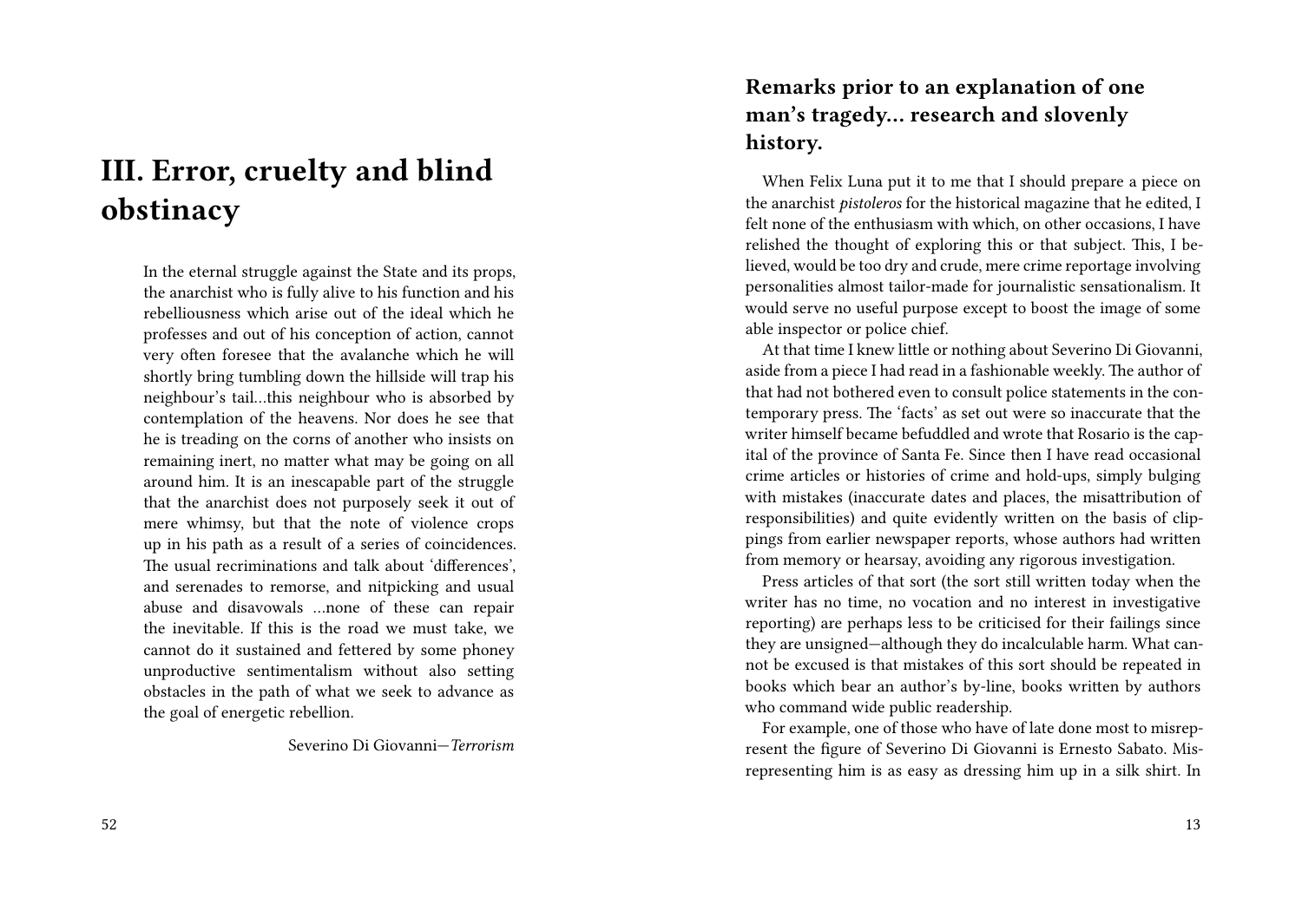his book *Sobre y tumbas*, Sabato says: "For I saw many such *criollos* in the anarchist syndicates of the port or on the wharfs where the refrigeration ships were moored. Among them was a certain Vallejos who died of starvation on the streets and in whose pocket the police had discovered while searching him, a 100 peso note. They asked why he went hungry when he had so much money. With serene dignity, he answered them, "Because, gentlemen, this money belongs to the union". Yes, there were anarchists cut of the same cloth as Vallejos. Just as there were others, too, of the type of Di Giovanni who, although he published the complete works of Reclus with the proceeds of his hold-ups, also decked himself out in silk shirts to the end of his days; whereas *pistoleros* like Ascaso or Durruti, men of austerity and sincerity up to the moment they fell dead by their machine-guns during the Spanish Civil War, never held back a single centavo of the proceeds from their hold-ups for their personal needs…"

The bit about Di Giovanni's silk shirts came from a witticism by inspector Garibotto, the head of the political police. Naturally his words were taken up by all the crime reporters of the press of that day. But neither Di Giovanni's friends, nor his foes, after a search of his wardrobe in the villa in Burzaco and of his person upon his admission to prison had anything to say about silk shirts. His only affectation during his life was to wear a rather floppy and broadbrimmed black soft hat which he had purchased in *El buen gusto*, the store run by the Torres brothers at 199 Asamblea Street.

Of course, it is all very well for a novelist to resort to improvisation and declare that Di Giovanni used to wear silk shirts. It brings to mind the *Crítica* reporter who, in an effort to exaggerate this titbit and make it more news-worthy attributed to the anarchist the wearing of "silk underwear". Or all of the others who decked his fingers with jewels and his wrist with priceless gold watches and sparkling bracelets. The police sheet (shown to the judge, but not publicised by the Press) lists the rather disappointing booty found on the captured anarchist. "…a white propelling pencil, a yellow

14

She, like you, lovely child of anarchy, is scorned! Ah my sweet companion! Ah, my great love..!

"In the year since—nothing. The newspapers—theirs and ours alike—report nothing new. All of the heroic power of iconoclastic rebellion is resting in dreams and promises. I want to believe so! Because no one who has a heart that is fertile soil for generosity and solidarity can keep silent, or sleep, or squander himself in inactivity. The two martyrs in Boston have sowed the finest seeds of the season and have worked a highly fertile soil which cannot long delay in producing the ripened fruits of liberation.

"But this year, nothing. Tomorrow we shall see weeping and gnashing of teeth from the scribes and pharisees of the tired old anarchism of the puppet and operetta. But should some nameless hand assume the task of marking this blood-stained date, this awful tragedy perpetrated on the flameless pyre, ah, why then, those same scribes and pharisees will hurl their crocodile anathemas beyond even the seventh ring of heaven. They always do this, they always act like disciples of Saint Ignatius Loyola. They do no more than walk—and falsely—in the footsteps of the most rancid and warped Jesuitism…"

That letter of August 24 1928, when Di Giovanni was already being violently attacked from the pages of *La Protesta* because of his individualist actions, broadens our understanding of him.

The news of the deaths of Sacco and Vanzetti broke on August 23 1927. On that day there was a general strike, organised by the labour centrals; bombs went off everywhere and there was a riot in the Avenue de Mayo, culminating in the burning of a tram.

But that is as far as it went. Once Sacco and Vanzetti were dead these activities faded until gradually they were but a memory, and perhaps a symbol, for some years more. Governor Fuller was right perhaps to give the order to kill them! He believed that the two anarchists were less dangerous dead than alive.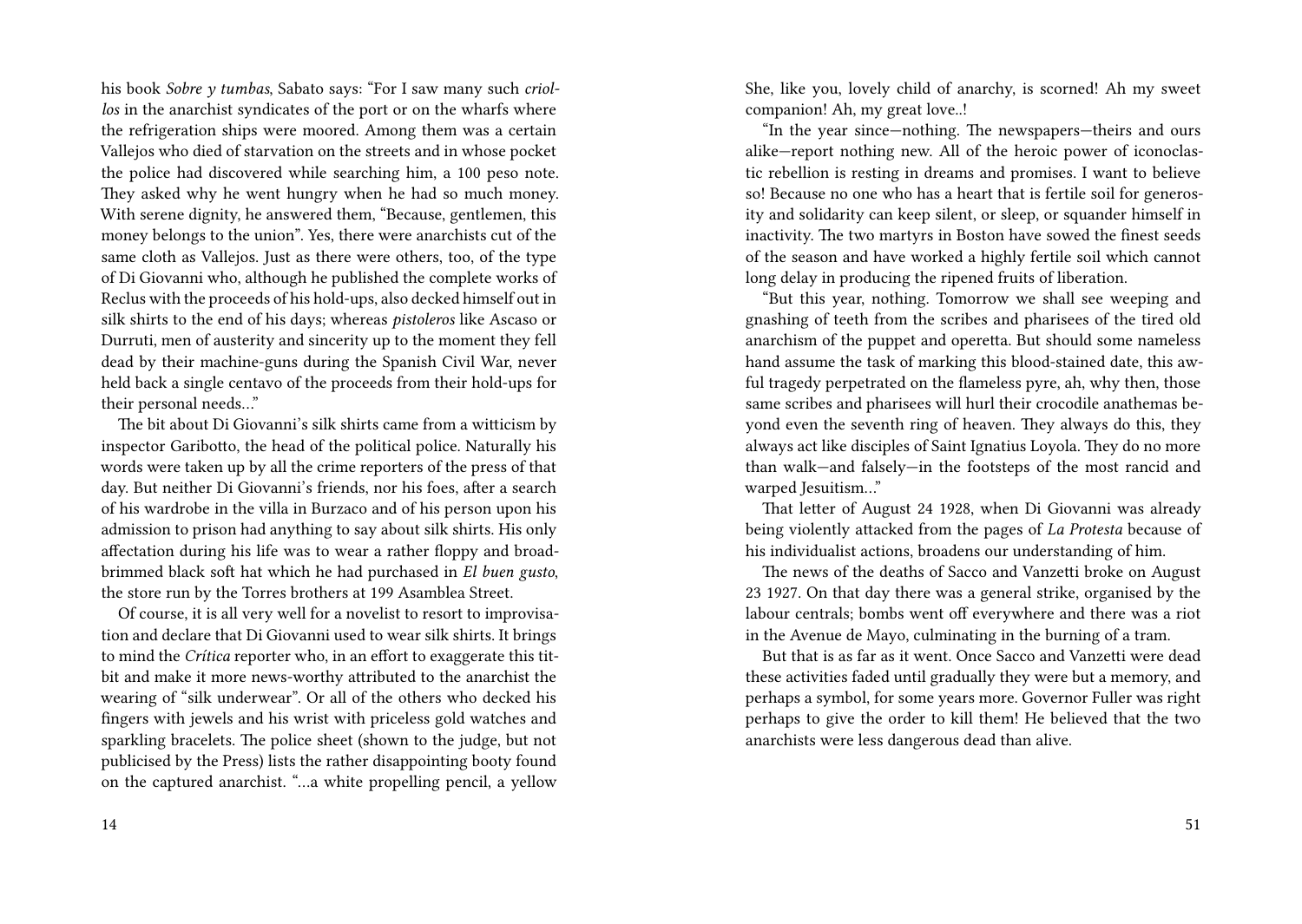Yes, they had killed them, at 12.00 midnight on August 23, Sacco first then Vanzetti. Both men went proudly to their death with cries of "Long live Anarchy!".

Faces displayed a sense of outrage; there were tears of grief and a sense of helplessness. The incredible phenomenon spread all over the world: rarely had so many tears been shed, rarely had people reacted with such violence against the deaths of two men, two humble Italian immigrants charged with robbery and murder by one class while the other class exalted them as martyrs for the freedom of mankind.

Somewhere in this throng had to be the hunted Di Giovanni alongside the Scarfó brothers and other friends. Evidence of that is the letter which he sent one year later (by which time he was a fugitive hotly pursued by the police after his terrible attack on the Italian Consulate) to his beloved Josefina Scarfó, and which was dated pm, August 24 1928.

"I well remember how, a year ago we felt torment, threats, hope and fatigue. On the morning of the  $24<sup>th</sup>$  (no, the  $23<sup>rd</sup>$  to be more precise) I made my way home after a night of unachieved struggles. They had executed them—in dastardly fashion in a Charlestown cell—and everyone's heart shrank and his fists clenched. You—and our other female comrade—you wept as you learned the news. Ah, the beauty of the female heart, full of pure and celestial love! You wept and in your generous heart damned the evildoers, those cowards with their powers, and out of this tragedy you fortified your iconoclastic, rebel faith and purged your soul—already so pure—and from the hedges which line our libertarian pathways you harvested, hands full of all the flowers of a great redemption and clutched them to your breast with all the rapture of the 14 year old which you then were. Do you remember?

"Just then the struggle was raging in every corner of the globe. In Chicago, a twin spirit to your own raised a most beautiful monument to the heroism of young womanhood. Do you recall Aurora D'Angelo? She was beautiful like you. She was generous like you. metal watch with a chain made of the same stuff, a tiny keyring with 3 keys attached, one of them of the Yale sort (Canon make), one ordinary key and one smaller, padlock type."

Basically, when an intelligent writer like Sabato credits an anarchist with wearing silk shirts, he does so in an attempt to discredit him. No matter whether the story is unfair or inaccurate. The point is to conjure up a caricature or to toss in something that can be improvised upon. We find the same thing from Beatriz Guido in her *El incendio y las visperas*. She needed a character of story-book dimensions to add that certain something to her novel. And in Argentina one would be hard pressed to come up with a life more resembling the stuff of which novels are made than the life of Severino Di Giovanni. Furthermore, Di Giovanni was a man hunted by the police and outcast by society, so it was relatively simple to seize upon him and say any outrageous thing about him. Why put oneself to the trouble of doing a little research? That sort of thing is best left to bookworms or cowards, it is not for successful writers. Consequently, Beatriz Guido did not even bother to establish that Di Giovanni's first name was Severino and not Salvador (it is all one to the victim of the firing squad) or that he had no sisters (Beatriz Guido claims two for him) or that Lieutenant Franco did not, in fact, attend the execution (it is all one…what does it matter!) and that he did not bequeath three flats (sic) in Burzaco. Nor did she bother to find out that he had never had a nephew called Alcobendas or anything of the sort. But then these are unimportant details because a one-time *pistolero* and anarchist called Di Giovanni is the sort of godsend one does not shrink from seizing upon.

Before we conclude our review of historical gaffes, deficiencies of tact and also, occasionally, of intellectual honesty—let us turn to the prime offender, one Arturo Jauretche. (Understandable, really after all, Di Giovanni was an alien, a *tano*, in fact, who had not been fortunate enough to have been born on the plains of La Rioja or to have been a rancher in Cerrillos). Intoxicated by a whimsical obsession with establishing whether Beatriz Guido is a half-breed or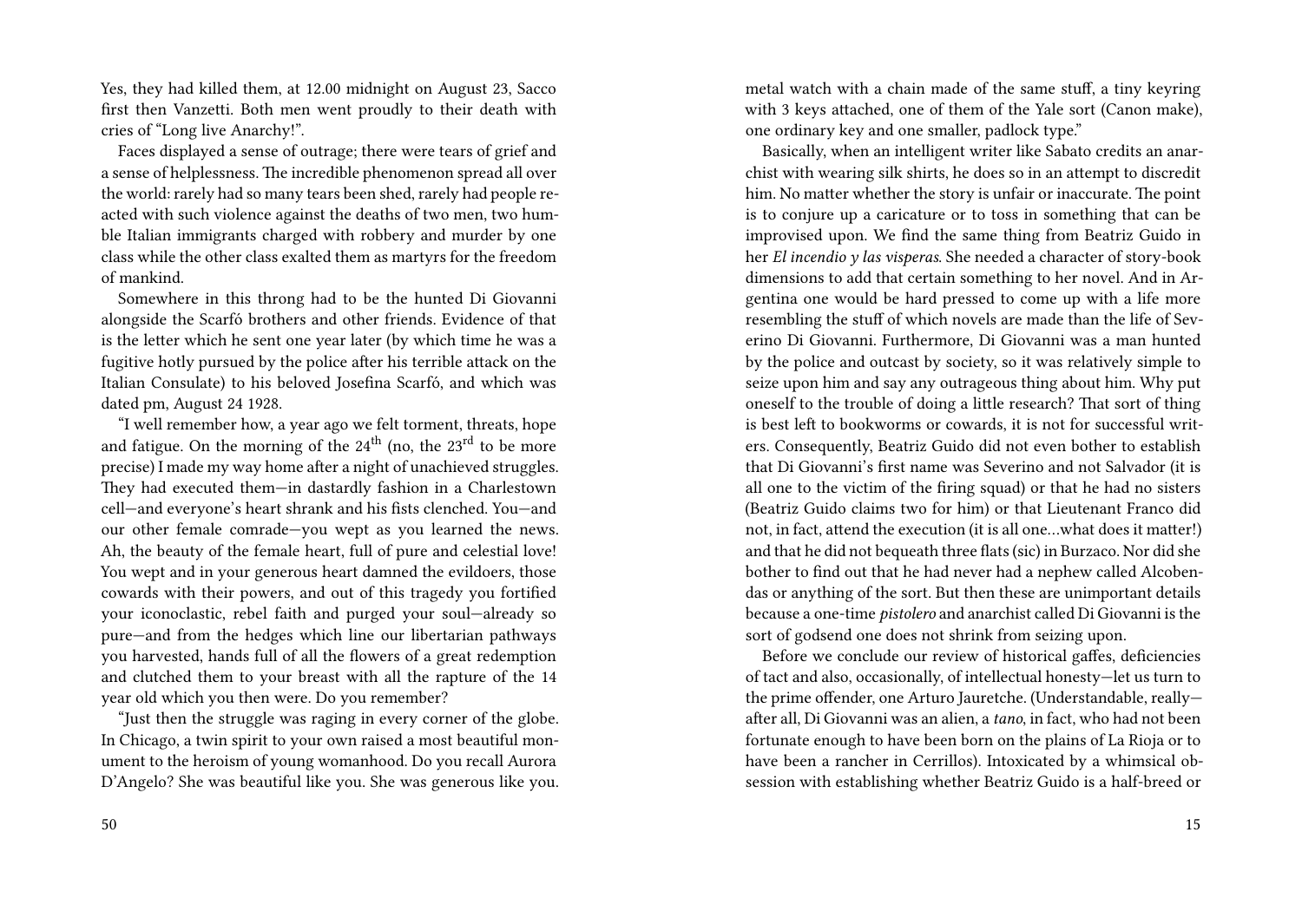a thoroughbred, he alludes to the grand (sic) piano allegedly discovered in the home of Di Giovanni's nephew and says…"it may have been used as a storage bin—and remember that this was the Di Giovanni family home—for bombs and machine-guns. The dead man was that sort of a fellow…"

This is merely gratuitous speculation resorting to squalid fantasy when Jauretche's duty (remember, he likes to style himself a "revisionist") was to have set straight the historical errors so thoughtlessly committed by Beatriz Guido.

But let us turn to the REAL Di Giovanni. The research I have carried out has led me to the conclusions which the reader may examine below. Those researches were slow and painstaking but most fruitful. I discovered a man set in a very particular historical context. The man cannot be thoroughly understood unless one first understands the context in which he acted.

I have stuck to the strictly historical, to documentary evidence and to eyewitness statements. Should there be any witness whom I have not been able to trace or discover, let that witness come forward. I would regard it as a duty to revise anything which is not unassailable fact, anything which (up to now) I have regarded as accurate and truthful. For I have only set down in these pages that which I believe to be verifiable, historical fact.

Osvaldo Bayer

#### **Background Notes**

*Hipólito Yrigoyen* (1850–1930), lawyer, member of the Radical Civic Union and nephew of the party's founder, Leandro Alem. The Radical Party was opposed to the ruling oligarchy and championed universal suffrage; that was the extent of its programme. Because the oligarchy was excluding other sectors of the bourgeoisie and the petty bourgeoisie from power, three 'revolutions' erupted under radical leadership, in 1890, 1893 and 1905. Hipólito Yrigoyen led

Those twelve days were a time of ceaseless agitation and rioting workers. The police took a tougher line. Badaracco and Bianchi continued their hunger strikes. The autonomous groups organised work stoppages and demonstrations to protest at the actions of the US courts. The US *chargé d'affaires* placed an insertion in *La Nación* in which he tried to show that Sacco and Vanzetti were common criminals and that all the proprieties of the legal process had been observed.

Don Eduardo I. Santiago, chief of detectives in the Buenos Aires police, had assured journalists that everything was under control. Asked whether he feared an attempt on his own life, he sneered, "nothing is going to happen". The next night, (August 16 1927) a little past 10.00pm, the Almagro neighbourhood was startled by a most powerful explosion. A bomb which was described as "exceptionally powerful" had just exploded at 944 Rawson Street, at the luxurious home of Don Eduardo I. Santiago. Placed on a balcony leading into the drawing room, it had obviously been intended to kill Santiago, who had however retired to a neighbouring bedroom only minutes earlier. The furniture in the drawing room and in the hall had been completely destroyed and the balcony and windows reduced to smithereens. The contents of feather pillows lay strewn all about. The reporter from *La Nación* waxed poetical in his description, "feathers covered a chandelier like a coating of fine snow."

Wisely—the anarchists were to say afterwards—there would be no more declarations from Santiago. Indeed, subsequent inquiries were conducted by the head of the Political Bureau in person.

At last the fateful night of August 22 arrived. A huge multitude assembled in the cafes in the Avenida de Mayo awaiting the dreaded news. The anarchists met in the cafes in the Boedo district, their favourite meeting places. The crowd stood their ground until the dawn came, waiting for the early editions. Some, who had friends on the editorial boards were able to release the news early.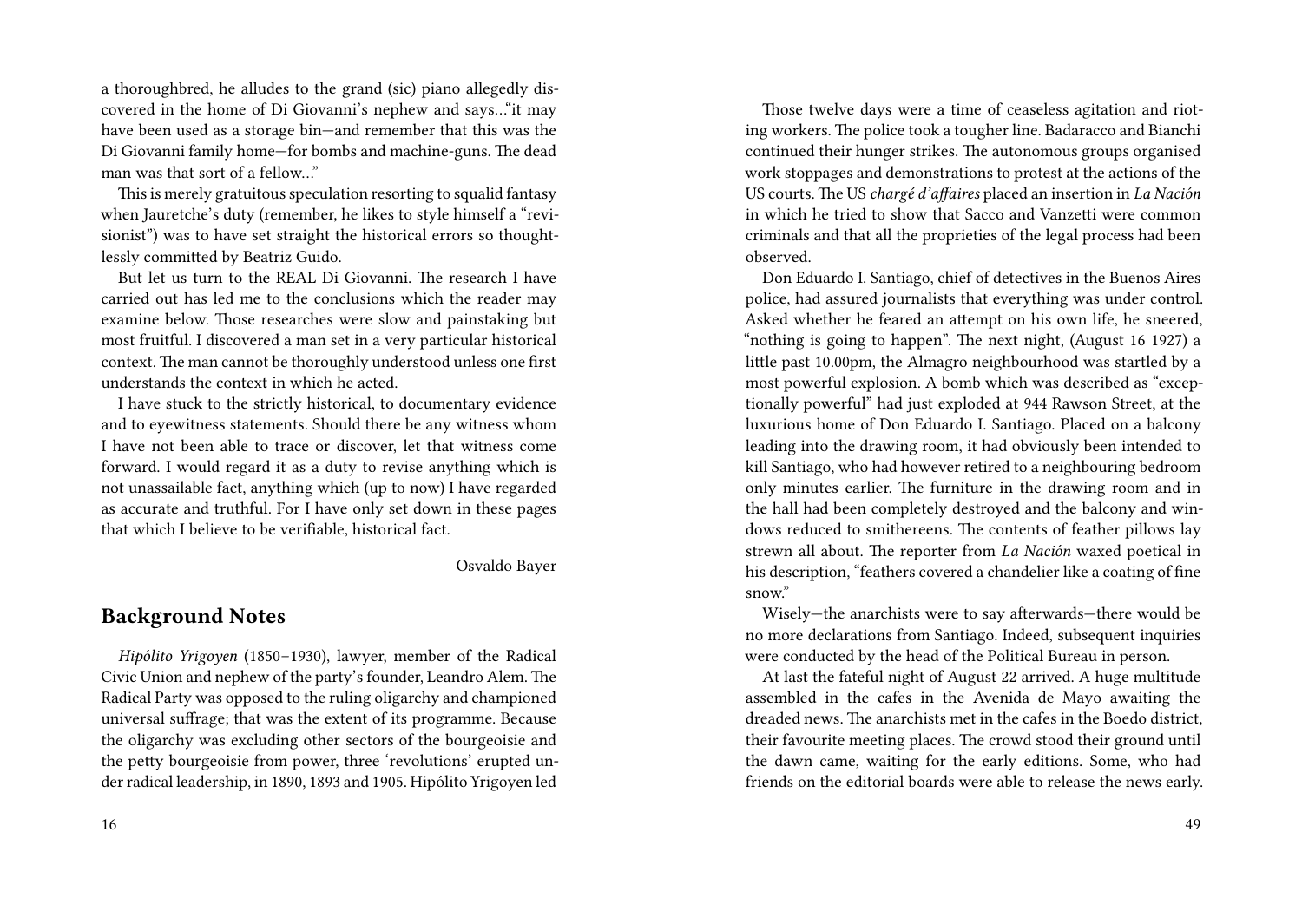another in the Vélez Sársfield railway station and a third on the tracks of the Southern Railways at the Australia Street bridge.

Three huge demonstrations had been scheduled for that evening: at 3pm, in the Plaza Once, a demonstration by the autonomous anarchist unions and the Sacco and Vanzetti agitation committee; simultaneously there was to be a rally

by the FORA in the Plaza Constitución; then at 4.40pm, the COA would demonstrate in the Plaza del Congreso. Alver had authorised the protest meetings, realising that they were the only safety valve available to people who were emotionally prepared to "do anything".

*La Antorcha*, the anarchist paper, carried the banner headline: "All of the fallen must be avenged. We may hang our heads if they are not!" And the headline on page one suggested… "After midnight…"

Precisely. Midnight was the hour awaited by agitated masses the world over with something akin to resignation. The campaign to save them had been so massive that the execution of these men was like a crucifixion. People waited for midnight as if a cataclysm was due.

Feelings were running so high that even Benito Mussolini, in a gesture calculated to win the support of the Italian working class, telegrammed Governer Fuller urging him to commute the death sentences passed on the two anarchists.

The public rallies were large and stormy. In the Plaza del Congreso, the libertarians Alberto S. Bianchi and Horacio Badaracco burned a United States flag. They were arrested and an incredible trial for treason began. Whereupon both launched a hunger strike which lasted for 35 days (and "without the fruit juice and sips of buttermilk that distinguish today's hunger protests").

But the execution was not carried out. The two men who had spent seven years behind bars received a further postponement of twelve days. The execution was put off until 12.00 midnight on August 23.

the last two. After the death of Alem, Yrigoyen became the undisputed head of the Radical Civic Union, the apostle (as his followers used to call him) of free elections and administrative efficiency. In fact the oligarchy had based its power upon the total absence of democracy. But fearing that other sections of the bourgeoisie and petty bourgeoisie might achieve power through seditious activities with the backing of the workers and peasants, some members of the oligarchy decided to promulgate the *Saenz Peña* law which established a Secret and Compulsory Ballot. As a result, Yrigoyen became president in 1916 and an enthusiastic populace unharnessed the horses drawing the presidential coach and carried Yrigoyen in triumph to the government palace. It should be stressed that the rule of the oligarchy safeguarded the interests of the British imperialists and of the Argentinian bourgeoisie as a whole: those at least who were large scale producers of livestock or cereals, large exporters or belonged to financial consortia. On the other hand broad sectors of landowners, industrialists, traders and petty bourgeois were excluded from power under the oligarchy. Needless to say the urban and rural proletariat were totally excluded from power. The capitalist development of the country, however, required that these social strata be integrated into the system. Consequently, various segments of the bourgeoisie and petty bourgeoisie joined the Radical Civic Union in pursuit of their capitalistic interests. For quite other reasons, the masses of the urban and rural poor flooded into the party.

*Yrigoyen's First Presidency* (1916–1922)—Yrigoyen was elected president with a majority of more than 100,000 votes over his main rivals and enjoyed huge popular support. His election was an historic moment in Argentinian history: it signaled the bursting on to the political stage of the masses of the people, hitherto excluded by the oligarchy. It was, indeed, the first time their wishes had been canvassed. This new development posed a threat not only to the ruling classes, but also to British imperialist interests. The out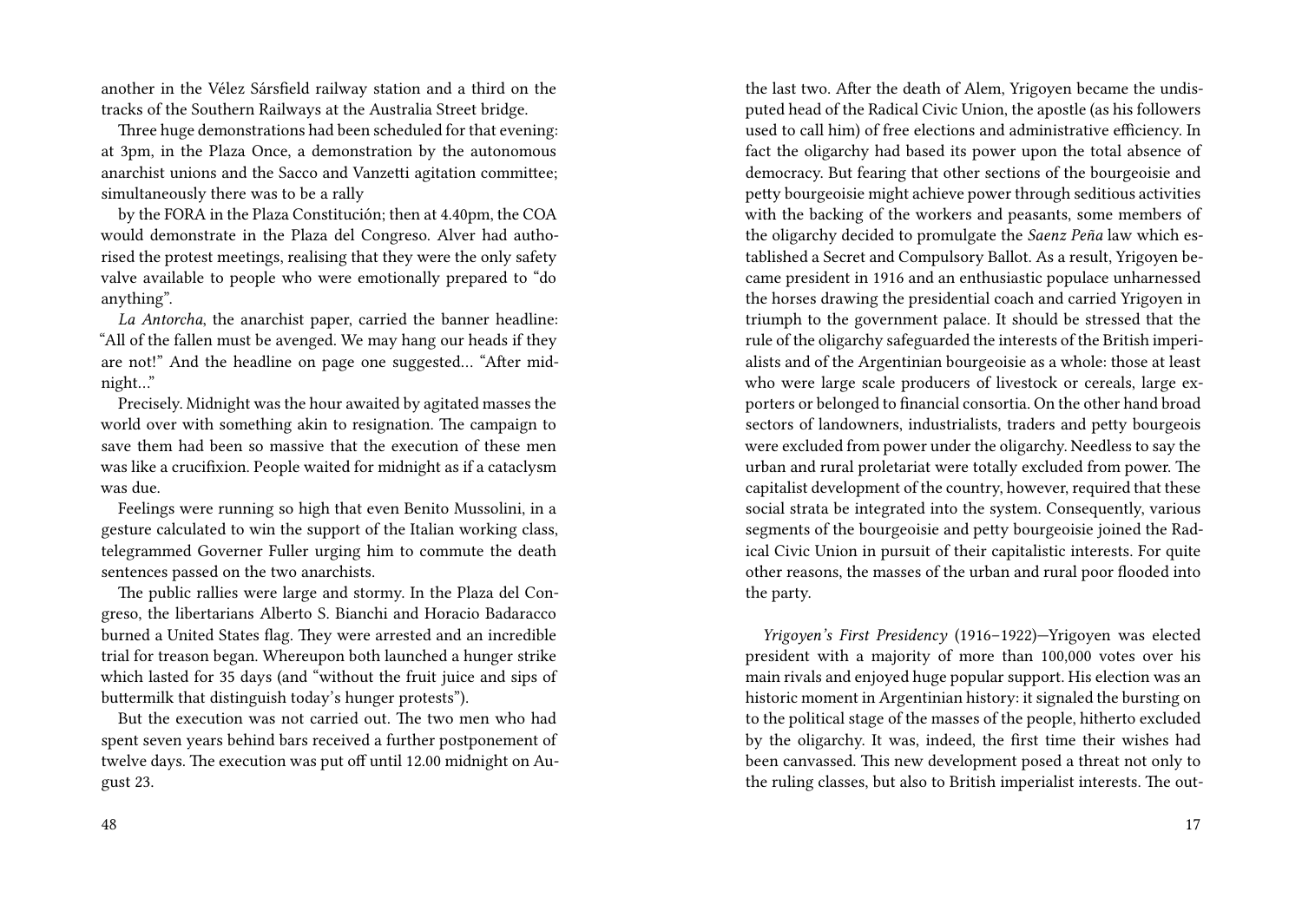break of the First World War enabled the Argentinian government to trade more closely with Britain: the Argentinian bourgeoisie amassed great wealth thanks to the war in Europe. Yrigoyen clung to the neutrality policy of V. de la Plaza, one of the most loyal representatives of the oligarchy and of British imperialism. At the war's end, Yrigoyen proposed to the League of Nations that small nations should enjoy the same rights as large ones: when the Great Powers rejected this proposal, Yrigoyen recalled the Argentinian delegation. In government, Yrigoyen advanced the interests of the British and of the Argentinian bourgeoisie to whom he partly owed his election, but he took a clear stand against the local oligarchy which never forgave him for snatching power from their grasp. During his first presidency he carried out a vaguely popular policy (establishing a minimum wage, reducing rents, regulating work at home, establishing concilation and arbitration facilities for strikes, with a slight bias in favour of the labouring class). This posed no threat to capitalist profits which had soared during the war years. Yrigoyen hesitated to repress strikes and went so far as to invite the workers to meet him in the presidential palace for talks. This policy rendered sterling service to capitalist interests insofar as, up to 1916, Argentine's trade unions had been marked by a pronounced revolutionary militancy, little inclined to countenance pacts with employers and ministers. With labour movement support, Yrigoyen achieved two things: on the one hand he achieved the strength to oppose the large bourgeoisie and, on the other, the working class itself was absorbed into the system (any autonomous move by workers was dealt with by police and troops). From 1915 onwards, the Argentinian proletariat struggled fiercely against crushing exploitation by the capitalists. In 1915, 12,000 came out on strike; in 1916, 24,000; in 1917, 136,000; and in 1919, 300,000.

*La Semana Trajica* (The Tragic Week)—from 7 to 14 January 1919, the metal workers of Buenos Aires carried the poor and the work-

The final date for the execution of Sacco and Vanzetti was set as August 10. On that day, the three main trade union groupings and the unaffiliated unions called for a general protest strike. The day opened with a series of bombings: one in the Courts of justice,

"He wrote to me regularly in recent months. His letters, evading the tentacles of the awful fascist censors, bubbled with a thousand hopes and promises which he planned to grow in the splendid fertile garden of our evergreen ideals. But cruel Death had undermined the future of his burgeoning youth. And just as he was making ready to open up like a bud before the sun's caresses and to enhance the air with his perfumed poetry, he was uprooted, not even granted time enough to as much as hope for the beneficial kiss of life at full flower."

Di Giovanni is notably tender in his writing concerning his dead friend. That tenderness turned to ruthlessness later when action was called for. Apparently he was a wholly impulsive man who surrendered fully to his emotions and behaved as if intoxicated by the whole gamut of colours, struggles, contradictions, beauties, generosities, and be-trayals that life has to offer. Which is to say that he was a true Nietzschian. But to return to his article…

"…Paolo Flores, a young man of 25 years, an enthusiastic comrade who had slaked his thirst fully upon the pure and crystal spring waters of our movement. Just when we were getting used to the rich potential of his thought and assuaging our hunger on the myriad hopes he offered with such prodigality, his generous plans were curtailed by an illness which carried him swiftly to his death. Weeks before he died he sent me a letter (in which he also spoke of the physical ailments which beset him) that was full of a host of beautiful things which his mind had conceived.

He intended to write a book entitled: "What is to be done: " and in it, to sketch roughly a study of fascism in Italy …it was to be a book in advocacy of freedom. In addition, he wanted to translate a number of obscure texts into Italian, texts which we published extracts from in No. 20 of Culmine under the title "For our publications". He was always in sympathy with the spirit characterising this magazine and made contributions to it under the pen-names Victor David, Armodio and V.D. In particular he used to send detailed letters which reflected the life of suffering in the boundless hell that is Italy.

"For all their sobriety, his writings were distinguished by an acumen that invited the reader to seek his pleasure in reading them.

"At this hour, grave with great events with a huge bearing upon the history of our movement, I cannot — and a lump rises in my throat — do other than recall the man in these columns which he so zealously helped to make more interesting and purposeful.

Essedi<sup>"</sup>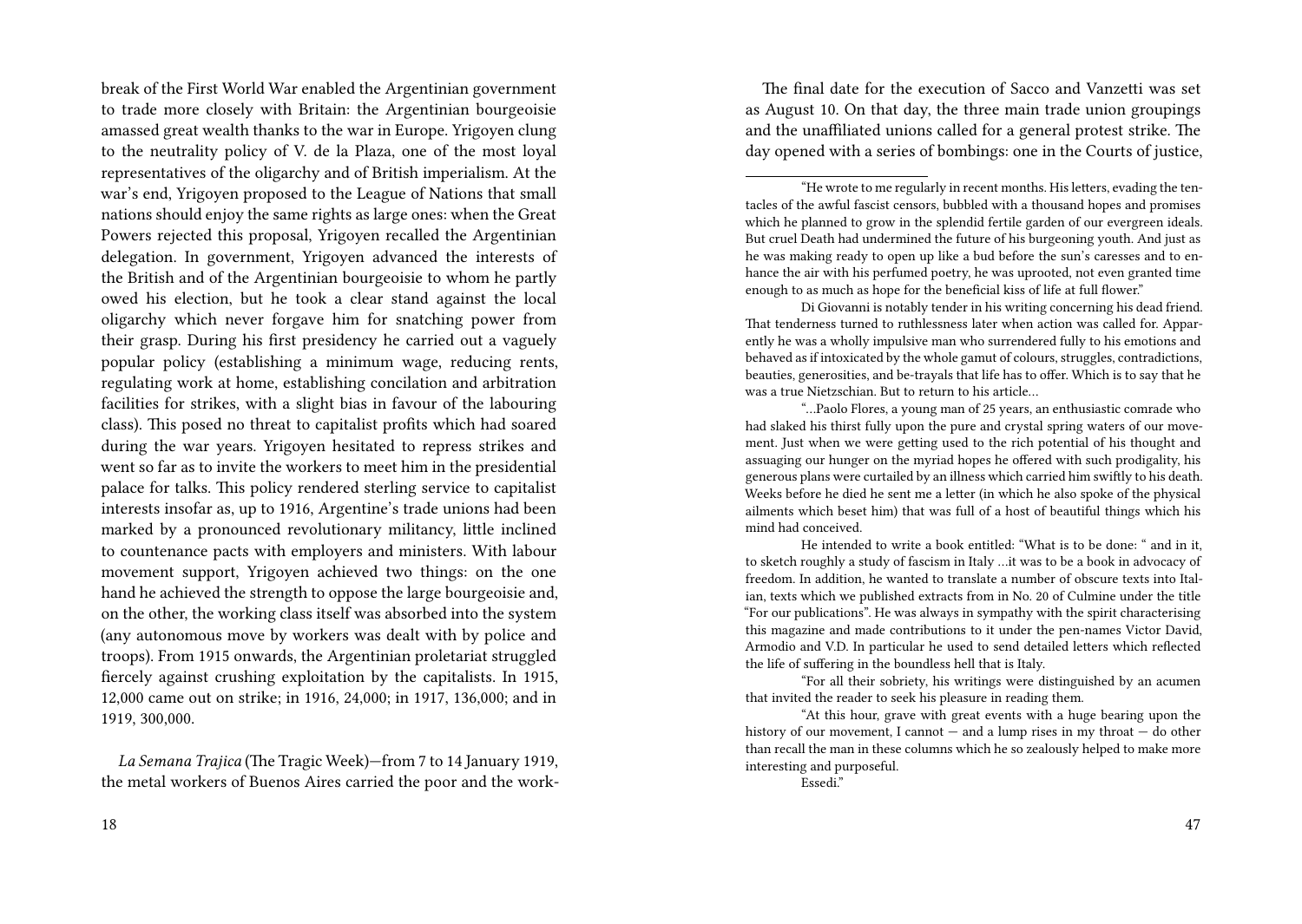what has been the complement of a much larger protest: we refer to the protest which Sacco and Vanzetti have been mounting these past 14 days in the gloomy cells of Charlestown prison. On the night of Friday, July 22, in the space of one hour, between 10.30pm and 11.30pm, approximately, two bombs were exploded in the centre of Buenos Aires, thereby shattering the glacial silence which has lain like a deadly mantle over the most recent developments to come out of the Sacco and Vanzetti trial. Such direct protest was more than logical—it was necessary, to touch the interests and dearest possessions of the scum who meet in the shadowy recesses of Wall Street.

And so it was done!

The anonymous hands which lighted that fuse could no longer contain the inner torment which has been wracking them for so long, and faced with the jokes, the anecdotes and the political somersaults of Fuller, they opted to strike at the very heart of the monster."

After describing the attacks on the Washington statue and the Ford Motor Company's agency, *Culmine* supports these actions and says:

"We hope that these actions may be only the beginnings of a wider campaign which will be able to bring unity in a highly forceful way to the scattered resources of the anarchists."

After a reading of *Culmine*, the police had not the slightest doubt that the organiser of the attacks was speaking through its columns. Judge Lamarque released Roscigna, Bar, Badaracco, Garrido and Freijo, who had seemed likely suspects, because of the absence of any evidence to connect them with the attacks. The police remained determined to get their hands on Di Giovanni.<sup>2</sup>

ing class with them in a general strike which brought Argentina to a standstill. The strike had its origins in the dire poverty in which Argentina's proletariat lived. The Yrigoyen government mobilized the police and the army: these had assistance from the fascistic groups of the Patriotic League. Among those who commanded the troops and ordered them to open fire on the workers was a young lieutenant by the name of Juan Domingo Peron.

*The Workers' Uprising in Patagonia*—Two years after the Tragic Week, the Yrigoyen government again massacred workers, this time in the district of Santa Cruz in the south of the republic. Labourers there had struck and occupied some of the larger factories; the army moved in and imposed martial law throughout the area, shooting down hundreds of labourers and imprisoning thousands more.

Towards the end of his first term as president, Yrigoyen resisted the separation of Church and State as well as divorce laws and, instead, strengthened his connections with the leading ally of British imperialism and the oligarchy—the Catholic Church. Yrigoyen was followed by—

*Marcelo T. Alvear*, President of Argentina from 1922 to 1928. Alvear stood for the right wing of the Radical Civic Union. It is worth pointing out that it was under his presidency that US imperialist interests began to infiltrate Argentina. However, Alvear also safeguarded the interests of British imperialism and the native oligarchy.

*1928*—In this year Yrigoyen was returned to power with a vote of 800,000 against 400,000 for his opponents. British capitalists welcomed his return whilst the oligarchy, scared by his 'people's government' began to conspire with the army towards the overthrow of Yrigoyen. As the protector of British capital, Yrigoyen attacked US capital as a threat to the peoples of Latin America. Yrigoyen

 $2$  About this time Severino Di Giovanni received news of the death in Italy of his friend and comrade Paolo Flores. It meant another emotional setback for him and one from which he did not quickly recover. He was to write an article for Culmine, entitled "Our Dead: Paolo Flores" and using the pen-name Essedi (S.D.)…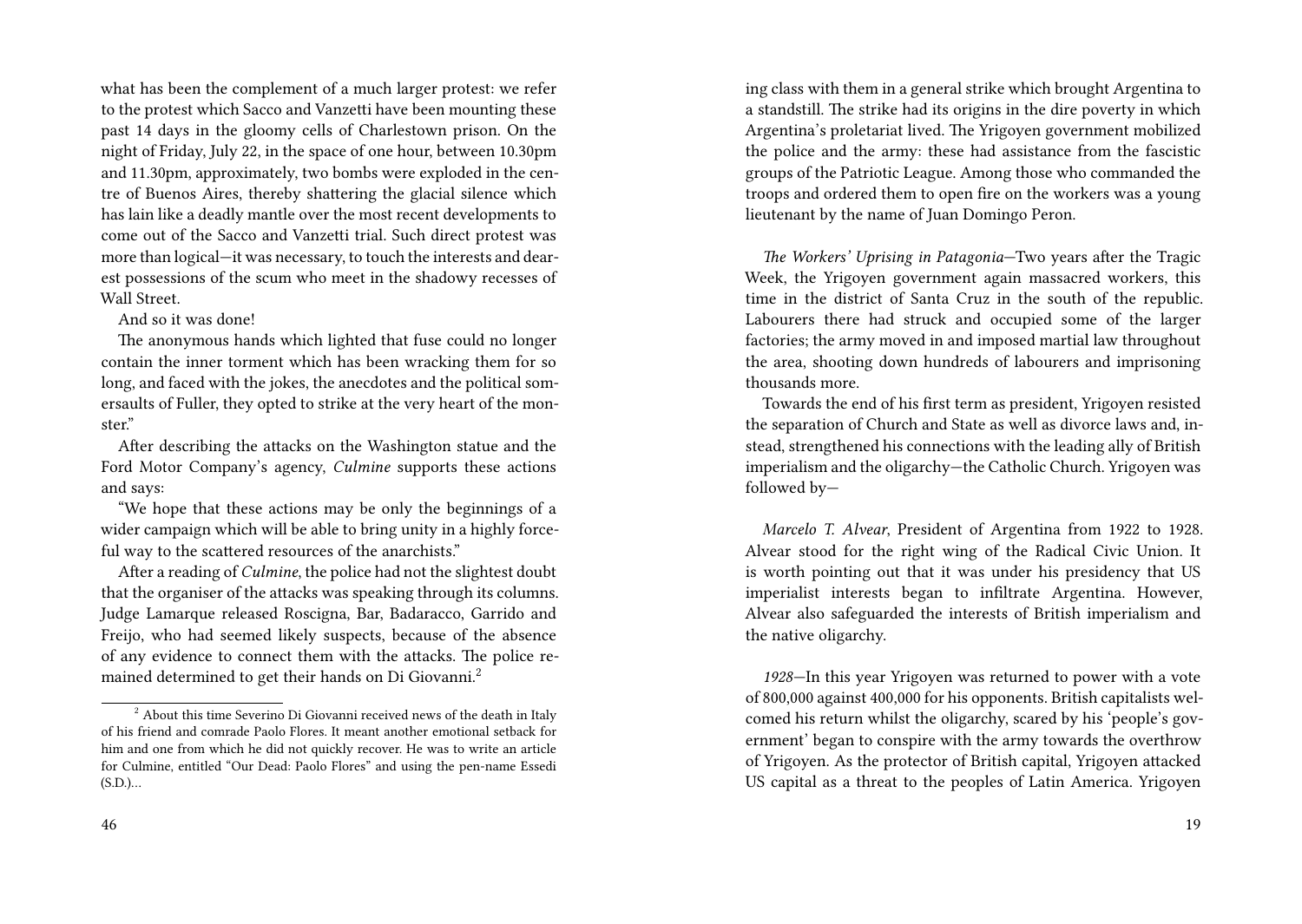planned to nationalise Argentina's oil and thereby to attack the US Standard Oil. This nationalisation plan had the blessing of the British who saw in it a chance to retain their ascendancy over US capital in Argentina. The scheme was approved, but on…

*6 September 1930*—The army mounted a coup d'etat against Yrigoyen. The bourgeoisie had had enough of a government with populist and workerist overtones. The bourgeois rights achieved by Yrigoyen were eradicated by General Uriburu who dreamed of installing a Mussolini-style government. Bourgeois and petty bourgeois paraded behind troops through the streets of Buenos Aires, chanting "Death to the Tyrant!". The working class did nothing, although several important segments of it were favourably disposed towards Yrigoyen. The socialists and communists, however, argued that Yrigoyen was a fascist. The upshot of the coup d'etat of September 6 1930 was the restoration of the conservative and oligarchic reaction. The decade 1930–1940 was to be known as the decade of infamy.

*The F.O.R.A. (Federacion Obrera Regional Argentina)*—During the 4 th Congress of the FOA (*Federacion Obrera Argentina*), a decision was taken that the name should be changed to the FORA. The 5<sup>th</sup> Congress was held in August 1905 and there it was established that the FORA subscribed to the precepts of Anarchist Communism and looked to the general strike as the instrument to usher in the Social Revolution. The Congress also rejected unity with the UGT (a confederation socialist in outlook). The FORA was in the vanguard of workers' struggles with genuinely revolutionary strikes and other activities. During those years some valuable gains were made—children under the age of eleven were banned from working. Night-work was banned, the employers were held accountable for accidents on the job, the working day was shortened, and trade union halls were set up, etc. In September 1906, the FORA decided to summon a unification congress for workers' organisations. The of Paulino Scarfó (a compositor like himself) and of José Romano (whom Severino called 'Ramé') a young Italian who was to play an important role in Di Giovanni's life.

Let us dwell for a moment on No 26 of *Culmine* which clearly indicates Di Giovanni's temperament and his ideological direction. On page one in large type one reads: "By a 14 day hunger-strike and by their contempt for the intrigues of Governer Fuller, our two comrades, Nicola Sacco and Bartolomeo Vanzetti are etching upon the hard bronze plate of our history of rebelliousness, a glowing page of heroic anarchism. They have need of our COOPERATION in solidarity…"

The capitalised word "COOPERATION" is followed by an explanation of the meaning of the word. There is a sketch in which there is a man scaling a mountain and bearing a huge bomb with a lighted fuse upon his shoulders. At the summit of the mountain, one reads … UTOPIA.

The sketch is followed by the following appeal: "Iconoclasts! Rebels against all oppression and injustice! Young temperaments uncowed by all the storms of life, the time has come when we must COOPERATE with all our powers in order to save the lives of Sacco and Vanzetti, and the revolutionary dignity which moves us. Let us light the fuse on the dynamite of vengeance! Let us destroy the obscene caste of slavers and let us commit ourselves to the most desperate struggle for the complete liberty of the two inmates of the jail at Charlestown!"

On page two, in the *Face to Face with the Enemy* section, Di Giovanni is even more explicit and gives details of the activities undertaken and details of the attacks already carried out.

"Ours will be a cursory account, without the many details so beloved of the journalists of the daily press. By going right to the heart of the matter we shall offer our comrades a chronology of

donors. The state of finances for No. 26 shows a deficit of 1320.50 Argentinian pesos.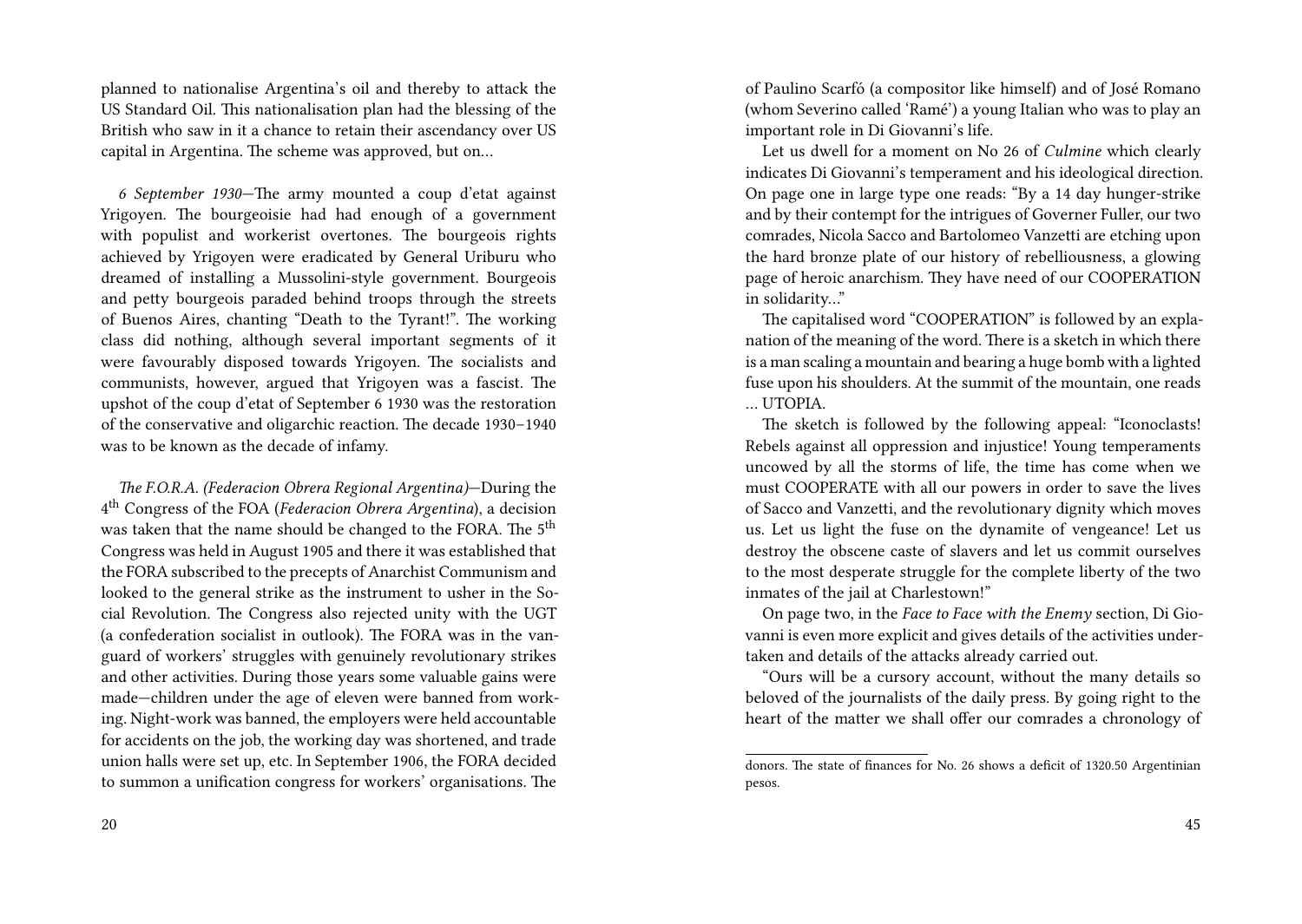lord said, "Yes, he is living at 3834 Monte Egmont Street." Off went the police.

One way or another, sooner or later, the police would have discovered Di Giovanni's address because all of his correspondence went to 3834 Monte Egmont Street. He waged a great campaign to help both the Italian anarchist, Gino Lucetti (who had organised an attempt on Mussolini's life) and his family by means of hundreds of leaflets, each of which carried the stamp: "Severino Di Giovanni, 3834 Monte Egmont Street, Buenos Aires". The leaflets were accompanied by a subscriptions list and were sent out to anarchists and anarchist sympathisers in every city and village in the country. Subscription lists for *Culmine*, the Anarchist Publication, were similarly addressed. All of which demonstrates that Di Giovanni had not abandoned his work just because of police harassment.

The raid took place at 3am. The door was opened by one of the Scarfó boys (José). Teresina was forced to get up and told to take the children outside. The room was meticulously searched. The police took away "three exercise books with coloured covers and containing adresses, along with 32 periodicals and several letters". But of Di Giovanni they found no trace.

The police raid came as a shock to the Scarfós who had not suspected Di Giovanni's activities. But one Scarfó, the girl Josefina, watched disdainfully, indignantly, with a sense of impotence as the possessions of her admired mentor were removed.

Although the editorial offices of *Culmine* were raided and the originals of issue number 26 removed (along with a collection of *L'Adunata dei Refrattari* and *La Diana* and despite the fact that he was now forced into hiding, Di Giovanni afforded himself the luxury of sending his magazine out to subscribers on August 1  $1927<sup>1</sup>$  He had to work day and night, with the tireless assistance

44

sessions began in March the following year and more than 100 groups attended, 30 of which were autonomous. The socialists were put in a minority: the attempt to dissolve the congress before it could discuss the question of trade union unity failed.

*Simon Radowitzky*—A young Russian immigrant who, shortly after arriving in Argentina, hurled a bomb at Colonel Falcon and his secretary, killing them both. Radowitzky explained that his attack had been mounted to avenge the workers killed on 1 May 1909 when Colonel Falcon had ordered his men to open fire on a workers' demonstration. The assassination of Falcon took place on 14 November 1909. The government unleashed a savage repression against the workers; anarchist and socialist publications were banned and foreign-born workers were deported. Radowitzky died in Mexico in the 1960s.

(These notes were taken from the Italian edition of O. Bayer's book, published by Edizione Collana Vallera, Pistoia, 1973).

 $1$  Around this time. Di Giovanni was in dire financial straits as was evident from his magazine "Culmine". As with every anarchist publication it set aside some space to keep its readers up to date with the financial state of the magazine. All donations and subscriptions, however modest, were listed and credited to the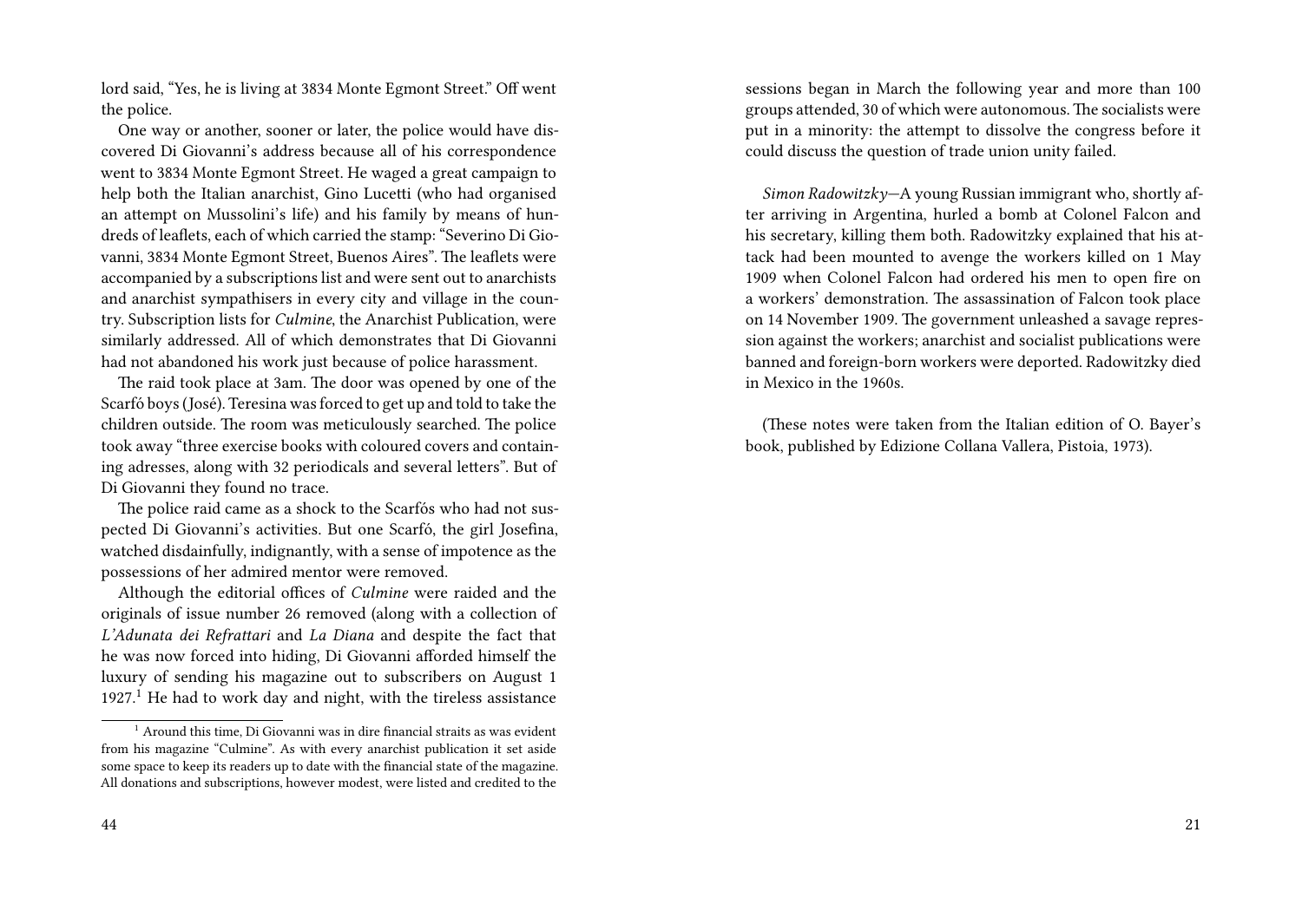## **I. Face to face with the enemy**

To monotonously live the mouldy hours of the ordinary people, the submissive, the accommodated, a life of convenience, is not living, it is only vegetating and carrying around an amorphous mass of flesh and bones. To life one should give the exquisite elevation of the rebellion of the arms and the mind.

#### Severino Di Giovanni, January 10 1929

At the top of the great staircase of the Colón Theatre stands the Conte di Viano, Luigi Aldrovandi Marescotti, Italy's ambassador in Buenos Aires. He awaits the arrival of the president of the Argentine Republic. Applause breaks out, as Don Marcelo T. Alvear arrives in the company of Dona Regina Pacini. Behind the couple troop the ministers of the Interior, Foreign Affairs and Education.

That this is a gala night is self evident. The Italian community has resolved to celebrate the 25th anniversary of the accession of Victor Emmanuel III to the throne with all due pomp and circumstance. The high point is to be this great gala night at the Colón Theatre on the evening of Saturday June 6 1925.

Tonight will put the Italian ambassador to the test. First because he is well aware that Mussolini himself is closely watching how his regime goes down with the Italian colony in Argentina; and secondly, because he must display flair and efficiency in his dealings with other ambassadors who have misgivings about fascism.

One thing is certain: tonight the Colón Theatre might as easily be in the heart of Rome as of Buenos Aires. The occasion has been superbly organised with all the ostentation typical of fascist events.

The bomb had been placed against the pedestal of the Washington monument in the woods in Palermo. It was a very powerful bomb with a dynamite and gelignite base. The damage was not very great as the monument was made of marble and very solid, moreover the explosion happened in the open air.

However, the fact that a marble bench that had sat alongside the pedestal had been flung 500 metres by the force of the blast told something about the power of the charge. A nearby tree had been felled and, as *La Nación* reported, "the soil was carpeted with a layer of myriad leaves reduced to dust as a result of the explosion…"

It did not stop there. Apparently the same bombers had been behind a similar explosion some 50 minutes later. This second bomb, although smaller, went off in the city centre. It had been placed in the window of the Ford dealers at the intersection of Peru and Victoria streets. The blast shattered the glass and destroyed a display vehicle and all of the windows for four blocks around.

The police immediately started a great round-up. It was aimed at all members of the Sacco and Vanzetti agitation committee. Journalists were informed by the Central Department that the bombers in both cases had been "dissident *antorchistas* from the FORA". The first to be arrested was the committee secretary Orestes Bar. That was followed by the capture of Miguel Arcángel Roscigna who had been classified as the 'ace' of anarchist expropriators—one of those who carried out robberies to finance the cause. His notoriety in this field would only be eclipsed by that of Severino Di Giovanni.

But the police had made a mistake: Roscigna did other things, not bombings. Indeed, he said as much later during two famous robberies. Where the Political Bureau had not been mistaken, though, was in short-listing Di Giovanni as a possible suspect: his former home in Morón was searched but there police discovered that he had moved house seven months earlier. Di Giovanni had made one mistake—he had confided his new address to the landlord for the purposes of forwarding his mail. Pressurised by the police, the land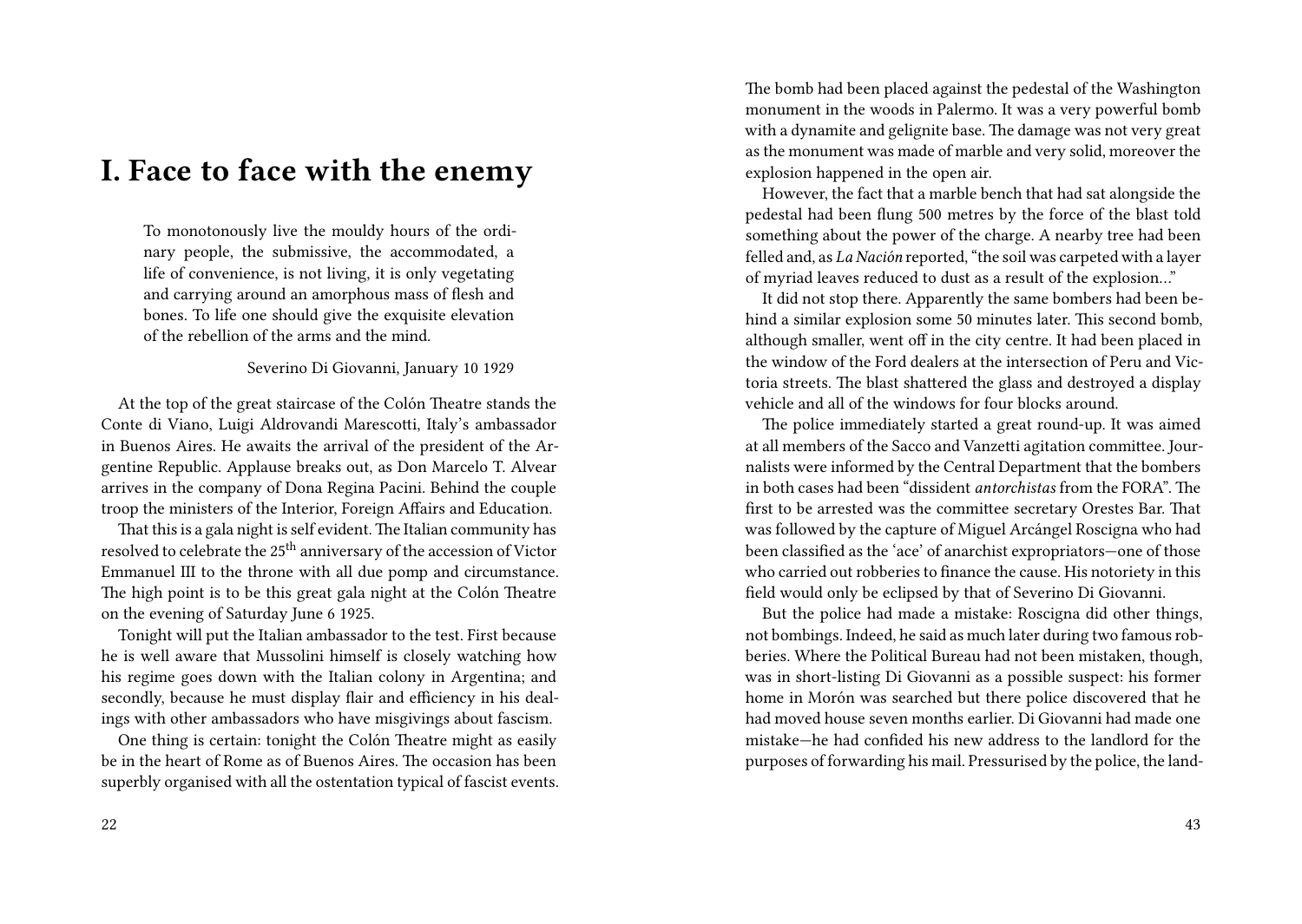América Josefina—passionate, lively and intelligent—was attracted to the newcomer who was not like most men, with all his talk about emancipation of the human being, freedom, and redemption of the poor. He talked about books, and philosophers and politics and encouraged her brothers to struggle, to make a stand and not to join the "sheep in bourgeois society". What started out as admiration grew into a Platonic friendship until it exploded into a novelesque, passionate love that was to be hopelessly pursued through the whirlwind of violence and persecution which Di Giovanni was to plunge into only a few months after moving into the house in Monte Egmont Street.

August 10 1927 was the day appointed for the execution of Sacco and Vanzetti in Charlestown prison. Throughout the year agitation never abated. From the measured if prudent demands of *La Protesta* to the fiery, violent demands that appeared in Di Giovanni's Italianlanguage journal, not forgetting the poetics and moving editorials of Rodolfo González Pacheco in *La Antorcha*, the anarchists had been labouring the point about the need for a huge mass movement to demonstrate to the bourgeoisie that it could not with impunity murder "two sons of the people".

From the pages of *Culmine*, Di Giovanni was still insisting on violent action and calling for individual acts of protest. This did not pass unnoticed by the police, nor by the US embassy, especially since Di Giovanni was forthright in his opinions. Because alongside the title of the magazine *Culmine* and its subtitle *Anarchist Publication* was printed clearly the information, "correspondence to Severino Di Giovanni, Poste Restante, Box 8, 2535 Rivadavia Street, Buenos Aires (Arg.). Show your face and do not stop at words."

Friday night, July 22 1927 brought a taste of what the campaign to save Sacco and Vanzetti would be like. The Palermo quarter and even the Belgrano quarter shook to a huge explosion. It took the police a long time to trace the source of the blast. They were guided to the spot by a taxi driver who had been dazzled by a pillar of flames. Any attempted disruption will be dealt with instantly by the young blackshirts of the Italian colony. The local delegates of the Fascio have attended to every detail in this respect.

The orchestra's finest virtuosi are present. The women-folk of the wealthier Italian bourgeoisie have donned their finest gowns for the gala which is to be the culmination of the day's events. They whisper coyly, casting admiring glances at the uniforms with all their finery, especially the uniforms of the diplomats and military personnel. The Bersaglieri draw a sigh from more than one middleaged matron.

As he enters the presidential box, President Alvear is received with enthusiastic applause. The young blackshirts, positioned at strategic points, keep a careful watch. This will be a real triumph for the loyal sons of Italy.

Suddenly, the municipal orchestra strikes up the national anthem. All is now seriousness and circumspection. Everyone on his feet. The music wafts through the air like a balm to soothe the nerves set on edge by these great occasions. The anthem ends. Respectful applause. The orchestra launches in on the Italian royal march. Now the Latin temperament is beyond restraint. Eyes fill with tears. Blood courses through the veins of all these men, united but so far from their homeland. Those cadences! The orchestra rises to its task. Gruff voices can be heard. Everyone sings. Italy is entering a new epoch. She is reborn: she is Rome once again.

But it would appear that there is someone here tonight who would spoil the night for these enthusiastic folk. Barely audible, a murmur rises from the balcony. The ambassador sings on. No, this cannot be happening. But it is. The ambassador starts, as if shaken out of his sleep when, amid all the voices he discerns, or thinks he discerns one crying out:

"Assassins! Thieves! Long live Matteotti!"

Still the ambassador is not quite sure he is hearing correctly. This cannot be happening. But yes, unfortunately it is. Before the very nose of Luigi Aldrovandi Marescotti, Conte di Viano, hundreds of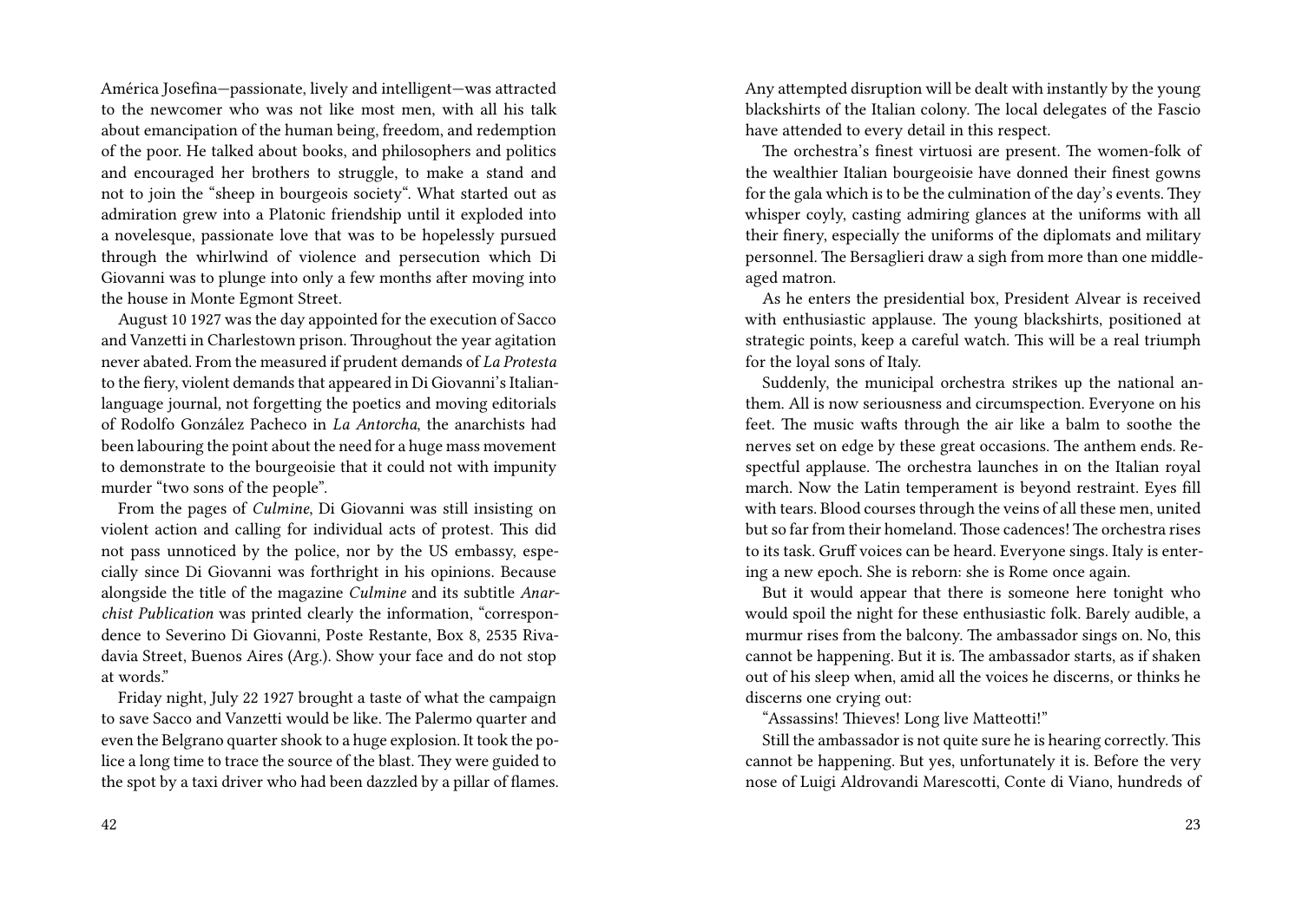leaflets flutter to the ground. The shouting can be heard more distinctly now.

"Thieves! Assassins! Long live Matteotti!"

The whole auditorium is on its feet, gazing upwards. Still the leaflets rain down. The orchestra plays but no one pays it any heed now. It is the cries of "Assassins! Thieves!" that hold their attention now. There is fighting in the balcony.

The disruption has come from the first row of the balcony. Barely eight or ten people started shouting as the royal march struck up, and began to throw their leaflets to the stalls below. The blackshirts have failed to react with expected swiftness, precisely because they had failed to anticipate an attack of this sort. Recovering from their surprise, they hurl themselves with outraged indignation upon the subversives.

But they are putting up a good fight. There is a general free for all. Neighbouring rows in the balcony empty as the women scream and the men flee. Punch and counter-punch. The truncheons which the fascists had stashed in a corner now come out. But these troublemakers are hard-headed, it would seem. There is one fair haired man in particular, defending himself like a lion. He has taken up one of the leaflets and is shouting in a booming voice that reaches the stalls—

"Worshipers of the Savoyard monarchy, you have forgotten that it was during the reign of your Victor Emmanuel III, king of Italy, by the grace of God and the wishes of—very few—"

A blackshirt grips him about the throat and hauls him backwards across the seats. But this dark-suited, blond-haired fellow is as strong as an ox. He frees himself from those who are trying to punch and kick him, leans over the front seats, and continues—

"—a king of Italy fed on the blood spilled by bandits who style themselves Fascisti—with all their Duminis, Filipellis, Rossis, Di Vecchis, Regazzis; and Farinaccis—and who have discovered in Benito Mussolini—"

him and his family. As coincidence would have it the parents of the boys were renting out a room in their home at 3834 Monte Egmont Street (Tres Arroyos today). Severino Di Giovanni went to live there.

The Scarfó family lived simply in a typical suburban house with a balcony, internal courtyard and pots of flowers. Pedro Scarfó (the father) was an Italian worker already over sixty years of age: his wife, Catalina Romano was around fifty. They had eight children—Antonio, José, Alejandro, Domingo, Paulino, Josefa América, Santa and Asunto—all of them Argentine-born. The real head of the household was Antonio, the eldest son: he set an example to his brothers by his work and study. He obtained work as a book-keeper. He kept a close eye on the progress of his brothers but had not been able to prevent Alejandro and Paulino from developing an interest in politics, and, worse still from becoming anarchists. But at home the whole thing was regarded as a youthful phase—an ailment which the passage of time would heal. Of all the Scarfó children, one was of exceptional intelligence: Josefa América, ('Fina' to her brothers) who attended the Estanislao Zeballos grammar school.

Four years later, when tragedy had struck the family, the mother of the Scarfós was to describe the arrival of Di Giovanni in her home: "One day some years ago a man arrived at our home to rent a room. He was Severino Di Giovanni. He seemed agreeable to the rent and we sealed our bargain. The next day he returned with his wife, Teresina, and their three children. He seemed a good man, of simple appearance. He spoke well of the poor and spent hours reading his books. He worked as a compositor. At that time the three were not yet twenty …Paulino was 19, Alejandro 17 and América 15. Di Giovanni began to lend them books. They became fast friends. With his great charm he became friendly with them and began to influence them with his ideas."

But, aside from politics, the arrival of Di Giovanni in the Scarfó home introduced something else again—love. The adolescent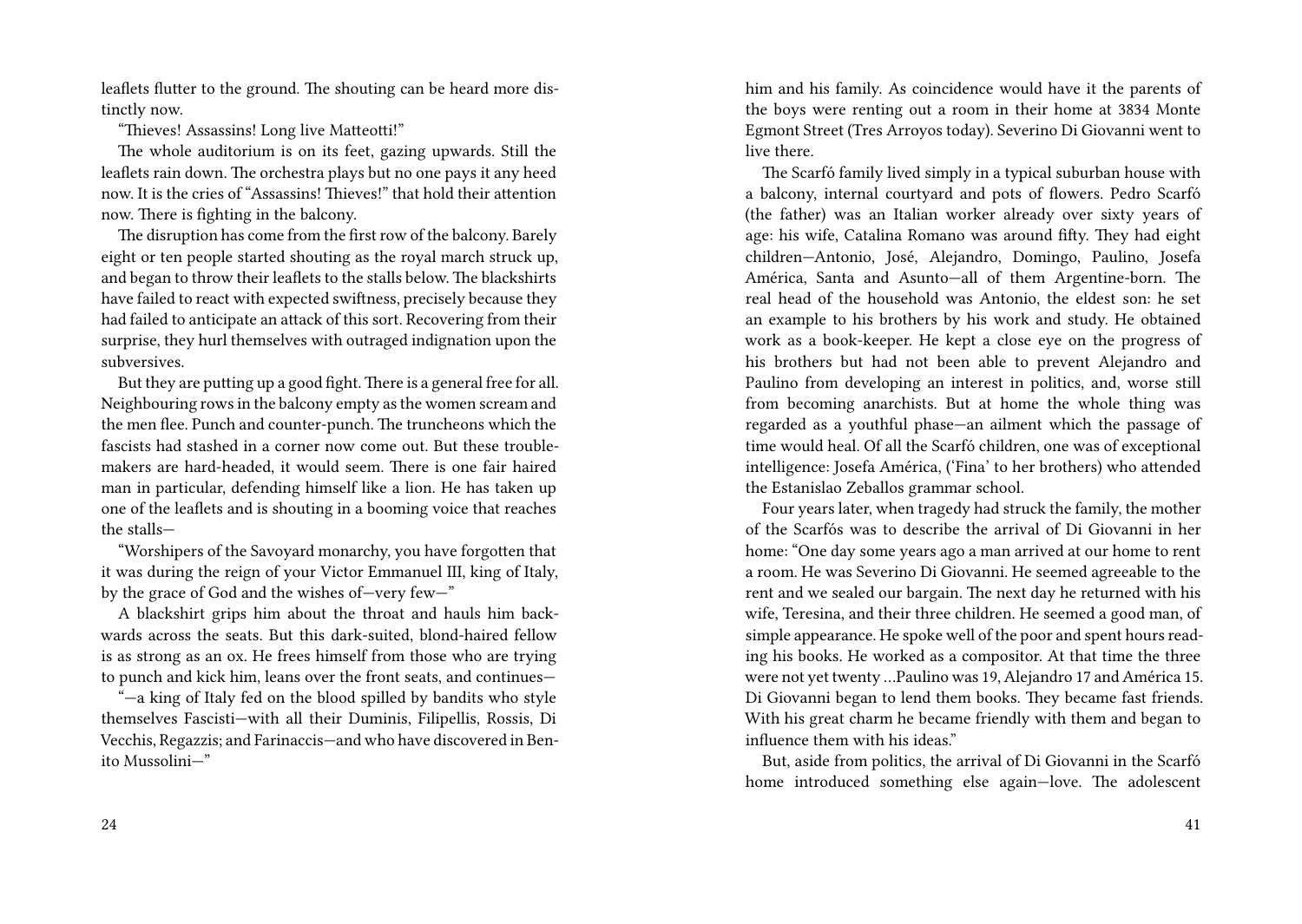in the Sacco and Vanzetti support meeting in the Boedo Theatre, he stated—"that he attended the meeting in support of Sacco and Vanzetti but watched the proceedings from a doorway without actually going inside the building".

Questioned as to his beliefs, he replied, "that his sympathies lie with the anarchist ideal".

Asked whether he had taken part in the blast at the US embassy, he answered: "No".

Some forty-eight hours later, a magistrate released him for lack of evidence. Even so, both Santiago and the chief of police were firmly convinced of Di Giovanni's guilt, while he looked at them defiantly and with contempt each time he replied.

But Sacco and Vanzetti were not executed that year. Their agony in Charlestown jail was to continue for a further 15 months. Their fate lay in the hands of judge Thayer and Governer Fuller. Petition followed petition but one after another they were rejected. Worldwide agitation increased: bombs went off in Barcelona, Paris and Madrid, and acts of terrorism were carried out wherever the proletariat was organised to any extent.

Severino Di Giovanni had learned that speaking the truth only brought trouble: he had given them his address and his home had been ransacked. And they had confiscated the library which he had collected with such sacrifice and so much care. Now he urgently needed to find a new address which was not known to the police.

Through *La Antorcha* he had got to know two young men who greatly admired him on account of his intervention at the Boedo Theatre meeting: Alejandro and Paulino Scarfó. Thus was born a friendship that was to last exactly four years and which would have dire consequences for all three of them. But the direst consequences of all were to hit the Scarfó family which would be most cruelly afflicted by events.

Alejandro and Paulino Scarfó were patently idealistic youths, ever ready to work for the anarchist cause. Di Giovanni asked them whether they knew of someone who would rent an apartment to

The fighting continues without quarter. One group of men are punching and biting one another on the floor. The wreckers are defending themselves tooth and nail but all the time the blackshirts are receiving more reinforcements. Socialites down in the galleries feel it incumbent upon themselves to go up there and restore order. Young and old (the latter carrying walking sticks) race up the staircase to give the troublemakers their just desserts. Now firemen and police join in. The orchestra is struggling to continue but its music sounds a little less martial than before.

Some of the protesters are almost overcome. Ten or twelve fists and canes rain blows on their heads. But the young fair-haired fellow in the black suit remains standing on one of the seats continuing his much-interrupted speech.

"—in Benito Mussolini, the most perfect incarnation of all infamy. You glorifiers of the monarchy sustained by the knives of the likes of Dumini, write this glorious name in the annals of your House of Savoy—the name of Matteotti!"

He cannot continue. Steely arms have seized the young rebel by the throat whilst one of the blackshirts rains blow upon blow at his left eye. As they drag him along the aisle he still has the strength to shout:

"Remember the 700 murdered in 1898 by the artillery of your Umberto the Good!"

Everyone wants to get at him—these elegant gentlemen whose faces are now twisted with rage—and the young men with their warlike expressions.

In the end, the ten protesters are subdued and handed over to the firemen and police. They are herded into the foyer of the theatre and handcuffed. When the police wagon comes they are led out one by one. They have to step forward and run the gauntlet of an outraged crowd. Before climbing into the wagon the fair-haired young rebel spits into the face of one Italian officer who wears the headgear of the Bersaglieri, and shouts out:

"Long live anarchy!"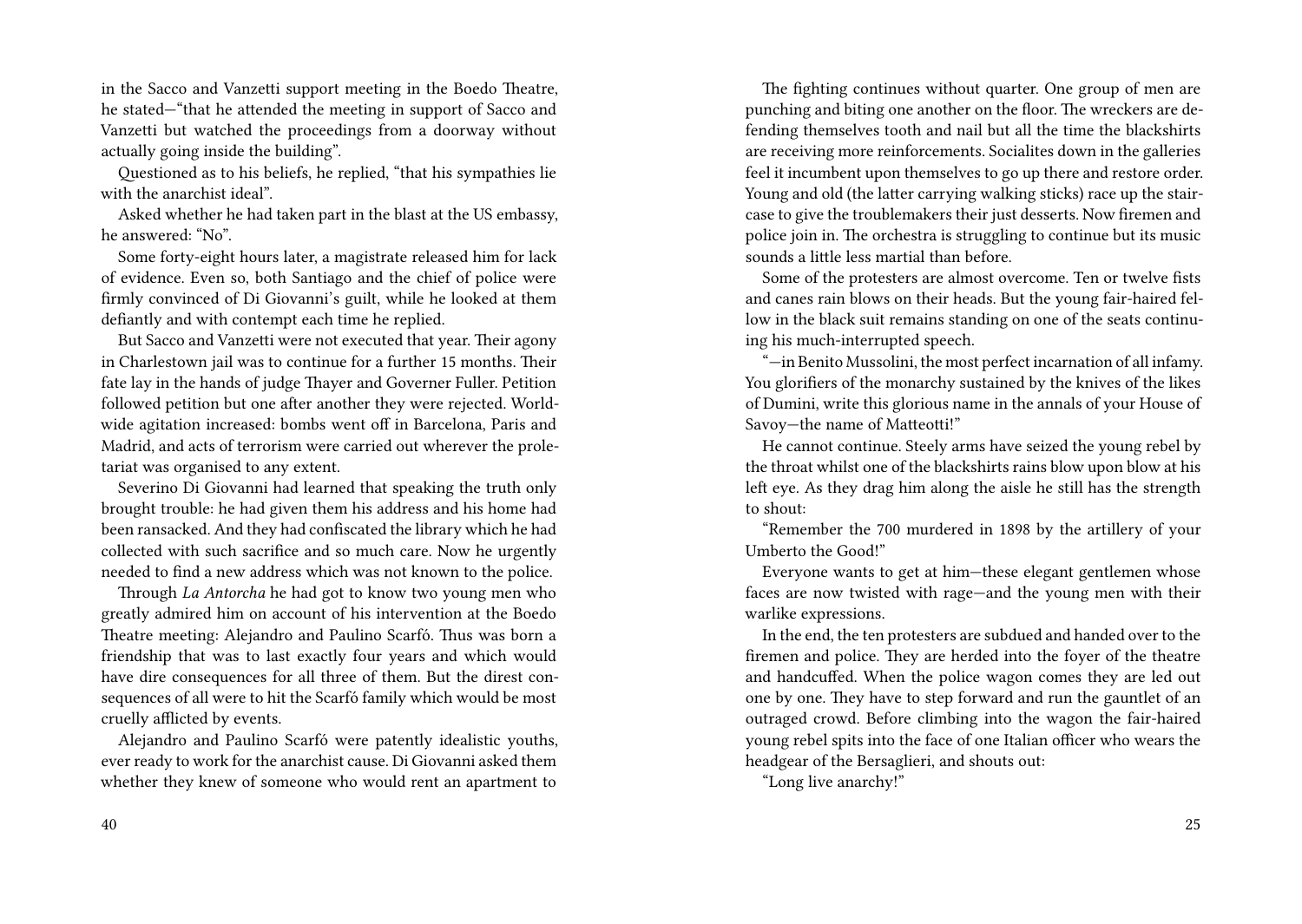On the basis of newspaper reports of the time and of the testimony of eye witnesses we have reconstructed the Colón Theatre incident in order to give the reader an idea of the climate among the Italian community in Argentina around that time. It was deeply divided by political beliefs and violence.

As far as the men of the political police bureau were concerned, the outcome of the disorders at the Colón Theatre were as follows: Ten people were arrested on the spot; also collected were "two wooden cudgels, one cane, one slouch hat, two black homburgs and one pair of pince nez spectacles with the right-hand frame broken and the glass missing."

Of the ten people arrested, nine refused to disclose their ideological sympathies or any other information required of them by the arresting officers. Only one of the party was forthright in his answers: the young fair-haired fellow dressed in black who had taken the worst beating of all and had a black eye. His recorded answers to the police were as follows:

Asked what he had gone to the Colón Theatre to do, his reply was, "That he went along to this act of homage to the king of Italy in order to distribute a thousand leaflets in which an effort was made to show the harmful influence which the House of Savoy had had, and the inevitable consequences which will flow from the government of Signor Mussolini."

Questioned as to his actions inside the theatre, he answered:

"(…) that when the band struck up the Italian royal march he tossed the leaflets into the air whereupon they fluttered down to the stalls below. Then a person who had been ordered to restrain him appeared and punched him in the left eye, other persons joining in until he lost consciousness."

Asked whether he knew the other accused, Nazareno Tirabassi, Antonio Di Marco, Dionisio Di Giustini, Carlos Romano, Agostino Del Medico and Domingo Coliberti, he answered:

"That he went to the theatre alone, but, once in the balcony, met with other antifascists whose names he does not know"

then. It stood ready to smash the anarchists, or anybody else with 'anti-Argentinian ideas'. When the bombing happened, the League promptly offered its services to the US ambassador. Within minutes of the blast, young Emilio R. Casares junior who lived near the embassy was the first to approach the ambassador and condemn the outrage. As a result, the US ambassador was to send the following note to Doctor Manuel Carlés:

"Permit me to acknowledge the effective and intelligent assistance so readily loaned by Don Emilio Casares junior, just a few minutes after the explosion. I congratulate you upon the admirable organisation which enabled him to be on the scene with his assistance immediately after the perpetration of this outrage which, I am convinced, has been instigated by pernicious alien elements and not by citizens of the great Argentine Republic".

The Political Bureau applied to the Italian embassy for a list of the most dangerous of the Italian anarchists who had lately emigrated to Argentina. On the list was the name of Severino Di Giovanni whom the Italian embassy had never forgiven for the Colón Theatre episode. The police were to have no problems locating Di Giovanni. On the occasion of his first arrest, he had volunteered his address in the Morón district. On May 21 the Di Giovanni home was searched. Severino was taken away, and with him, hundreds of books and pamphlets.

He was held for five days by the Central Department by way of 'softening-up' and then a statement was taken from him on May 26, notwithstanding the irreproachable democratic credentials of President Don Marcelo T. Alvear. But the police have always had the knack of pursuing their inquiries despite any "minor trespasses against the freedom of the individual". The statement Di Giovanni made was as objective and to the point as ever: "Yes, I was arrested while leaving my home".

Asked about his job, he said: "that for two years he had concentrated on publishing, as a journalist, the magazine *Culmine* of which he is the owner". Asked whether he had participated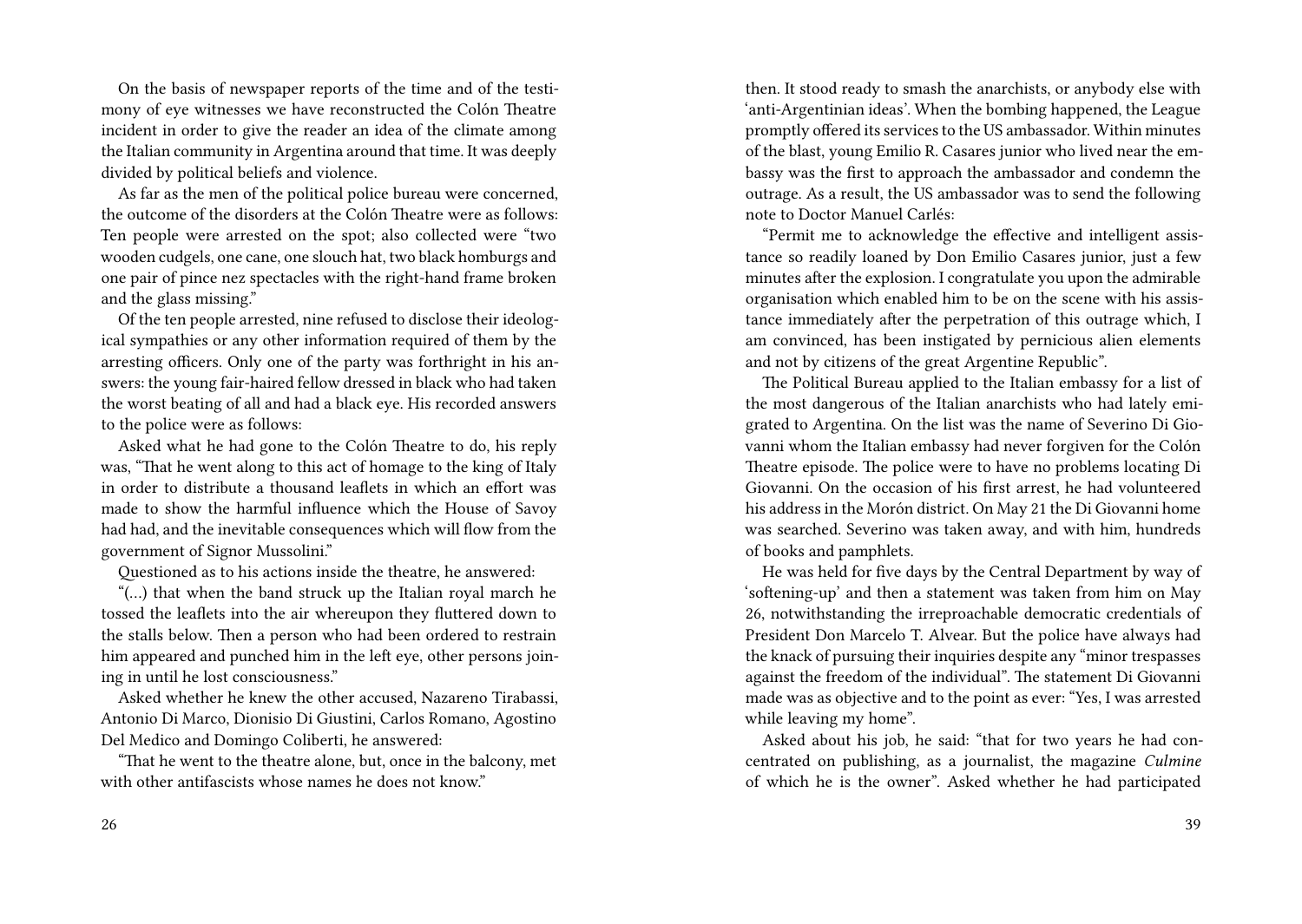Only minutes after 11pm a powerful bomb exploded at the door of the US Embassy at the corner of Arroyo and Carlos Pellegrini Streets. The hole left by the blast was so large that police hurrying to the scene were able to enter the embassy through it. The shield of the United States had been blown out into the middle of the street. Shrapnel from the bomb had shattered bottles on the shelves of a supermarket opposite. Police chief Fernandez hurried to the scene. Inspector Etcheverry and chief of detectives, Santiago, joined him in offering apologies to ambassador Peter A. Jay.

The device had consisted of two cannon balls made in San Lorenzo. The motive for the attack was patently obvious—it was part of the campaign to have Sacco and Vanzetti freed. The police's first move was to raid the offices of the 'Save Sacco and Vanzetti Committee', at 1698 Rioja Street. There they arrested the 'well known' anarchist Carlos Ravetto along with Rodolfo González Pacheco. At 2452 Ombú Street in Valencia they arrested Valentin Alsina and the secretary of the protest committee, Pedro Faberio. They confiscated an entire edition of *La Antorcha* and at the anarchist local at 3270 Bartolomé Mitre Street, some seventy men were taken away, along with a drum of tar and electrical light bulbs which filled with tar made bombs suitable for use against house fronts.

But the chief of detectives was not looking for tar-bombs. He was after whoever had planted the embassy bomb. And through an informer he heard that at the Boedo Theatre meeting a young, blond Italian had spoken of filling the city with bombs. That Italian had to be hunted down and caught.

Meanwhile the Argentine Patriotic League, headed by Manuel Carles was on the alert. This nationalist youth body was composed of the well to do young men from the northern quarter and students from catholic colleges. It had played an important part in the repression of workers during the Tragic Week and the labour revolt in Patagonia, and had not been resting on its laurels since

38

Questioned as to his ideological sympathies, he answered:

"That for four years he has been an active anarchist."

Asked whether he engaged in propaganda on behalf of his beliefs, he said:

"He propagates anarchism by means of lectures or articles published in newspapers and magazines, in particular critiques of the present Italian government. He has had some items published in the anarchist periodical *L'Avennire*, the organ of the Italian anarchist collective."

Pressed to state whether he believed in violence as a means of effecting social change, he replied:

"That he repudiates any act that implies violence, his way of thinking having more in common with Tolstoy than with Ravachol."

Asked whether he belonged to any he answered:

"That he belongs to no trade cause he is anti-organisation."

Finally, he stated that he was a compositor, employed by the Polli printing works in Morón. And he went on to state freely that his home was at 1389 Yatay Street, also in Morón.

The police were somewhat perplexed. They were not used to arrested persons admitting their political affiliations with such candour. This 24 year old with his likeable manner and attractive features had answered their questions without so much as a hint of cheek, as if trusting in the rightness of his beliefs.

He made no objection to appending his signature to his statement and in a firm hand signed: Severino Di Giovanni. Even though Di Giovanni had been taken into custody, not as a result of any crime but as a consequence of brawling between fellow nationals of a foreign community, the men of the Political Bureau already had him classified as "a dangerous anarchist agitator". The fact was that the trained eyes of the police had not failed to notice his resolve and steadfastness.

Although Di Giovanni had arrived in the country from Italy only two years before, he spoke Spanish fluently with only the merest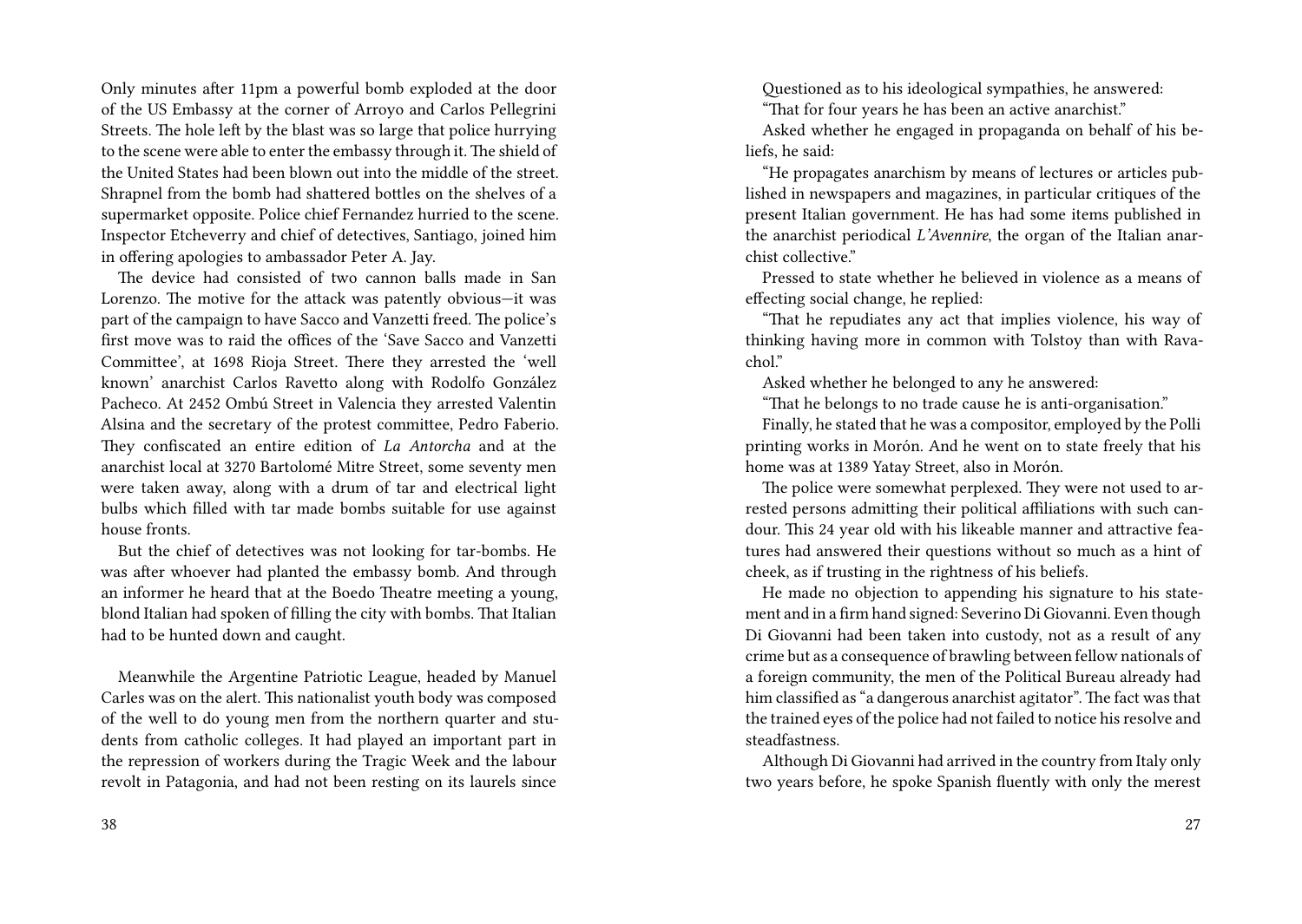trace of an Italian accent. His birthplace was Chieti—in the Abruzzi, some 180 kilometres west of Rome—where he was born on March 17, 1901. "Little is known of his childhood years" *L'Adunata dei Refrattari* (an anarchist periodical of the Italian community in the United States) was to write—but it is known that as a child he was intelligent, lively and defiant of family authority and that his parents sent him away for a time to an institute in Ancona."

He trained to be a teacher, but never got his diploma. Nonetheless, he did find a position in a village in the Abruzzi. Italy was short of teachers (the war had claimed the lives of many young men) and had to rely on youths who were scarcely more than adolescents, to fill the positions left vacant by those who had been killed or who had been sent to the front in this, the last year of the war.

In his spare time, meanwhile, Severino was training as a printer. And reading voraciously …Proudhon, Bakunin, Reclus, Kropotkin, Malatesta, Nietzsche, Stirner, Nettlau…

His parents died a short time later. By 1921 Severino (then aged 20) was wholeheartedly committed to the anarchist ideal. The violence of the world war which had provided the backdrop to his adolescent years (and that war was a sad, miserable affair which Italians were drawn into, in spite of themselves) yielded to the even greater violence of the postwar years that culminated in the advent of fascism. Freedom of the individual now vanished. Any member of the opposition had a choice: he could go to prison or emigrate. Severino Di Giovanni followed the course chosen by the leaders of Italian anarchism and turned his back on Italy. That was in 1922. By then, Severino had married Teresa Masculli, a simple girl who was deeply in love with him, a quiet, pleasant girl whom he always called Teresina. The Di Giovanni family consisted of three brothers. Severino emigrated to Argentina, Alessandro to France and Giuseppe remained in Italy.

In May 1923, Di Giovanni and his wife arrived in Buenos Aires aboard the steamship Sofía. Between that time and the disorders in the Colón Theatre, Di Giovanni lived the average existence of Old differences were forgotten as newspapers regardless of political tendency gave over their headlines to recording the progress of the trial. Protest meetings embracing people of every persuasion were held and hundreds of 'Save Sacco and Vanzetti' committees were formed. The pronouncements of the judge and the witnesses were eagerly awaited. In Buenos Aires as in every great capital city the number one topic and concern for many months was the trial of the two immigrant workers.

It is true to say that in Argentina for a whole year the energies of every anarchist and anarcho-syndicalist were directed into protesting against, and demanding the commutation of, the death sentences on Sacco and Vanzetti.

Di Giovanni took the Sacco and Vanzetti case very much to heart. In his actions and opinions he was influenced by the very close contacts he maintained with the New York-based Italian anarchists. He had been appointed the Buenos Aires correspondent of their principal organ, *L'Adunata dei Refrattari*. It seems that Di Giovanni wanted to show his comrades that great things could be expected from Argentina. How right he was.

On Sunday May 16 1926, at 10am, *La Antorcha* held a meeting about the Sacco and Vanzetti case in the Boedo Theatre: over 250 people attended. The speakers were Rodolfo González Pacheco, Martín Alvarez and, as *La Nación* reported, "a certain Cuello". Carmelo Fredda spoke for the Italian immigrant community. But there was one unscheduled speaker who took the rostrum uninvited: he was an Italian and, as *La Nación* so delicately phrases it, "he spoke in unusual terms". He was Severino Di Giovanni, there to insist upon less talk and more action, more "individual acts", "more violence".

A fine, spontaneous finale to a protest meeting. The unknown speaker won the hearts of the younger and more zealous members of the participants.

As if to confirm his words with actions, the northern quarter of the city was rattled that very night by a deafening explosion.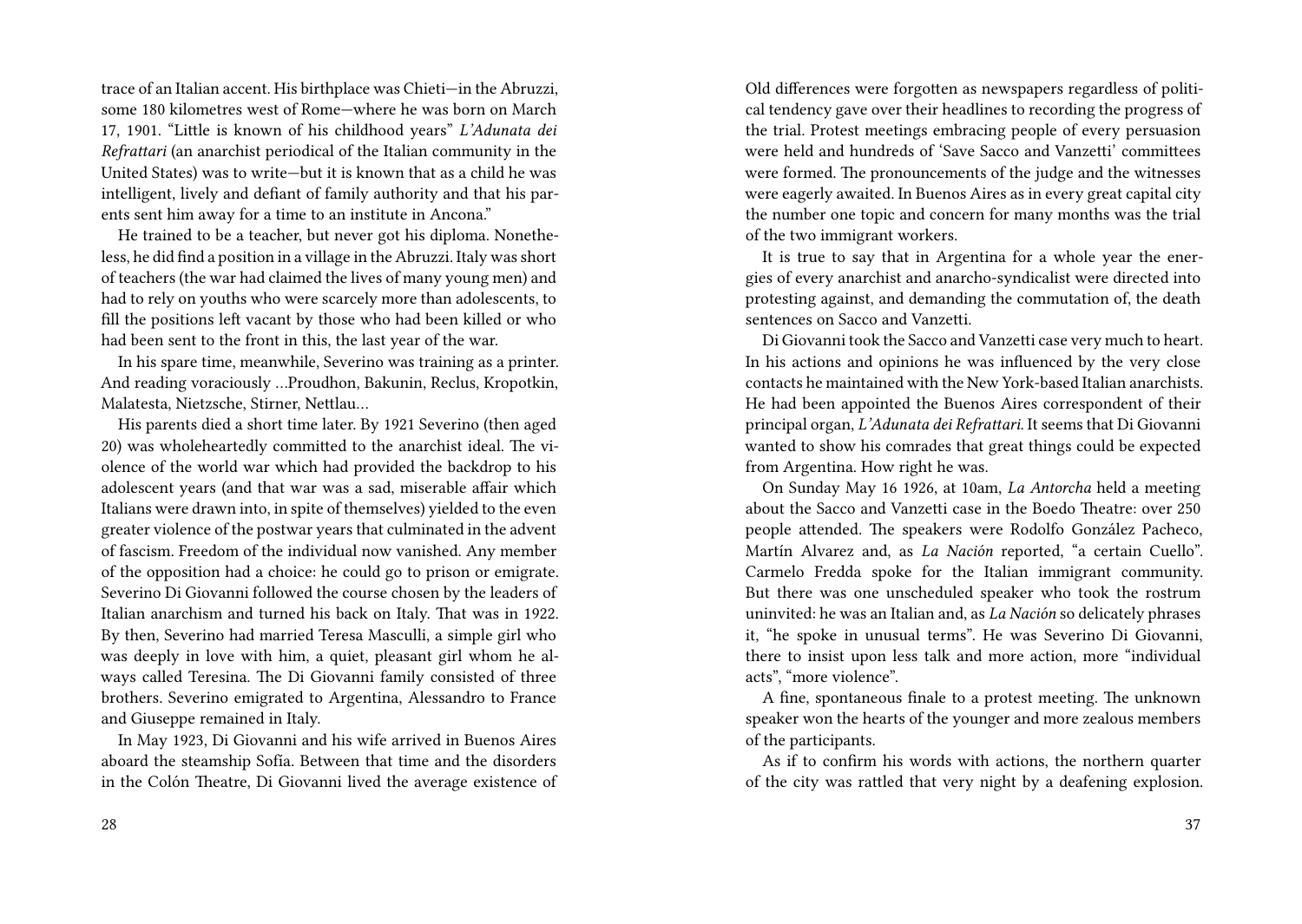# **II. For Nicola Sacco and Bartolomeo Vanzetti**

Let us light the fuse on the dynamite of vengeance!

Severino Di Giovanni, August 1 1927

For the time being, Di Giovanni had other things on his mind. All his energy was devoted to organising a circulating library among Italian-speaking anarchists: it would be based in his home in Morón. In addition, the *Culmine* bookservice offered libertarian books at popular prices. The first titles offered were Bakunin's *The Commune and the State* (at 60 centavos), Nietzsche's *Anti Christ* (75 centavos), Darwin's *Origin of the Species* (2.25 pesos), Kropotkin's *Words of a Rebel* and Malatesta's *Anarchy*, and others.

Italian anarchists in the United States were to write about *Culmine* in their journal *L'Adunata dei Refrattari* in an obituary of Severino Di Giovanni: "Meanwhile *Culmine* continued to be published and comrades recall how, even if it had no great pretentions to literary merit, its columns saw a spirited and absolutely honest defence of our ideals with a truly exceptional courage. The agitation on behalf of Sacco and Vanzetti—involving huge masses of people which filled the public squares in demonstrations—raised the issue of insurrectionist action: Severino Di Giovanni openly argued the need for such action."

That is how it stood. The death sentences passed on the two Italian anarchists, Sacco and Vanzetti in the United States had aroused the wrath of the working class world-wide. Never before had an injustice like this provoked such repercussions on a world scale.

the politically conscious printing workers of the time. He was a good skilled worker: normally he worked as a compositor but he could also turn his hand to linotype work. By day he worked in the print shop: in the evenings he frequented anarchist meetings or meetings of antifascist groups. At all times his associates were fellow-Italians.

Severino and Teresina's union was a fruitful one: by 1925 they had two daughters, Laura and Aurora. Ilvo and Maria were to come later.

On January 31 1931, *L'Italia del Popolo* (the liberal socialist daily of the Italian community), described the Di Giovanni of these days as follows:

"We first encountered him at antifascist meetings. Needless to say he was decidedly against all of the political varieties of antifascism. In his eyes socialists, democrats, and above all communists were indistinguishable from the fascists. At meetings he would distribute or offer for sale papers and magazines of anarchist persuasion and was outspoken about his disagreements with the speakers. As he saw it, the organised antifascism of every tendency was pulling the wool over the eyes of the masses, and so he started to publish a libertarian periodical entitled *Culmine*. He did the writing, typesetting and printing of it himself in his spare time, depriving himself of sleep."

It is interesting to note such an assessment of him by *L'Italia del Popolo* which was essentially a middle of the road democratic newspaper, especially as this assessment was published at the time that Di Giovanni was appearing before a military tribunal and when the de facto Uriburu government was having few problems with the Freedom of the Press. Indeed every one of the Argentinian papers, without a single exception—and consequently 99 per cent of public opinion in the country—held the anarchist to be nothing but a gangster, a trigger-happy, terrifying assassin. All the more startling then to read these lines in the same edition of *L'Italia del Popolo*. "Nowadays the talk is of a tall elegant Severino Di Gio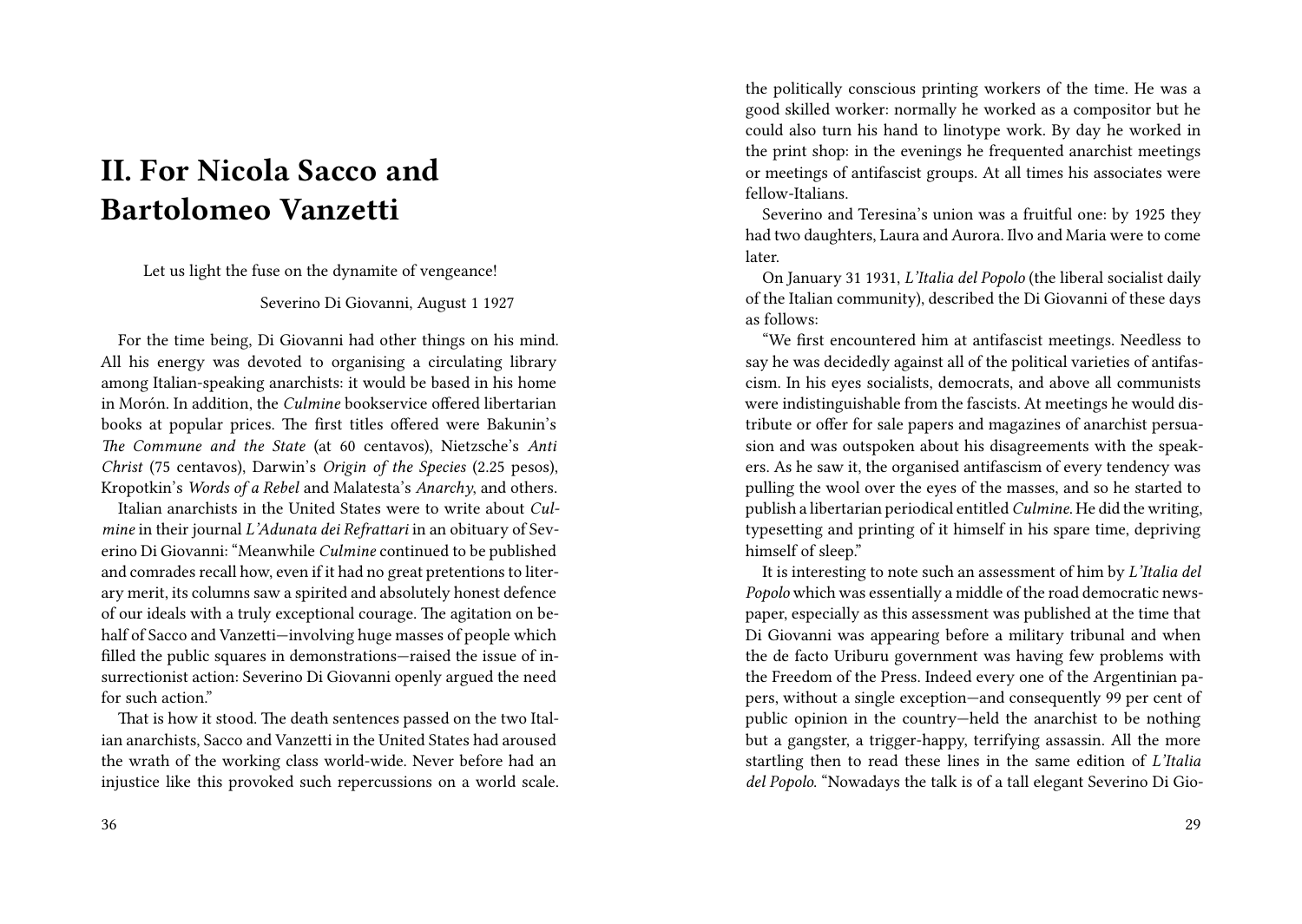vanni, a man of exceptional physical vigour, elegantly attired—but the truth of the matter is that when we knew him we knew him as a simple fellow with the drawn features of a boy who sometimes went hungry. His dress was more than humble: it was the dress of an ordinary workman jacket and trousers that it only took one glance to see were well-worn, collarless shirt, a scarf about his neck, cap on his head and, on his feet, the usual rope sandals of the working man." "Al Capone", the paper went on, alluding to an editorial in *La Nacíon* which had compared Di Giovanni with the US gangster—"was nowhere to be seen. With fine features, blond going on chestnut coloured hair and slightly flushed complexion, there was in his sea-blue eyes an intense, almost feverish glint…"

Before embarking upon our catalogue of the spiral of violence unleashed by Severino Di Giovanni over a four year period—(with all its gamut of cruelty, romanticism, legend, daring and that indefinable something that oscillated between the incredibly criminal and the impassioned personal "taking of the law into his own hands'—one head of the police Political Bureau even made the *faux pas* of describing him as a modern Robin Hood), we want to touch upon the character and psychology of the man as they were prior to the beginning of his implacable persecution. Because for four long years he was a hunted animal, a man pursued by society—and a man in such circumstances has to react in a very different way.

Alberto S. Bianchi (a journalist on *La Antorcha* and an exceptional anarchist orator in the 1920s and 1930s) knew Di Giovanni in the years before he became a wanted man and has this graphic description to give of him: …"Di Giovanni was like a bubbling Italian wine that has just been uncorked: overpowering, enthusiastic, highly active. Of attractive demeanor. Once his day's work was done, it was his passion to labour away with type and ink to give expression to his ideas either in leaflets or in his own self-printed papers, which he financed with his own money. I remember him his head from a distance of 10 centimetres by an employee of the distribution company known as *El lungo de Flores*.

Barrera's part in all this? Pintos collapsed at the base of the printing press. Barrera promptly sent for a labourer and with his help carried Pinto's body into the street and dumped it there with the intention of dissociating the paper from the murder and passing the whole thing off as a sort of street brawl.

In any event *La Antorcha* took *Crítica* severely to task over the incident—"As a police paper, given to blackmail, as part of the yellow press, as the prostituted enemy of the workers, *Crítica* has been blacked by the anarchists. *Crítica* is the friend of Santiago (the chief of detectives) and of Urruchua and also of Apolinario Barrera, but these people are not, nor have they ever been, anarchists. But they were and are slave drivers. *Crítica*. Ugh! Disgusting!… it stinks of brothels and low-life and the police cell!"

From the columns of his paper, *Culmine*, on February 20, 1926, the as yet unknown Severino Di Giovanni suggested a boycott of *Crítica* by workers. He referred to *Crítica* as—"the mouthpiece of the Camorra". The Il Pensiero Italian anarchist group joined a *Crítica* Boycott Committee whose headquarters were set up at 30 Ecuador Street. Against this background and in a gesture of cooperation Di Giovanni printed leaflets urging people not to buy *Crítica*. Other more violent means proposed by Di Giovanni to bring down Botana's daily were gradually watered down in the committee's long discussions, and it eventually ceased to exist through inaction. In spite of the demise of the committee the pages of *Culmine* continued to carry the exhortation: "Boycott *Crítica*".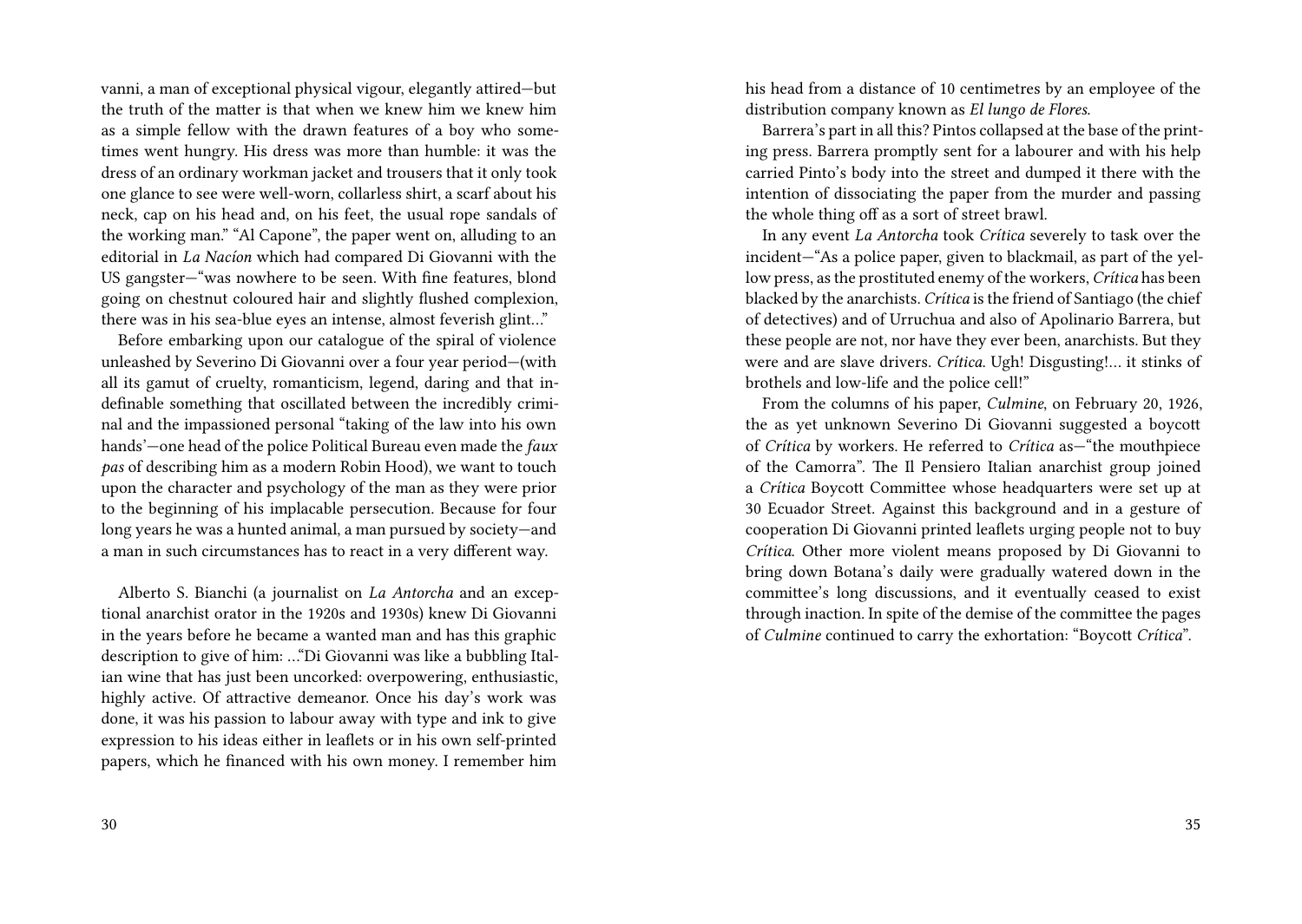of the Provincial Police following his involvement in an affray at a labour meeting. It is worth noting that, whereas his thoughts were almost wholly centred upon his native Italy and organising against fascism, he did not ignore the ups and downs of the Argentinian anarchists or the country's working class.

Thus, from the pages of *Culmine* he supported *La Antorcha* in its dispute with the daily paper *Crítica*. *Crítica*, an evening daily, had problems with distribution workers at the start of 1926. In circumstances which are still obscure, a worker, Raul Pintos, was shot in the head and killed, and another worker by the name of Longo was seriously wounded. A meeting that followed held by the paper's workers was broken up by the police. The affair was kept on the boil by those anarchist groups in agreement with the position of *La Antorcha*. This was because of the involvement of *Crítica*'s editor, one Apolinario Barrera. He had belonged to the *La Protesta* group and for many years he had run this periodical.

Barrera was a very controversial figure. A former petty officer in the war marine, he later joined *La Protesta* and in 1919 risked his life in a romantic attempt to free Simon Radowitzky from the Ushuaia penitentiary. But the 'antorchistas' were always to accuse him of being the cause of the division among anarchists—because he had accepted payments from a certain brewery to help finance the strike in a rival establishment. This fact reached the ears of Rodolfo Gonzalez Pacheco and Antilli, and it led to a split, when the publishing group of *La Protesta* stood by Barrera.

Years later, Barrera joined *Crítica* and became a follower of Botana. When the newsvendor, Pintos, was murdered, *La Antorcha* accused Barrera of firing the fatal shot (although they did not name him, "not being police informers") and even today, over 40 years later, there are still some who are convinced of Barrera's guilt. Eyewitnesses to the crime, printing workers on the *Crítica* staff at the time, contend that the newsvendor Pintos (an anarchist) was killed in a cowardly fashion. A shot was fired into the back of

grabbing a bite at a sandwich whilst composing type throughout long nights of feverish work."

Donato Antonio Rizzo, the then director of *La Antorcha* (and a man opposed to Di Giovanni's methods, although he was one of those who never denied him help when he had need of it) has left us this description of the scene when they met in the workshop at 1689 Rioja Street, "When I met him, Di Giovanni was working in the workshop of the Bank of Boston. He always stole something from the workshop, especially inks, in order to keep down costs on his journal *Culmine*. He did all of the work himself. He did the bulk of the writing himself, set the type, ran it off and even saw to the distribution. He was one of those fellows who want to do everything themselves because they think that, otherwise, it will never get done. Food was forgotten during endless hours of work. Now and then he would chew a piece of hard bread—immersing himself all the while in his task. He was a creature of impulse and given to spontaneous, intuitive reactions. He dressed humbly but with dignity. When I knew him he was not the kind to care about outside appearances".

*L'Adunata dei Refrattari* of New York was to say, "Anyone who can recall him in the days when he was not yet an outlaw knows how zealously he devoted himself to the propagation of libertarian ideas and will recall how, although an impetuous fellow, his lively spirits won him friends and companions."

This is the crucial point: Severino Di Giovanni was, above all else, a self-educated man. His handwriting, for instance, is more reminiscent of the hand of a calligrapher rather than of a labourer. His style is stormy, overpowering, forthright and to the point. He did not possess the intellectual sophistication of those days but neither was he, as his detractors claimed, almost illiterate. His writing is clear, slightly imitative perhaps, but his language owes much to journalese—an interesting style, a writer who knows very well how to address the mass audience. Many of his pieces, published in Argentina, or in New York have been attributed to Aldo Aguzzi. But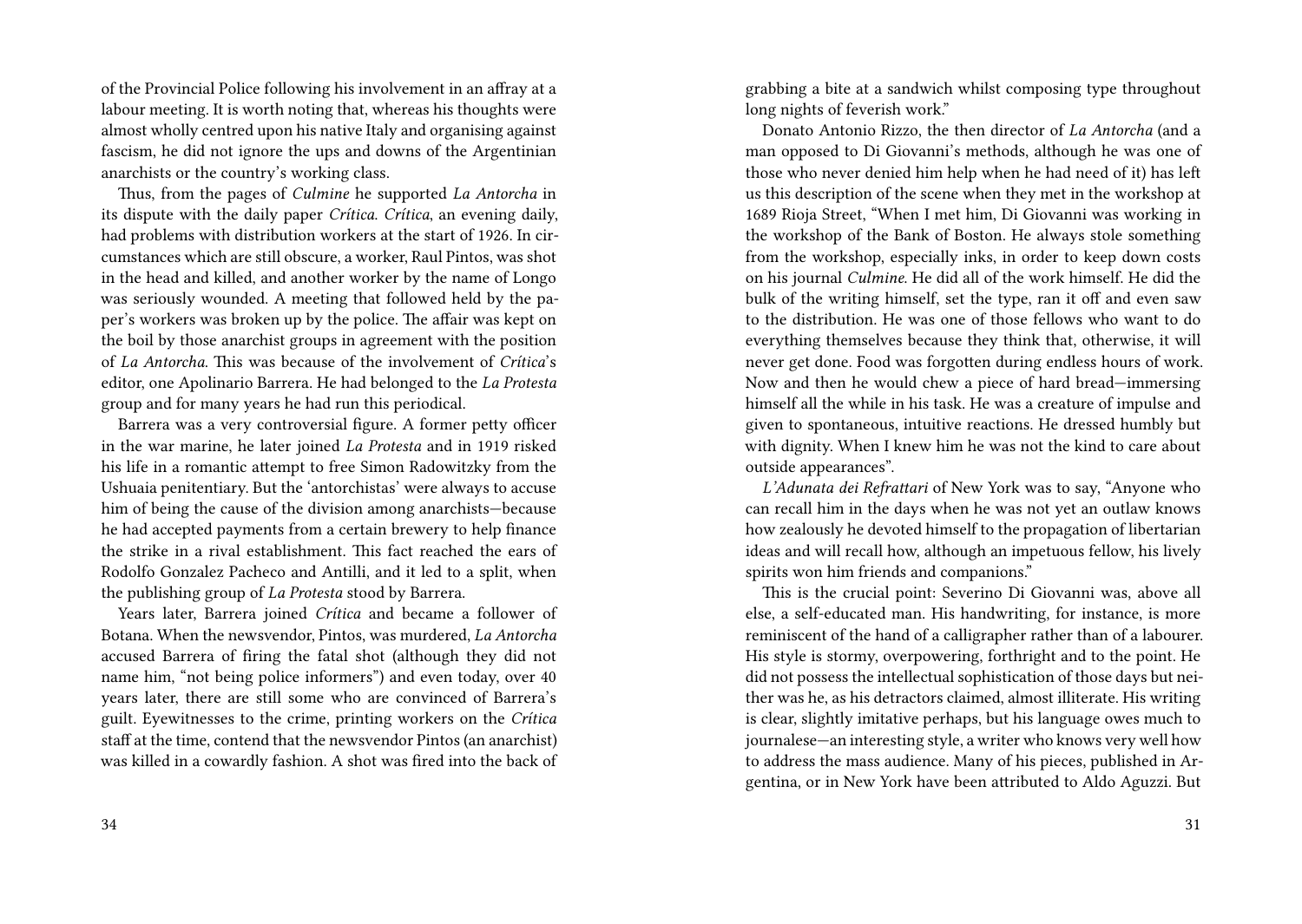wrongly so. Aguzzi—one of the most gifted of the Italian anarchist intellectuals who emigrated to Argentina—has a markedly different style. Whilst, in the field of theory, Aguzzi was Di Giovanni's revered mentor and while his style (which is, naturally enough, superior to Di Giovanni's) was very different, that does not mean that what Di Giovanni wrote was worthless.Quite the contrary. Di Giovanni's pieces go far beyond mere pamphleteering.

As a self taught man, Di Giovanni believed in theory im- plicitly. And in his tragic naivete he believed that theory was made to be applied. If Bakunin or Kropotkin stated that, for the revolution and the achievement of freedom, all means are legitimate, Di Giovanni would use those means. For that reason, once Di Giovanni began to frequent anarchist circles, he turned into something of an irritant figure. Obviously this fellow wanted to put the theory into practice right here and now. He wanted to mobilise, take to the streets and make their revolution. He knew nothing of dialectics or circumstance or the ripening of conditions. As far as he was concerned what he had read during his study sessions was to be implemented. And he held that all anarchists are capable of taking to the streets, throwing bombs and shooting it out with the enemy.

The social system is an unjust one, the powerful are no better than thieves robbing the poor, and the police made up of armed thugs to protect the loot of the powerful. It only remained, therefore, to rob the powerful and return that loot to its rightful owners, to smash the police and constituted authority and anything that served the interests of the bourgeois class. Fancy words and lectures could not do it. It took guns and bombs to do it. It required terror against their terror. *Face to face with the enemy*, as Di Giovanni entitled that section of his paper *Culmine* where he catalogued attacks on the society which he regarded as his enemy.

Although Di Giovanni concentrated more on maintaining contacts with the Italian anarchists rather than with native Argentinians, the split in the ranks of anarchists in Argentina was to have a direct bearing upon his whole tragedy.

Argentinian anarchists (whose movement was the biggest in the whole of Latin America) were divided between the *protestistas* (around the journal *La Protesta*, run by Emilio Lopez Arango and Diego Abad de Santillán), the *antorchistas* (around their paper *La Antorcha*) whose theorists were Rodolfo Gonzalez Pacheco and Teodoro Antilli, the latter of whom died at an early age but whose ideas remained influential for many years afterwards, and, (outside of these two basically theoretical groups) the anarchosyndicalists grouped together in the FORA or in autonomous unions (among which the bakers' union was distinguished on account of its militancy).

In short, *La Protesta* and the FORA came to represent the moderate wing of Argentinian anarchism whereas the autonomous unions and the *La Antorcha* group represented the left wing of the movement. From 1926 onwards, these were joined by the Italian group which grew up around the magazine *Culmine* which represented the extreme left.

The *La Protesta* group was indisputably the most important and the fact that it had its own presses enabled it to publish *La Protesta* as a daily paper without financial worries. Administratively, it was very solid, so much so that its managers pointed out that, in terms of commercial viability and credit worthiness, it was second only to the bourgeois paper *La Prensa*. The *La Protesta* people were opposed to insurrectional activity. Indeed, the *antorchistas* argued that the *Protestistas* were more concerned with protecting and safeguarding their presses than with seeing the idea implemented. We shall see how the figure of Severino Di Giovanni was unwittingly to deepen the gulf between the two factions and how his deeds would give rise to a debate which would end only after his execution by a firing squad.

Whilst the Buenos Aires Police's Political Bureau opened a file on Di Giovanni only after the fracas in the Colón Theatre, his name had earlier—on October 25, 1924—found its way on to the records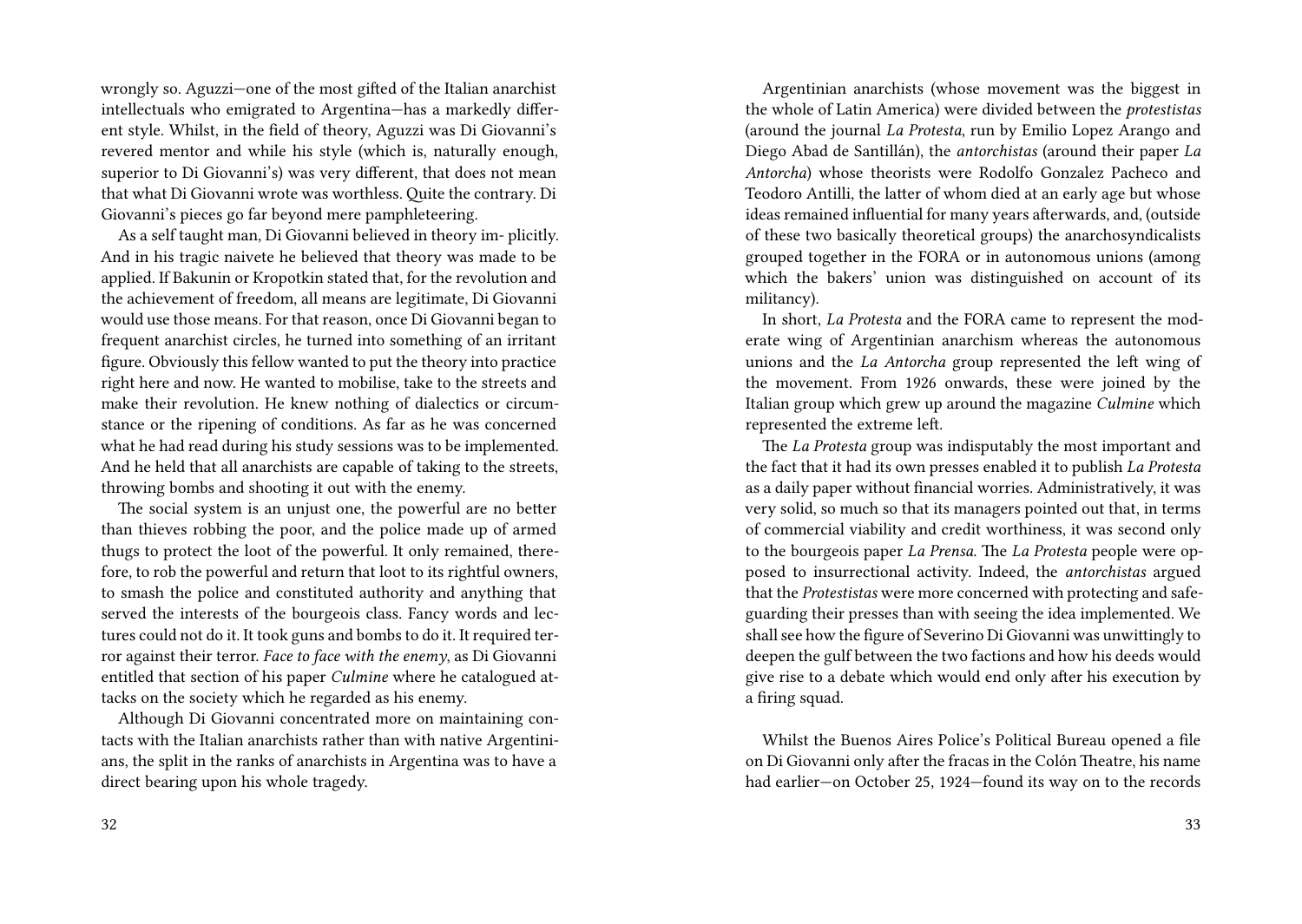black and the other smaller. They told the wife that Cremonessi was not to be admitted as they knew him for a traitor and police informer and were going to blow his head off."

Cremonessi was working for the police. This is evident from the fact that letters sent to him by Di Giovanni fell into the hands of the Rosario police. By a tragic irony, Di Giovanni writes to Cremonessi in one of them, "I recommend you not to write letters to anyone at this end because the police have us all under strict, unceasing watch: no need to provide them with the weapons they need to finish us. It seems to me that mistrust is one of man's chief gifts. And he should never flinch from relying upon it. As you see, I am happy as ever, in spite of God and his friends." And he signs off, "give my regards to Ramé and tell him that I won't be satisfied until I have him by the ears."

Ramé was to be arrested in Rosario in August 1929, charged with an attack on an electric tramway. Naturally, Cremonessi was arrested with him but was soon released. The same thing happened in November 1928 when two bombs exploded in Rosario. Some thirteen anarchists were rounded up; Cremonessi was one of them, and again he was released within a few hours. Obviously he had been included among the arrests only in order to avert the suspicions of his colleagues.

But it appears that the police reward their informers badly. Let us examine Cremonessi's death. His body was found in the Parque de Independencia; the police issued a statement which was taken up by the larger newspapers. Take *La Prensa* for example: "The person murdered last night turned out to be a dangerous anarchist. It is assumed that the killers are people of the same outlook as their victim. This morning, police identified from, fingerprints, the person murdered last night in a remote and lonely area of the Parque de Independencia. He is a known anarchist of considerable influence among those professing extremist ideas, long active in the Federal Capital. Cremonessi was arrested for questioning in connection with the outrage against the head of the Political Bureau

Di Giovanni's close collaborators in the Italian group were José Romano (Ramé), Agostino Cremonesi and Julio Montagna, and, from the antorchista faction, the two Scarfó brothers, the Spaniard Gómez Oliver and Emilio Uriondo.

Di Giovanni was planning something spectacular to focus attention upon the Radowitzky case. He planned to send a parcel bomb to the governor of the Ushuaia penitentiary, Juan José Piccini, the man most despised by Argentine anarchists and widely believed to have inflicted barbarous torture on Radowitzky. Paulino Scarfó was entrusted with the task of sending the parcel to Piccini. It would travel aboard the cargo ship Pampa belonging to the Marine Ministry. According to the cargo manifest it was a food parcel containing six cans of Bau oil, four jars of olives, two provolones, two cheeses, etc. The alleged sender's name was J. Vechiarelli.

The parcel was rigged to explode when opened. But in Ushuaia, governor Piccini was tightly safeguarded. He lived and slept within view of a bodyguard and his food was tasted before being served up to him. When he saw the package that had been sent, he had it placed on adjacent waste-ground and had one of his men fire his rifle at it. As he had expected, the package exploded.

mous note making certain charges against Di Giovanni. Without a shred of evidence, Di Giovanni, when he bumped into Aguzzi in the *La Antorcha* workshops, took him severely to task and accused him of having been the author of the unsigned denunciation. Aguzzi calmly retorted that this accusation was unwarranted, which only infuriated Di Giovanni who fell upon Aguzzi, grabbing him by the lapels and hurling him against a wall. Those present rushed up to separate the pair and one of them, in order to shake Di Giovanni into reason, dealt him a ferocious punch which sent him reeling backwards. Severino turned around, startled by this attack, and, obviously stunned, asked…"Who was that?" There was a long silence. All those present froze. They all knew that Di Giovanni might do anything in the grip of his fury. When no answer was forthcoming he looked from one to another before turning on his heels and continuing with what he had been doing.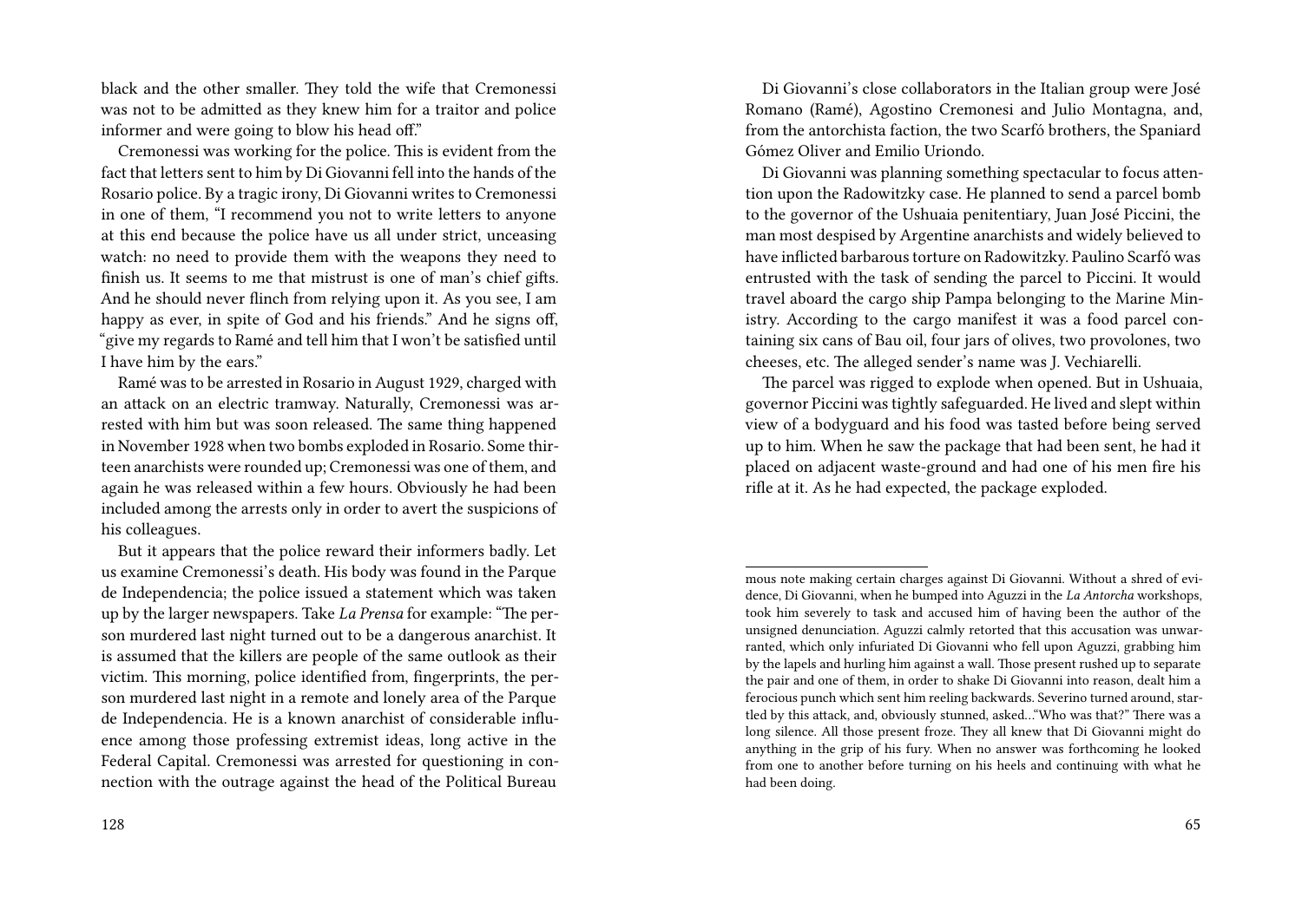The assassination bid had failed as such but the news reached Buenos Aires and showed that some anarchists at least were determined to work for the release of Radowitzky.

Around this time, the liberal daily *L'Italia del Popolo* carried an exposé of the fact that Italo Capanni, Italian consul in Buenos Aires, was working hand in hand with the Political Bureau of the Federal Police, handing over lists of anarchists and antifascists of Italian nationality classified according to degree of dangerousness—and with the lists their histories from when they were resident in Italy.

From that moment on, Di Giovanni determined that consul Capanni would get his just desserts: Capanni was in any case reputed to be working directly for the Italian secret political police. Along with José Romano, Di Giovanni prepared his response down to the minutest details. The action was to be directed not only against Capanni but against his closest collaborator in the Italian community, Benjamin Mastronardi, president of the fascist subcommittee of the Boca, the area at the mouth of the La Plata River. And against Lieutenant Colonel Cesare Afeltra of the Italian army, who lived in the Almagro quarter. The Italian anarchists in the United States had urged their comrades to track down Afeltra and blow him to pieces: he was accused of torturing anarchists and antifascists in Italy and, such had been the furore about his activities that Mussolini had eventually advised him to leave Italian soil and settle in Argentina where he had built up a prosperous business producing biscuits.

Di Giovanni had read that on May 23 the newly arrived Italian Ambassador Count Martin Franklin was to visit for the first time the gleaming new Consulate at 475 Quintana Avenue which had just been opened. Di Giovanni took a bold risk: although he was well-known in the Consulate as a result of his involvement in the Colón Theatre disturbances (his photograph had been circulated to all of the staff and especially to the consulate guards), he went in person to the Quintana Avenue premises several days running in

66

litical past and Rosario—where the anarchist movement was quite important—was hardly the place for that. So, on May 23 1926 Cremonessi journeyed to the Arias district in Córdoba where he found a job, working as a waiter under the alias, Bonifatti.

After the bombing of the consulate, Cremonessi's name and photograph were issued to all police posts throughout the country along with those of Severino Di Giovanni. Cremonessi learned from the press that he was being sought and gave himself up to the police. He stated that, yes, he had belonged to the *Culmine* group and had been the magazine's administrator for two months, before withdrawing from the group. He added that he dissociated himself from the consulate bombing and that..."my ideal today is to settle down with my girlfriend".

Cremonessi was held for six days, then released. During these six days something snapped in Cremonessi's mind. Apparently his release had been on special conditions. Doubtless, that he worked for police in two ways: by continuing to frequent anarchist meetings and inform the police of everything that took place. We have incontrovertible proof that Agostino Cremonessi was a police informer: a personal note from inspector De La Fuente, the chief of detectives in Rosario, sent to his counterpart in the Buenos Aires police. This note is dated January 21 1930 and reads as follows, "Tonight, at around 9.30pm, two persons unknown murdered Agostino Cremonessi, whom police here know first as a result of his activities in the anarchist camp and later through the friendly relations which he maintained with this force and this division…"

It is our belief that Di Giovanni never knew, or never wanted to know anything about Cremonessi's betrayal of him. But in the *Culmine* group were people who did know something, because on July 10 1928—a month and a half after the bombing of the Italian consulate—a detective reported to the Political Bureau of the Buenos Aires city police, "it is known that Agustin Cremonessi was at 250 Homero Street (Di Giovanni's house) visiting Di Giovanni's wife. Later two persons went in, one of them tall and dressed in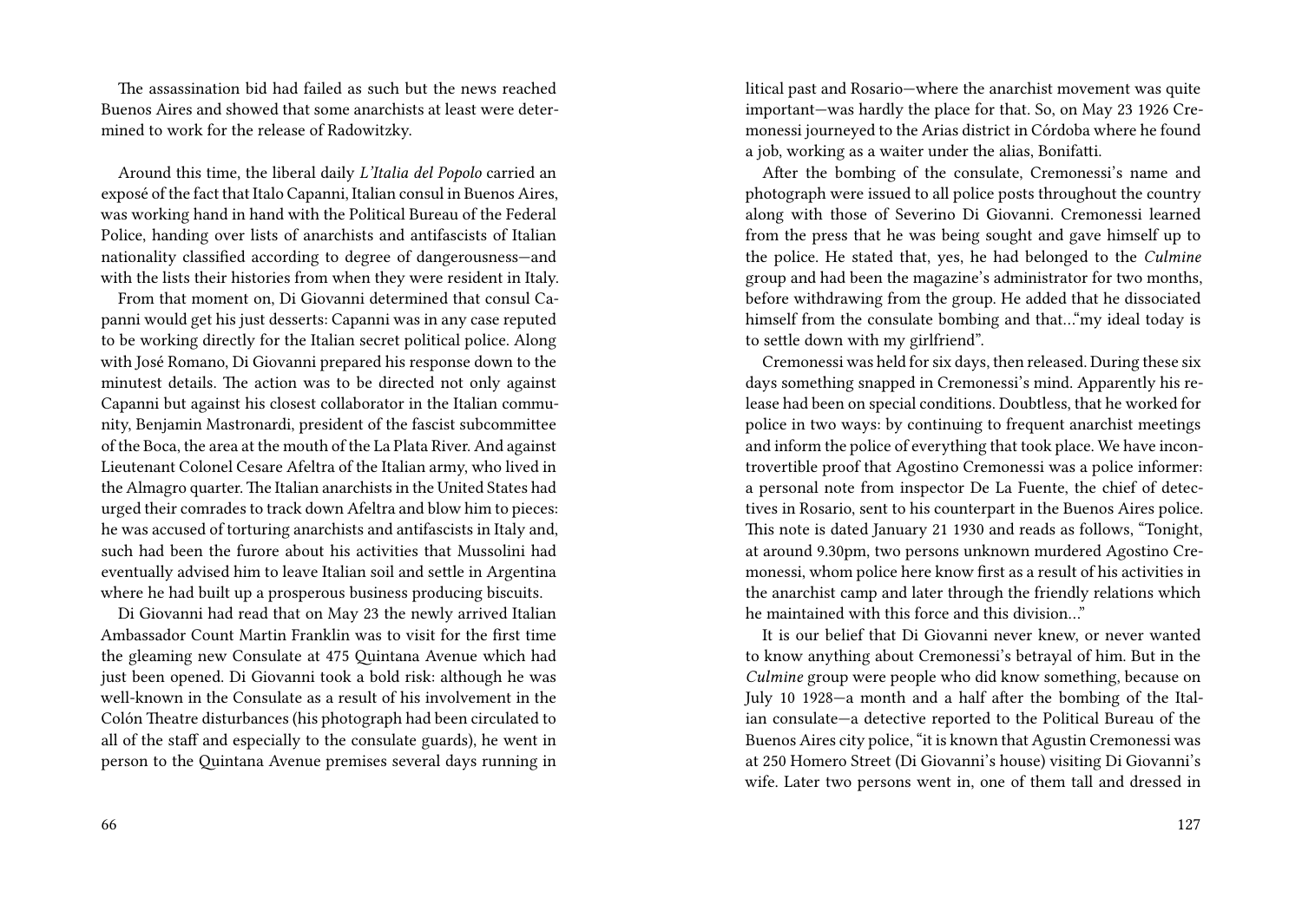Emilio and Adele, settled in Rosario. Cremonessi himself stayed in Buenos Aires where he contacted Di Giovanni's *Culmine* group. Di Giovanni appointed him administrator of *Culmine* which, by mid-1928 was printing between 3000 and 4000 issues. The dollars sent by the Italian anarchists in the US to help Di Giovanni were made payable to the order of Cremonessi.

By day, Cremonessi worked as a waiter in the canteen of the Bank of France. He was an educated young man who had received two years of secondary schooling and who spoke French. He made anarchist propaganda among his workmates and in the Palace Hotel at 438 Victoria Street he boasted of being a skilled terrorist and would tell the story of the attack on the City Bank dwelling on the details, as if he had been in on it himself.

Apparently, he had known something of the preparations for the bombing of the Italian consulate, because consular employee Angelo Pizzocaro recognised him from photographs as one of the people who had been hanging around some days prior to the bombing. But Cremonessi had nothing to do with the actual bomb outrage. While he must have been in on the planning stages, what Di Giovanni had in mind seemed to him at the last minute to be too awful, or perhaps it was just that his mind was elsewhere… for Cremonessi had fallen in love with Maria Bossini, an Italian girl who lived in Rosario.

Here the man's tragedy begins. His girlfriend insisted on a quiet life; he would have to renounce his ideas. He began, indeed, to grow enamoured of the picture of tranquility and comfort associated with an ordinary, run of the mill household arrangement. But how could it be? It is hard to turn one's back on one's comrades right in the middle of their plans.

On what must have appeared to Di Gioyanni a likely enough pretext, Cremonessi left Buenos Aires on May 10 1928 (or 15 days before the bombing of the consulate) and made for Rosario. There he found work in his father's store at La Paz in Mitre Street but it seems obvious that he wanted to sever all connections with his poorder to familiarize himself thoroughly with them. In this he had the help of his best friend, Ramé (José Romano).

Di Giovanni continued at all times to wear his black suit, and a black hat with a broad brim, and a black feather in the band. This was his only affectation. He never drank alcohol, or smoked, and ate only frugally. However his attire did attract a lot of attention, particularly given his attractive build.

His plan was to place a bomb alongside the offices of the consulate, to go off when the Ambassador was present.

Di Giovanni knew that this was the biggest gamble of his life, but he was confident that this action would have such consequences that news of it would reach Italy, and that it would mean a setback for the fascist regime. He was sure that its example would inspire other Italian antifascists, both inside Italy and beyond.

In Argentina the time was ripe. Bakers were involved in a serious dispute: two bakeries in Sarandí had been blown to smithereens and Rosario had been the scene of a general strike during which several people died. The dying days of tlte Alvear presidency were apparently seeing the break-down of the social peace which the country had enjoyed while he was in office.

Preparations were well in hand. The bombs were put together in a sort of farmhouse at Lomas del Mirador which had been rented by Paulino Scarfó. The explosives were stored there and the conspirators worked only under cover of darkness. On the morning of May 23 Di Giovanni and Ramé set out from the farmhouse carrying two suitcases. The blond man attired in black strode towards his tragic destiny. In all probability it never occurred to him that May 23rd was to mark the beginning of the end for him. That henceforth he would be implacably pursued, the quarry of a manhunt. The whole of bourgeois society with its defensive mechanism would hound him day after day, night after night. His pursuers ever growing in numbers, their quarry ever more isolated and alone, until they finally brought him down and placed him up against a wall.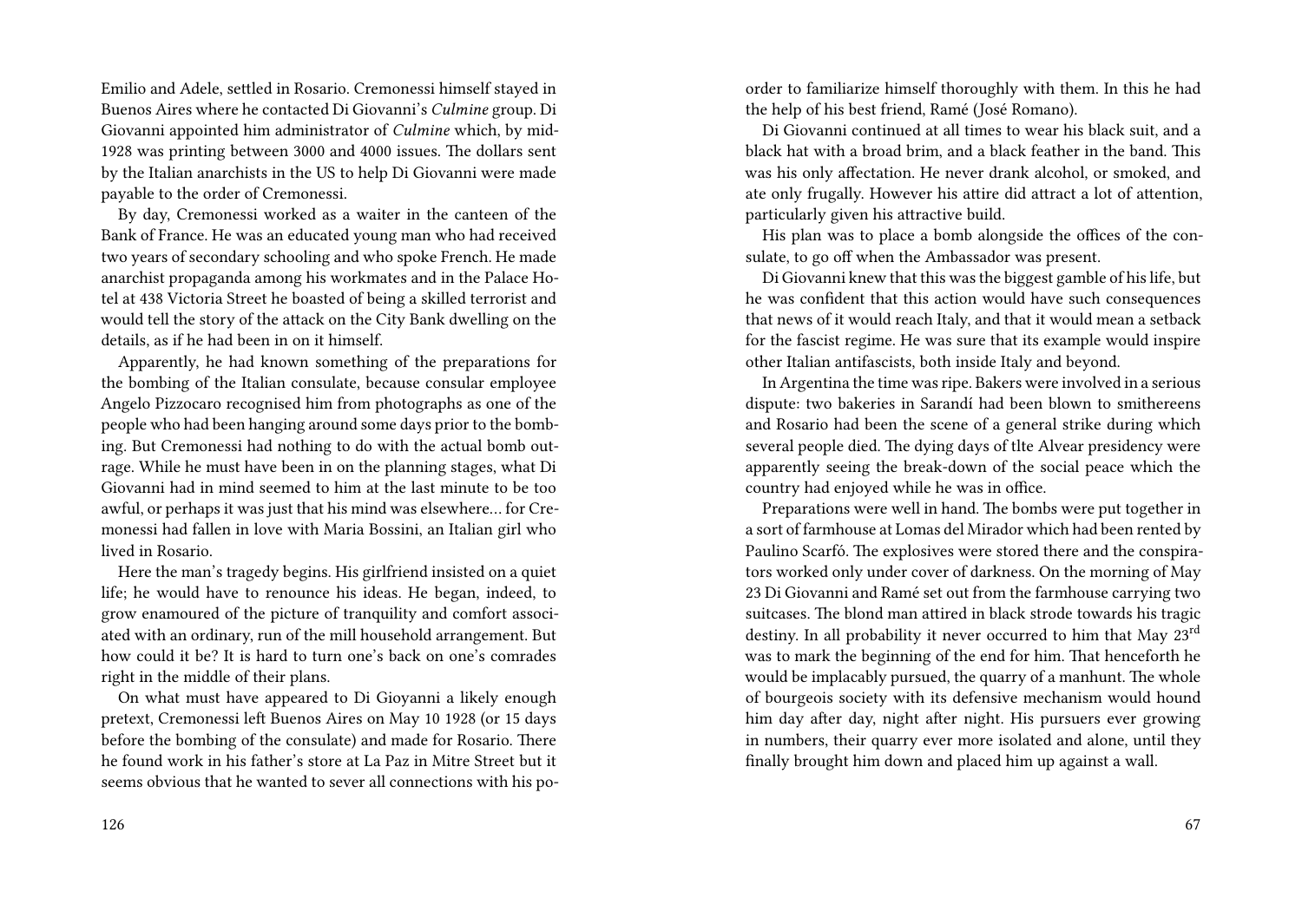His hatred of fascists blinded him. He had witnessed the humiliating 'castor oil treatment' meted out to his comrades in Italy, a treatment more wounding than a clubbing, more degrading than mere imprisonment, shackles or deprivation of liberty. He had wept in impotence when the anarchist Capanelli had been beaten with iron knuckle-dusters by the squadristi of the Fascio until his eyes were pulp and he was blinded. He himself had had to leave Italy along with Teresina and their children because other Italians had seized control of his homeland and sought to do only as they saw fit with it. And now this young man of twenty-six years was good for one thing only—hatred. He poured all his energies into that emotion. Furthermore he had not forgotten the beating doled out to him in the Colón Theatre.

Having reconstructed events on the basis of the subsequent witness statements and those of the court, police and judicial records and of Di Giovanni's own statements before he died (he stated only that the bomb had been intended for consul Capanni) we can venture to say that things took place as follows. Di Giovanni entered the Consulate with his case, fully intending to get to the consul's office. To do that, he had to pass through a large hall set aside for the passport division where over 200 people rubbed shoulders, even though by that time the crowd had thinned out. In its new premises on the Quintana Avenue, the Italian consulate was a hive of activity. The Italian community in the city had been infected by a euphoria arising out of the achievements of the first few years of fascist rule.

Well-to-do Italians in Argentina had begun again to take a pride in their homeland. Once more they felt fully Italian. A flood 'back to the homeland' had begun. Special trips and facilities were laid on. Italians from *oltremare* (beyond the sea) returning to the homeland were exhibited, given special receptions and thoroughly fêted. Upon their return to Argentina, they told of the marvels of Mussolini and encouraged new groups to pay a visit to Italy. The Consulate was constantly bustling with people. At its peak, there were anything up to 600 people waiting to be dealt with. Entry was

68

lives of two white butterflies are ended between the fingers of a wicked child.

"Everything has stopped on the verge where death rushes past, where my wing hurls nostalgia like a dart towards the migrating light.

"Today as my Christmas present (on a feast day which holds unforgettable memories of my childhood days) I should like to make you an offering of my every thought. This gift I place before your eyes."

Seven days later on New Year's Eve, Di Giovanni was writing to her, "The end of the old year. A year of wishes unfulfilled. A seesaw of joys and sadness. Bitter fruits sampled in token of infinite delights. Almost all in vain. A year of sleepless nights, and days spent dreaming with open eyes. A year passed building fantastic and impossible castles in the air. A year of melancholy, nostalgic songs.

The end of the old year; you have entered my heart like some icy, disembodied hand; as an unmistakable token of the life that is past…Sirius points the way with a smile, and I haste anxiously towards my fate, with his kiss upon my forehead."

On January 20 1930, Agostino Cremonessi was murdered in the Parque de Independencia in Rosario. Another crime that was to go unpunished. The police hastened to accuse Di Giovanni of responsibility. For his part, Di Giovanni at first suspected Cremonesi's death of being retaliation by the protestistas for the killing of López Arango. Later, however, Di Giovanni was to express his firm belief that his friend Cremonessi had been murdered by the police.

In the story of Agostino Cremonessi we find another of the personal tragedies of anarchism. He was murdered at the age of 24. He had been born in northern Italy, in Pavia. He had been an anarchist since his teenage years and later spent some time in France, living alongside other Italian exiles before he came to Argentina. His parents, Fortunato and Angela Colombo and his brother and sister,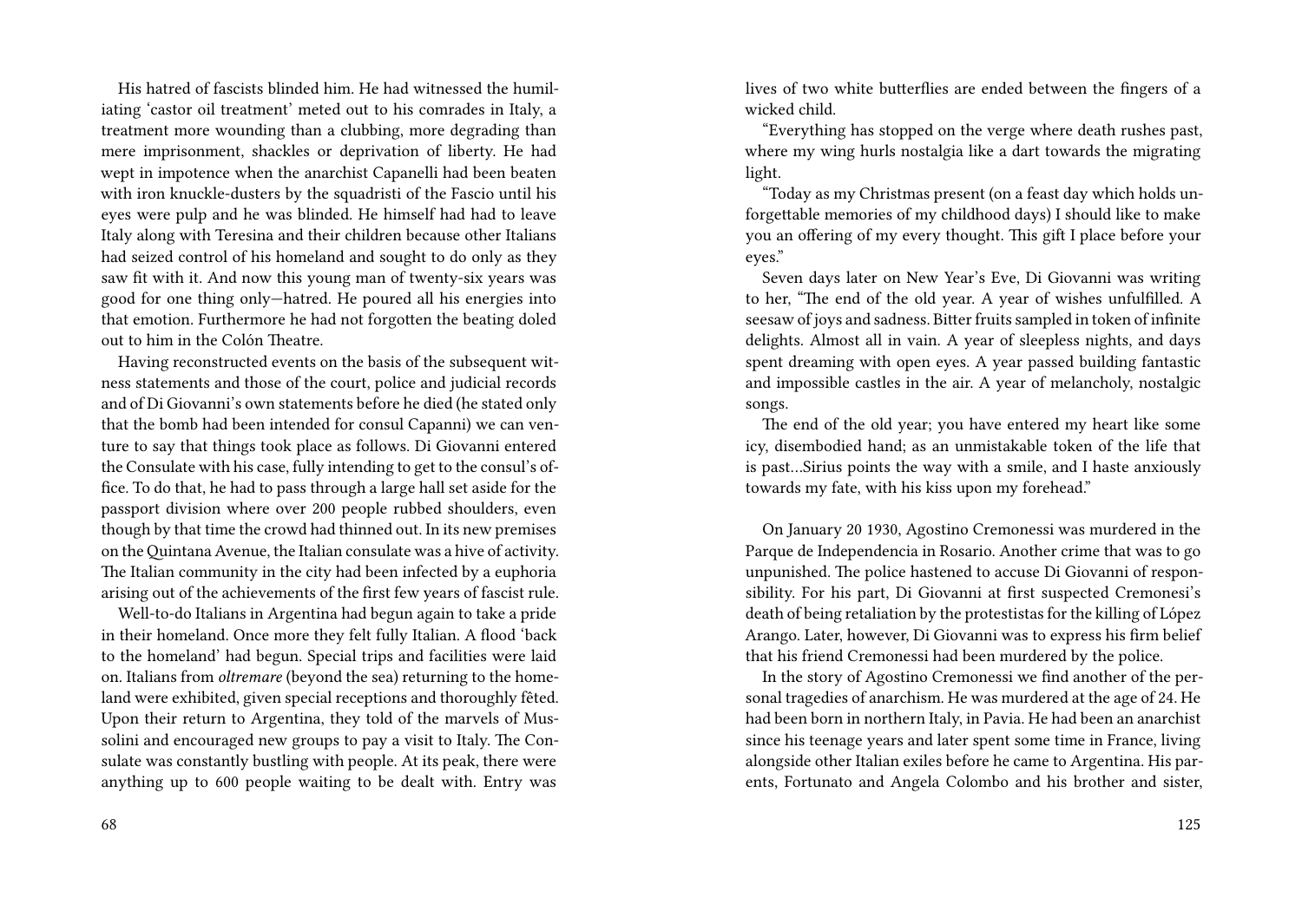experience of 'avenging action' in an attack mounted against a hotel in Pocitos, Uruguay. Later, in an article about Hipólito Yrigoyen, Di Giovanni placed a curious construction upon the character of 'Peludo' as Yrigoyen was familiarly known. The item was entitled, "Yrigoyen, caudillo" and, among other things, it stated, "…if Argentina is the home of caudillism, then Hipólito Yrigoyen is the very prototype of, the caudillo…an unspeakable blend of Cammorista and mafioso characterised by the total absence of chivalrous courage which, in its sympathetic form, characterized that old lord of the Argentinian countryside, the *gaucho*. In 60 years of political life—60 years of dark manoeuvres disguised beneath the charlatanism of the demagogue—Yrigoyen has twice achieved election to the highest office of the Republic. The bloodiest and most ferocious of deeds were done during his first term as president…his tribute to his profound love as Father of the Nation and Father of the Poor, a title which disguises his true self, courtesy of the ignoble fawning of his speechwriters."

"…And just as the wolf may lose his hair but not his guile", Di Giovanni went on, "so, once back in office, Yrigoyen set about tormenting the generous soil of these Americans with fresh massacres of the proletariat. In San Francisco and Córdoba strikers demanding more humane treatment were recently routed by blood and fire. And only two months ago, in the premeditated disaster of the Plaza Once, the protests of the opposition at the murder of Carlos Washington Lencinas, killed on the direct orders of the caudillo, were silenced in a welter of bloodletting."

But at the end of 1929 Di Giovanni's chief concern was that he had not been able to keep his promise to secure the freedom of Alejandro Scarfó. That, and the fact that he had not been able to offer Josefina a home to share with him.

He fell prey to depression and discouragement. On Christmas Eve he wrote to his beloved, "Christmas Night. The storm strives to drown our discontent with the clamour of its din the way the

gained by means of a staircase which led to an extensive hall where desks were laid out. At the far end of this hall was another staircase leading to offices, among them the consul's own office, to which the public were denied admittance unless they had a special permit. There were about a dozen stewards and Italian plain clothes police who were quite obviously keeping an eye on visitors and who watched newcomers closely. In addition, a policeman stood guard by the doorway.

It would appear that Di Giovanni made several attempts to reach Capanni's office for he was seen walking around for a period of some minutes. But he had overlooked one detail …how was he to reach the consul? Capanni was preparing to receive the ambassador and had no time for visitors. Di Giovanni must have sensed that he was under surveillance and had become suspect—not least because of the heavy suitcase that he was carrying—and decided to leave. We may be sure that he then exchanged a few words with Romano, who was waiting outside in a car: between them they decided that Romano should try again since he was less well known than Di Giovanni. Romano entered the consulate but, having been unable to make it to the consul's office and as time was running out—the bomb was due to go off at any moment—he dumped the case beside the entrance steps, some 20 yards away from the service desks.

At 11.42 the bomb exploded with catastrophic effects, the most deadly act of terrorism Argentina had experienced. Let us begin by describing the bomb. *La Nación*, going by police descriptions, said this about it…

…"the device planted was the same as the one in the National City Bank (contained inside a suitcase). An iron cylinder half a yard long with a detonator attached and all of the crevices filled with concrete. The insides were well packed with gelignite, dynamite and iron filings. On top of it all lay a glass tube divided into two sections, each section containing a different acid. The partition between was made of cork or cardboard through which both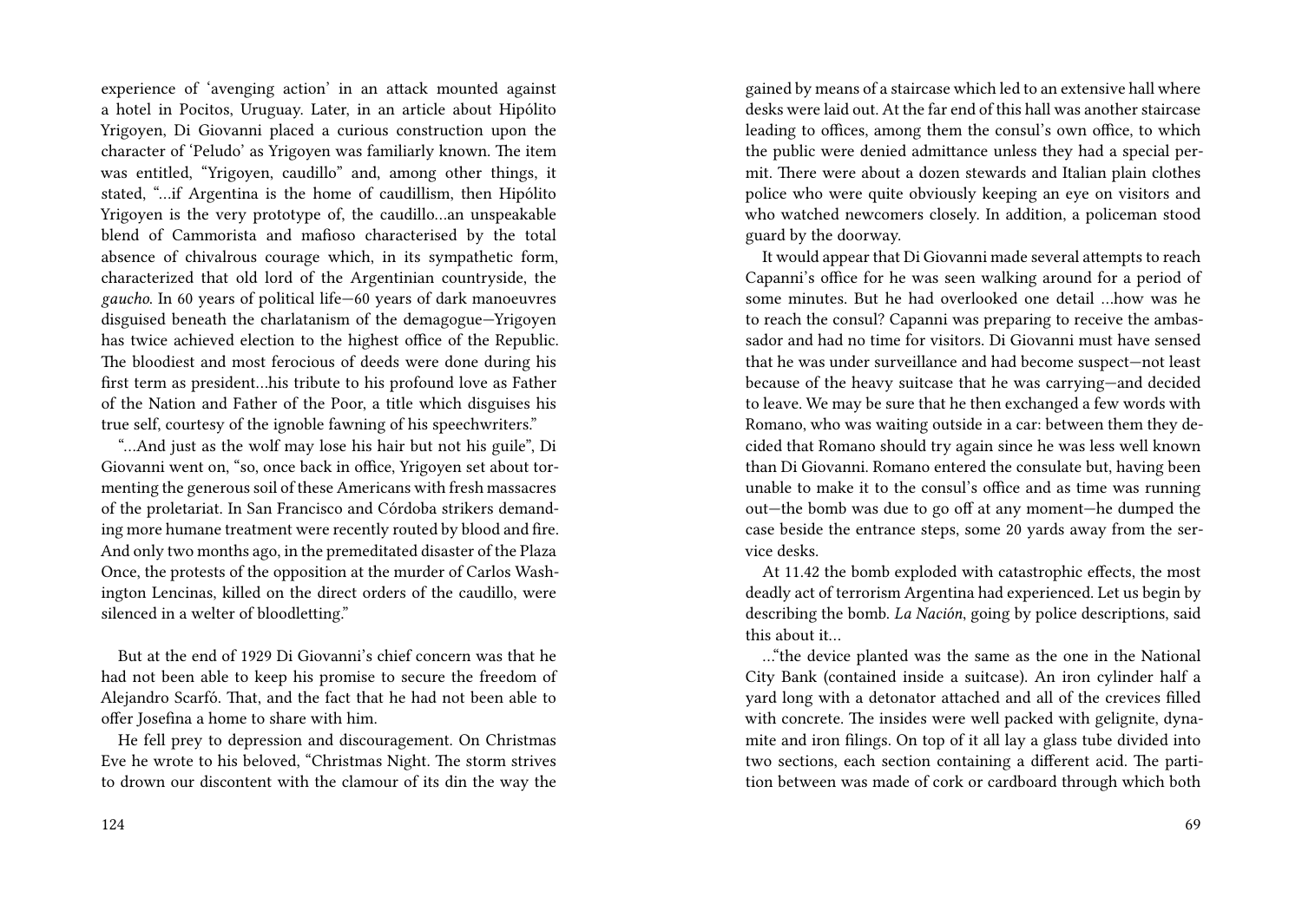liquids ate until they met and the explosion was thus brought about. As long as the suitcase was carried on its side the liquids could not combine, but, once laid down flat the filtrage promptly began and detonation was a matter of seconds away."

That means that the terrorists had had to carry the device at great risk to their own lives because any sudden movement might have brought the liquids into contact with one another.

The explosion was to claim nine lives and injure a further 34 people. But the bare figures of victims cannot adequately convey what the inferno created by the explosion was like. *La Nación* was to write, "The explosion caused such a sudden expansion that nothing was left standing in the office. The counter, blown to smithereens, rained down upon the staff as did the rest of the fixtures and all of the people inside the devastated premises: the blast of gases given out by the detonation hurled them all to the same spot where they formed a shapeless heap. And down upon all the debris and bodies there immediately tumbled huge chunks of masonry from the partition walls and the rubble of the flat ceiling and splinters of glass in a terrifying scene. The explosion was simply phenomenal and created the impression that the whole building was collapsing …"

People fled in terror as a cloud of dust enveloped the Quintana Avenue. Bodies were dismembered beyond recognition.

Upon learning of the disaster, Don Marcelo T. Alvear the President, abandoned his luncheon and, accompanied by his Minister of War, General Agustín P. Justo visited the scene to offer his condolences to consul Capanni. Only minutes after Alvear left again, one of the secretaries of Don Hipólito Yrigoyen arrived bearing a note in which that politician also offered condolences and expressed his regrets.

The outrage angered the entire nation. For whole days it was the sole topic of conversation. The perpetrators were disowned by everyone. To show that they were doing something, the police rounded up 400 anarchists. For effect, they also arrested the communist leaders Penelon and Rodolfo Ghioldi.There was widespread

## **VIII. For absolute freedom with a Colt .45**

…and exchange this plate of lentils for an incredible inheritance of unattainable heights…

S. Di Giovanni

#### Fragments from the *Kingdom of Psyche*

On the morning of 24 December 1929 Hipólito Yrigoyen was the target of an unexpected assassination attempt. The Argentinian president escaped unscathed, and his would-be assassin Gualteria Marinelli was beaten and then shot to death by the president's bodyguards. Generally, not much attention was paid to the affair and it was assumed that the whole thing had been a product of a poor unbalanced mind. Yrigoyen ordered that the burial costs of his would-be assassin should be paid out of the public exchequer and made provisions for Marinelli's widow to receive a monthly pension of 100 pesos from the proceeds of the National Lottery.

*La Protesta* disowned the assassination attempt, pointing out that Yrigoyen meant more to anarchists alive than dead (because while he lived his mistakes would continue, but, once dead, he would become a mythical figure). The only person who endorsed Marinelli's attitude was Di Giovanni, who did so in an article published in *L'Adunata dei Refrattari* of New York. Di Giovanni was to explain that Marinelli's attempt on Yrigoyen's life had been prepared down to the tiniest detail and that Marinelli had been a member of the *Nueva Era* anarchist group and had had earlier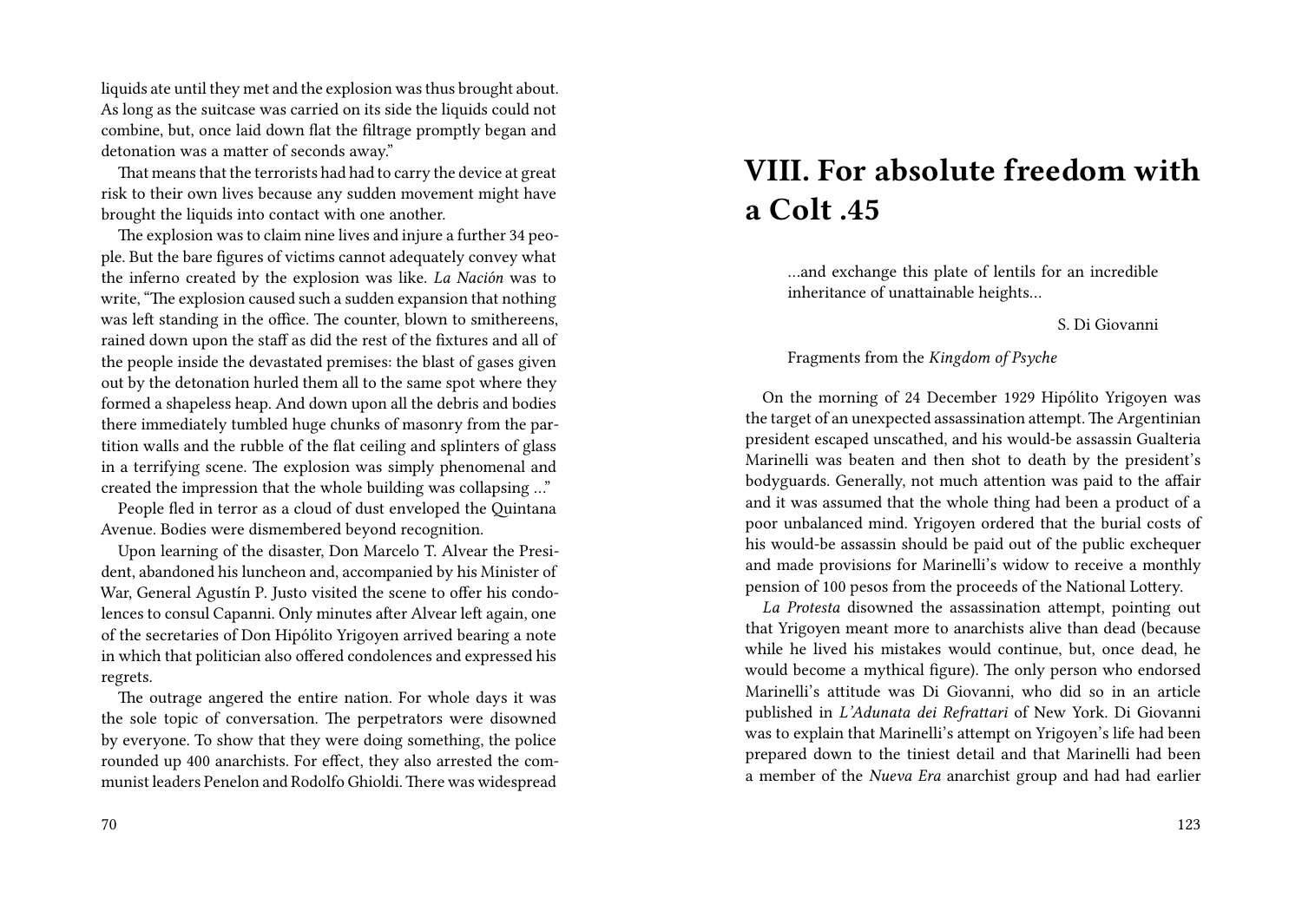unable to distinguish good from evil and you think only of your bellies…"

As is obvious Di Giovanni acknowledged no middle ground. Who was not with him was an enemy. He was no leader with the gift for recruiting converts with smiles or demagogy. He wanted to instruct through personal example and thus refused to accept that anyone could fail to understand him. In the letter cited above he spells out his lonely, harsh way of thinking…"Despite everything, beloved companion, we shall hold fast and hold steady the tiller of our vessel, Argus, and turn our sails, intrepid and eager, towards the Golden Fleece of our dreams with all of the ardour and daring of our youth, paying no heed to the daily or weekly pranks of certain personages who seek to manipulate the authentic, ethical essence of anarchic rebellions according to the whims of a majority, mistrustful of any selfless rashness…"

hysteria: one policeman arrested a bricklayer who had been reading a newspaper in Italian. The grounds?…"he seemed suspect".

Public hysteria only died away when, on May 25, at the River Plate stadium Victorio Campolo and the American Monty Munn met in a keenly awaited boxing match.

But Severino Di Giovanni's work was not finished with the planting of the bomb in the consulate. Once the suitcase had been planted, he and Ramé made for La Boca. They still had one more suitcase. Di Giovanni entered the pharmacy at Almirante Brown Street on Aristóbulo del Valle owned by Benjamin Mastronardi, chairman of the fascist subcommittee of La Boca. It was 12,30pm. Ramé stayed at the door. Di Giovanni carried the case in his right hand with his overcoat draped over it. Domingo Prego was serving behind the counter. The customer ordered some medicine from him. When Prego went into the store-room, the terrorist left his suitcase on the floor, pushed beneath a chair. He waited for his order to arrive, paid for it and left. But someone had been watching Di Giovanni's movements very closely.

On three occasions children were to cross his path in moments of danger. Little Dante Mastronardi had spotted the suitcase. And instead of running off to warn the strange young man in black that he had left something behind, he approached the item curiously as if Di Giovanni had been one of the three wise men and had left a mysterious gift for him. The child looked all around. No one was looking. Slowly, he opened the suitcase. Inside there was a package wrapped in pages from a newspaper. A glass tube was sticking out of it, a glorious tube that turned different colours and gleamed in the light of the sun. Dante took it between his fingers and drew it out whilst trying what the tube contained. Without realising it, he had just rendered the bomb harmless.

*La Nación* gave a technical outline of what had happened. "The cap of the tube was firmly screwed on and, in trying to remove it, its liquid contents spilled over the case and over the package inside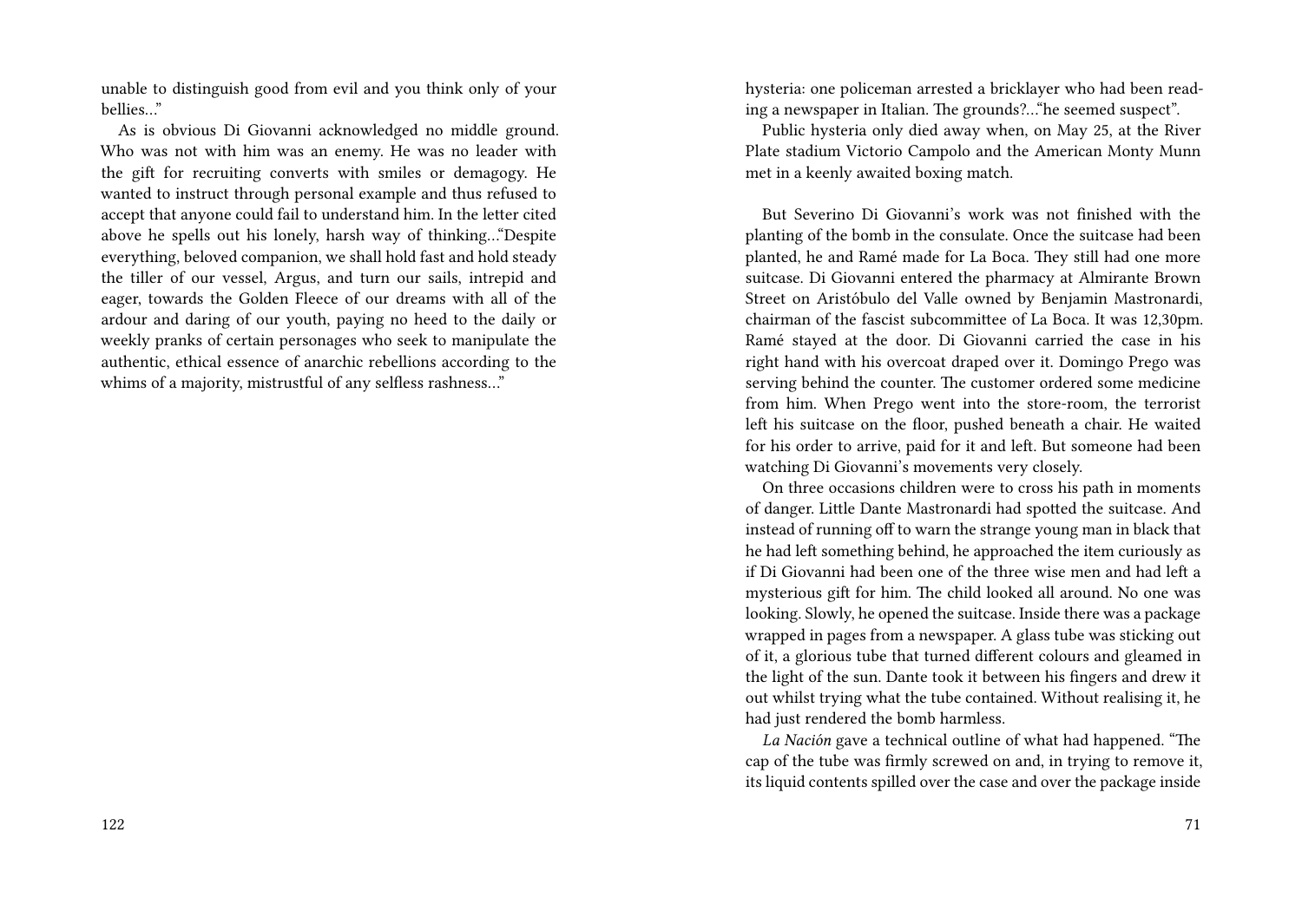in such a way that it did not make contact with what lay inside. This is why no explosion ensued, as would have happened had the the tube's contents come into contact with the components of the package placed inside the case. The acid dripped on to one corner of the suitcase which burst into flames. The suitcase contained 50 sticks of gelignite, 32 five-inch nails, 11 charges each 3 inches long, one steel bolt, 2 steel screws and some cotton. The device contained a formidable amount of explosives and was about as powerful as the one used against the consulate."

When the flames flared, the child screamed; in ran his father followed by everyone else. Had the suitcase gone up not a trace would have remained of the fascist delegate's pharmacy.

The funeral arrangements for the people killed in the blast at the Italian consulate were impressive. There was an overnight vigil for the seven Italian dead at the premises of the Sociedad Pro-Schole at 2540 Independencia Street. Monsignor Fortunato Devoto and Monsignor Gustava J. Franceschi were in attendance. From there the coffins were borne to San Carlos for a solemn funeral. At the head of the procession was the coffin containing the remains of Father Zaninetti, escorted by several members of the Fascio. As the coffin passed a guard of honour composed of blackshirts, they gave the Roman salute. All of the coffins were carried by blackshirts and seamen from the Italian merchant vessels in the port in dress uniform. The high point of the proceedings came when president Alvear arrived in the company of Dona Regina Pacini. At that very moment a wealthy Italian businessman collapsed of a heart attack, rendering the spectacle even more dramatic. Behind Alvear came his ministers, Admiral Domeca Garcia and General Agustín P. Justo. Later, in La Chacarita cemetry, the members of the Fascio and of the *Nastro Azzuro* society unfurled their banners whilst the Fascio's delegate-general in Argentina, Romualdo Martelli bade farewell to the dead with these words:

72

Are these the spiritual brothers of Luisa Lallana?<sup>3</sup> What a dismal, dismal spectacle! Oh, yes my dearly beloved friend, May 25 will come, the commemoration of that other revolution which was able to invest with a semblance of nationhood this far extremity of the Americas, but there will be no pardon from the butcher Yrigoyen! Of that you may be sure. Other methods, other battles are what we need if we are to impose our wishes upon those who rule. We must ask in a manly and proud posture and not beg on our knees."

Months before that, he had been harsh in his criticisms of the *La Antorcha* people who, deep down, sympathised with him on account of his campaign against *La Protesta*, and who admired him although not agreeing with his methods. So he wrote to Fina, "I enclose a clipping from *La Protesta* (please let me have it back as soon as you have read it) so that you may get a glimpse of the new, tacit alliance between the occupants of the two 'trenches' that are fighting for the direction of this poor creole anarchism. D.A. de Santillán has made an appeal to the anarchists of Venezuela Street $^4$  and his indefatigable, persistent labours, it seems almost certain, have found their echo. Have you read no. 284 of *La Antorcha* (12 January)? Well, read over carefully the article by Horacio Badaracco entitled *Moral Leadership* and the other one, *Our Weapons* by C.A.B. (Balbuena). These are two gems of jesuitical literature. These two comrades do somersaults and scheme and twist and turn, and judge and assert and prove and… then… then they make you listen to the Latin of their masses and the idiosyncrasies of their 'chapel'".

This reaction from Di Giovanni was because of the two named editors of *La Antorcha*, after signing paeans to figures like Ascaso and Durruti and calling Alejandro Scarfó and Oliver heroes, ventured to criticise expropriating anarchists.

Di Giovanni described Balbuena as "…a chicken thief and puppet terrorist", and said of them all broadly…"grumpy eunuchs, you are

<sup>&</sup>lt;sup>3</sup> A working woman of Rosario, killed by police during a demonstration. <sup>4</sup> A reference to the *antorchistas*.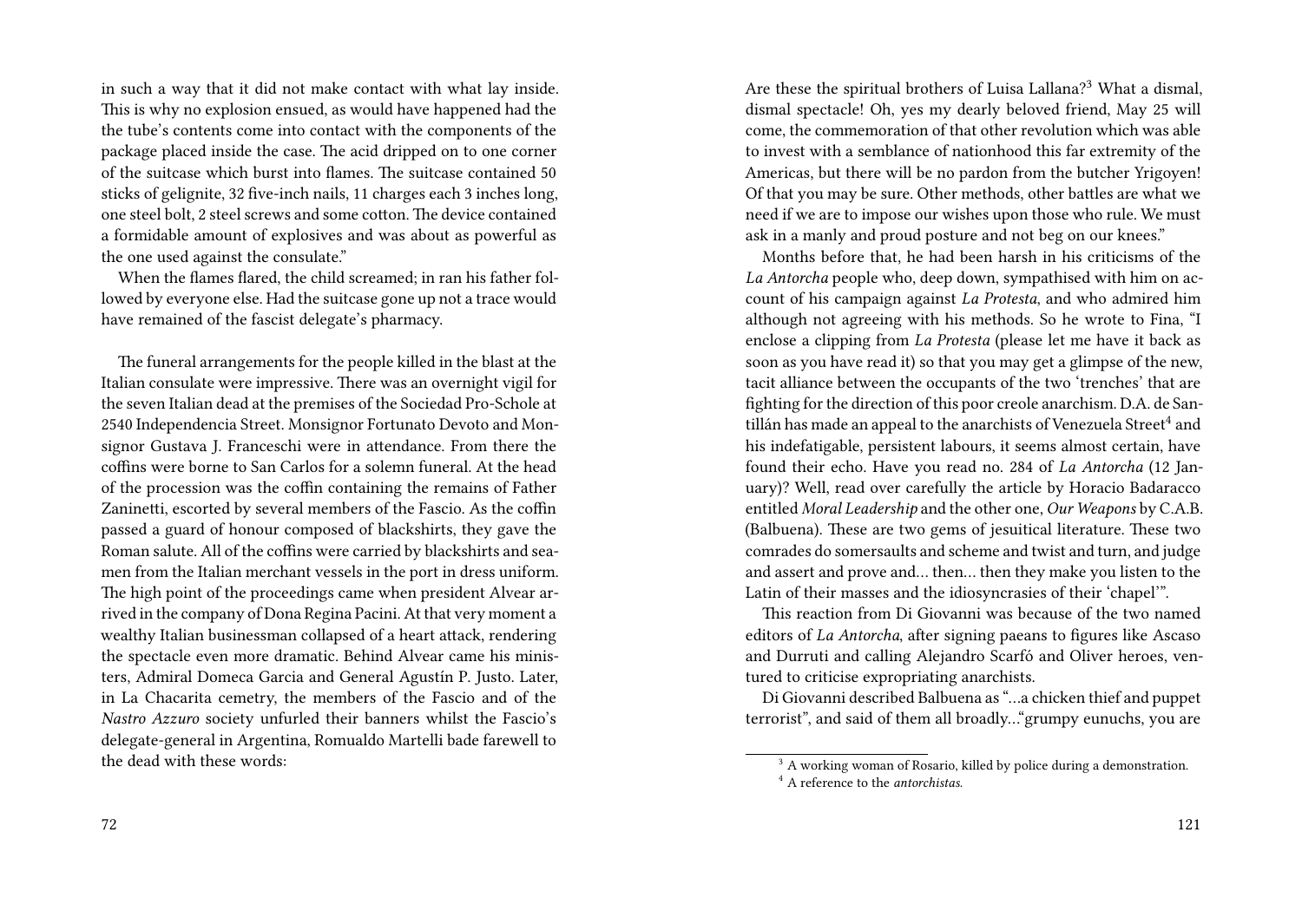But, for all the deployment of resources, the detectives made no progress in their inquiries. Details of the offence were added to the growing file on Di Giovanni.

Although Velar insisted to the end of his days that his assailant had been Di Giovanni, we are firmly persuaded that Di Giovanni, whilst he may have known what was planned and whilst he may have endorsed the attack was not, himself, present in Rosario at the time. What information we possess indicates that Paulino Scarfó, Miguel Arcángel Roscigna, Umberto Lanciotti and Antonio Márquez were active in Rosario and that Roscigna had wielded the shotgun against Velar.

The weapon concerned was later discovered in an apartment rented by Di Giovanni in Burzaco; it was a modern Belgian weapon of great power. Emilio Uriondo had purchased it from the Rasetti company, but it is very possible that the weapon had been taken by Paulino Scarfó who, at a later date (towards the end of 1930) lived in the same apartment as Severino.

In any event, the attack on Velar boosted the morale of the 'expropriators' and encouraged them to pursue their struggle.

The revenge on Velar took place with the campaign for Radowitzky's release at its height. Even before then, Di Giovanni had realized that he would be increasingly on his own in implementing his plans. In a letter to Josefina Scarfó, he wrote of his weariness:

"…What happened with that last strike was another sad spectacle. Although this time the sadness has been supplied by our socalled, self-styled comrades from the syndicalist sector. They expect to obtain clemency for our Simon (Radowitzky) from no less a personage than the chief assassin (Hipólito Yrigoyen) of Santa Cruz and of that January week of blood. (The Tragic Week of 1919). Where has it fled, and where does it hide the valour, steadfastness, extremism, revolutionary spirit and battling mentality which was once the gleaming virtue of this shadow of its former self? Is this the FORA? Can this be anarchism? Is this the heroism of Rosario?

"We salute the dead of today, our brothers; we salute them with the fascist funeral rite, without tears and lamentations; …we salute them with the rite of the strong whom death does not frighten, and we close ranks. Fascism is invincible!"

Then as the names of the dead were called one by one, the guard of honour replied with a Roman salute and a cry of… "Present!".

The first news concerning the possible perpetrators of the massacre at the consulate, was contradictory. *Crítica* stated that the fascists themselves had planted the bombs as a means of manufacturing martyrs. The other newspapers were simply bewildered. Only *La Nación* in an item covering two columns came anywhere near the truth when it wrote…

"A Band of Wicked Men. Yesterday, while inspecting the consulate site where the bomb exploded, a police official said that he suspected that the outrage might have been devised and perpetrated by members of a group which represents quite a threat to the city. He stated that some months ago several individuals, ultraanarchists of Italian nationality, broke away from the two anarchist tendencies extant in the capital viz, the *La Protesta* school, and *Los Antorchistas*. These individuals had continually been agitating for an ongoing action based on bombings. It seems that police have few details concerning these dangerous individuals whom, we can only suppose, they are searching for."

And indeed the police were searching for them. Or rather, searching for him. Consul Capanni was insistent that only one person could have been capable of the consulate bombing, namely, Severino Di Giovanni. When a police team arrived to search the house in San Nicolás street, the landlord informed them that the anarchist's family had moved out some two months previously. He hinted that their current address might be known to one Marcos Busliec resident at 950 Oran Street. Busliec claimed to know nothing but he seems, by the following day, to have decided to talk (or perhaps they had decided for him) …and he stated that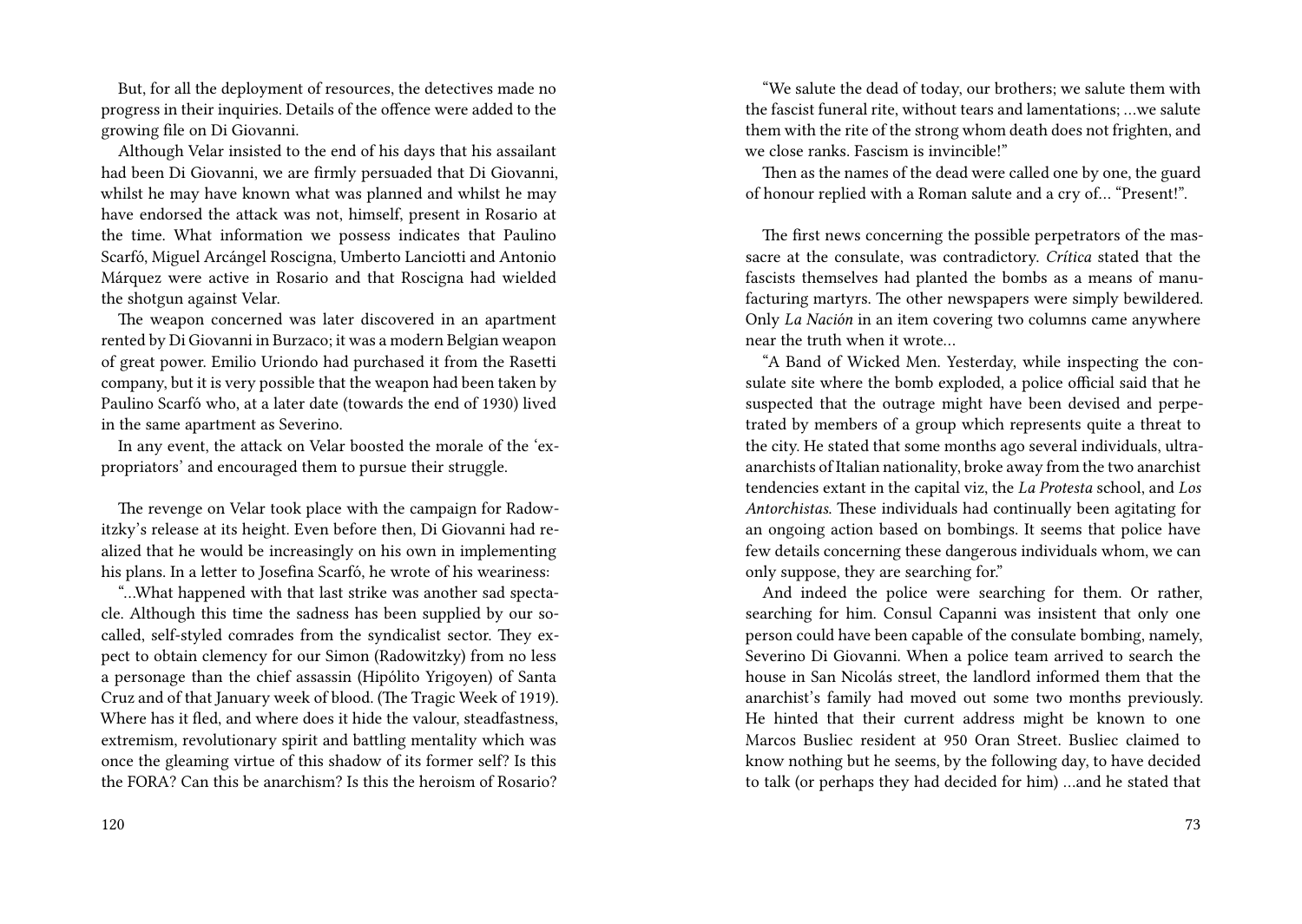Severino Di Giovanni was living at 250 Homero Street, appartment 1. That residence was promptly searched. By now Teresina was quite used to everything being turned upside down. Questioned as to the whereabouts of her husband, she answered that he had not been at home since May 22. In the course of its search, the police team discovered no fewer than 5,000 "anarchist and antifascist" books.

Meanwhile the whole police force in the capital was on Di Giovanni's tail. Di Giovanni, imperturbable, stuck to his plan which was to culminate in the bombing of the home of the Italian army's lieutenant colonel César Afeltra. He realised that the operation would be a high risk one because the homes of all Italian citizens of prominence were under guard. But the anarchist had a taste for defying the authorities and so, in the early morning of May 26 at 12.30am precisely—a tremendous explosion shook the Almagro quarter. The house where Afeltra lived at 351 La Plata Avenue was all but levelled by the blast. It was a very cold night and the bomber may have capitalised upon the fact that the policeman standing guard by Afeltra's door had gone for a few minutes to snatch a drink in a bar in Rivadavia Street.

Afeltra had been sitting reading when a blast shook the building and a deafening explosion hurled him out of his chair. "The bomb had demolished the main room; the metal shutters had disappeared and the ceiling crumbled to the floor", was how *La Nación* described the damage caused. "The devastation threatened to collapse the building."

Windows for three blocks around had been broken. An adjoining metal workshop had been literally wiped out. The devastation presented a horrifying picture. It was obvious that the terrorists were ready for anything and that unless they were stopped would level half the city.

did Velar sense that all was lost with him. He had no time to react. Indeed when he heard a voice behind him say, "Inspector Velar?" he turned around, just as the explosion happened. He felt as if an almighty kick had crushed his face. Like a fire snaking into his eyes, up his nose, into his mouth, through every orifice. He collapsed in a dead faint.

The operation required of the surgeons the skills of a watchmaker. They had let him have it from the barrel of a modern shotgun. He had been shot in the face, evidently because his assailants had not wanted him dead but disfigured for life. And they certainly succeeded. The medical report was to note that inspector Velar had lost his right eye, his upper jaw had been smashed and almost all his teeth lost (the reporter for *La Prensa* was to write in pained tones that, "…several teeth were picked up by the soles of police boots') and most of his nose had been blown off. The following day, a medical bulletin recorded that doctors had had to intervene to save Velar's left eye. For the rest of his days Velar had been left with barely half a face.

Who did it? Even though his mouth had all but disappeared Velar managed to mumble to the chief of detectives, Felix de la Fuente, two names—the names of the two men who had climbed from that car and walked right up to him; he spoke of them clearly without faltering and when it came to the skills of identification *manyamiento* in police jargon—Velar was not a man to make mistakes. The names were those of Severino Di Giovanni and Paulino Scarfó.

*Crítica* wasted no time in publishing a portrait of Severino Di Giovanni (its usual response to any crime of which it was notified) as the alleged culprit. The Rosario police went into action. All available men were put on to the streets and alleys in and around Rosario. Rosario's chief of police promptly telegraphed the chief of detectives in Buenos Aires… "Request you arrest Scarfó, Di Giovanni and one other, traveling in a dark blue car, accused of seriously wounding sub-inspector Juan Velar…"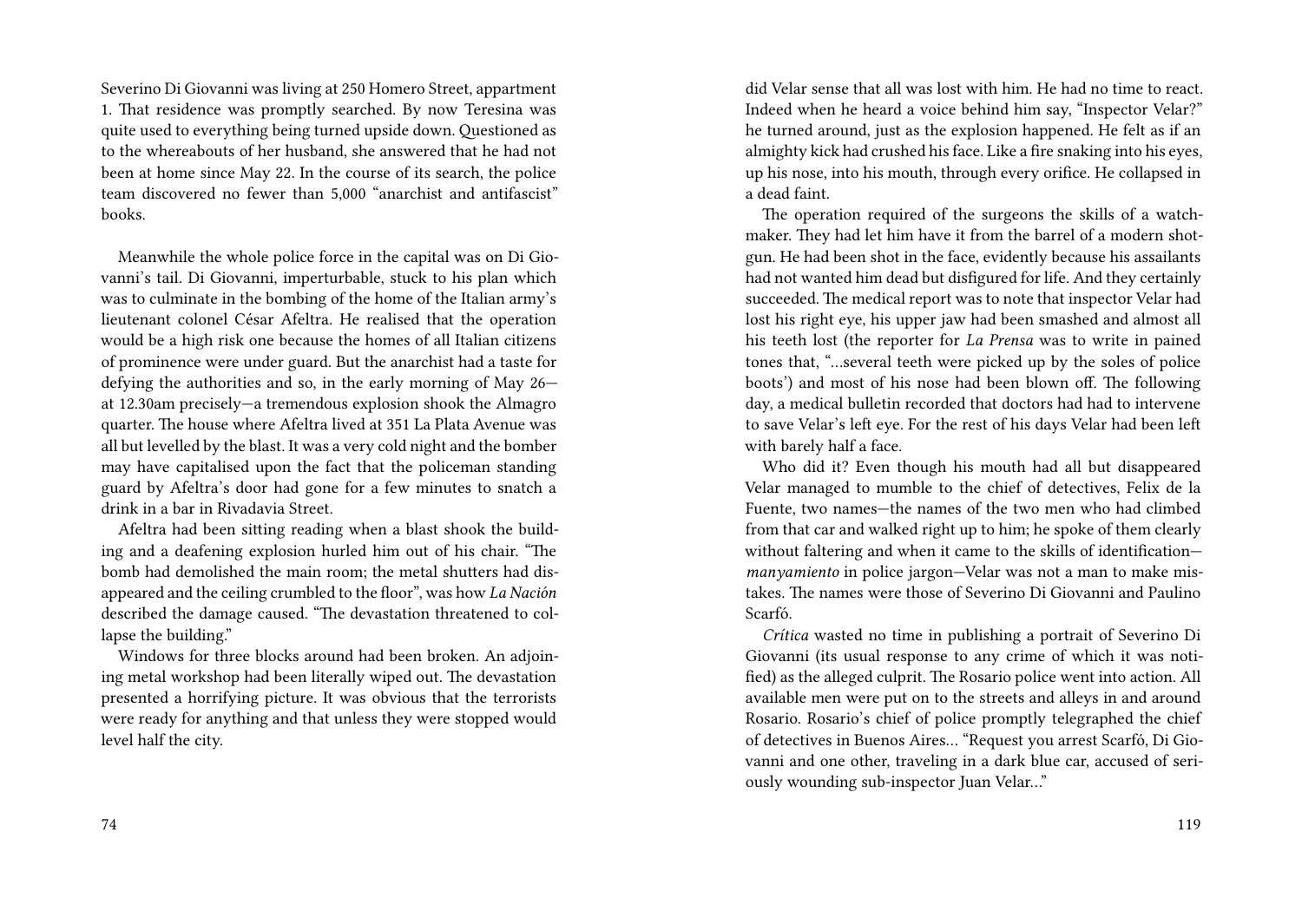pain. Whereupon Velar would set about kicking and punching him in a frenzy, ending only when his prisoner had been reduced to a bloodied heap.

Such were his infallible methods. If by chance he was accused of mistreating prisoners he came up with the classical explanation, "slipped and fell down the stairs", or, "tried to commit suicide by striking his head against the wall", or, "had himself beaten up by another prisoner so that he could bring charges of illegal treatment". He always had some petty thief or some policeman to testify on his behalf and invariably beat the charges. It was perhaps due to Velar's heavy-handed approach that strikes which hit Rosario about this time were to come to nothing despite the power of labour in the city. Repression cost the lives of many workers.

Velar applied his methods against workingmen and the leaders of a passive anarchism and against anarcho-syndicalists and nothing came of it, excepting the usual criticisms in papers and communiques, and they only drew a complacent smile from Velar. But whenever he toyed with a man belonging to Di Giovanni's group, he signed his death warrant…in fact not a warrant for death but for something perhaps worse, more ignominious and more painful.

Roberto Lozada, the Spanish anarchist member of the expropriators' group, was captured in Rosario and sampled Velar's methods at first hand…perhaps even as no one else before him had done; for when he was released he was little more than pulp, an unrecognizable puree of humanity. He was broken, crushed, kicked to pieces.

Paulino Scarfó and Antonio Marquez undertook to take care of him. Exactly at noon on October 22 1929, sub-inspector Velar left his office to take his lunch at home—which lay scarcely 100 metres from police headquarters. He stepped into the street and set off briskly for the corner. There were two cars parked there, which struck him as somewhat unusual. But Velar was no coward and he continued on his way, not taking his eyes off the faces of the men as they walked towards him. They drew level with him and only then

Terror gripped the Italian community. *La Nación* reported that… "the families of notable Italians have been threatened and many of them have resolved to leave for Italy for a time."

Four of the best police inspectors were charged with investigating the bombings. They were Miguel A. Viancarlos, Camilo Racana, Alfredo Calandra and Enrique Larrosa. But it was deputy-inspector Garibotto, of the Political bureau who was already on the scent… he was sure that the bombers just had to be the Italian anarchists led by Severino Di Giovanni. And so, with the help of the Buenos Aires police he centred his investigation upon Berisso where the greatest concentration of Italian anarchists advocating the same sort of action as Di Giovanni was to be found. There, at a meeting, he arrested José Apugliesi, Francisco Mezzano, José Pelatelli, Antonio Botenelli, Vicente Pinelli and Genaro Pensa, all of them *Culmine* men. They were closely questioned but to no avail. They were all hardened types, nearly all bakery workers.

To prevent Di Giovanni attempting to flee the country, the police sent telegraph messages to Montevideo and Río de Janeiro, giving his description and asking that he might be arrested immediately.

But Di Giovanni had no intention of leaving the country. He had already fired his opening salvo and believed that a climate favourable to rebellion was forming in the country. In any case he now had a safe base for his activities, the explosives cache in the house he had rented in Lomas del Mirador.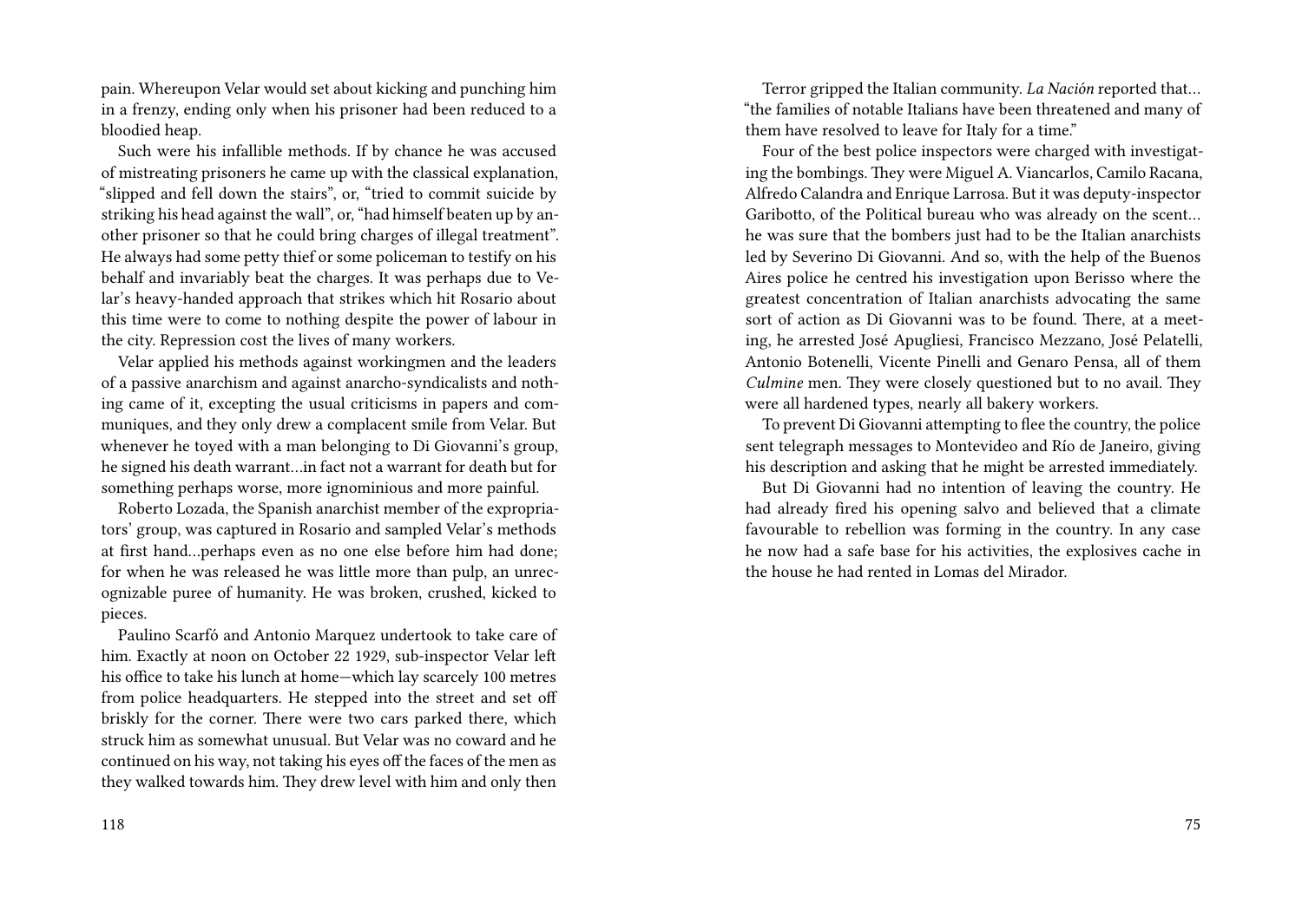# **IV. Anarcho-Banditry versus drawing-room anarchism**

Back down? No. Not even when—at the end of the road—with no means of escape, I find myself against the wall of death.

Severino Di Giovanni, December 31 1929

Aside from all the damage caused, the bomb at the consulate had caused a rupture once and for all in the ranks of the anarchists in Buenos Aires. A rift appeared which was to split them even further and lead to a fight to the finish.

Only a few days after the bombing when no one—not even the police—had the slightest idea who might have been behind it, and when the press generally was quite perplexed (excepting the somewhat vague intimations given by *La Nación*) *La Protesta*, doyen of the anarchist press carried in its edition of May 26 an article entitled *School of Violence* in which it dissociated itself from the deed and went on to state that…"it is totally unconnected with the anarchist movement; there is not even any psychological or mental attachment with that movement". It continued, "terrorism is not anarchism even when a certain connection can be established between individual actions of a certain sort and some features of the avenging spirit which leads men of excitable temperament to take, on their own initiative, certain reprisals against the visible culprits of some collective crime. But we have a moral obligation to defend ourselves against the insinuations of the monied press concerning

stature (which tallies with the statements of the eye-witnesses in that bakery) and would have been the same person who drove him to Monte Dinero Street and that fatal meeting with Giulio Montagna. Another story has it that Tomé was unable to pick him up after the murder of López Arango because he spotted some suspicious looking characters approaching, so Di Giovanni had been obliged to make his getaway on foot along de Remedios Street and de Escalada Street.

If the witnesses in the bakery were correct in their assertions that the anarchists who went to kill López Arango numbered three and not merely two, then the third (apart from Di Giovanni and Tomé) may have been Silvio Astolfi who was, like Di Giovanni, a blond.

Be that as it may, Severino Di Giovanni never denied the accusation that he had been the one who killed López Arango and whilst the commercial press used to describe Di Giovanni as "the man dressed in black", *La Protesta* thenceforth referred to him sarcastically as…"the man dressed in mourning."

Three days prior to the murder of López Arango there had been an anarchist attempt on the life of the head of the Political Bureau in Rosario, sub-inspector Juan Velar, better known as 'the Basque'. Velar was the policeman most hated by all of the anarchists in the city. He was not one to mince his words and used to boast…"any anarchist who falls into my hands needs to have scant regard for his life if he remains an anarchist…" His methods were direct and individual, involving no other officers or policemen. Not for him the refined methods of a later age, like the electric prod or the classic use of splinters forced beneath the fingernails. 'The Basque' would have anarchists brought to him one at a time, have their hands chained behind their backs and turned to face him. To begin with, he would tell the prisoner in a soothing voice, "you know, I love playing football", then suddenly he would lash out with a boot at the testicles of the poor wretch who would double up in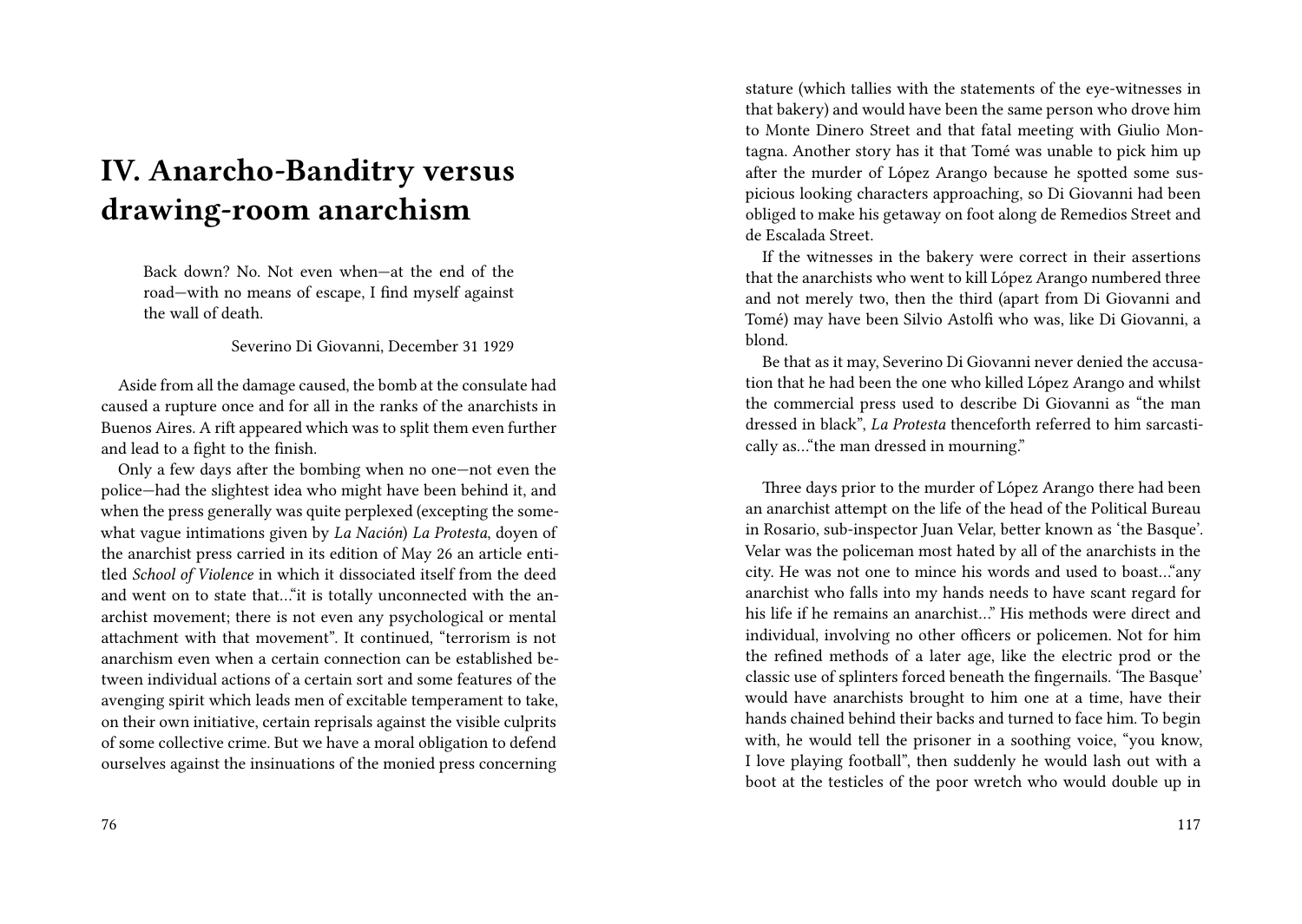honour as anarchists on that. Only then did suspicion fall upon Di Giovanni. They set off in search of him, intending to kill him. To gun him down on the spot.

But they failed to find him. They were unable to trace his whereabouts. "His friends stuck by him to the death, none of them said a word", we were told by a leading *protestista* figure from the period.

No one was ever able to prove a thing. Even today, some anarchists cling staunchly to the belief that only Di Giovanni could have murdered López Arango. They base that belief on the tale (unconfirmed by the police or by the courts) that, before he breathed his last, López Arango managed to scribble something which could be deciphered as Di Giovanni's name. Others, though, mostly of the *antorchista* school, are not so sure. They point out that Di Giovanni was forever being credited with responsibility for every hold-up, bombing and all manner of crimes.

For our part, after careful and scrupulous research, we incline to the belief that it was indeed Severino Di Giovanni who killed López Arango. We infer as much from the private correspondence sent by the Italian theoretician Hugo Treni to Di Giovanni, in which Treni, aghast, is highly critical of the deed. We also base our belief upon conversations we have had with surviving members of Di Giovanni's intimate circle. Thus, although persuaded that it was he who committed the murder, we are uncertain as to how it happened. We do know that his comrades tried to talk him out of it but Di Giovanni's sense of injury and his anger were such that he was beyond argument and reason. It is possible that he went alone to López Arango's home, as some have maintained—went there on foot and fired his shots after a brief exchange with López Arango at his doorstep, (an exchange which drew only a sarcastic retort in Spanish) before fleeing on foot. But it is most likely that he traveled to the house in the taxi of a Spaniard by the name of Tomé<sup>2</sup> (the unquestioning 'driver' of the Di Giovanni group) who was of small

the attack on the Italian consulate, for their intention is to propagate the old nihilist myth and to attribute to libertarians as a whole methods of struggle which are more suited to our worst enemies…"

The writer went on to say of the attack on the consulate, "we cannot excuse it when, apart from its being anonymous, it is devoid of specific intent and indeed affected people quite extraneous to the thing which motivated and determined the attack."

On the other hand, *La Antorcha* was to adopt a more ambiguous stance and was to say again that the bombing could be anticipated and was a product of the violence cultivated by fascism. But it went on to take *La Protesta* to task, pointing out that the article it published served only to "raise an umbrella" and was aimed at the defence of *La Protesta*'s presses rather than their ideas.

Upon reading the *La Protesta* article, Severino Di Giovanni was overcome by irrepressible fury. He turned to Italian anarchists abroad to pass judgement upon his conduct and his attack upon the consulate. He got their total support. Even Luigi Fabbri, the leading thinker of Italian anarchism after Malatesta, gave his approval to Di Giovanni's behaviour.

The argument with *La Protesta* was to persist for many months. The odd thing about all this was the fact that, in so ardently defending his terrorism in the public eye, Di Giovanni was incriminating himself in the eyes of the police. Not that this mattered much to him for he took pride in claiming responsibility for his actions. In the to and fro of their polemic *La Protesta* did not shrink from publishing an article on March 26 1929 entitled *Anarchism and Terrorism*, subtitled "Italian anarchist and terrorist acts in Argentina" (which means that the argument had become so heated that it no longer mattered to them that they were publicly naming the authors of those acts.) The article argued…"The outrages perpetrated at the Italian consulate, in the pharmacy at La Boca and elsewhere were, in terms of the way they were perpetrated and of the places chosen, entirely devoid of positive content. *La Protesta* made its opinion clear and was severely critical of the counterpro-

 $2$  Years on Tomé was to fight in the Spanish Civil War, where he lost a leg.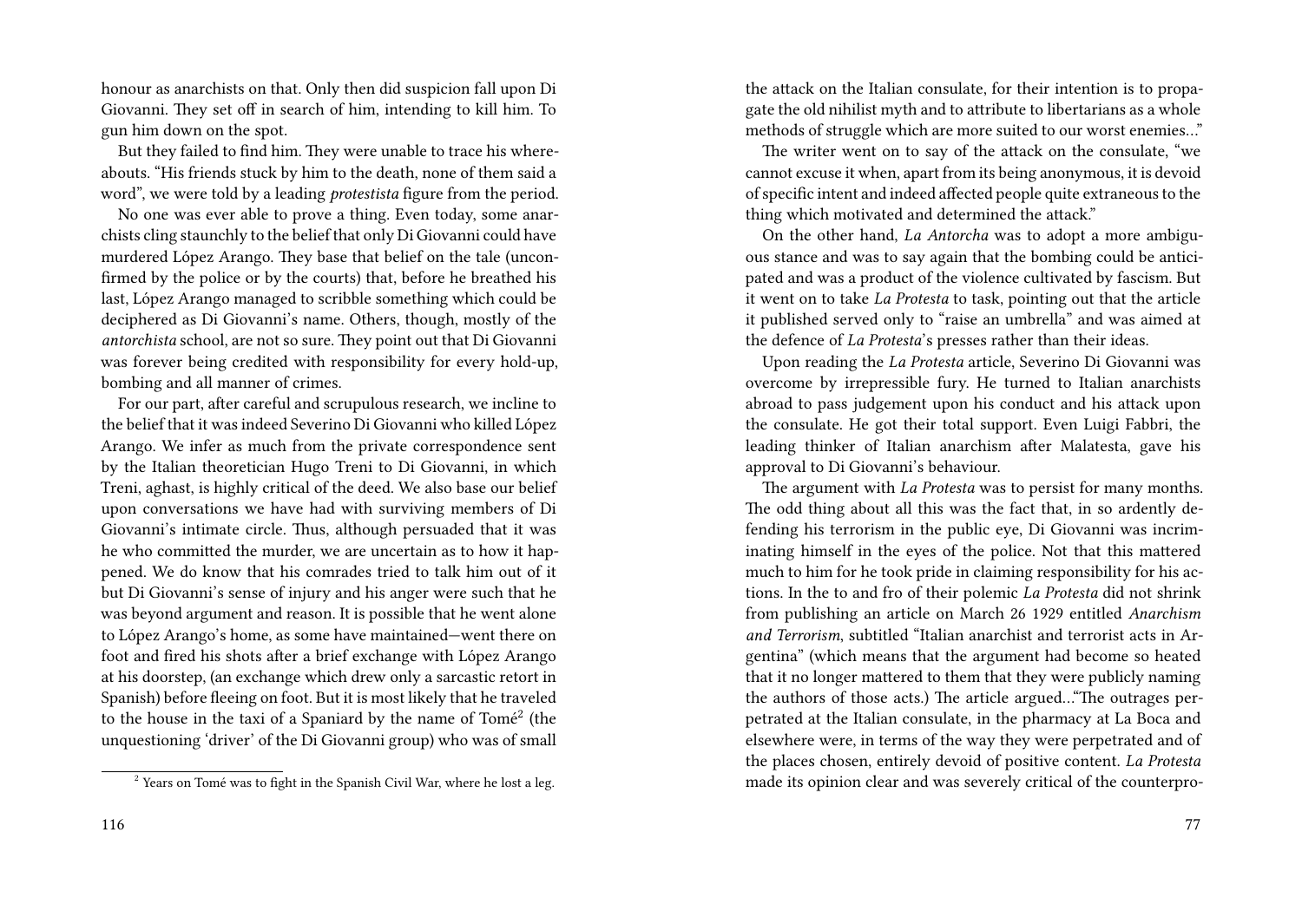ductive mentality of the terrorist elements. The stance on the part of this paper aroused discontent in Italian circles abroad and many of the Italians charged us with being faint hearts, politickers and cowards and, as ever, there was no shortage of people ready to insinuate that there was something squalid in this campaign of *La Protesta*'s, in other words, that the police might not have been totally unconnected with it. But there were also comrades who considered the thing calmly, setting out their views without recourse to abuse and gross insults—people like Luigi Fabbri for instance, or V. de Andrea and others who confined themselves to attributing the stance we had adopted to our ignorance of the situation in Italy—of the terror used by the fascists against the Italian people which must, in the nature of things, elicit by way of response the hatred of revolutionaries for that blood thirsty regime.

"In addition, D'Andrea while justifying acts of terrorism, tries to show them in a good light and depict them as indispensable to the revolutionary struggle and as a logical consequence of the anarchist ideal. He recommends that we adopt the methods of reactionaries in order to combat them. D'Andrea says, "But times have changed and events of recent years should alert us to the necessity, the urgent need for revolt and underground conspiracy so that we may repulse the enemy by turning his own weapons against him".

"We—and here the people involved in *La Protesta* are expressing their own viewpoint—are anarchists not because we hate but, because we love life. Man being by nature a sociable creature, we anarchists struggle to recover the right of each individual to do what he would with his life, that is to say, to overthrow today's society and introduce an anarchist society which will offer more guarantees to the natural development of mankind. Given that murder is anti-human and anti-natural, we cannot adopt it as a method of struggle because to do so would be absurd and a violation of the humanitarian principles of anarchism."

What this amounts to is that two schools of thought had emerged. There were those who wanted to achieve complete was in the kitchen with his elder son and a friend. He had not reported for work that day, for his wife was ill—she had only recently been discharged from hospital following an operation—and someone had to look after their three children.

Things were quiet in San Martin Street between Pastor Ferreyra and Ramón Franco Streets in the Remedios de Esculada Oeste quarter. It was a balmy evening in spring. López Arango heard the noise at the door and went out to see who it was. What happened after that will never be known for sure. We can only guess. Three gunshots startled the whole neighbourhood. López Arango was found sprawled beside the barred door, in the pathway lined by the flowerbeds. He had taken all three shots full in the chest. Asked whether he had recognized his assailant, he nodded agreement. Nothing more. He died shortly afterwards without having spoken a word.

There were no eyewitnesses. Somebody was to say that they heard a car engine start up after the shots. A couple who ran a nearby bakery and a woman customer stated that, shortly before the murder, they had seen three men standing alongside an oldfashioned taxi. The one at the wheel was smallish, the other two fair-haired and tall. One of the latter had been wearing a black hat and dark clothing.

At first the *La Protesta* people were totally at a loss. What clues they had did not lead them to Di Giovanni. At first, they thought that the assassin or assassins must have been some of the bakery workers who had several times made threats against López Arango's life. Some of them had cherished a deep hatred of the dead man; they called him a bombero (fireman) because he poured water on their union's violent schemes. Some *La Protesta* people resolved to avenge López Arango's death and managed to capture several bakery workers whom they considered likely suspects. But then leaders of the bakers' autonomous unions turned up spontaneously to assure the *La Protesta* people that they had had nothing to do with the murder of López Arango. They gave their word of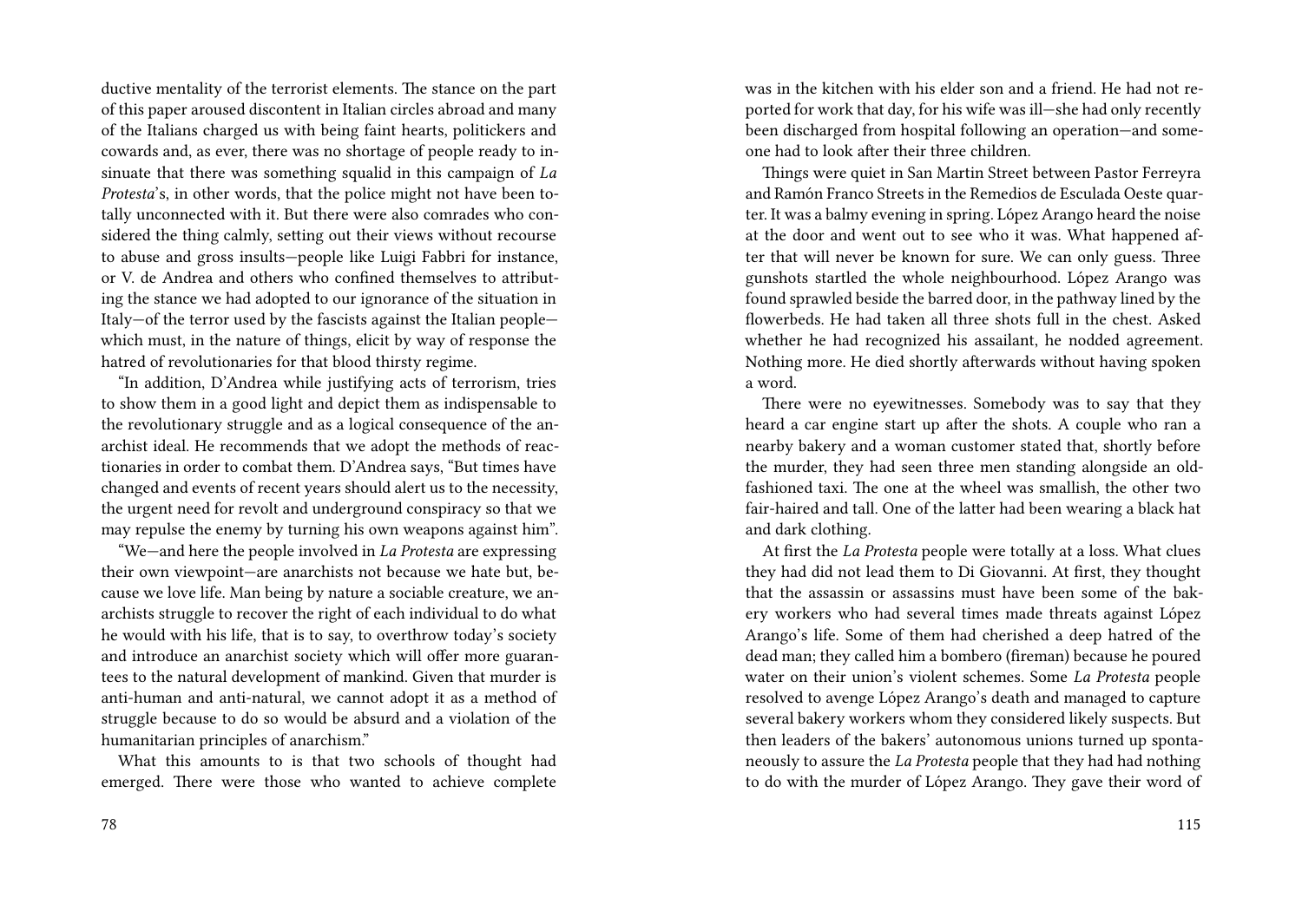nounced that he had learned of Di Giovanni's intention of killing him. He offered Santillán protection and a permit to carry weapons. He hinted that he should change his address and vary his routes. But Abad de Santillán rejected all of Garibotto's suggestions and continued as before. A short time afterwards, in the pages of *La Protesta*, a poll was launched; answers were invited from anarchists of every school. To them were put six weighty questions, all of them directed against Di Giovanni:

- 1. Can anonymous terrorism striking at random be regarded as a weapon of the anarchist movement?
- 2. Do hold ups, bank robberies, wages snatches and the rest bring any benefit to our ideas or to the anarchist movement, or are they counter-productive?
- 3. What is your attitude with regard to the special case of the bombing of the Italian Consulate in Buenos Aires?
- 4. Assistance to those imprisoned for social reasons. Should that assistance be made available to all prisoners, generally or not?
- 5. Heartfelt and complete solidarity with prisoners…is this not conditioned by the nature of the cause which has them behind bars? Can we feel equally involved in the fate of one who has done something we repudiate? Does the imprisoned because of his ideas find himself in the same situation as one taken as a result of murder or vulgar theft?
- 6. Can the deeds of a Radowitzky or a Wilckens be compared with the terrorism lately practised in Buenoes Aires?"

On October 25 1929 someone hammered with open hands upon the door of the house where *La Protesta*'s director, Emilio López Arango lived. It was getting dark, being around 7pm López Arango

liberty by any means necessary not excluding political crime and terror; and there were the others who sought to achieve it by means of love and reason. Both of these ambitions are utopian.

The two positions were products of different circumstances. The Italian anarchists were suffering merciless persecution, torture, exile, loss of homeland and roots; on the other hand, the Argentinian anarchists, under Yrigoyen and Alvear had (with odd exceptions) enjoyed peace and tranquility, absolute press freedom and freedom of association, interrupted only by an occasional police raid which was of assistance in justifying their revolutionary anti-bourgeois positions.

Justified by these anarchist theoreticians, Di Giovanni was to maintain his campaign of terror to the death. And for a second time it was a child that was to undo his plans.

It had taken a lot of risk and lots of time for him to accumulate the explosives cache in Lomas del Mirador, at 628 Progresso Street. He had spent all of the money sent him by Italian anarchists in the United States on those explosives. On May 31—scarcely a week after the bombing of the consulate—young Eugenio Tomé was cleaning out his rabbit-hutch in his home at 7651 Alberdi Street when one of his pet rabbits escaped. The creature disappeared over the fields.

*Crítica* gives a good description of what Lomas del Mirador was like at that time. "It is a small village located in the middle of a marshland: crops and stone cairns mark the limits of the tarmac road. The houses are sparse and isolated one from another. The settlement is halfway between a suburb and a country hamlet."

The runaway rabbit went to ground at 628 Progresso Street. The child peeped inside but there seemed to be no one at home. There was not a sound. Eugenio clambered over the adobe wall in search of his pet. There it was, alongside the door to the kitchen. The boy picked the rabbit up but consumed by curiosity started to peek through the windows of the house. They were covered by newspaper stuck over the glass. The house seemed deserted. The boy's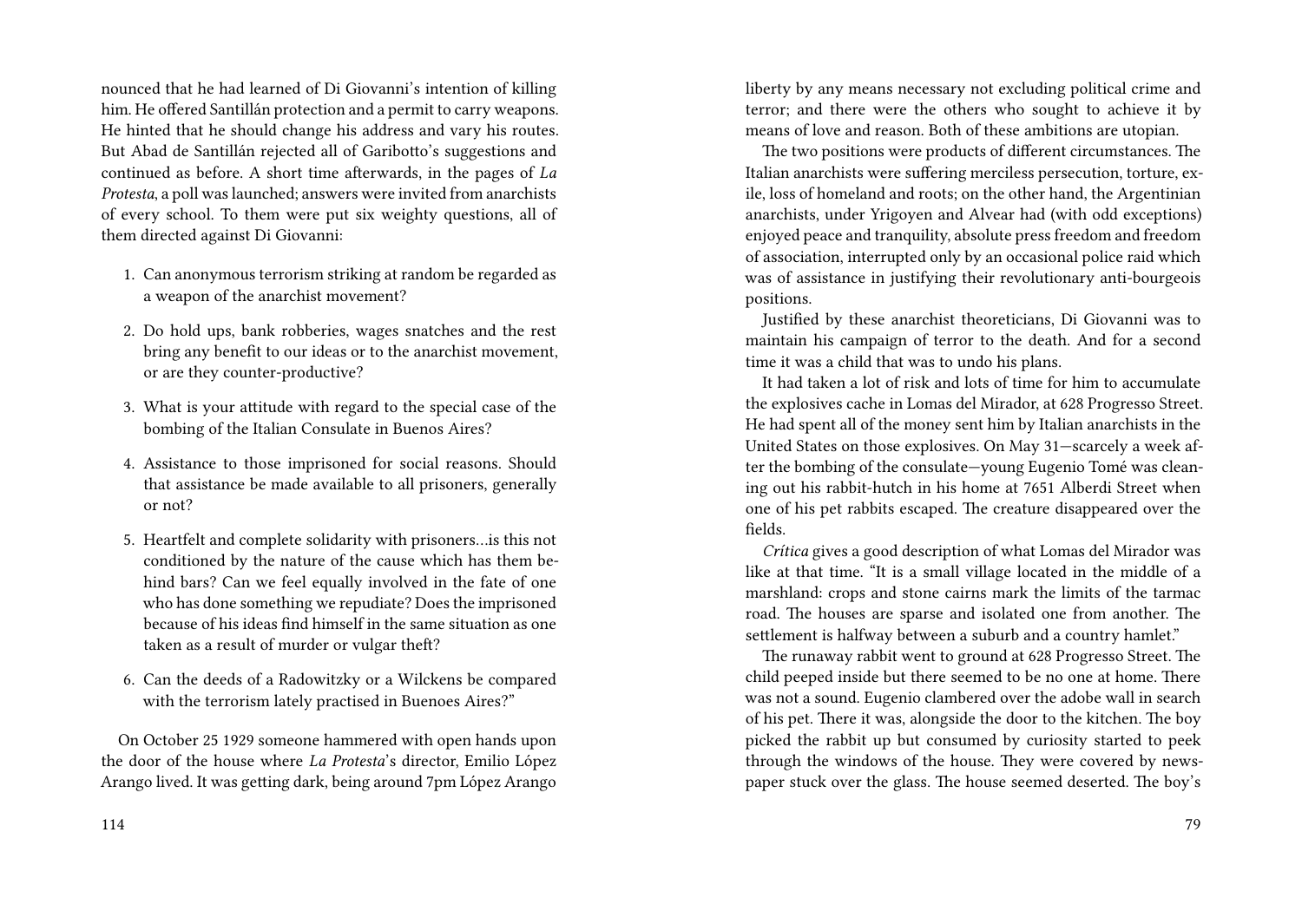curiosity grew. He tried the door to the kitchen and it opened before him. When it was half way open there was a searing burst of flames and an explosion. The boy fled in terror. The neighbours rushed into the streets, highly alarmed, and notified the small police detachment in charge of the area. When the police tried the front door, they caused a second explosion. The special services squad of Buenos Aires police was sent for: they uncovered a cache of explosive materials—gelignite, kegs of black powder, flasks of nitric acid and sulphuric acid, vials of potassium chlorate, etc. and five bombs set up in series, primed to detonate whenever either of the doors was opened. When they were not at their work inside, the inhabitants would set this booby trap to prevent busybodies or policemen discovering their cache of explosives. According to the experts, this system failed on account of the excessive humidity in the house since the more powerful bombs were down in the cellars. Had the booby-trap worked, the whole house would have been blown to smithereens.

The owner of the property, Doña Ernesta de Reynoso stated that the premises had been leased by a tall, thin young man acting for a Señor Manuel Iglesias who had been supposed to be arriving from Spain. The young man—he was later identified from photographs as Paulino Scarfó—paid three months' rent in advance, a total of 135 pesos.

The doors and windows of the house at Lomas del Mirador were stained with acid and bore scorch marks, indicating that the tenants had been experimenting and making bombs there.<sup>1</sup>

The police connected the explosives cache with the bombs at the Consulate, the pharmacy and Afeltra's home. Days passed and the bombers were still at large. *Crítica* poked fun at the police with a

with 50 pesos, a basket of peaches and thirty kilos of pure honey. That way my children, Ilvo, Aurora and Laura—and Erinna, too may eat their fill. Should you visit their house have them give you a pot of Asuncion yerba tea full of honey; then you can taste for yourself, through me, all of the profound sweetness of the pure nectar of our fruitful bees (…). This time I cannot send money to Elena (Alejandro Scarfó's fiancee) because we are down to our last…and, long live poverty, long live life and all its delights! If we manage to surmount this crisis we shall be rich in joy and bursting with satisfaction."

In April<sup>1</sup>, Di Giovanni-who henceforth used the alias Mario Vando—was to receive some morale boosters; the father figure of Luigi Fabbri wrote to him criticising the terms used by Abad de Santillán. Also, from a prison-cell in Comstock, New York, he received a letter from Vincenzo Capuana, who was, in the eyes of Italian anarchists, the most brilliant representative of heroic anarchism.

But despite this, Emilio López Arango, as director of *La Protesta* refused to retract. Aldo Aguzzi had approached him several times to let him know that Di Giovanni was ready to take steps to vindicate his honour unless the description of him as a "fascist agent or instrument of the police" was withdrawn. The bit about him being "a poor lunatic" and "a scoundrel" did not concern Di Giovanni at all. The rest made his blood boil, though.

López Arango dismissed Di Giovanni's threat and told Aguzzi that, that very day, he had received word from various sections among the bakery workers to the effect that they were going to kill him for having dared to criticise their practice of throwing bombs indiscriminately at bakery vans and bakeries. And he assured Aguzzi that the threats did not cost him a thought.

Things went so far that the head of the Political Bureau, Inspector Garibotto, no less, met with Diego Abad de Santillán and an-

 $1$  One of the busiest of the experimenters there was the anarchist Francisco Barbieri, known to the members of Di Giovanni's group as 'Chico the professor'. Barbieri subsequently fought in the Spanish civil war and was shot by the communists along with the renowned Italian anarchist Camilo Berneri in Barcelona.

<sup>&</sup>lt;sup>1</sup> After Montagna's death, Di Giovanni was to go into hiding in the hinterland of Buenos Aires province.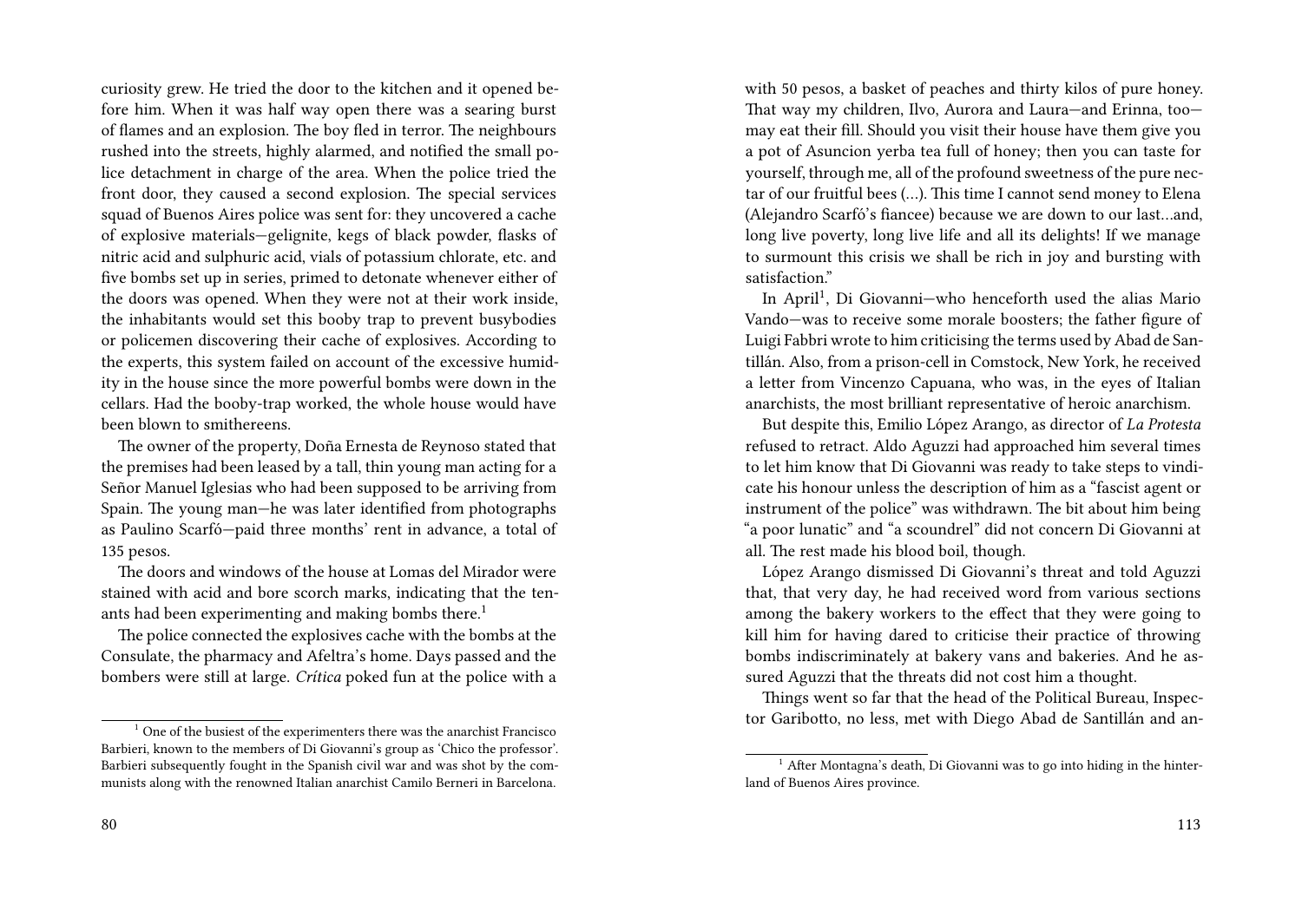ing more and the police are indulging in all manner of conjectures about the involvement of a woman, about the circulation of counterfeit money, etc, etc. Be that as it may, the news is worth the trouble of recording in these columns…"

The police did not make many further inquiries. The affair was placed in the hands of a magistrate who issued a warrant for the arrest of Di Giovanni. For his part, the alleged culprit never issued a denial of the implications of the newspapers. He said not a word on the subject. Almost exactly one and a half years later, in the fortnightly paper *Anarchia*, in an article on the methods employed by police to destroy anarchism, Di Giovanni wrote of their use of informers; he mentioned Montagna in that context and described him as a Judas Iscariot.

May 1929 was a hard month for Di Giovanni. He had few safe houses left by then and was running short of finance. The money netted in the Kloeckner raid was almost gone. At a secret meeting, the Buenos Aires bakery workers had decided to launch a collection for the fugitive anarchist. The bakers and some autonomous unions from Avellaneda and Berisso continued to look upon Di Giovanni sympathetically, unlike the FORA which, in this respect, took the *La Protesta* line on him.

In the months of January, February and March the police were hot on Di Giovanni's heels and he was finally obliged to take refuge in the Delta Area. There he was to find work, harvesting peaches. On February 3 1929 he was to write to Josefina, "…out here the air is pure and the greenery vast and limitless; the water is yellowish but it is fresh and very good for repeated bathing. And the freedom! Indescribable. I want to send a crate of peaches to your brother, José, how should I go about it? I could send it directly to his house some evening when he is at home, through a comrade. How would that be? Then you too would be able to try the fruit gathered by your blond rascal."

Some days later he added, "I sent comrade Gonzalez on two occasions to Ilvo's mother's home (he is referring to his wife, Teresina) headline which read, "Another rabbit needed to shed light on the bombings."

Two days later, under mounting pressure, inspector Garibotto decided to make public his suspicions: the chief suspect was the Italian anarchist Severino Di Giovanni and his picture was issued to all of the nation's leading newspapers and to all police forces in S. America. Day after day the name of Di Giovanni cropped up again and it became even harder for him to shake off the net that was closing in on him. Especially since his own group contained a police informer in whom Di Giovanni would continue to trust, suspecting nothing of his treachery. Police received an anonymous tip-off that Di Giovanni was hiding out in the Villa Sarmiento house and that it had been Paulino Scarfó who sent that deadly package to Ushuaia—if proof were needed, said the informant, one had only to compare Paulino's handwriting with the registration slip left with the Marine ministry.

The handwriting was compared and indeed the writing on the slip did tally with the lettering in Paulino Scarfó's signature.

But even if the police had a lot of collaborators, so did Di Giovanni. His help came mainly from the bakery workers of Morón, two of whose leaders, José Apugliesi and Pedro Aguirre harboured him for a number of days. Di Giovanni used that time to instruct them in the production of bombs. Experience which they would later put to work in attacks against bakery vans in Morón during the bakers' strike.

Practically every day, police searched the Scarfó family home in Monte Egmont Street and, having discovered the Di Giovanni family residence in Homero Street, they kept watch on it around the clock. The minutest detail was noted. "8.6.28: the Di Giovanni home was watched; at 12.50 the younger daughter left and made her way to school at 5143 Cajaraville Street. She returned home at 16.20"…"9.6.28: today Di Giovanni's daughter did not go to school" …"26.6.28: Di Giovanni's daughter did not attend school as she nor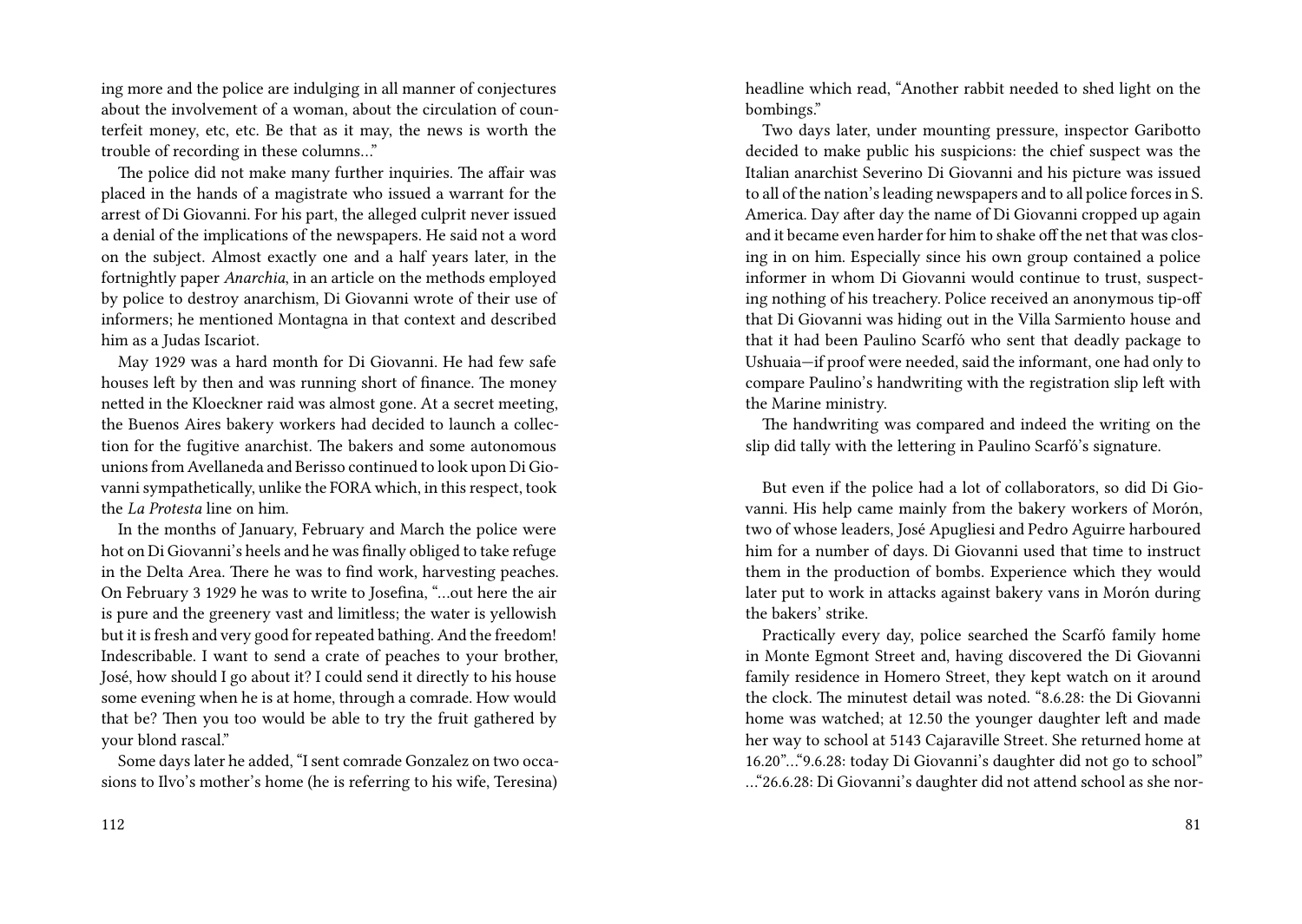mally does each day but spent her time strolling in the vicinity with others of her age".

In June and July the police received the following 'reliable' news "concerning Di Giovanni's whereabouts". He was in Ensenada, or in Alemania Street, (no number given) in the home of anarchist Domingo Parisi; or in Bernal in the home of anarchist Carlos Posse; or in Montevideo in the home of anarchist Héctor Menini at 474 Julio Herrera y Obes Street; or in Nagoli (San Luis) in José Pinelli's house; or in Castex (La Pampa); he set off on 18 July from San Fernando for El Carmelo; he was in Bahía Blanca, at 124 Maipú Street; Villa Mitre where he was publishing the anarchist paper Brazo y Cerebro<sup>2</sup>; or he was in Fray Bentos in Uruguay. The Buenos Aires police reported that Di Giovanni had been taken out to the islands of the Delta from San Fernando by lighterman Antonio Bustos Duarte.The manager of the Hotel del Globo at 1579 Colón Street in Montevideo and two bell-boys recognised Di Giovanni from a photograph as the man who had occupied room 46. Or Di Giovanni had been taken aboard the launch *Irene Nulda* belonging to Vicente Castro to the San Fernando islands and thence to El Carmelo where he stayed in the home of Camilo Franvis; or he was in Montevideo at 1340 San José Street in the home of Francisco Cancelo; or was at the Hotel Victoria in Córdoba; or was staying with the grocer Angel Ferlaudo in the basement of 43 Esquiú Street on the corner of Charcas, Córdoba; or was sleeping in a guesthouse at the junction of the del Trabajo and General Paz Avenues (in Buenos Aires); or was picking up his mail in the village of General Paz (in Córdoba); or was living in the home of María Massa at 296 Tablada Street, Córdoba, under her protection having set up home with her; or he was living in the home of the farm labourer Masculli, Teresina's him towards the sink. They exchanged greetings in Italian and she watched as the stranger strode towards him. Then, she says, she saw nothing more for she returned to her apartment. Instantly four shots rang out, the outside door to the street slammed shut and an engine started up outside.

The police report was to record that Montagna was shot four times and collapsed, seriously wounded…while en route to hospital, he managed to murmur to the policeman escorting him… "It was Eduardo Di Giovanni…" Then this was corrected and the dying man apparently stated…" It was Eduardo or Severino Di Giovanni."

This casts some doubt on the police report for, had he said anything, the wounded man must have said "It was Severino Di Giovanni" and not "Eduardo", who did not exist. Montagna's wife— Benedicta Settecase—stated that her husband had no enemies, had never been threatened and that, on the day of the attack, she was in bed and unable to see the face of the attacker.

The investigation could go no further. José Romano was arrested. It was all an impenetrable mystery. Had it indeed been Di Giovanni that fired the shots that morning? Why did he do it? Was Montagna really a police informer?

The newspapers showed no scruples in headlining the charge that the Montagna murder was down to Severino Di Giovanni. *La Protesta* seized the opportunity to indulge in a little irony. "Yet again the crime page has been filled in most curious fashion. The facts with which it is crammed are the following, which we quote from the bourgeois press, adding nothing and subtracting nothing. In Monte Dinero Street lived an Italian couple, Giulio Montagna and his wife. We are told that Montagna was the administrator of an Italian periodical by the name of *Culmine*; that co-incidence has prompted us to read the crime pages. According to them, on Thursday morning a stranger sought to speak to Montagna and then, suddenly, upon sighting him he let off four pistol shots. The victim collapsed, mortally wounded, but when the police arrived, still managed to speak one name—Severino Di Giovanni. He said noth-

<sup>2</sup> G. Cuadrado Hernandez—a journalist on the staff of *La Razon* and who was working for *Brazo y Cerebro* around this time as an editor has pointed out to us that Di Giovanni was never at any time in Bahia Blanca. Obviously the police were misinformed or capitalised on the name Di Giovanni in order to search and ferret around in any place where anarchism was suspected.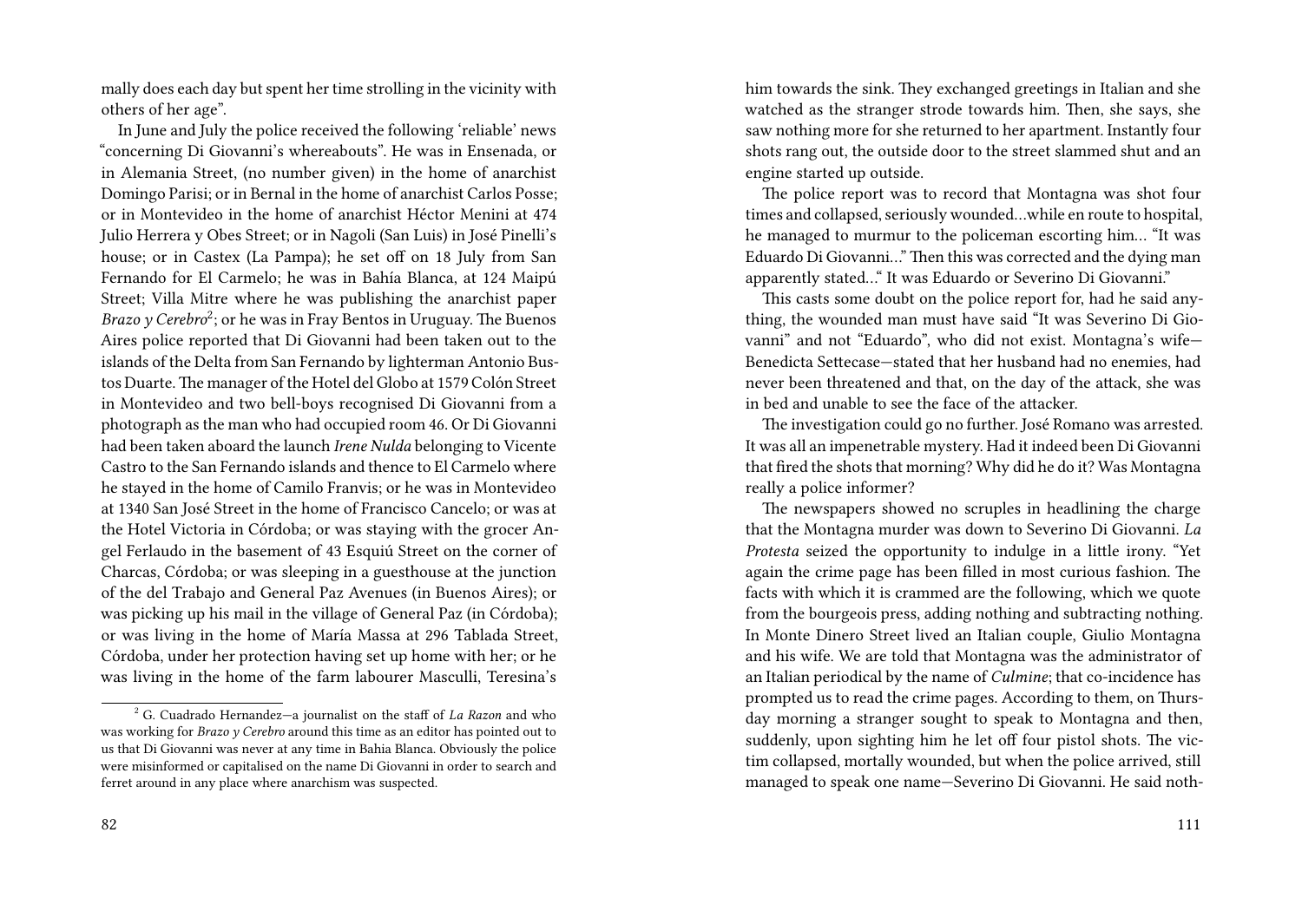# **VII. The struggle is always a bitter one**

…but we shall hold fast, and hold steady the tiller of our Argus vessel and turn our sails intrepid and eager towards the Golden Fleece of our dreams with all of the ardour and daring of our youth…

#### S. Di Giovanni, January 29 1929

On April 23, without warning, the police fired their way into the home of David Cortucci at 4156 San Juan Street. Just a few minutes earlier Severino Di Giovanni had been there; a miraculous escape. Obviously, someone had betrayed him.

That very night Giulio Montagna—a 23 year old Italian, recently married—moved hastily along with his wife to a new address at 1199 Monte Dinero Street. He was accompanied by José Romano (Ramé) who, having no place of his own, had been living with the couple for some days.

At 5.30am on April 25, Montagna stepped out of his apartment into the courtyard to wash in the sink there. It was a cold and misty morning. The sky was overcast. It was still almost pitch darkness. At 5.40am there came a vigorous knock at the front door. There was only one witness to what ensued, the concierge.

She says that she came out of her apartment to answer the door and just then caught sight of Montagna who was washing at the sink in the yard. She opened the door to a pale young man who looked to be about 27 years old; he was wearing a black hat and had on a black neckerchief. He asked for Montagna and she waved

brother in Morón; or that he had been spotted at 5am in the Delta Area. From a photograph, all of the staff of the Czechoslovak consulate at 1456 Victoria Street in Buenos Aires, recognized Di Giovanni as the man who applied for an entry visa for Czechoslovakia. The General Inspectorate of Police in Mexico reported that Di Giovanni had fled to the United States or was still living in a border settlement in California; and so on and so forth.

Investigating all these reports cost the police an enormous amount of effort. But Severino Di Giovanni was nowhere to be found. They had to come up with some results…public opinion demanded it, as did the authorities. It had to be remembered that there was a friendly government—the Italian government involved and its diplomatic representatives were very keen to see the bombers arrested.

The only positive thing that turned up was the discovery that Di Giovanni used the curious alias of Nivangio Donisvere (an anagram of his own name) and had documents made out to this name as well as in the name of one Pascual Di Giorgio.

And the surveillance on the Di Giovanni family home had produced results also: Teresina and the children were receiving assistance from the Prisoners' Aid Committee of the Autonomous Syndicates<sup>3</sup> which handed over 150 pesos to them on July 2 and a further 50 pesos on July 16: also on July 16 a removal van from *La*

<sup>&</sup>lt;sup>3</sup> The men entrusted with delivery of the money were José Vela and José Nutti. The latter, a taxi driver was arrested in January 1931 for membership of Tamayo Gavilan's group. He was sentenced to 6 years for 'illicit association' this being a device by means of which the courts under Uriburu and Justo rid themselves of troublesome anarchists when they did not have reliable enough evidence to convict. Nutti was sent to Ushuaia where he twice attempted suicide. He could not bear the continuous beatings doled out by the warders nor the arduous labour of carrying tree trunks on his shoulders through snow and frost. But the assistance and constant advice of the other anarchist prisoners, Emilio Uriondo among them, gave him courage and made him turn his back on suicide attempts. Having served his sentence, he went back to driving his taxi in the Parque Patricios area.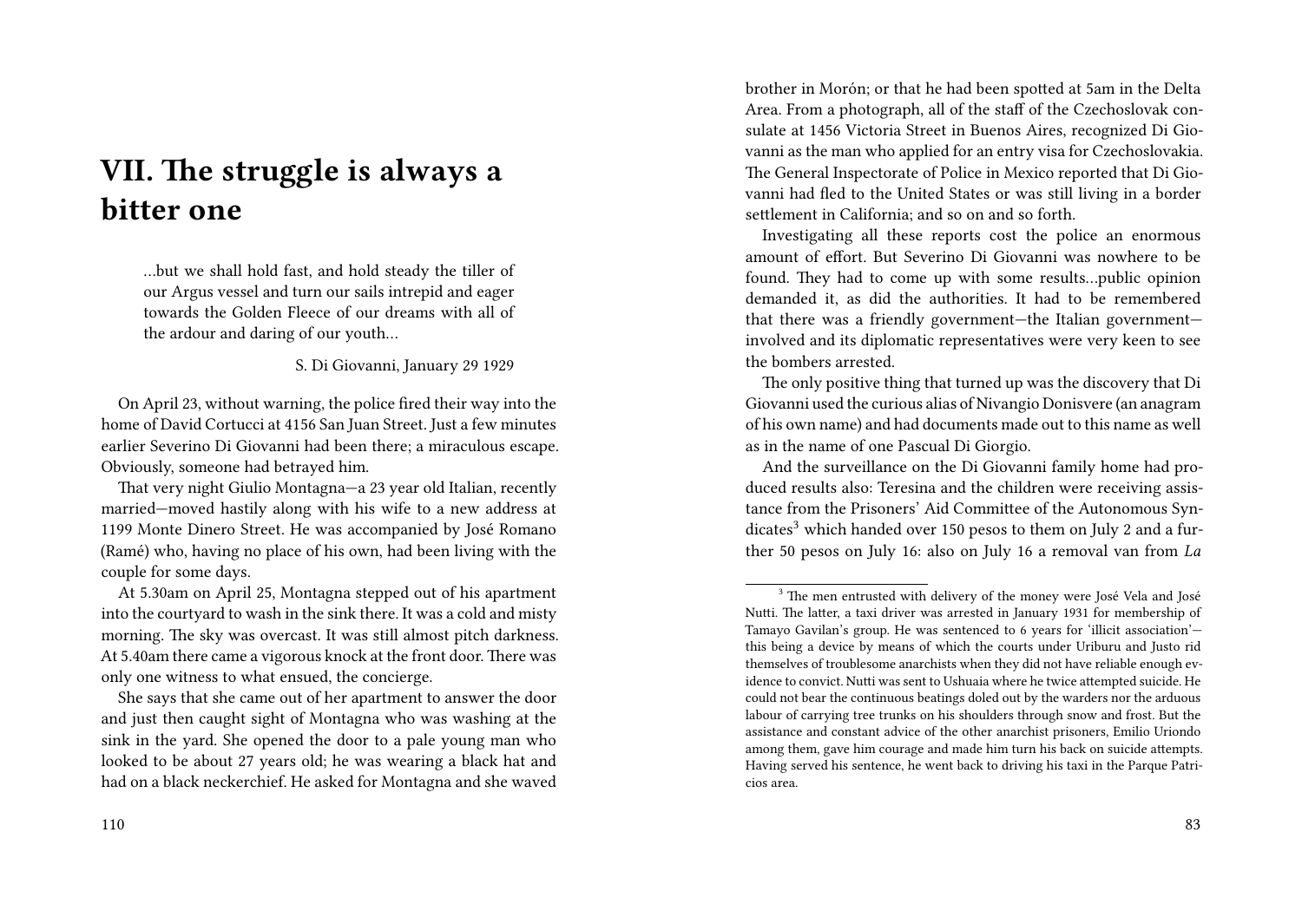*Familiar* of Avellaneda arrived at their home and transported the Di Giovanni family and their few bits of furniture to 2522 Curapaligüe Street, home of Valentín Alsina.

difficult things. By some miracle, I saved my accursed carcass. Today we are the new men sprung from resurrected life. Tempered like powerful steel we shall stride forward towards fresh victories in affirmation of our right to life, our life of freedom. And so complete the cycle of new resurrections, until such time as life is not stifled and we may finish the affair."

The nature of this man was remarkable. Obviously he was under the influence of an emotion somewhere between the heroic and the romantic, his selflessness overflowing from the limits of the ordinary, the commonplace, the legal and the constituted order. He would never have been able to accept taxes, fines, regulations, ordinances, patents, laws or PROPERTY. So it is natural that society, founded upon these principles, should defend itself tooth and nail against this dangerous individual who believed in free will.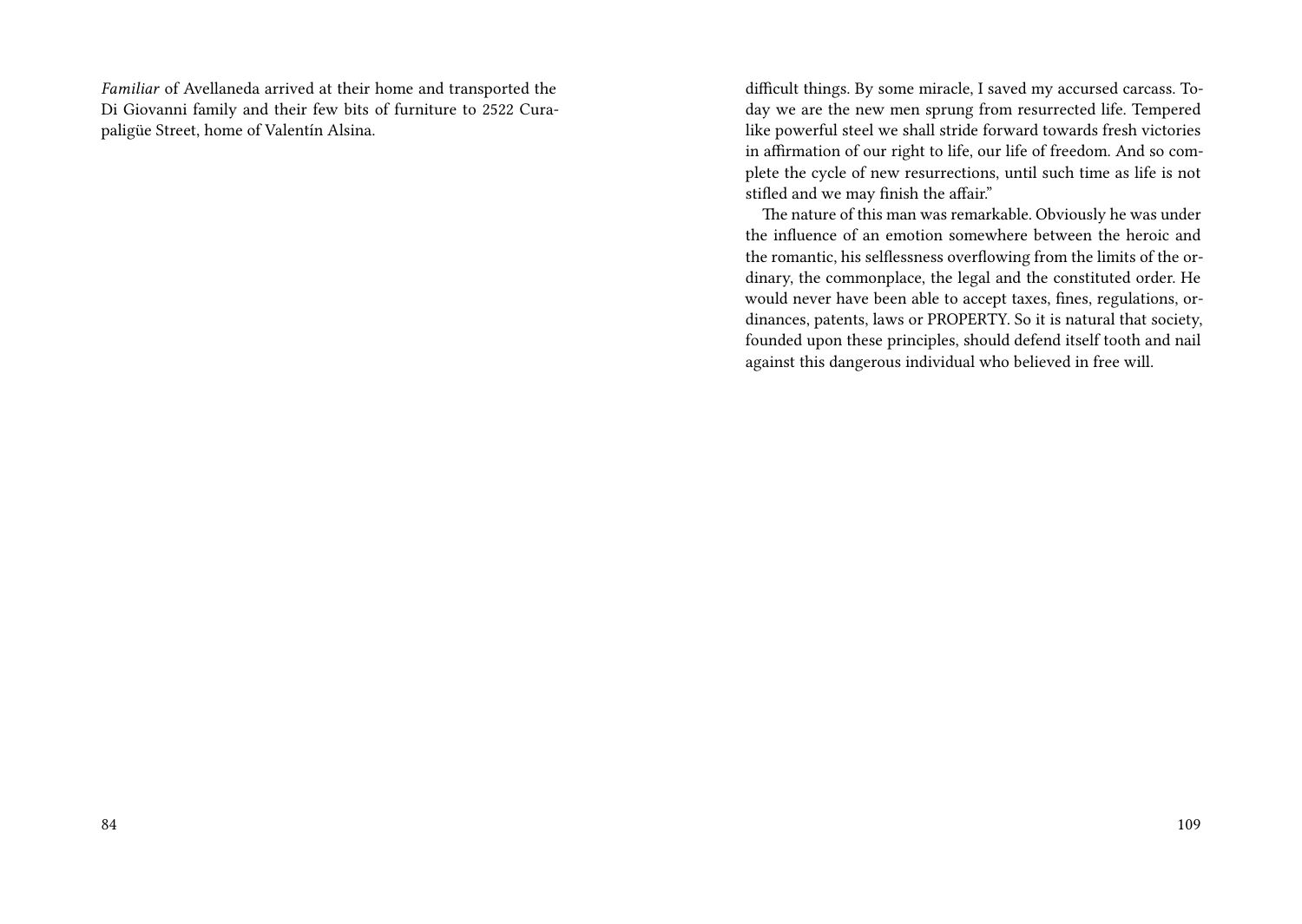the Kloeckner wages snatch was that, judging by the accents, the robbers had included some foreigners. They arrested a Spanish anarchist, Dositeo Ferijo Carballedo, a driver. Years before, he had been accused of having been the driver for the German anarchist, Kurt Wilckens on the day when Wilckens assassinated Lieutenant Colonel Varela. Police tried to implicate him as one of the wages snatch gang, but to no avail.

I personally have no doubt that the Kloeckner wages snatch was the work of the Di Giovanni group. On February 3 1929 —or two days before the snatch—Di Giovanni wrote to Fina from his hideout in the Delta, "Tomorrow I am going to Buenos Aires. Unfortunately I shall not be able to see you. But how can we meet? It is a real problem, my beloved friend." And on February 8 1929 (three days after the robbery) he wrote again from the Delta area, "I visited the city of our magical dreams on the day I mentioned to you. More than once I passed within a few blocks of your home. I wanted to call upon you. Just to give you a single kiss: although I should have been happy even just to look upon you, to drink in your appearance with my eyes and to carry you so far, far away to my lonely nest where the neck of my lovely swan brings no joy to the vast greenery. Instead, I did not see you. I strolled along Gaona Street at l0am (the robbery took place at noon) but the market was not set up between Esperanza and San Nicolas. Have they moved it? I was trying to see your mother, so I risked sending my 'driver' to call. But not being able to spot the 'old lady', I gave up. Maybe a happy encounter would have left me content and, once beside you, your poor blond rascal might not have been able to resist carrying you off, far, far away… But I must confess that I had another duty to perform that day. A life and death duty which I had to perform with all of the energy I could muster and which I brought to a happy conclusion with the help of some valiant friends. It was a lightning swoop by society's bandits…men put outside the law who had to smash with all their strength the steely ring of domination…We won! And the victory which we won has all the ramifications of

### **V. The anarchist, love and the woman**

…to lose ourselves far, far away in the greenery… to walk arm in arm at dawn towards an intangible and unattainable horizon, forever as one, forever tightly linked like two ivy plants each drawing nourishment from the other, and to sing the heroic rhapsody of a life of difficulty…

#### S. Di Giovanni to 'Fina', September 10 1928

After two months of constantly being on the run, Di Giovanni returned to Buenos Aires, drawn there by his passion for the fifteen year old América Josefina Scarfó. Whenever he couldn't see her he wrote her as many as three letters each day. And these letters had to pass through the hands of two or three intermediaries before they reached their destination. Almost all of these go-betweens firmly believed that they bore messages relating to the struggle they never suspected that what they carried were mere love letters. Meetings between the two lovers were arranged with much greater difficulty. He was sought by the police, while she, being only a teenager, was closely watched by her parents as well as by the police who kept the Scarfó house under surveillance in the hope of arresting her brothers Paulino and Alejandro..

Josefina—or Fina as everyone knew her—acted with prudence and intelligence in this thoroughly discouraging situation. She had allies in trying to break out of the circle—there was the school she attended (she was in her third year at the high school section of the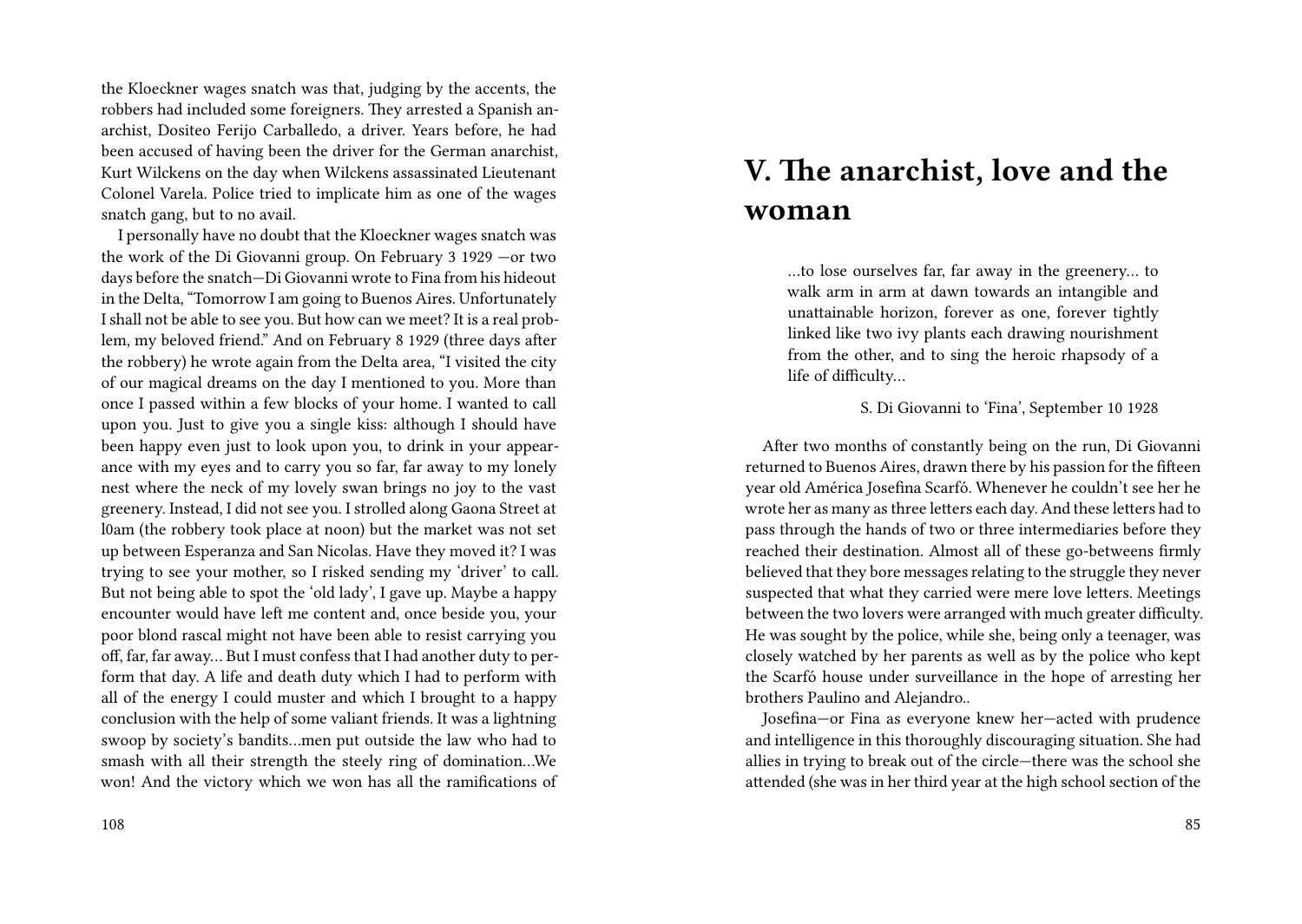Estanislao S. Zeballos Normal School), and she could keep certain of her escapades from her parents by alleging school reasons; then there was her fellow student Elena Serra, the girlfriend of her fugitive brother Alejandro—a reference to Elena could explain away her leaving home after school hours; and there was the help (unknown to her parents) from her brother José and sister Santa, given in the belief that in helping Di Giovanni they were also helping to protect their fugitive brothers. Despite the irregular, unstable circumstances in which she found herself, Fina was a brilliant student.

Nothing affords us such an intimate glimpse of the personality of Severino Di Giovanni as his love letters. They show us an unsuspected poetic side to him.

The words which this man of such awesome strength and impulses wrote to his beloved, little more than a child, were at all times simple, unmistakably romantic and, we might add perhaps, should only be read in the original Italian. But, even so, we shall give a few excerpts in English:

"…Sunday August 19 1928. My friend: My whole body is on fire. Your touch has filled me with all sorts of delights. Never before have I drunk so deeply of the elixirs of life as over these past long days. Before, I lived the restless life of a Tantalus and now, today, this eternal today which has brought us together as one—I have tasted, though am not yet sated with, all of the harmony of love so dear to a Shelley or a Georges Sand. I told you, in that generous embrace, how much I loved you and now I want to tell you how much I will love you. Because the stuff of intellect which can give substance to all of the chosen ideals of human existence will be our most expert guide in the resolution of our problems. And I must tell you with all of the sincerity of a friend, a lover and a companion, that our union will be beautiful and long-lived, a source of delight and the whole range of sentiments: it will be great and last through all eternity. And when I speak of eternity (all that the heart has desired, enjoyed and loved is eternal) I refer to the timelessness

the leading moral authorities of anarchism to urge them to demand a retraction by *La Protesta* and, Aldo Aguzzi<sup>4</sup> (with whom he had by then been reconciled) was approached and urged to demand of Lopez Arango and Abad de Santillán that they cease their campaign against him and retract the offending words. Both refused to do so and persisted with their attacks upon the expropriators.

Meanwhile, inspector Garibotto was following the controversy closely for he knew that it could only end in tragedy.

On February 5 1929, six unknown persons robbed the paymasters of the Kloeckner company in Empedrado Street in Buenos Aires. The pay clerks had come from the city centre, from the Bank of Boston, in two cars. The robbers had lain in wait in a large convertible just a few metres from the gates of the company premises. They went into action with awesome speed, snatching a briefcase containing some 19,000 pesos. As they prepared to escape the Kloeckner employees traveling in the second vehicle opened fire on them. A ferocious exchange of gunfire ensued followed by a spectacular chase as the robbers were pursued as far as Gaona Street, but to no avail. Then they managed to disappear. One of them was Severino Di Giovanni.

After this robbery something strange happened—it was not attributed to Di Giovanni. By contrast he had been credited with responsibility for many others with which he had had nothing to do. The only thing which police were able to establish concerning

<sup>&</sup>lt;sup>4</sup> This reconciliation was effected through the good offices of Nicolas Recchi, a sort of anarchist 'good angel' who always gave shelter to those in need of it. Recchi had come to Argentina from the United States where he had been a member of the same group as Sacco and Vanzetti. He lost a hand in a bomb blast, but despite this he supported his family in Argentina by working as a bricklayer. In 1931, he was imprisoned for having harboured Silvio Astolfi, there he was barbarously tortured and finally deported under the provisions of the *Ley de Residencia*.

The meeting at which Di Giovanni and Aguzzi were successfully reconciled was also attended by their fellow Italians Vecchietti and Tognetti.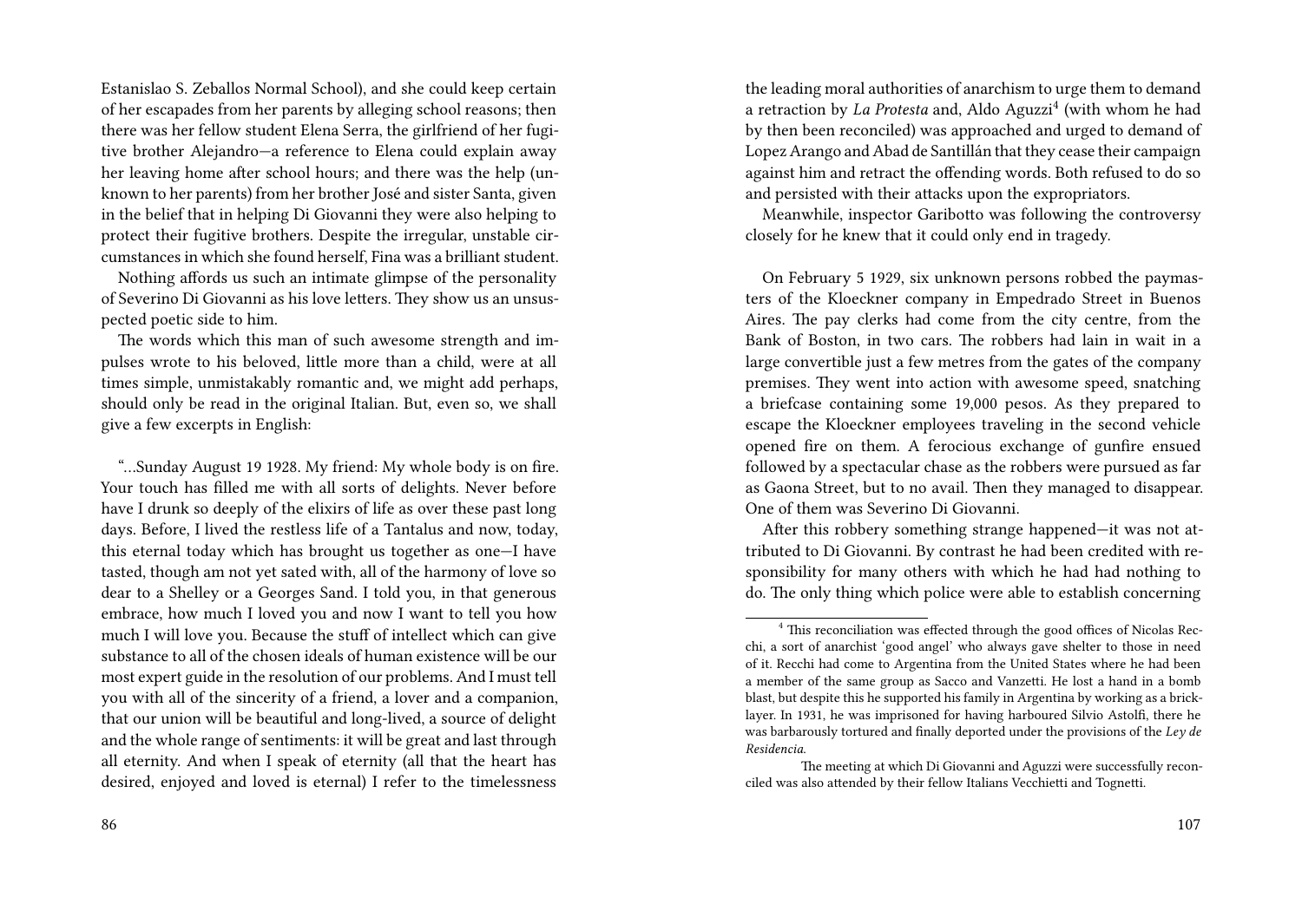Italian anarchists rose up in fury at *La Protesta*'s line and thus we find *L'Emancipazione* of San Francisco, California, proclaiming in a banner headline, "In Buenos Aires, in the course of the cyclopean campaign for the release of Radowitzky, two young comrades, Scarfó and Oliver have fallen into the hands of the enemy. That enemy, to avenge himself for the affronts he has suffered, is trying to envelope them in the shroud of inexplicable mystery. *La Protesta* has ignored them and is trying to cast them aside: we are mortified at this and protest at such conduct, raising our voices in a cry of alarm."

But, issue after issue, Lopez Arango and Diego Abad de Santillán continued to rage against Di Giovanni's methods; the columns of *La Protesta* were even given over to personal insult and abuse. Diego Abad de Santillán put his signature to an article in which he spoke thus of Severino Di Giovanni: "A propos of the acts of terrorism which have, in recent years, furnished so much of the copy for our crime pages, we have alluded to a certain scoundrel concerning whom we have offered the following hypotheses…that he is either a fascist agent, an instrument of the police or a poor lunatic. Referring to a scoundrel and drawing that person out of obscurity in order to disclose his name with a great show of exhibitionism, amount to the same thing. Some have said that we ought to have kept the controversy against anarcho-banditry on the level of theory. There is something to be said for that, but it does not say all that needs to be said. No, it is not always possible to keep personalities out in such cases. Or perhaps there are those who would wish to see us yield to the line that all that proceeds from anarchists or alleged anarchists is healthy and good? We believe that it will not come to that."

Di Giovanni was never to forgive the suggestions that he was a "fascist agent" or "an instrument of the police". He approached

of love. For love never dies. The love which has germinated far from vice and prejudice is a thing of purity and its purity defies contamination. And what is beyond contamination belongs to the eternal."

In another paragraph, he writes, "I should like to write in your language (Fina always wrote to him in Spanish) in order to serenade you always with the sweet song of my soul and to have you understand the palpitations pounding in my heart and the delicate motions of my intellect which, stirred by you, will never be able to write 'finis' to your elegy. But on the other hand, I—who believe that my love for you is requited with all of the ardour of your still budding youth, I have read it in your dark eyes so many times—am content to know that, before you can understand them properly these lines of mine will have to be read and reread by you."

Then he urges her—"you have no time to waste on writing to me, for you should be applying yourself to your studies", and closes with this farewell—"kiss me as I kiss you: feel for me the same fondness that I feel for you and know that I think of you always, always, always. You are the heavenly angel who walks by my side through all of the sad and happy hours of my defiant and rebellious life. With you now and always."

The lovers lived like this for two years, always collecting new enemies and losing friends because the danger was growing and the noose was silently tightening with each day that passed. Only their love and their passion could have afforded them a taste of a different world. Let us look, for instance, at this letter of September 8 1928.

"My companion: as ever I waited for you today. It's six o'clock, you won't be coming now. Tomorrow is Sunday, another day without you. Monday, who knows? Yet I'd like to see you, be alone with you, tell you so many beautiful things, talk together, laugh a little, to embrace each other as two lovers, ask each other questions, to dream with open eyes, to worry about the future, remember the past and embrace our present. Oh how beautiful it is to

themselves in such circumstances. Comrades of every persuasion should make every effort to save them, though the task be a painful one.'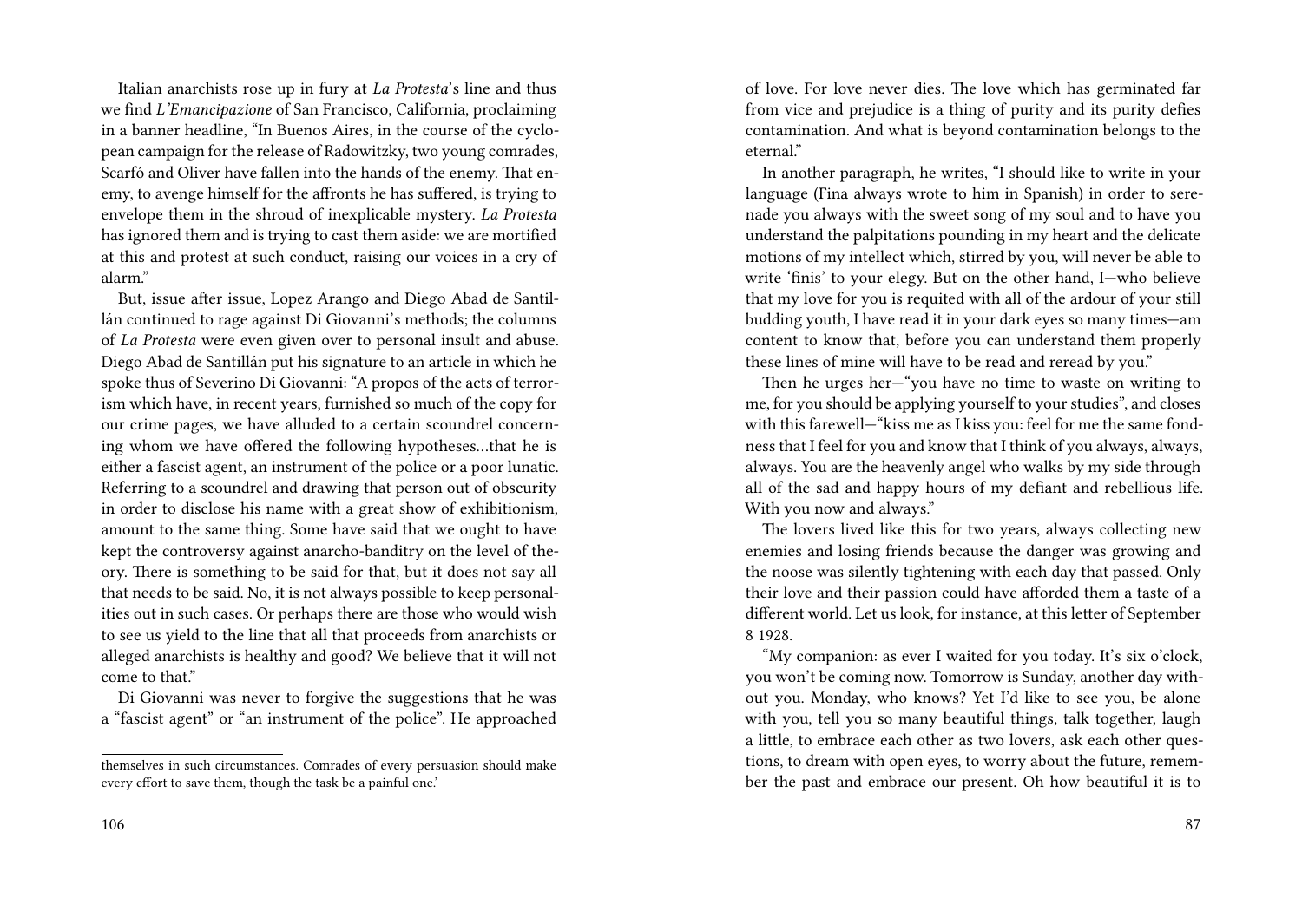spend hours together now! Alone! Alone! Alone…! A friend has made me a present of a very beautiful edition of Dante's Comedy with illustrations and notes. How I should like to read it with you! Those exquisite passages about Francesca da Rimini in the arms of her Paolo whilst the storms of Hell struggle vainly to separate them… vainly because of the grip exercised by their love, by everyone's love. And the delicious engravings of Gustave Doré who has portrayed them in the fullest raptures of their love, in that frenzy which overreaches human sensibilities, beyond tragedy, beyond life itself…!

"How lovely it would be to read these pages with you… the two of us close together, together… thus, in our tight embrace I would be able to kiss you from time to time!

But you will come to me my beautiful companion. I am certain that you will come and that certainty makes me so happy, how can I express it? …so happy that it might well have been yourself. And when you do come we shall read and examine and select not just the words of the Comedy but also the words, the more beautiful, more exquisite, more pertinently our words—and thus more ardent words—of our immeasurable love".

But Severino Di Giovanni's time was not merely spent in running from the law and on his affairs of the heart. At the beginning of October 1928 a seaman's strike erupted in the port of Buenos Aires, directed against the Nicolas Mihanovich shipping line. The dispute was a very bitter one and neither side would give an inch. The dispute had arisen out of the fact that the crew of the steamship *Bruselas* had been forced off the ship. Juan Villalba, captain of the *Apipé* and brother of the master of the *Bruselas* promptly made common cause with him and disembarked from his vessel; his crew followed him out of solidarity. The Maritime Workers' Federation immediately called a strike.

Days passed and Mihanovich refused to give way: in fact he pompously announced the imminent departure of his ships. The first to leave port was to be the *Apipé* which managed to load up

lice bombs or planted by some abnormal person who deserves to be in an asylum. In *L'Adunata dei Refrattari* the Italian comrades in the United States have an organ which has, especially of late, become an apologist for all of the degenerate forms of anarchism: there in its pages one may find all manner of apologies for anarcho-banditry even in its most repulsive forms. These people have accepted the bourgeois litarati's distortions of our movement as accurate and it appears that they have only one aim  $-$  to justify all of the fictions which the bourgeoisie has invented concerning anarchism. And, like *L'Adunata dei Refrattari*, there are a few other newspapers which, disguised as anarchist papers, rally to the defence of the most absurd and anti-anarchistic of actions.

To all of these we say that it is not possible to square an attitude of unmitigated hypocrisy with one's conscience. We are fed up with laying the blame for everything at the door of the police and we are fed up with championing phoney innocences. We seek to make of our press a vehicle for our thoughts and feelings and not merely yet another means of deceiving the public and deceiving ourselves. If, in the name of some non-existent solidarity, some solidarity which cannot exist, we have to put up with and defend to the bitter end, common criminals who style themselves anarchists or who once were anarchists, and if we must proclaim the innocence of vulgar hold-up men and lie about the most self-evident facts, then how do we differ in any way from bourgeois journalism?"

He closes by declaring open season on the anarchist expropriators—"It is necessary to eradicate the cancer of banditry from the movement's ranks: to achieve it we need only one thing—we must refuse all financial solidarity to those who are captured as a result of such activities. When all is said and done money is collected for social reasons and it is truly immoral to capitalise upon the sentiment of solidarity with our prisoners, in order to rally to the defence of vulgar criminals, or rather not vulgar criminals, but those who do anarchism greater harm than they inflict upon the bourgeoisie. Comrades of every persuasion should recognize the need for this cleansing operation. Already, in the estimation of the broad masses, anarchism is greatly disgraced: unless we throw up a rampart against those who live through hold-ups and robberies and the like, no one shall ever be able to persuade the general public that anarchism is anything other than a gang of *desperado* without conscience who will not shrink from murder and bold robberies.'

And, in a clear reference to Di Giovanni, he says, 'Although we repudiate equally every manifestation of anarcho-banditry, we draw a distinction between the instigators and the victims thereof; there are some young men given over to a life which will, sooner or later lead them into prison. They are warped by bad teachers and, were they to be snatched out of the underworld in which they live they might well become excellent militants. Many young people find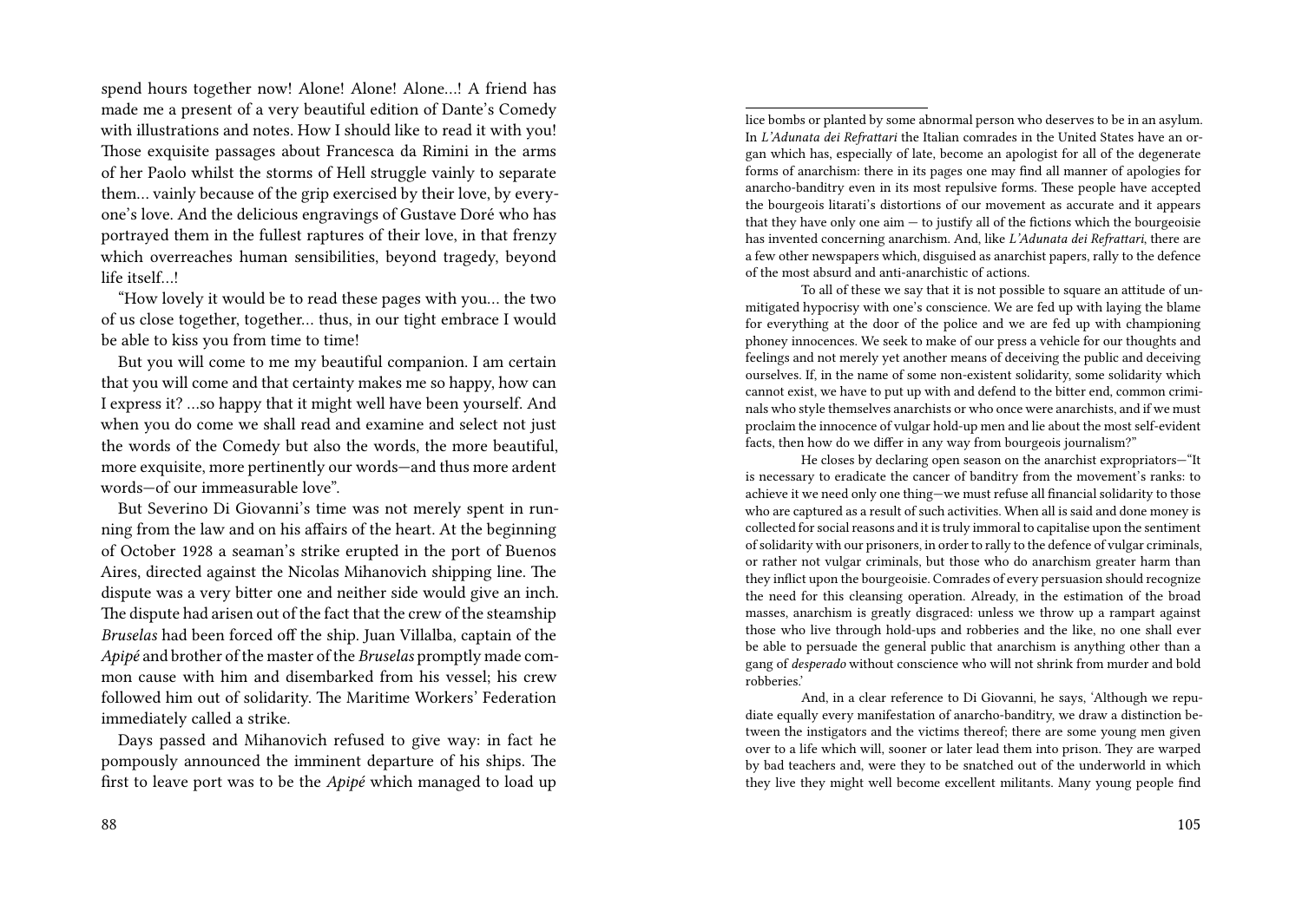assistance to those who are not imprisoned for social struggles and, whereas common criminals who operate on their own accounts and at their own risk have no claim upon our sympathies, that criminality which cloaks itself in the mantle of ideas merely in order to bring discredit upon them, while exploiting those ideas to its own advantage deserves our complete repudiation."

Such was the hardening of attitudes among anarchists that *La Protesta* held a common criminal in higher regard than any anarcho-bandit or anarchist expropriator.<sup>3</sup>

<sup>3</sup> The following further extracts from the signed article by Diego Abad de Santillán will afford us a deeper insight into the savagery of the internal squabbles of the anarchists (which had assumed nationalistic overtones, with the Spaniards Lopez Arango and Abad de Santillán vociferating from the columns of *La Protesta* against the Italian anarchists)…"We are not talking about isolated events. Day in day out the crime pages are full of vulgar crimes vaguely linked in a deliberate way with anarchism. Over the past 5 years, the most spectacular crimes on police records—bank hold-ups, robberies against pay clerks, counterfeiting of currency, irresponsible bombings, etc,—have slung mountains of mud at the anarchist movement. Were these only a few, isolated circumstances without further implications, we should make our stand and proclaim that we are being slandered and that the police are inventing phoney connections. But the most patient man in the world eventually wearies of lying to himself: anyway no one would believe us if we were to issue systematic denials of any connections with these feats, and certain individuals who claim to be anarchists. In the end, we must candidly admit that it is true: in anarchism's name there exists a plague of swindlers who are deliberately confusing our revolutionary theses of social expropriation with a vulgar individual 'appropriation', with larceny or outright banditry according to their individual temperaments. Indeed we are living in a period of moral decline: the wider public is concerned only to read the crime and sports pages: they have only a slight interest in anything outside of these. On the crime scene, today's public is a veritable encyclopedia and any passerby in the street can repeat a thousand details about the Rawson robbery, the bombing of the Italian consulate or the counterfeiting of currency which has come to light of late and he will tell you also that this is what anarchist activity is all about.

In addition there is a whole wealth of literature in which our enemies might discover abundant ammunition for the denigration of anarchism; for instance take *L'Adunata dei Refrattari* of New York …its last issue was given over to insulting us in every way because of our opposition to anarcho-banditry and because we said that the bombs at the Italian consulate were fascist bombs, poand take on a crew furnished by the harbour authorities. After October 11 the *Apipé* was ready to leave harbour. The striking seamen regarded this as a gauntlet flung down to them and they made ready to hit back …and hard.

Things were very difficult. Access roads leading to the dockside were strictly guarded and patrolled. No one could gain access to any ship without a special permit from the authorities and the shipowner's company. Furthermore, each ship had its own special guard, especially the *Apipé* being made ready to leave port. How was she to be stopped? Somebody on the strike committee or in the most determined groups must have come up with the answer: Severino Di Giovanni.

On Sunday October 14 1928 a man dressed in elegant black with a broad brimmed hat of the same colour approached the watchman positioned at El Riachuelo opposite Gaboto Street. He was carrying an ordinary brown suitcase. He walked stern-faced with a spring in his step, and, with scarcely a hesitation he blurted out in Italian, "Mihanovich's engineer. I have a crucial part for the engines of the *Apipé*. The ship must pull out this evening, come what may."

At this point two groups of workmen appeared only thirty paces away along Gaboto Street and set about one another, exchanging blows and insults. The watchman's attention wandered from the newcomer as he concentrated on the scuffle nearby. The stranger in black strode on unhesitatingly and came face to face with a special watch on the ship. He repeated what he had said to his predecessor, but this time he added, "The other watchman has my entry permit…"

Things seemed to have been well worked out in advance, for at that point the brawl became more serious and gunfire was heard. Whistles blew and men began rushing around. The watchman signaled to the stranger to stay where he was because there was no time now to check his papers. But the man in black slipped aboard just as the brawlers vanished, apparently none the worse for wear and having suffered no gunshot wounds.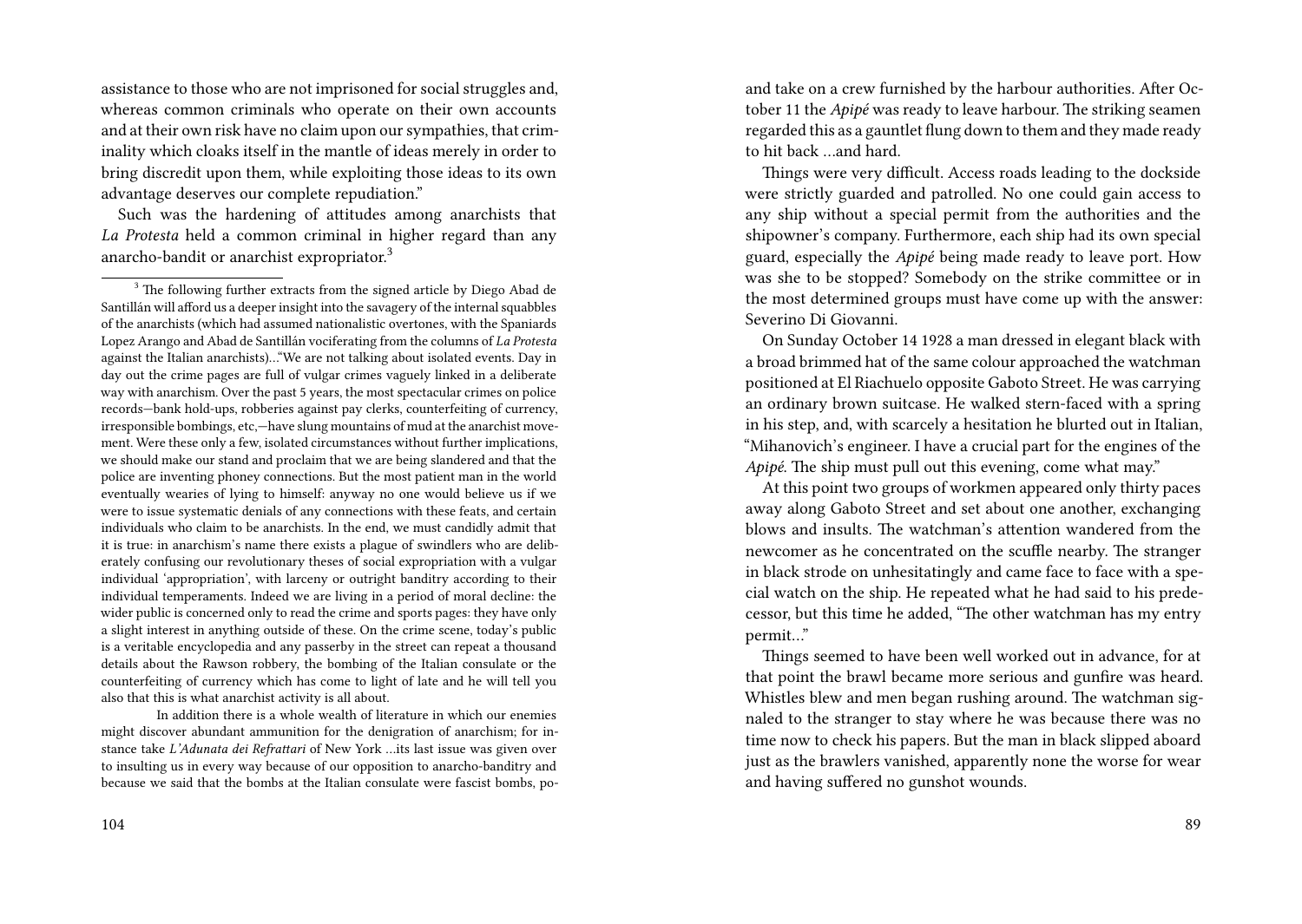Calm returned. Nothing had come of the whole business. The watchman even forgot that he had allowed a stranger in black to get aboard.

Scarcely a few minutes later, the watchman in the offices of Mihanovich received an anonymous telephone call…"A bomb has just been planted in the bows of the *Apipé*". The fellow called the police. The bows were thoroughly searched after the evacuation of the ship had been ordered. Nothing was found. A hoax?

A few minutes later a second telephone call… "the bomb was placed on the poop deck." A disbelieving clerk passed this message on to the police who reluctantly and perfunctorily checked the poop, since they were by now convinced that someone was pulling their legs. This time something was found: The bomb was there, in the bilges alongside the engine room. Precisely where it would ensure that the whole ship would go up. Immediately the bilges were flooded to a depth of 30 centimetres so that the bomb was completely covered.

The bomb was in a can which the stranger had apparently brought in his case. On the starboard of the ship there was a catwalk: the stranger in black had fled along that way and possibly—almost certainly in fact—had been picked up by a boat which had drawn alongside unnoticed.

That day's edition of *La Nación* reported, "Assistant inspector Garibotto of the Political Bureau removed the contents of the cannister which had been wrapped with sacking and tightly bound up with wire and rope. Then he proceeded to undo the bindings and uncovered a cubic shaped box made of copper some 15 centimetres high and weighing approximately 12 kilograms (the official report from Buenos Aires arsenal established that the cannister weighed 29.44 kilos and had a capacity of 5.1 cubic centimetres). This box, on one of its faces, had a screw top. When unscrewed it revealed a small bottle positioned up-side down and capped with a cork that rested on a base of metal filings. As is the case with explosive devices of this nature, the bottle contained a corrosive acid which had

For Di Giovanni, the capture of Alejandro Scarfó and his four comrades represented a blow which drove him to despair. Emotional as ever, he particularly regretted Alejandro's arrest for he was the younger of the two Scarfó brothers whom he had taken with him from their parental home.

At least now he would not have to go off looking for 'names' for his campaign of agitation. He had a symbol in Alejandro and determined to make an effort on his behalf. He was to spend a year and a half figuring out ways of securing Alejandro's release. When the time came he would make his move.

But there were other things happening that December of 1928. Di Giovanni took it upon himself to find a good defence counsel for the five prisoners and also hunted for some way of contacting Josefina. In addition there was another matter which filled him with doubt: how could the police so easily have discovered his comrade's hideout? The circle of his immediate comrades insinuated that, since the administrator of *Culmine* Giulio Montagna had got married he had undergone a complete change of manner.

Between anarchist factions the controversy raged on. *La Protesta* never let up in its criticisms of Di Giovanni and his men. In an article which appeared over the signature of Diego de Santillán on January 29 1929, and whose title was "On the subject of anarchobanditry", Santillán wrote, "…were a common criminal, after having perpetrated his offence, to seek our aid in eluding persecution, then even though we would repudiate that offence we could not but render him the assistance he sought. It is a question of the instinctive solidarity with him against an enemy worse than the common criminal…we mean the State, capitalism's political agent. But our outlook and our feelings may not be the same when confronted by an anarcho-bandit; speaking as individuals, our attitude would not be the same, for we should not have the slightest compunction in manifesting our absolute refusal of solidarity, nor would we award that solidarity as a group since our prisoners' aid committees refuse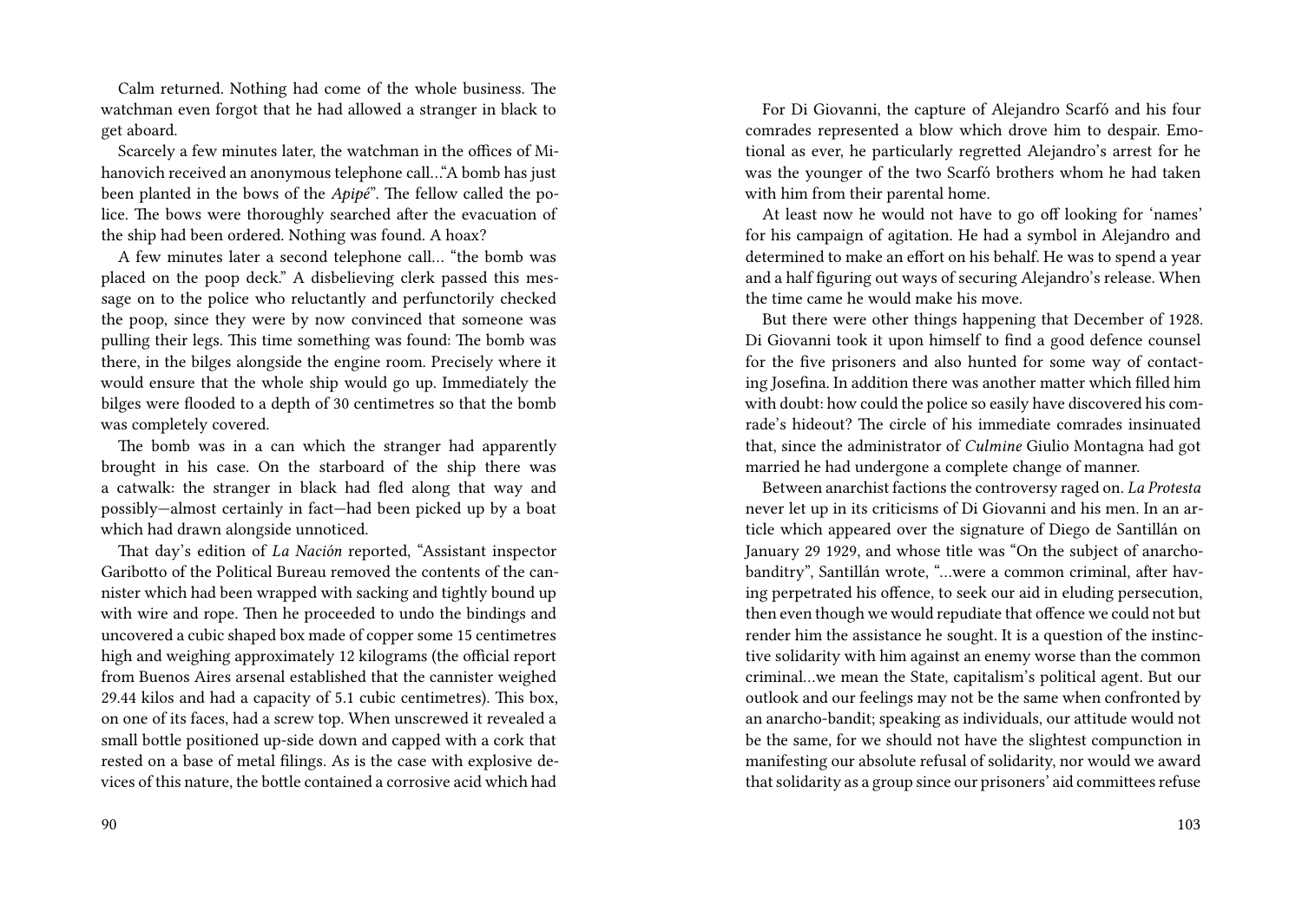Kaisermann, to supply them with a daily report of goings-on in the house. Thus they discovered that a worker Rafael Antinori was the one entrusted with carrying food and a little money to Teresina. Every day, after work, Antinori used to drop a parcel or two into the home of Di Giovanni's wife. Kaisermann added that, on Sunday between noon and lpm Teresina had had a visitor, José Romano (Ramé) who had brought her money and foodstuffs and had later taken the two Di Giovanni children out for a walk to the anarchist picnic in the Tres Ombues estate in San Isidro where a photograph was taken that included Di Giovanni, side by side with his youngest, Ilvo. And then a detail upon which police seized; Kaiserman reported that his friend Ponce de León had told him that Di Giovanni would again attend a *La Antorcha* picnic due to be held on Sunday, December 2 in that same San Isidro neighbourhood.

Preparations were made for a great manhunt on that day. From early on the Buenos Aires police and the Buenos Aires provincial force kept a discreet watch on roads giving access to the Tres Ombues estate. Upwards of 5,000 people were congregated there on that sunny Sunday. And among them were *antorchistas* who had chosen a site for themselves very close to the river. Tension was running high among the plainclothes detectives and the officers and men in civilian dress (all kitted out as Sunday strollers) because they were under orders not to let him escape. This was to be the big moment. He was easy to identify: they had seen his photograph in the paper a hundred times over and anyway, he was always dressed in black. Naturally, the crunch would come just when his children arrived. The hours passed…and no sign of the one they were waiting for. Had he suspected something? Had he smelled danger? Evening was falling and the antorchista group was wandering off in the direction of San Isidro station. There, at one metre intervals, plainclothes police were waiting, mixing in with weary picnickers. Thus as the first shadows began to fall and even lovers began to drift away, the riverbank returned to its dismal calm. Inspector Garibotto had been disappointed yet again.

already eaten through the cork; it only remained for the metal filings to suffer the same fate and the other elements in the device would have come in contact and there would have been an explosion, the effects of which would have been incalculable given its enormous size as well as the destructive potential of its component elements. Its impact would have been felt not just aboard the *Apipé*, which would have been destroyed, but also on board neighbouring vessels." The bomb contained 2 kilos and a half of gelignite, gunpowder and numerous bolts and rivets. The bronze casing was 3 centimetres thick and offered tremendous resistance to the powerful charge which it contained. The explosion had been averted only by a matter of minutes, perhaps of seconds.

As assistant inspector Garibotto was later to explain, the device was of extremely delicate manufacture on account of its being so dangerous that, "in 90% of cases explosion is unpredictable". It was also all but untransportable, given its weight. And he closed his remarks to the press thus: "there is only one man in Buenos Aires who could have made it and placed it where it was placed…Severino Di Giovanni…"

What still had not been cleared up was the question of whether the attack failed because of treachery on the part of one of his companions or whether it was Severino Di Giovanni himself. He was always a great believer in the efficiency of the devices he put together and liked to make his attacks complicated to cause even greater sensation. Once the police team were on board ship, the explosion would kill them and therefore strike public opinion and the authorities with greater impact. The truth might be either of these. There is no way of establishing which, some forty years on. We only know that in his final statement to police before his death, Di Giovanni claimed to have been alone in the bombing of the *Apipé* and that the Maritime Workers' Federation had had nothing to do with it.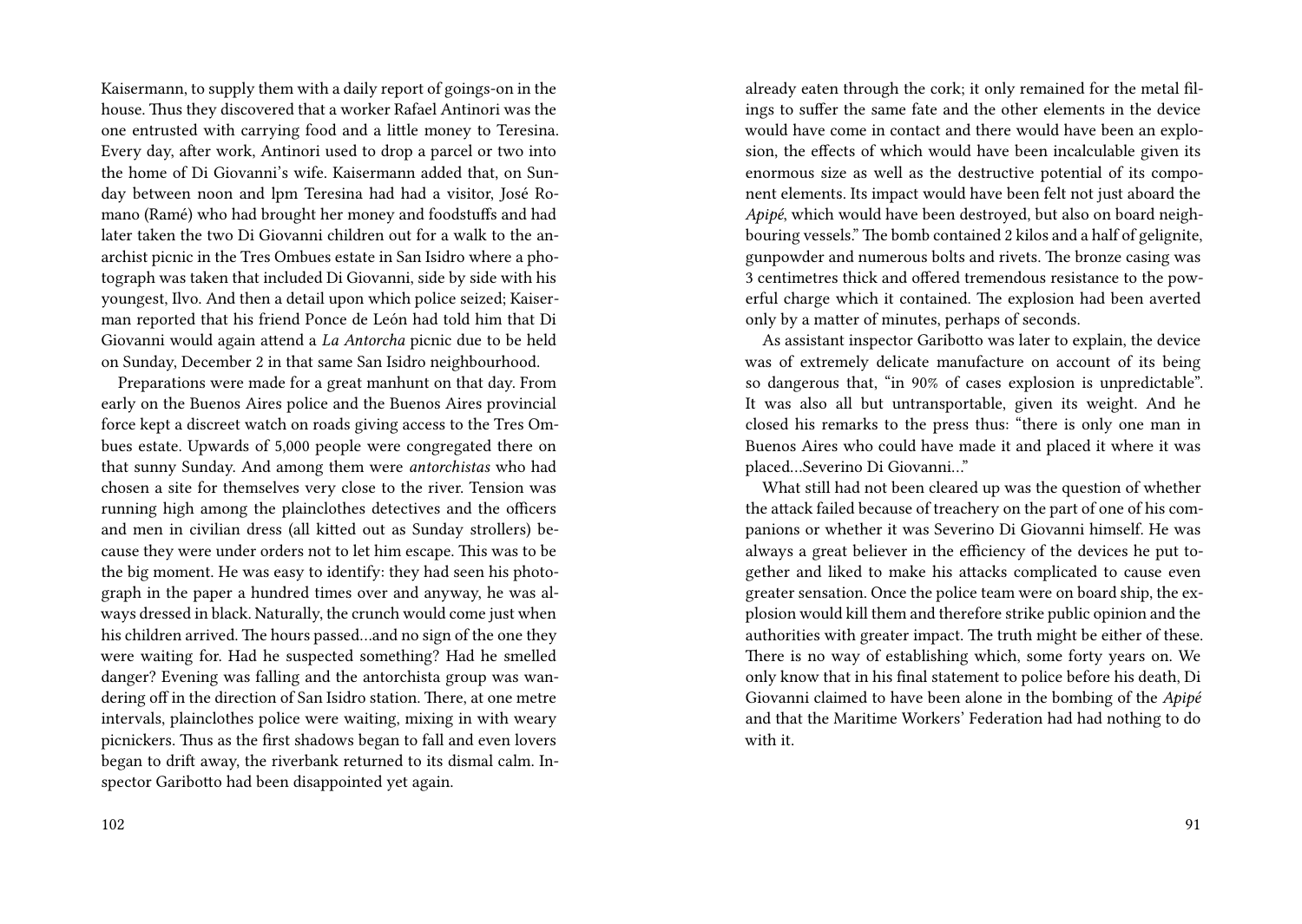Just one day after almost having performed this incredible feat of terrorism Severino Di Giovanni wrote to his América Josefina Scarfó, "My sweet hope, I searched for you and thought of you, you filled all my thoughts. I could not find you. You—last Saturday were far from my danger. Knowing nothing of my sadness you may well laugh, laugh gaily at this love of ours which had to make its way with the joyous wings of the most beautiful delights. But I was not laughing (except when my thoughts turned to you); I suffered amid the tempestuous crisis of the everyday mishaps which represent the lot of the persecuted."

Then he goes on to tell her how he sought her at the home of her friend Elena and, from there, in many other places, but to no avail. It seems incredible that this man should have taken the risk of frequenting the places where he was most closely pursued, and the day after the attempted bombing of the *Apipé* at that. But, in the same letter to Fina, he tells how he had gone to pay a visit to his wife, Teresina, in the home of Valentin Alsina. "…I saw our flowers (their children) and kissed them. But not for a moment could I laugh. Our good friend (his habitual description of Teresina) noticed that I was troubled: But I told her nothing. Why mention it to her? Could she have offered me consolation? She is so simple and so good that she will never be able to comprehend how to spread soothing balm upon deep and bleeding wounds. She knows only how to weep. And I have a duty to her not to make her weep. She has suffered so much that to heap new suffering upon her shoulders would be a crime. I have made her a promise that, one of these days, I shall return, with you, to visit her again. And she was content with that."

Teresina did not even suspect any amorous connection between her Severino and Fina. She was very fond of the Scarfó girl who, when the Di Giovannis had lived with the Scarfós, used to help her look after the children, taught them some lessons and was kind to them. She knew only that Fina was of the same persuasion as her husband, and that was enough. In any case, with Teresina anything

A fine haul for the police; in addition to the bombs, they had discovered under a bed a trunk containing dynamite provided by the Simplicio brothers and Marino de la Fuente (all of whom professed an idiosyncratic anarchism…they were poets and hobos) from a quarry their father owned in Córdoba. The trunk had been sent in the name of Pedro Mannina, an anarchist bricklayer who lived in Buenos Aires. A whole supply line. The plans of Caseros railway station were also found. A bomb was to be exploded there two days later when the Herbert Hoover president-elect of the United States would be passing through on a visit.

But the most conclusive evidence which pointed to Alexandro Scarfó's having been responsible for the Cathedral bombing was when a clipping from *La Prensa* was found in the attic. That clipping contained a report of the death of bank employee Luis Rago. In the margin Scarfó had written in ink, "it was not intentional". Such was the evidence which the courts would use to pass the sentence upon him months later; he was to join Radowitzky in Ushuaia serving a life sentence.

The young Scarfó instantly accepted full and sole res-ponsibility for possession of the explosives, alleging that Gomez Oliver was merely a friend, who had known nothing of their presence in their lodgings. But Gomez Oliver's known ideological convictions as well as those of Mannina and the "hobo-poets" were enough to ensure that they too ended up in jail. Thus the Scarfó family suffered a fresh blow…particularly América Josefina since her parents were now to have their eyes opened to the perilous game in which she was engaged.

Of course, the police and the press spoke as one in pointing to Di Giovanni as the true culprit. The police had been working quietly and were confident that he would not long elude capture. The trap had been carefully laid. Teresina had moved house yet again, this time to 2070 Curupayty Street, owned by Valentín Alsina. The place was home to several workers for whom Teresina did the laundry and mending. The police managed to induce one of them, a certain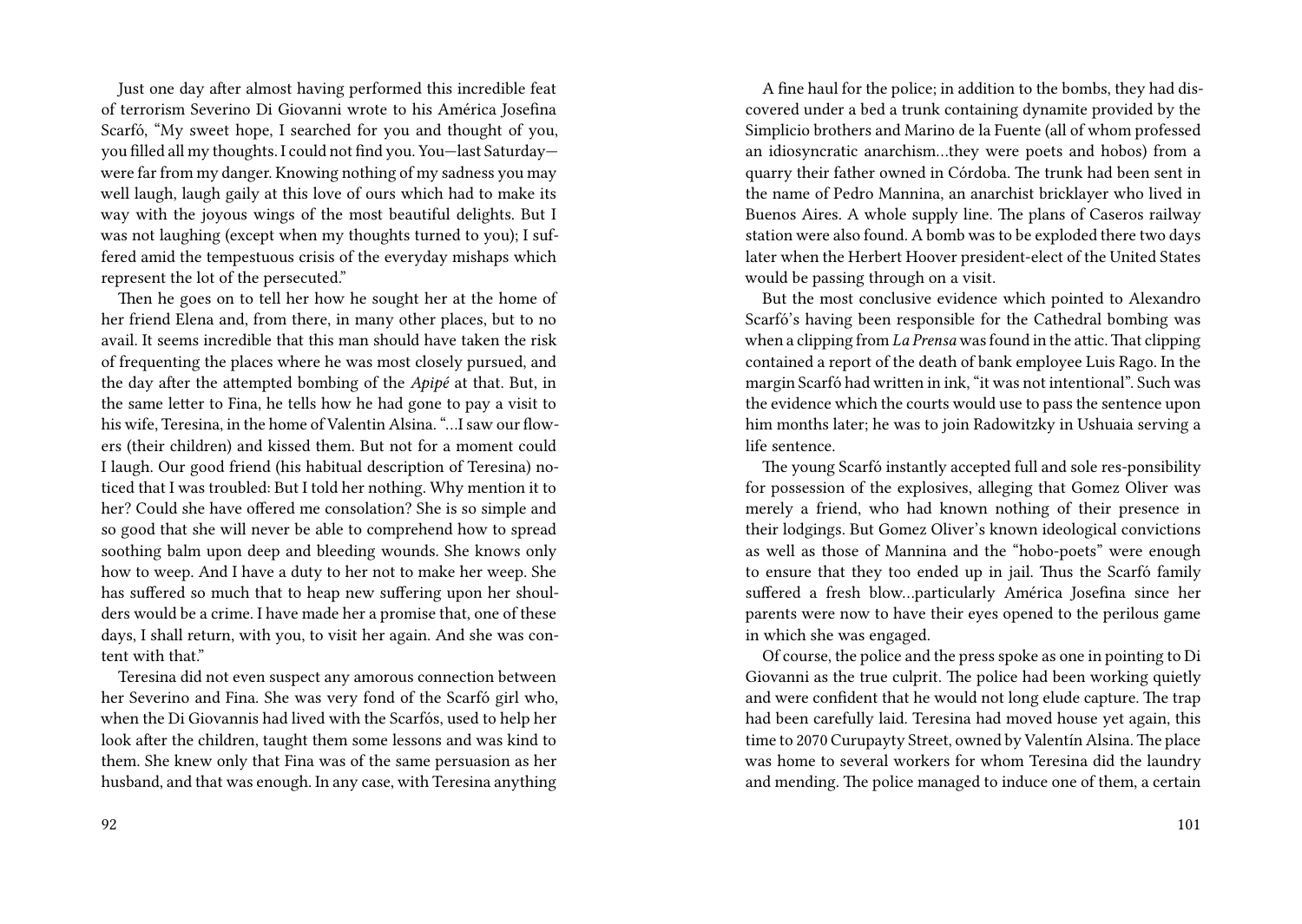he was described as "the most evil man ever to tread the earth of Argentina".

Naturally, the opposition press were to lay the blame squarely on the shoulders of Yrigoyen, alleging that he did not know how to govern. Yrigoyen left the police to get on with it and kept out of the controversy. Although the bombing of the Cathedral had provoked a considerable storm, excitement grew and further bombs followed four days later. One of them went off at the High Court in Rosario.

*La Protesta*<sup>2</sup> was to be forthright in its condemnation of the Cathedral bombing and was insistent that such actions had nothing in common with the anarchist ideal. Scarcely one month later the truth about the Cathedral bombing emerged, and represented a moral obligation to Di Giovanni which he was unwilling to shirk, and which was subsequently to lead to his downfall.

On December 12 1928 a police team forced their way into the house at 1184 Estomba Street and made a search of the attic where, as the dismayed homeowners looked on, seven bombs all but complete and some 147 forged ten pesos notes were discovered. Under questioning the residents disclosed that since August 16 the attic had been home to an eighteen year old student and that another man would come every four or five days to spend the night there. This second man was a taxi-driver and the only visitors the student received, apart from him, were two young 16 year old girls, one of whom was his sister.

The police laid in wait in the courtyard for the student to arrive. Two hours later he turned up: he was Alejandro Scarfó. Realising that he was surrounded, he picked up a chair with which to defend himself but was overcome. Then his room-mate arrived, one Jaime Gómez Oliver, a 30 year old Spaniard down on police files as an anarchist agitator.

her husband did was fine by her although he acknowledged only one restraint—his own feelings! Thus, some ten days later, he was to write to Fina, "I love you so much! I love my children so much! You cannot refuse to make me and my children happy. You who are so good and who speak with the divine voice of the angels."

Noticeable in Di Giovanni was the pronounced influence of Nietzsche (in searching through his library in Burzaco, police were to discover printed posters displayed on the walls and bearing quotations from the author of *Also sprach Zarathustra*). For instance in a letter of October 22 1928 he writes, "Oh, how many are the problems that crop up along the pathway of my young life, beset by thousands of winds of evil. Even so, the angel in my head has told me so very many times that only in evil is there life. And I live my life to the full. The sense of my existence has been lost in that …in that evil? Evil makes me love the purist of angels. Do I perhaps do evil? But is that my guide? In evil lies the highest affirmation of life. And by being evil, am I mistaken? Oh, problem from the unknown, why do you defy solution?"

 $2^2$  Concerning this bombing and the one being prepared against the visit of the US president elect, Herbert Hoover, *La Protesta* was to write—"they are beyond all logic and are quite possibly the products of a childish mentality which has more to do with subversive idiocy than with anarchist ideas'. (January 6, 1929).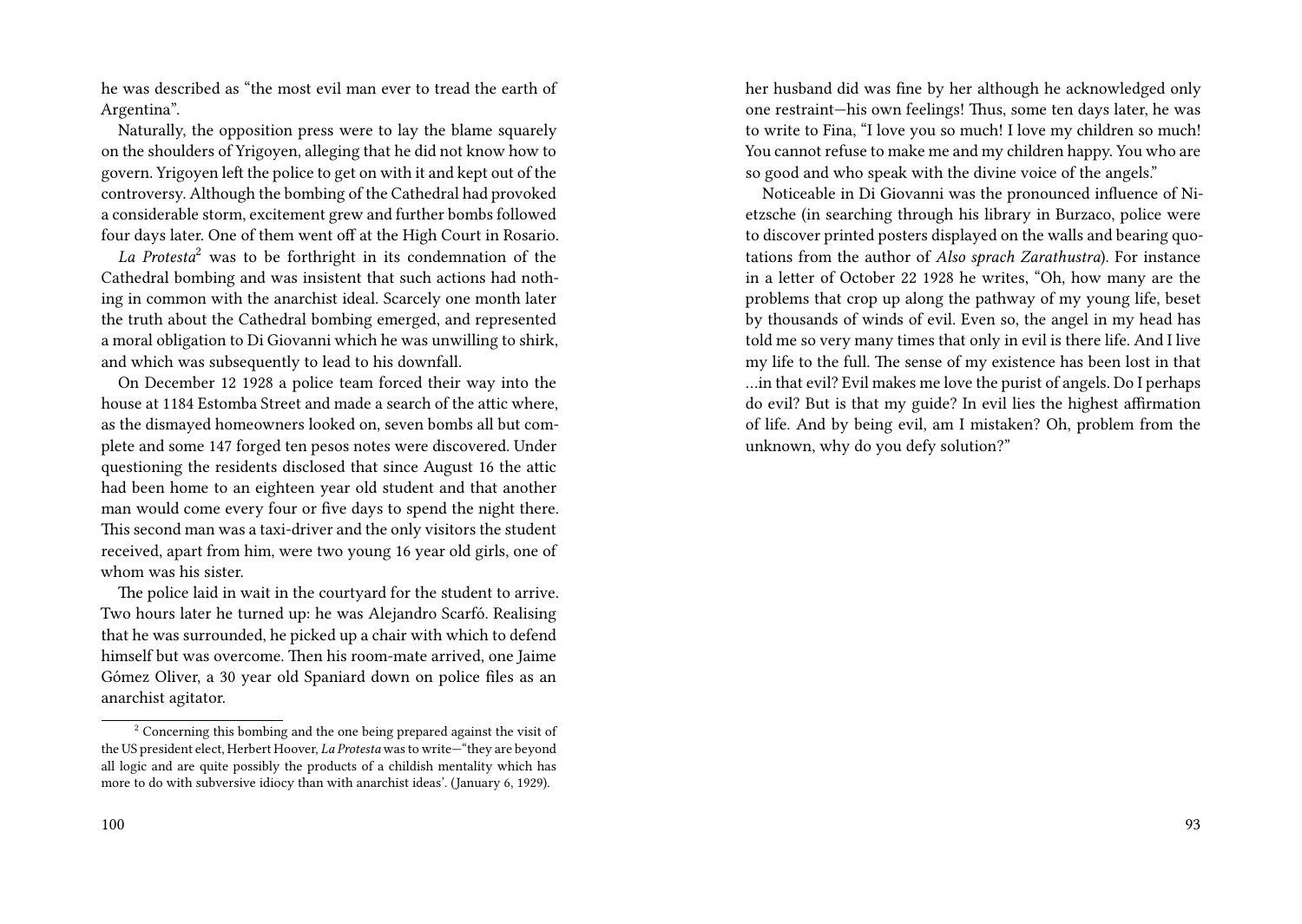### **VI. The Bandits**

He who has not the wherewithal to live should neither recognise nor respect the property of others since the principles of social contract have been infringed to his detriment.

Johann Gottlieb Fichte

(A quotation found in Severino Di Giovanni's desk in Burzaco)

On October 12 1928 Hípolito Yrigoyen was returned to the Casa Rosada. He had come back from opposition to win election after election. On October 12 1928 the people greeted him like an idol. There was genuine popular rejoicing.

The anarchists knew that Yrigoyen was no enemy of theirs. They would never forgive him for the Tragic Week or the Patagonian affair, but at the same time they knew that the best way to keep him in line was to apply a little pressure. And this they did from his first day in office, on Radowitzky's behalf. Radowitzky had spent some nineteen years in Ushuaia. That October the 'Free Radowitzky' campaign was launched afresh. Anarchists of every school cried, "Freedom for Radowitzky". The *La Antorcha* people set up a Freedom for Radowitzky Committee which scheduled meetings, activities and a general strike. They wanted to remind Yrigoyen of what he had said while running for president in 1916, when he promised anarchists that the imprisoned Russian would receive a pardon if he was elected. He was unable to deliver that pardon because he was overwhelmed by highly problematical social dis-

On November 14, the anarchist autonomous syndicates in Rosario called an indefinite strike which would last until such time as Radowitzky would be released. Their colleagues in Buenos Aires came out in sympathy for 24 hours. A huge rally was planned for 4pm on November 14 in the Plaza Congresso. But the climate had to be prepared in advance.

On the night of November 10 a curious suitcase had been left at the Cathedral by the door nearest to Reconquista Street. At a few minutes past lam the package drew the attention of two people who approached it, saw that it was a suitcase and tried to pick it up. They found that it was very heavy and was curiously warm to the touch. They then sought out policeman Francisco Castro who was at the junction of the Diagonal Sur and Bolivar. He rushed to the spot, lifted the suitcase and carried it to a place where the light was better, at Diagonal Norte 501, where the cafe *El Alkazar* was situated. Unable to open the lock, he set off in search of tools to the dairy at 532 Rivadavia Street which was still open then. He returned to find that a young man had taken hold of the suitcase in order to get a closer look at it. As he spotted the approaching policeman, the young man smiled and waved to him, pointing at the suitcase and calling out, "Look what I have found here". At that instant the suitcase exploded.

The poor wretch was blown to pieces: by an exceptional stroke of luck, the policeman avoided the same fate, but was badly injured. The explosion had smashed all the windows in the city centre. Hours passed before the bomb's victim was identified as one Luis Rago, who had just finished his night shift at the Bank of Boston. Rago was 25 years old, had been married barely a year and had a young daughter only a few weeks old.

The bomb had been intended to destroy Buenos Aires Cathedral and only a freak of fortune, or "the hand of God" as the Sunday sermon was to have it, spared the building. The catholic church never forgave Severino Di Giovanni for his attempt on the Cathedral and as late as 1957 in an article carried by the catholic daily, *El Pueblo*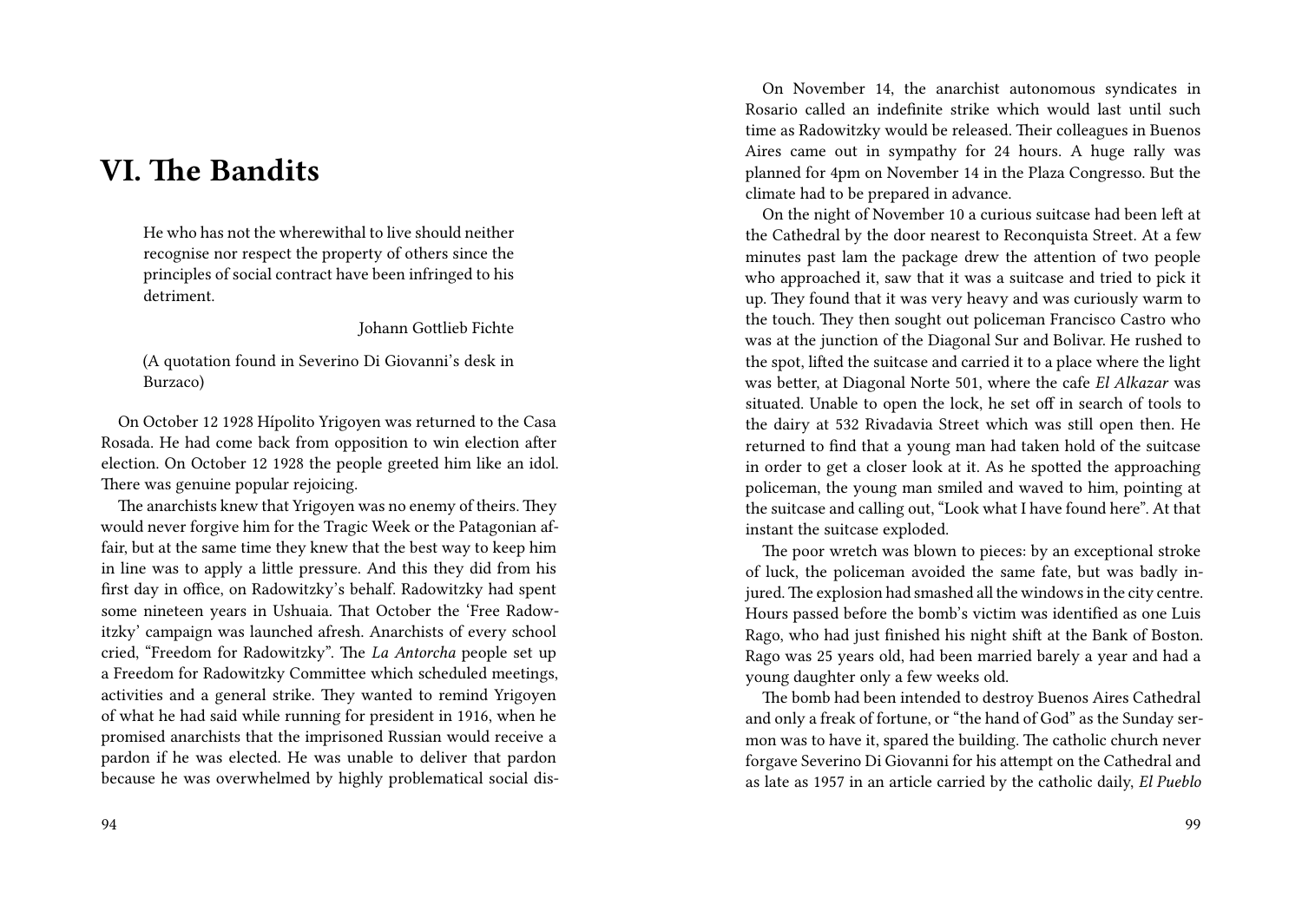Di Giovanni was to smuggle some of the forged currency into Argentina and with it, he began to finance the purchase of material for the approaching campaign of agitation, demanding Radowitzky's release.

for the passage of counterfeit money provides us with the chance to lay stress upon the necessity of all who have some regard for our ideas reflecting and studying upon some way of creating more favourable conditions for our propaganda. Dominguez dropped out of our movement some 8 or is it 10, years ago. In the past he interested us but little and today not at all. But he is down in police files as an anarchist and his every act will be capitalised upon to the detriment of anarchism by our enemies. This we know in advance and when, in spite of this knowledge, such people persist acting in this twisted way it is because they do not care much for the credibility or prestige of our beliefs. We who do not think along those lines, and we who seek to spread the authentic meaning of anarchism, would be acting in a counterproductive way were we to applaud always everyone who proclaims himself an anarchist, even though we know that he depends exclusively upon the proceeds of robbery and hold-ups for his living.'

This is followed up by an obvious reference to Di Giovanni when Santillán states, 'We cannot show indulgence towards those who capitalise upon the ideas of anarchism of which they proclaim themselves one day the partisans only to set up a school of banditry and corrupt a number of young people who might otherwise have been useful to the cause of progress.'

Further on still, in the section sub-headed, 'Let us isolate the seat of the corruption!', Santillán addresses to *La Antorcha* and Rodolfo Gonzalez Pacheco (without naming either) a suggestion concerning ways in which to combat this anarcho-banditry—"Can it be that comrades from other factions fail to appreciate the magnititude of the disaster for anarchism implied by the already extraordinary upsurge in the number of common criminals donning the mantle of his ideas? There have been those prompted by personal hatred who have, in the belief that they thus do us harm, attracted to their camp people with whom we have severed all connections, and by refusing compromise have broken with a complicity that is repugnant to the purity of our ideas. The time has now come to confess that fact, setting aside supposed appearances and any personal dislikes which may divide us'. He went on to propose that we—"eradicate the deadly cancer" of anarcho-banditry and that the Prisoners' Aid Committee should pay no heed to the anarcho-bandits, thereby isolating them and casting them into oblivion." But he went beyond even this although he spoke in vague terms, saying— 'our approach, whereby we isolate and ignore those who live beyond the margins of work and all sense of responsibility seems to us the most logical course, but should another exist we should have no reason to raise objections to it…'

turbances. But would he be able to deliver now? But now it was, if anything, even more difficult. The Army stood ready in the wings.

Di Giovanni was active in the campaign on behalf of Radowitzky and, of course, his plan was what it had been earlier in connection with the Sacco and Vanzetti affair—he believed that rallies and speeches achieved nothing and that direct action was called for.

But that required some groundwork. And in his circumstances, as a fugitive, forever changing abode, that was no easy matter for him. Then he made a trip to Montevideo and contacted the Roscigna group and the brothers Moretti (this pair had played an active role in the Tragic Week: Roscigna was a metalworkers' leader, an intelligent man of whom we spoke earlier).

Here we must pause for a moment for it was at this point that Di Giovanni totally involved himself in the 'anarchism of expropriation', that anarchism which justifies crime provided that it is crime against the bourgeoisie. Robbery and theft—the argument runs—are permitted because they are one way of seizing back the wealth which the bourgeoisie extracts with more refined methods from the working class. The wealth thus obtained (or as the expropriators put it, 'reconquered') by means of robbery or theft is to be placed at the service of the cause, and used towards the upkeep of prisoners' families and spreading anarchist ideas.

Whereas this school of thought had had its predecessors in Argentina (as for instance the robbery of Perazzo by anarchists Vladimirovich and Babby in 1919), it really took off as a result of the activities of the Spanish anarchists Francisco Ascaso and Buenaventura Durruti, two truly legendary figures who, finding themselves in need of the 6,000,000 pesetas required by a Spanish judge for the release of 126 of their comrades, launched a series of bank robberies which began in Spain with raids on the Bank of Catalonia, then, moved to Mexico and the S. American Pacific countries. They based themselves in Chile where they made a fine haul, then went to Argentina where they robbed the Bank of San Martin (with Roscigna's help), crossed the La Plata to Montevideo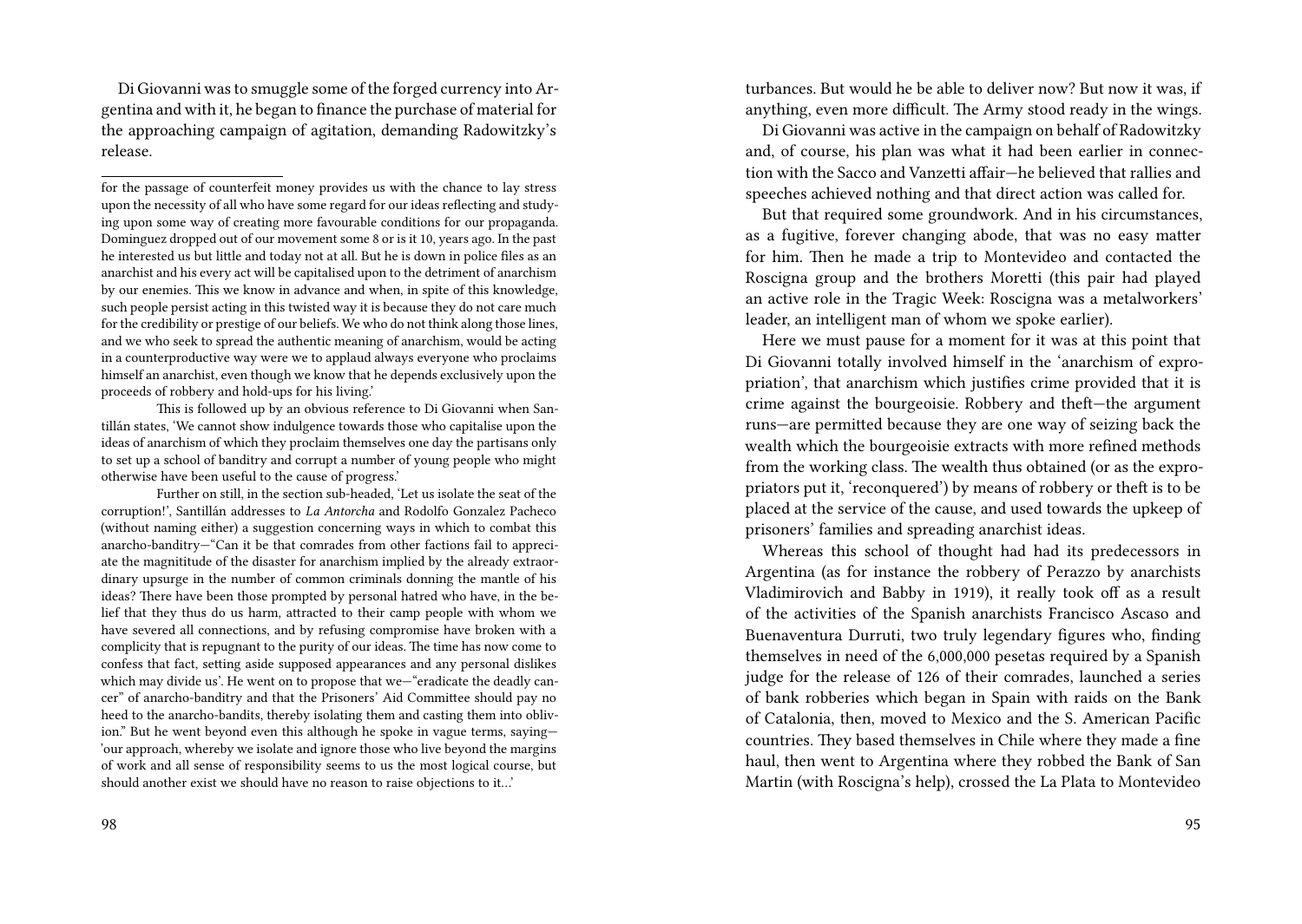and there carried out another successful robbery before returning to Europe. The whole escapade was an epic of courage and daring.

Such folk were able to extract themselves from even the most difficult situations calmly and cold-bloodedly. On one occasion, Ascaso was cornered in a café by a squad of Spanish police. There was no way of escaping. Not that he gave himself up. With a pistol in each hand he shot his way out, gunning down seven policemen and getting clean away.

These feats made a lasting impression upon Argentinian anarchists, especially among the younger ones. Furthermore, when Durruti and Ascaso, along with Jover were arrested in France, Argentina and Spain immediately requested their extradition. Whereupon a worldwide campaign began to defeat those extradition requests, and for many a month the three names held the front pages of the anarchist press in Argentina. Years later, Buenaventura Durruti was to become one of the most legendary of the commanders of the libertarian troops in the Spanish civil war. And the war was to lead to his death as it had to that of Francisco Ascaso before him.

The first great coup organised by the Argentinian anarchist expropriators following Ascaso and Durruti's 'tour' of the continent was carried out by Miguel Arcangel Roscigna and the Moretti brothers against paymasters at the Rawson Hospital in October 1927. A gun battle ensued and a policeman was killed. The anarchists made a fine haul and withdrew to Uruguay. Naturally, the Argentinian police never wearied of attributing the robbery to Di Giovanni when in fact he had never accompanied Roscigna since, paradoxically enough, Roscigna remained loyal to *La Protesta* (i.e. he was a *protestista* and not an *antorchista*) although he acted on his own initiative. *La Protesta* always spoke of Roscigna as a good comrade turned to crime by the example and influence of Ascaso and Durruti. He was criticised, certainly, but much more mildly than Di Giovanni for whom Lopez Arango and Abad de Santillán had developed an undying hatred.

In Montevideo the Moretti brothers chose to ignore Roscigna's advice and successfully brought off another hold-up at the Messina bureau de change. Later they were to finance Fernando Gabrielesky's operations forging Argentinian currency. Gabrielesky was a veritable genius of the graphic arts who also subscribed to anarchistic views.<sup>1</sup>

<sup>1</sup> In *La Protesta* of January 11, 1929, Diego Abad de Santillán was to mince no words in the course of a virulent attack upon the anarchist expropriators. In an article entitled 'Deviations from Anarchism' and subtitled 'A propos of recent instances of common crime', he not merely mentioned the actions carried out by the anarcho-bandits but also gave the full names of the authors of those deeds—"For several years now there has been no sensational instance of vulgar criminality in this country which has not brought to light the names of veteran and new anarchists. For the boldest, hold-ups of bank tellers or, for others the forgery and passing of counterfeit money, these, plus a thousand other forms of life on the margins of labour have been the order of the day over these past years for a series of individuals disguised by the name of anarchism. We wish to appeal to the better judgement of anarchists in an effort to bring to an end, and to isolate this kernel of the perversion and distortion of our ideas and methods of struggle. Anarcho-banditry is, regrettably, a veritable plague: there are areas where all propaganda on behalf of, and all sympathy with anarchy has been killed off because of this criminality.

Already there are grounds for despair. Anarcho-banditry, which at other times has been an invention of the police, is today a sad reality. In Argentina, in France, in the United States, etc it is advocated and preached almost as a virtue by some newspapers which call themselves anarchist and which are read by anarchists with the passive mentality of newspaper readers. Very few of us have taken a stand against this dangerous anomaly.

In Santa Fe a number of individuals have been arrested as counterfeiters or passers of forged currency. The press has described one of them, a Siberiano Dominguez as, 'anarchist writer and orator': all of those arrested have been lumped together as, 'known anarchists'. The wider public is already full of such tales which are repeated with glibness; it knows about the Rawson and Messina hold-ups in Montevideo: it knows about the Morettis and Roscignas, etc, etc and it seeks diversion in avid reading of these items. As far as the wider public is concerned, all it knows is the following: for a number of years now, the most spectacular stories featured on the crime pages have had as their protagonists persons described as anarchists. And this is hardly calculated to arouse an interest in our ideas in upright, worthy people. The arrest of Siberiano Dominguez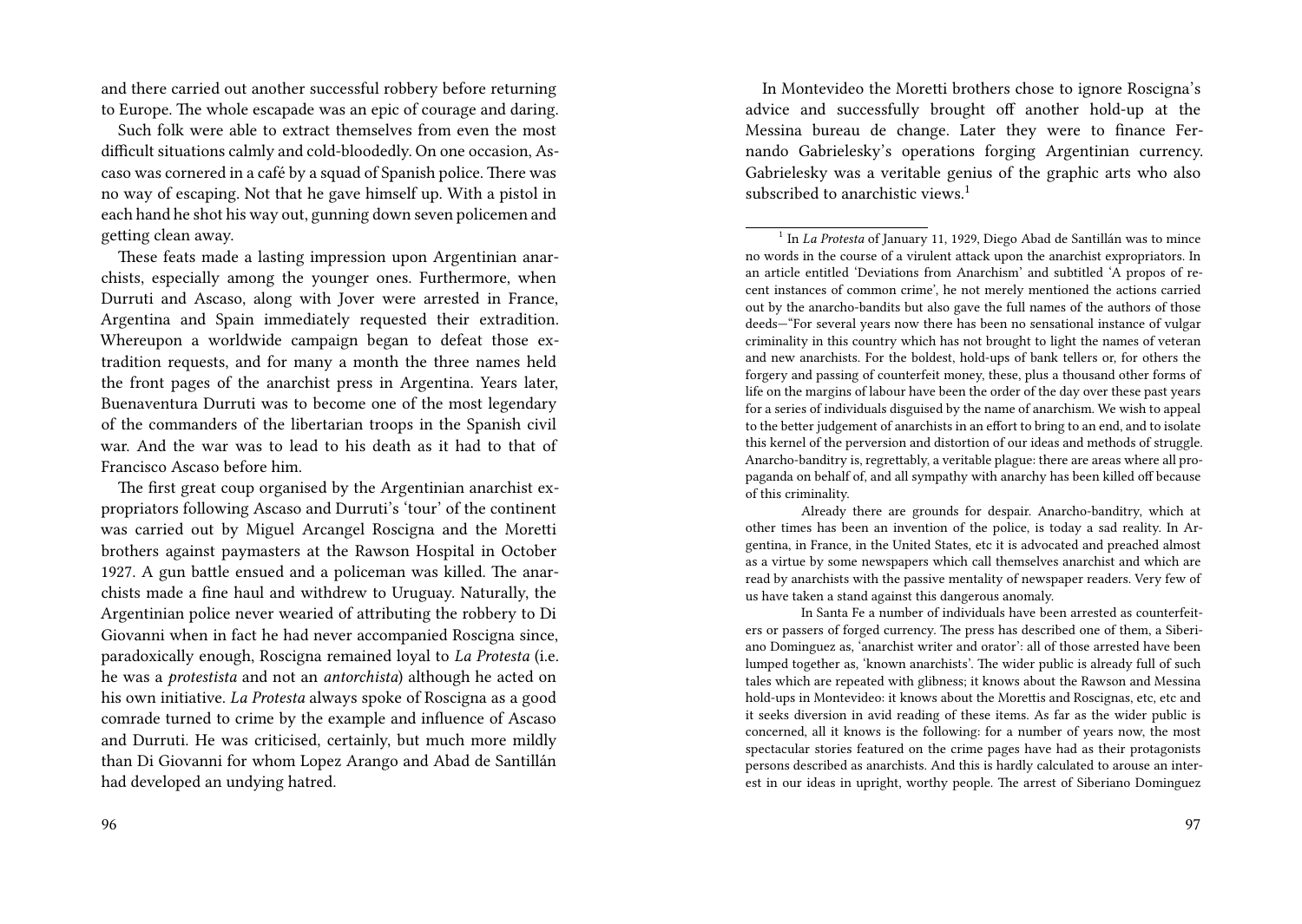The Anarchist Library Anti-Copyright



Osvaldo Bayer Anarchism and Violence Severino Di Giovanni in Argentina 1923–1931

Retrieved on October 10, 2010 from digitalelephant.blogspot.com Osvaldo Bayer *Severino Di Giovanni, el idealista de la violencia.* Buenos Aires, Ed Galerna, 1970 Translated by Paul Sharkey. 1 st English Edition 1985. Co-edition Elephant Editions & Refract Publications Reprinted by Elephant Editions, London 2013.

**theanarchistlibrary.org**

in Rosario, Juan Velar<sup>1</sup>. He was regarded as a go-between and actively sought. Then, one day, Cremonessi went of his own volition to the police authorities at Marcos Juarez where he stated that he wished to make a statement defending his innocence. Nonetheless, the police authorities were not satisfied. Thereafter he disappeared from Rosario until he returned to work as a porter in his father's store at Moreno in General López Street. Last night a constable, acting on information from a young person, uncovered a corpse at the top end of the Avenida de las Magnolias, at Cochabamba near the grandstand of Newells Old Boys. A neighbour stated that she had seen three people go by and that then one of them had cried out: "Don't kill me!" Two revolver shots were heard. She saw three people struggling on the ground before two of them stood up and ran away from the scene. Cremonessi had a stab wound in the left breast, a deep knife slash in the back, a bullet buried in his left cheek and a second bullet in the chest at heart level. Both shots had been fired from point-blank range. Apparently a mafia-style killing. Chief of detectives De La Fuente spoke over the telephone with Señor Santiago the chief of detectives with police in the Federal Capital."

The next day (24 January 1930) *La Prensa* reported the second version put out by police, "Police officers are convinced that the murderers were individuals of extremist outlook wreaking revenge for the information supplied to police by Cremonessi regarding certain anarchist activities. It is known that an undercover agent had several conversations with Cremonessi who reported to him on the activities of extremists, managing to bring to an end the frequent terrorist attacks being mounted against trams in this city. Some

<sup>&</sup>lt;sup>1</sup> For many years, the Rosario police argued that Velar had believed it was Cremonessi who had furnished the information so that the shotgun attack on him would not fail. This means that Velar had also come to believe that Cremonessi was a 'double agent'. And revenged himself by sending him to his death. It is a thought-provoking detail to note that Cremonessi was shot in the left side of the face, the side in which Velar had been shot.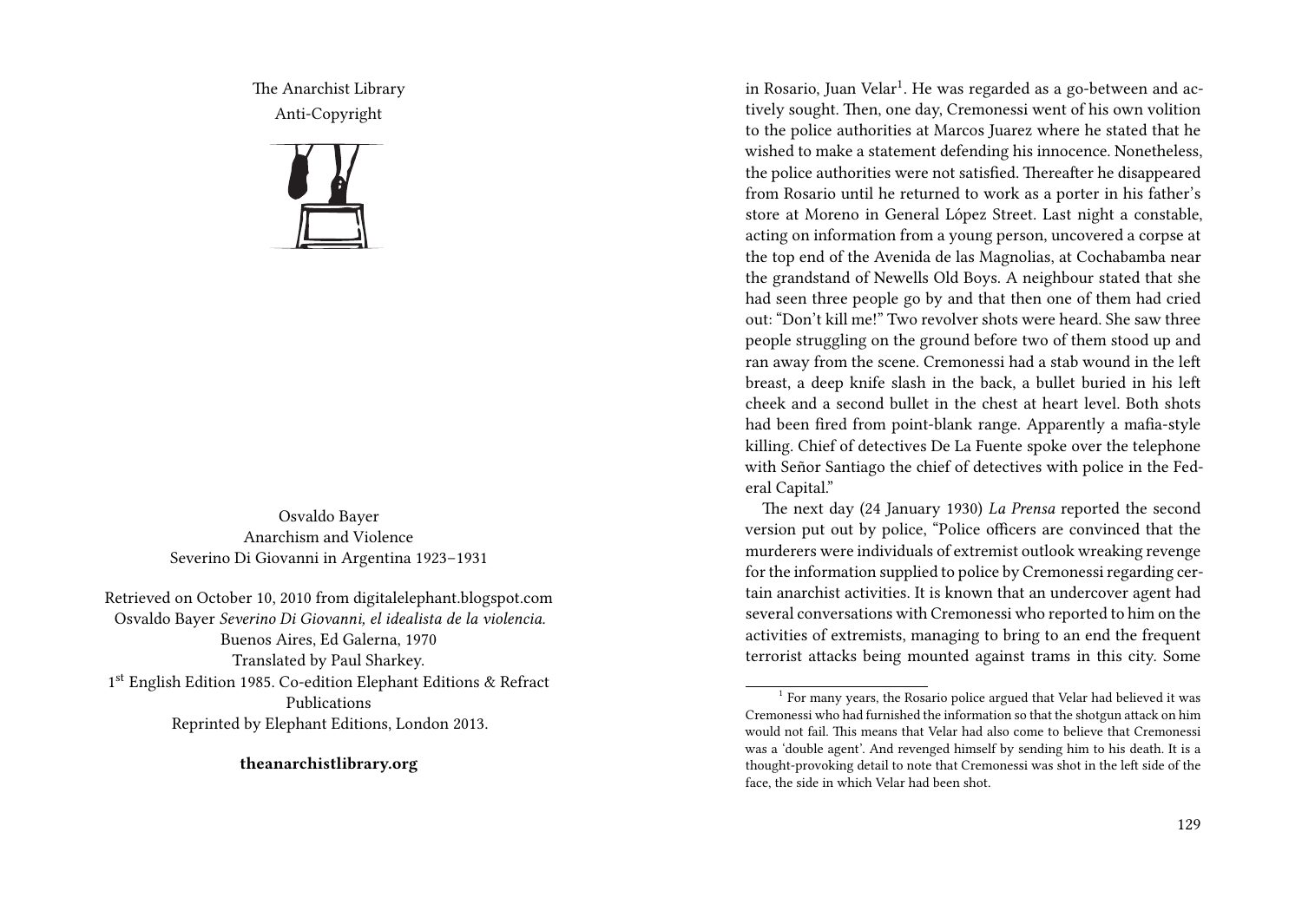weeks ago, Cremonessi expressed to police fears that he would be murdered by Severino Di Giovanni because he was convinced that Di Giovanni had discovered his connections with the authorities. Days before he died, Cremonessi begged the officer with whom he was meeting to put him in touch with the acting chief of the Political Bureau, Marcelino Calambe, and an appointment was arranged. Calambe turned up as agreed. Not Cremonessi who was not seen again until he was found dead. Perhaps Cremonessi wanted to see Calambe in order to deliver Di Giovanni and his comrades to him, but later backed down out of fear or because he had fallen into their hands. After a search of Cremonessi's home, police seized fortyone anarchist books, a pawn ticket for a pistol and some other trifling objects. No letters or papers were recovered. Señor Santiago, chief of detectives in the Federal Capital has intimated that Severino Di Giovanni, Paulino Scarfó and Emilio Uriondo had journeyed armed to Rosario. The surveillance on roads, means of transport and banks has been redoubled."

After that…nothing. The papers ceased to concern themselves with Cremonessi's death and the police investigation stopped there. Nor did the judge concerned bother himself overmuch. The Cremonessi murder joined the list of unsolved cases. Public opinion recorded it as yet another of Di Giovanni's crimes. Even after his death Di Giovanni would still be credited with the death of Cremonessi.

We are thoroughly certain that Di Giovanni had absolutely nothing to do with it, though. First, because in the two other cases (López Arango and Montagna) he never made any denial of the charges levelled against him, instead, in his letters and writings he continued to attack them both, not worried that by doing so he was giving credibility to the suspicions of the police. By contrast, he never wrote a word against Cremonessi. Indeed, in a letter to Fina on February 13 1930, he wrote…"My dearest companion, amid the almost uninterrupted grief which assails us, a ray of delight has illuminated our path. Ramé is free! How much has changed! Around

believed of a few, a man so hard to classify) it was his belief that he should have to see Di Giovanni as a man without scruples, morals or ideals, with all of the demerits of a common thug, albeit an outstanding one. That is, we expected him to emerge as nothing other than a gangster with style.

But it has not turned out like that. Examination of documents, witnesses' testimony and newspaper reports and exhaustive discussions with those who knew him and a thoroughly non-partisan approach to our subject has destroyed many of the myths surrounding the figure of Severino Di Giovanni.

It would be stupid to attempt the rehabilitation of a figure described as a common thug merely in order to create a sensation.

But Di Giovanni was no common criminal. He was not—even though the occasional journalist may repeat the charge in the crime pages today—an underworld figure. And readers should take this one detail to heart; Di Giovanni was captured as he emerged, not from some casino, nightclub, whorehouse, or fashionable health resort, but from a printing works. Throughout his four years on the run there was never any police order given to look for him in any of the usual haunts of common criminals. He did not steal, kill or perpetrate offences for personal gain or to enjoy the good life of someone who turns to crime to avoid working or to get a taste of power.

Di Giovanni was an ill-starred hero, a young man who took seriously everything which the texts of his ideology told him. That ideology, as he interpreted it can shift from goodness and respect for human life in every circumstance, to the most desperate and violent action explained away by an ideal that seeks to secure absolute liberty for all.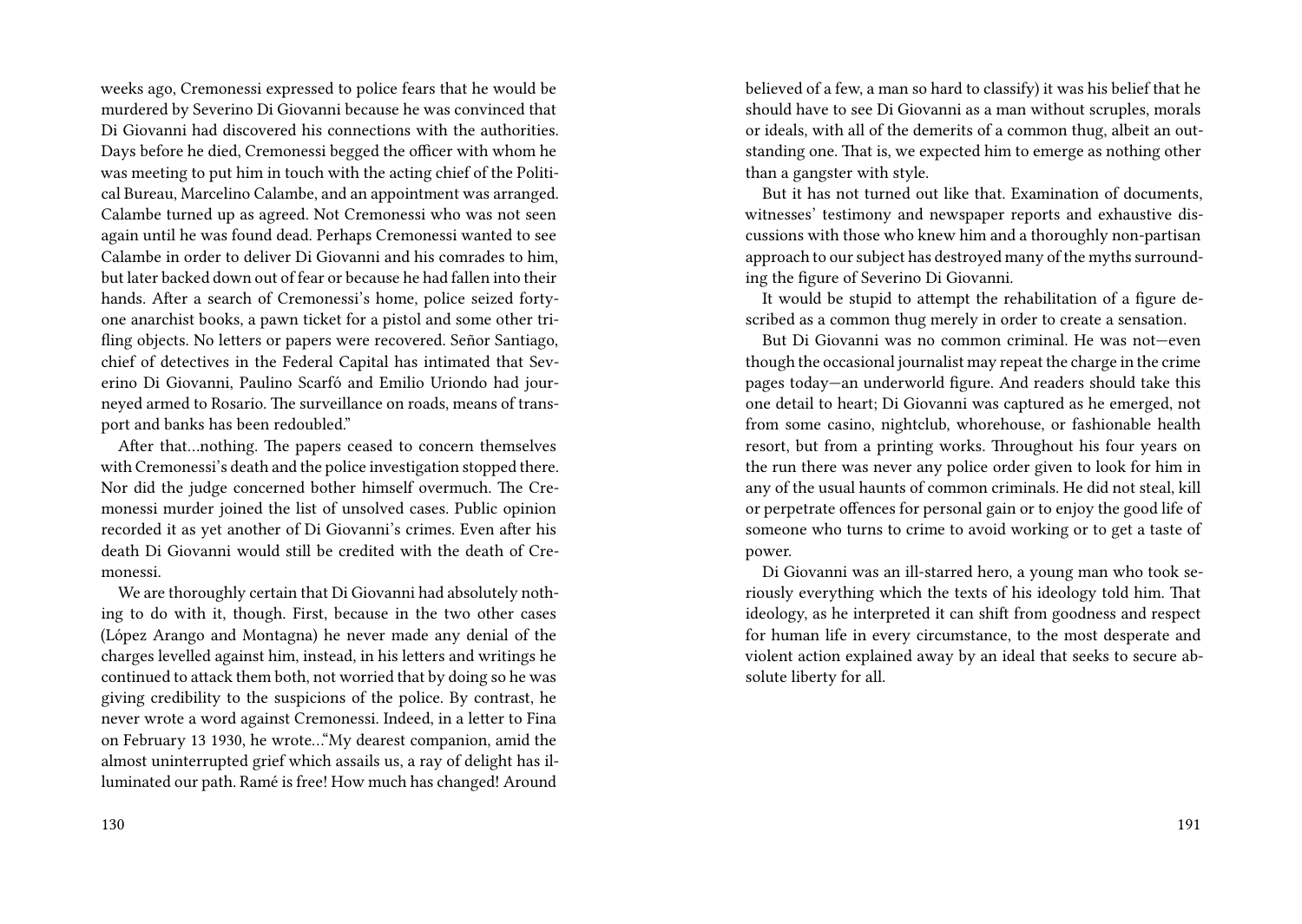There is no way of knowing whether she was deliberately carrying out Di Giovanni's own recommendation to her or whether it just worked out that way. He had urged her to marry a comrade and to devote herself to propagating their ideals, but not in the line of attack. América Josefina married a man who was close to the libertarian groups. Years later, with the help and advice of anarchist intellectuals and of Ramon Prieto she set up a publishing house which (in addition to a range of general titles) put out a collection of the works of anarchist thinkers.

After some years Teresina Di Giovanni remarried. She wed a man who had once shared the same ideals as Severino. Severino's son, Ilvo, was for many years a journalist and today is a prosperous poultry breeder. Poultry breeding was, of course, an interest his father shared.

*La Antorcha* remained loyal to the memory of Severino Di Giovanni and Paulino Scarfó and on the anniversaries of their executions and on May Days, they honoured the fallen pair whose names (it reported) were cheered at meetings by anarchist workers. But as the Italian anarchist organizations slowly dwindled and faded, the memory of those names faded too.

Thus a shadowy oblivion enveloped them all (up to a few years ago, the only man capable of recalling Di Giovanni's actions on behalf of the campaign for Sacco and Vanzetti, was Alberto S. Bianchi, who gave a lecture full of nostalgia for those years of struggle) until the opposite became the case. The figure of Severino Di Giovanni came to be a necessary cliche in the arsenals of bored and repetitive journalists. Whenever some great hold-up occurs and creates the occasion for a history of crime in Argentina, one can be sure that Di Giovanni will inevitably turn up in the catalogue of famous gunmen. And no one tries to correct this image, for it is accepted as the truth. Apparently "the man in black" is doomed to bear forever the tired old cliched descriptions of police reports.

We stated at the outset that when the present writer began his research into this man (a man so fiercely opposed by so many, so

20 days ago news from the same city brought us the mournful tidings of the death of Agostino Cremonessi, and now comes news of the release of this good fellow who—leaving no trail behind—has been snatched from under the very noses of the authorities. Who is to blame? The usual people. Really, the ingenuity of the police displays no originality, but what can we do about it? They are like those slow obstinate children who, faced with difficulties, can only stamp their feet on the ground, and always on the same spot."

In his closing remarks, Di Giovanni was making an ironic reference to the charge in the newspapers to the effect that he had been behind Cremonessi's killing and Ramé's escape. In another paragraph further on he added, "If you see Enea (Paulino Scarfó) tell him I have sent the letter to North America via the magazine *Reflejos* of Rosario, and ask him also to provide me with some information concerning the case, because, otherwise, his list of exploits will be too long to take in. You have seen how the freeing of Ramé was another of our exploits. You will see how it continues…! No matter that our illustrious persons may be far, far away in Japan…that shall not stop us from having constant recourse to the powers of omnipresence made famous by the saint of Padua in Italy and Portugal."

The other allusion which Di Giovanni was to make to Cremonessi's death came in a letter which he wrote to his anarchist comrade, Errico, in Lyons, France. (He wrote to him on February 6 and 12.)We can say that because in a reply to Di Giovanni's letter dated March 10 1930 Errico wrote the following, "It was with a great sense of indignation that I learned through your letter that our comrade Cremonessi has been done to death by the scum who huddle around that jesuitical paper *La Protesta*. Is it possible that these people have gone so far in anarchy's name? But in truth, it is the name of the most vile inquisition that they are acting. Comrade Cremonessi, from what little I knew of him, struck me as being a steadfast man, and had a lively appreciation of the ideas we hold so dear. Thus I am grieved by his untimely end, while my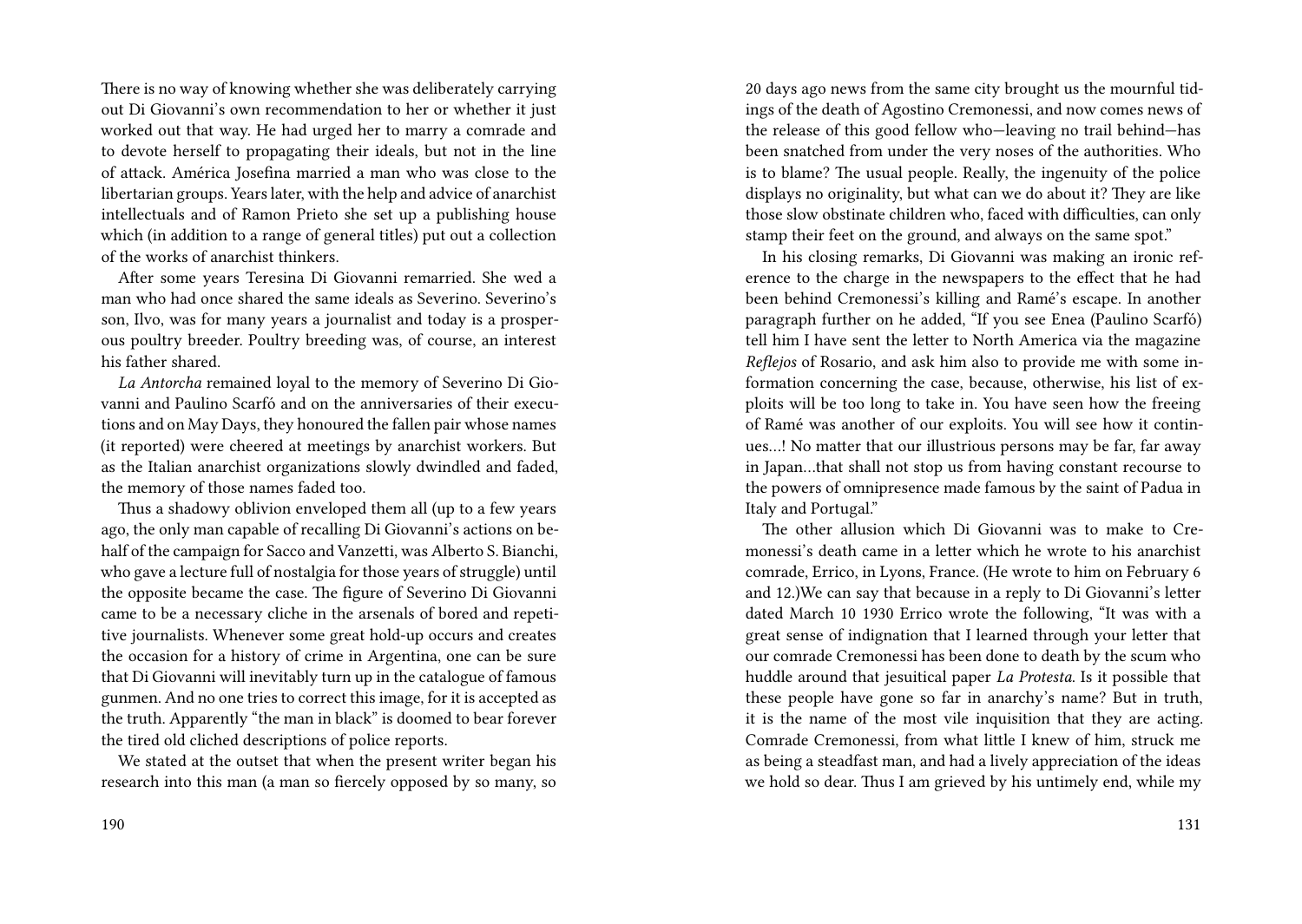spirit wells up with a lust for vengeance against these wretched jesuits who hide behind our ideal."

With Di Giovanni and Paulino Scarfó eliminated as suspects (they were in Buenoes Aires at the time) and, having eliminated Ramé too (he was in jail) suspicion has to fall upon the anarchists of Rosario…possibly taking their revenge for Cremonessi's betrayals. But, surprisingly, the Rosario police did not make any arrests, nor did they pursue their inquiries into the murder. They contented themselves with a publication of a poster bearing Severino Di Giovanni's photograph and calling for the arrest of, "Severino Di Giovanni, alias Pascual Di Giorgio, alias Nivangio Donisvere"—on account of his having—"conspired as one of the perpetrators of the assault and wounding of detective sub-inspector Juan Velar, in the homicide of Augustin Cremonessi alias Bonifatti and for suspected involvement in the terrorist outrages in the Federal Capital in May 1928."

Thereafter—as usual—came silence.

In the report which inspector Garibotto was to submit to police headquarters regarding his final interview with Di Giovanni, prior to his execution, he notes that, "with regard to the death of Cremonessi, Di Giovanni expressed the firm conviction that it was the work of the Rosario police…"

But when all is said and done, all of this is mere speculation. Since the courts never bothered to clear up the incident (and that in itself is quite telling) a veil of suspicion and doubt has been drawn over the whole affair.

Early 1930. By January, Di Giovanni had planned his whole year's calender of theoretical activity. He was ready to publish an anarchist fortnightly magazine in Italian to serve as the mouthpiece of antifascists throughout Latin America. He wanted it to be a serious undertaking, well printed, that would provide a platform for the best thinkers of Italian anarchism. The graphic arts were his great passion and he concerned himself, not just with the for Asuncion, Paraguay where he lived off his journalistic activities. In October 1932 (by which time Justo was president of Argentina) Franco was pardoned and thus was able to return from exile. He was recommissioned into the army with his old rank, without loss of seniority except for the months after he had been demobilised. He was appointed to some obscure position in Jujuy. There his chief pastime was the composition of folk dramas, some of which are still performed today. But he did not long survive his return and died on February 3 1934 (he was only thirty-five years old) of an infectious fever.

It only remains for us to say a few words about those who outlived Di Giovanni and who belonged to his group. We should not be lying if we were to say that everything was laid to rest along with Severino Di Giovanni. The others are of no real stature on their own. Some were hunted down and killed by the police or went to their deaths in Spain; others simply called a halt and, deeply disillusioned with life, wanted nothing more to do with ideals.

Alejandro Scarfó served over three and a half years in prison but left it a deeply embittered man. While he was inside, his girlfriend, Elena Serra had married another. For Alejandro—scarcely more than a teenager—this was such a heavy blow that he never completely got over it. A profound bitterness marked his life thereafter. With slight success only, he tried his hand at intellectual anarchism but gradually immersed himself totally in ordinary life.

América Josefina Scarfó deserves a separate mention. The loss of Di Giovanni was too severe a blow for her and devastated her. For her, February 1931 was the month when she lost her great love, the intoxicating man who initiated her to passion, ideas, in short to life in the full: and the month when she also witnessed the end of her dearest brother, Paulino. At the age of just seventeen, Josefina was bereft of the tremendously strong personality of her Severino Di Giovanni. Alone, now, without his strength to lean upon she had to face a hostile world and get used to ordinary, everyday life with ordinary, everyday men and women. And she compromised.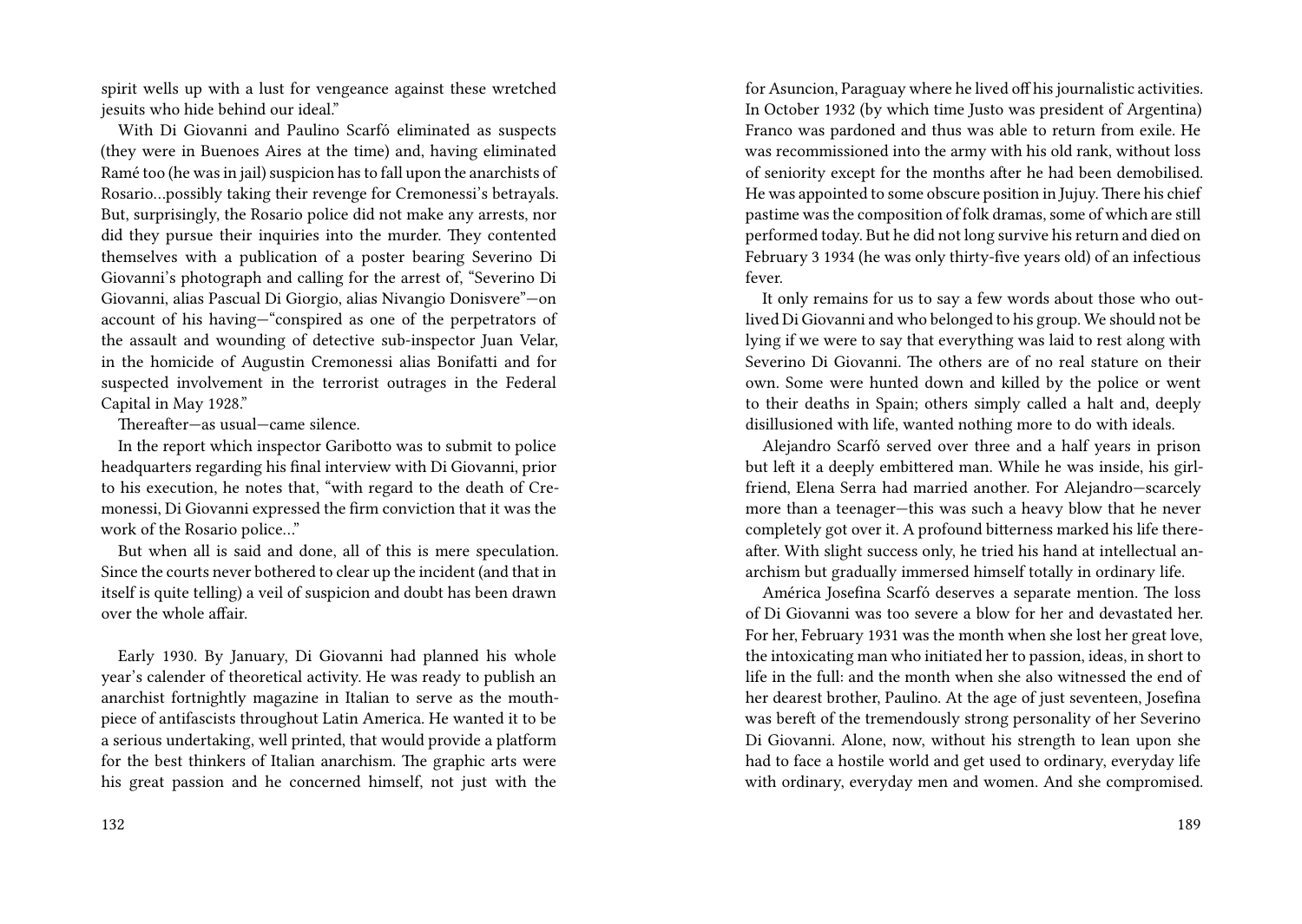At this point we should mention the theoretician (Di Giovanni was a fine practitioner of his theories) by the name of Aldo Aguzzi. After the Spanish Civil War, this supremely sensitive, introverted Italian returned to Argentina overwhelmed by disillusionment and sadness. Family problems were the factor that tipped the balance and impelled him to seek a solution in suicide.

Another incredible personality who appeared on the scene when the tragedy of Di Giovanni was being played out and who defied everybody by assuming his defence is Lieutenant Juan Carlos Franco. A defender against everybody and everything. Flying in the face of the instructions of the nation's president, of instructions from the Army, of military discipline, risking his future career. In January 1931 he assumed the defence of public enemy number one no less. A minor lieutenant in the cyclists' and archivists' corps, he dared to ignore orders from the Minister of War, General Francisco Medina himself, and from Colonel Nicolas Accame, the officer commanding the 1st Division. He acted in defiance of the scandalised expressions of officials like the Minister of the Interior himself, Matias Sanchez Sorondo and such exalted personages as the State prosecutor, Luis Roque Gondra (who was later to vomit at Di Giovanni's execution and exit from the prison, pale and trembling).

It was incredible: the case for the defence, as argued by first Lieutenant Franco, seemed to sprout out of this climate of fear as if by spontaneous generation. Some were to allege later that this speech had been written by Alfredo Palacios or Lopez Lecube. But the fact is that it was Franco who stuck his neck out and Franco who would have to pay for that.

Four days after his defence plea on Di Giovanni's behalf, he was dismissed from the service by order of the president and—now a civilian—was imprisoned like a common criminal in the national penitentiary. The plan was to move him to Ushuaia, but Uriburu (as we mentioned earlier) softened in the end, on condition that Franco leave the country. So in March 1931, Franco left Argentina

188

contents of his publications but also with their presentation. His dream was to set up a printshop of his own where he would be able to publish books and pamphlets dealing with the libertarian ideal. 1930 would see the centenary of the birth of the great French geographer and thinker, Elisée Reclus, Di Giovanni's favourite writer. Curious that much a die-hard pacifist as Reclus should be taken so to the heart of a man who made violence his daily bread. Taken so much to his heart that Di Giovanni planned to publish the complete works of the author of the *Ecrits Sociaux* with commentaries.

To attempt this while on the run from the police, in a totally hostile environment without finance seemed a more than gargantuan task. Di Giovanni had in mind a de luxe edition and a popular edition as well, although the popular edition, too, would be illustrated.

To this end he called upon Aldo Aguzzi's help and began to maintain an intense correspondence with comrades in Uruguay, France and the United States who would be in a position to collate materials and offer him advice enabling him to bring out a model edition of Reclus's works. In this connection, his greatest assistance came from Luigi Fabbri and Hugo Treni, anarchist intellectuals living as exiles in Montevideo.

The seemingly fantastic plan for a printshop of his own from which to put out the fortnightly magazine and Reclus's complete works was carried into effect with an iron will. It required a lot of finance, but Di Giovanni had not a single centavo to his name. How was he to get around that problem? Simple. He had merely to apply anarchist 'expropriation'. Armed robbery. He was to carry it out himself in company with the men who would follow him into the jaws of Hell itself—his unwavering Paulino Scarfó, Jorge Tamayo Gavilán (known for his humour and imperturable sangfroid), Paco González, Mario Cortucci, Braulio Rojas, Roberto Lozada, Juan Marquez, José Nutti, Fernando Malvicini, Praxedes Garrido, Fernando Pombo, Emilio Uriondo, Humberto Lancciotti, Juan López Dumpiérrez, and a blond lad, one of Di Giovanni's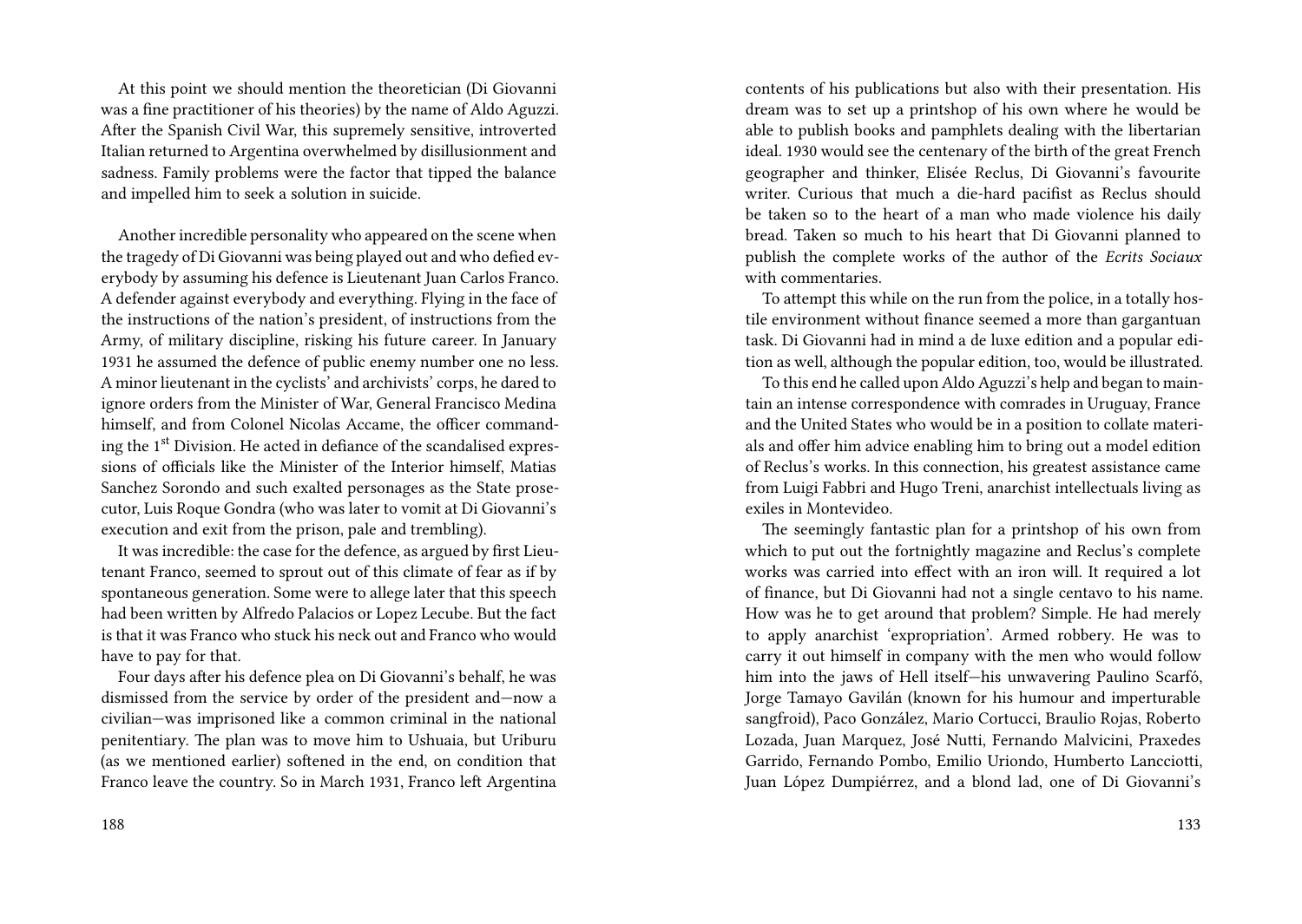favourites, young Silvio Astolfi, who was shortly to adopt an unusual role in order to assist his leader.

They began to acquire weapons for their raids—Colt .45s, a calibre of pistol unusual in this kind of action and one which the police did not have access to.

Di Giovanni's emotional life was one of trials and tribulations. Teresina was living in Avellaneda. Her home was under constant police surveillance but the Prisoners' Aid Committee managed to get help to her on a consistent basis. Severino knew that to visit her there, would be to walk into a deadly trap. Josefina had successfully enrolled for her 5th year of studies at the high school, but her parents and her brother Antonio kept a very close eye on her. Very rarely were the couple able to see one another and with every meeting they ran incalculable risks. Rendezvous arrangements had to be kept vague. Severino wrote, for example, "I will wait for you on Monday from 7am in San Isidro station, in the place you know…" Di Giovanni who was never off the front pages of the newspapers, a man credited with unparalleled savagery, was standing patiently in wait for his beloved, hour after hour like a love-struck teenager.

He planned to free Alejandro Scarfó and to get him out to Europe along with América Josefina. But if Josefina was to be able to leave the country of her own volition (she was still a minor) and not to be returned to the parental home in the event of her running into problems with the authorities, Di Giovanni would have to come up with some plan. He did. He came up with a scheme well suited to his characteristic flouting of every bourgeois bond and law. Josefina would no longer be under parental control if she married. Of course, marriage with Severino was out of the question. Who, then? Quite simply, she would marry with Silvio Astolfi, Di Giovanni's unquestioning disciple.

As it was planned, so it happened, like something from a novel. Josefina was to tell her parents that she had fallen in love with Silvio Astolfi and wanted to get married without delay. Her parents

and jibes that sought to destroy their unalterable serenity. They were obliged to debate abstruse philosophical issues and reply to pointless and banal questioning and invited to indulge in a little of life's pleasures even as the firing squad which would dispatch them was being pointed out to them; even then, with their positions forever oscillating, neither man ceased to be what he was. Indeed, they were that now more than ever and for that they died. They surpassed themselves, and—becoming more than men, for men as such need not endure so much—they have become a banner for a persecuted ideal, and went to their deaths voicing that supreme cry which will resound for a long, long time."

We can say that Di Giovanni's death closed the book on the socalled 'anarchist expropriators' in Argentina and indeed, on anarchism of the sort which employed violence in pursuit of its ideals. In this respect Diego Abad de Santillán's prediction was to be borne out…when this anarchism of violence failed, the people at large would see libertarians as synonymous with irascible bomb throwers and soulless bandits. It would spell the end of anarchism in Argentina. Because, from the 1930s onwards, the libertarian ideal was gradually to dwindle into something which withdrew into intellectual conclaves and the odd syndicate here and there, the majority of whose members would be foreign-born. This was so much the case that, in order to destroy *La Protesta* as a viable daily paper, president Agustin Justo had merely to remove its arrangements for franking its copies for postage.

But it was in Spain that the seal was to be set on this decline. The majority of Argentinian anarchists went there to risk their lives. And to be destroyed, decimated and shot by communists and Francoists alike. Men of unbelievable purity and naivety, all that would survive of them would be a handful of groups for whom there was nothing left except to retreat into their memories and, maybe, into their hopes.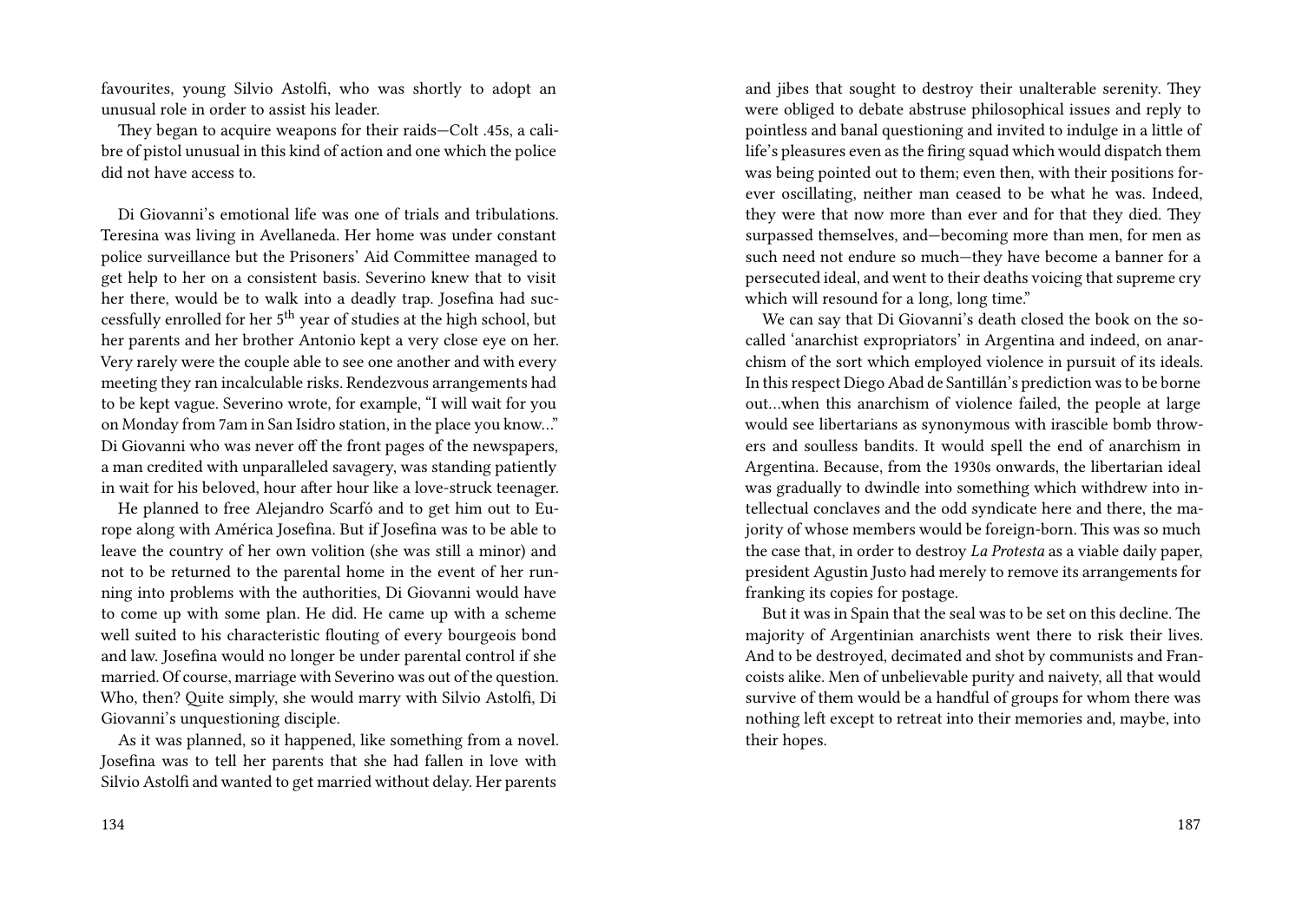of journalists at the Central Police Department) who had been present when Di Giovanni was shot by the firing squad $^3.$ 

*Crítica* which had been Uriburu's trustiest ally in assisting his victory on September 6 1930 and which had described Di Giovanni as a criminal from the moment of his arrest, pointed out (on February 5 1932) after criticising the spectacle of deaths by firing squad, "Let it be said, as a matter of justice, that, just as there was a section of the population who did not lose sight of their moral judgement at that time, so too, there were two hearts, two faces on whom the whole criminal organisation of the dictatorship foundered…the two miscreants Di Giovanni and Scarfó who served as puppets in the bloody farce and who saved human dignity in the moment they died. What glorious examples of serenity and steadfastness and love of the Ideal were offered by both condemned men in the closing stages of their lives! Badgered by jailers, reporters, magistrates, aristocrats and priests, subjected to barbarous torture which left ghastly wounds upon their bodies, and taunted by the sneers

yielded to her wishes, in the belief that the marriage would place her beyond the influence of Di Giovanni. But it was not all plain sailing. In this connection, Josefina was to write to Severino on February 23, 1930, "My blond love, I got your letter, so full of the love that I believe is mine because I need it. It really is a pity not to have known that you were also in the park. By a coincidence I was thinking about you at the time (as ever). But telepathy was at work and each of us was thinking about the other at the same moment. I am writing to you in pencil because I am unbelievably nervous. Had I been writing in ink I should by now have had to strike out everything I had written. Poor Silvio is much more of a worrier than he should be and I, demanding as ever, pester him and pester him with questions until he has had enough. I realise that I am too impatient, but…is not my frame of mind understandable? Darling, if you were able to see how scandalised are the folk who make up "my family"…with their "how indecent this girl's impatience is", and "this is not normal" and, "what a scandal! Such haste and impatience to have him."

"You well know", she continues, "my darling, that your triumphs, be they moral or material are shared by me as much as your misfortunes. The severe lesson you have taught these pseudo-anarchists and the pure climate you say is on the way, find a happy echo in me who wishes you every possible triumph in your struggle for the ideal."

The marriage would go ahead. Josefina was to move in with Teresina, to await Severino's 'master stroke', the one that would secure the release of her brother Alejandro. Then they could escape to Europe.

The first of the hold-ups was a raid on the Bank of Avellaneda…a master stroke of daring and coordination, but it yielded no money.

 $3<sup>3</sup>$  As we have said, the prison governor was Dr Alberto Vinas, who had been appointed to that position by Uriburu. A conservative deputy, he was one of the most active people in the overthrow of Yrigoyen. He was an implacable enemy of anarchism and author of draft legislation (in 1927) to introduce the death penalty to Argentina. On January 6 1928 he starred in the minor 'Maipu Pigall' scandal involving well to do young thugs. The police arrested, for drunkenness, not only national deputy Alberto Vinas, a 37 year old Argentinian, but also David Tezanos Pintos (47); Ricardo Zuberbuhler, (26), an Argentinian stock-holder; and student Rodolfo Ramon Otero.

Naturally, *La Protesta* seized the opportunity thus presented and carried an item which said, 'Deputy Vinas now has convincing evidence to back up his plan to introduce capital punishment; crime is on the increase, even among decent folk.'

From prison governor, Vinas turned to a career in diplomacy. We find him many years later back in Buenos Aires. In one of the many swoops carried out under Peron, Vinas was arrested along with other opposition leaders (Radicals, conservatives, socialists, anarchists—Diego Abad de Santillán among the latter) and taken as a prisoner to the penitentiary whose governor he had once been. There, the other political detainees refused all contact with him and sent him to Coventry, 'because of his reputation as a torturer.'

During 1930 the police were to credit Di Giovanni with five holdups, three of which seem on the evidence to have been his work. The other two were carried out by Jorge Tamayo Gavilan.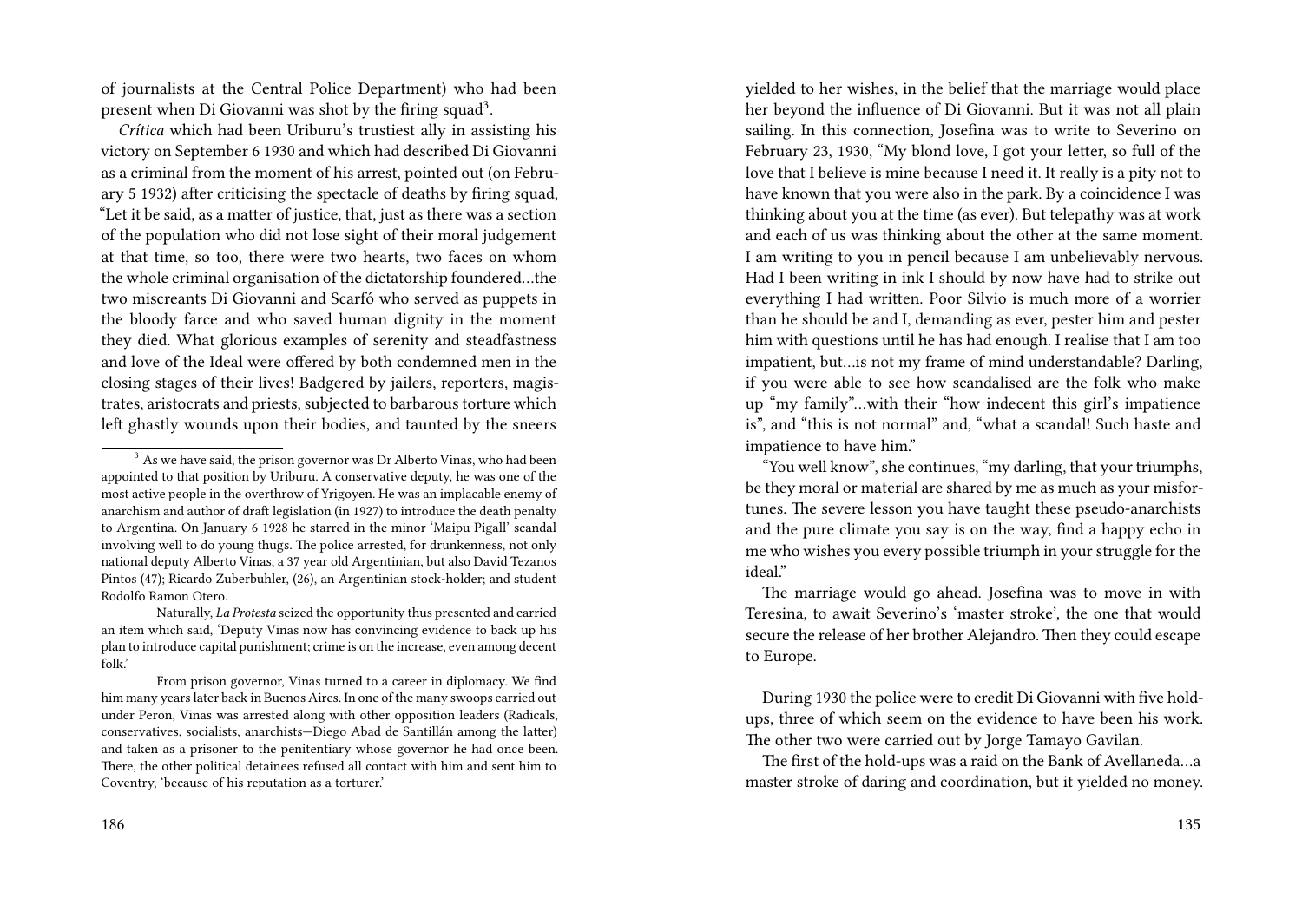It was a very risky venture. The Bank of Avellaneda, located at Avenue Mitre on Montes de Oca, was all but 'cut off' by a continuous stream of omnibuses, taxis, cars and carts of every description, mostly horse drawn. Because of roadworks all of the traffic diverted away from the Puente Pueyrredon, flowed right past it. The flow of traffic was so heavy at the time of the raid that there was a policeman on that corner directing traffic. The banks opened at 10.00am and of the four corners there at the junction, three were occupied by banks so that, by 9.45am there were compact groups of would-be customers collected around their doors. That was the time that Di Giovanni and his comrades drove up in two sedan cars. Two men got out and two remained in the cars. The others walked in through the staff entrance and assumed positions controlling the first customer services level, while they escorted the assistant manager over to the safe to open it. Everything was going perfectly. It was taking a long time to get to the safe, however, because several doors had to be opened before it could be reached. But in a bank there are lots of people. A bank messenger had been watching the whole thing and slipped out through a window. Avellaneda's main police station was only three blocks away. He sprinted towards it as if he had just discovered his real mission in life. Reaching the police station, he lived up to his new vocation: the inspector on duty quickly realised he wasn't lying. Out rushed the police, armed to the teeth.

But the "man dressed in black" knew what he was about, and outside the bank was young Silvio Astolfi who was no fool. Through the sea of carts and buses he saw several cars approach, all of them sounding their horns in an attempt to force a passage. Clinging to their running boards were several 'representatives of the authorities' in menacing poses and brandishing weapons.

Word was passed in a flash. Di Giovanni was just turning the last key in the final lock and could not help hesitating: there were over two million pesos in there. A shot rang out, fired by Silvio Astolfi, to signal that the police were upon them. They all rushed

that manly cry which made even death itself tremble, because those who witnessed his murder say that the very rifle barrels shuddered. The hearts and pulses of the fratricidal soldiery jolted!

The tyrant-soldier went to his death with the wife who stood by his side during the sinister days of his dictatorship, kneeling at his right hand, consumed by grief. The anarchist strode towards his death with the serenest of kisses from his companion on his brow…this companion who eased his waiting with the finest anodyne for sadness…a light-filled glance.

Uriburu died with a thermometre clasped under his arm, in a hospital ward. Di Giovanni went to his death with a smile on his lips.

On the morrow, the former would have a monument before which the very people whom he oppressed would file past. Di Giovanni was to have something in the hearts of anarchists which is worth all of the marble of Carrara…a feeling of gratitude and solidarity because, while he may have fought contrary to the counsel of many, resorting to personal methods of a dubious sort, HE KNEW HOW TO DIE THE DEATH WE SHOULD ALL LIKE FOR OURSELVES."

In its first issue, published after the lifting of the ban imposed by Uriburu—on February 5 1932, *Crítica* reported that Lieutenant Franco had returned from his exile in Paraguay. *Crítica* used that opportunity to apologise to its readership for its reportage of the deaths of Di Giovanni and Paulino Scarfó. The paper pointed out that it had been subjected to government pressure in much the same way that Lieutenant Franco had had to contend with government pressure in his preparations for the defence. It also denounced the fact that both Di Giovanni and Scarfó had been subjected to atrocious torture after they had been sentenced to death, in an attempt to extract confessions of guilt concerning many crimes. Years later, this denunciation was to be borne out by the crime correspondent Gustavo Gonzalez (the doyen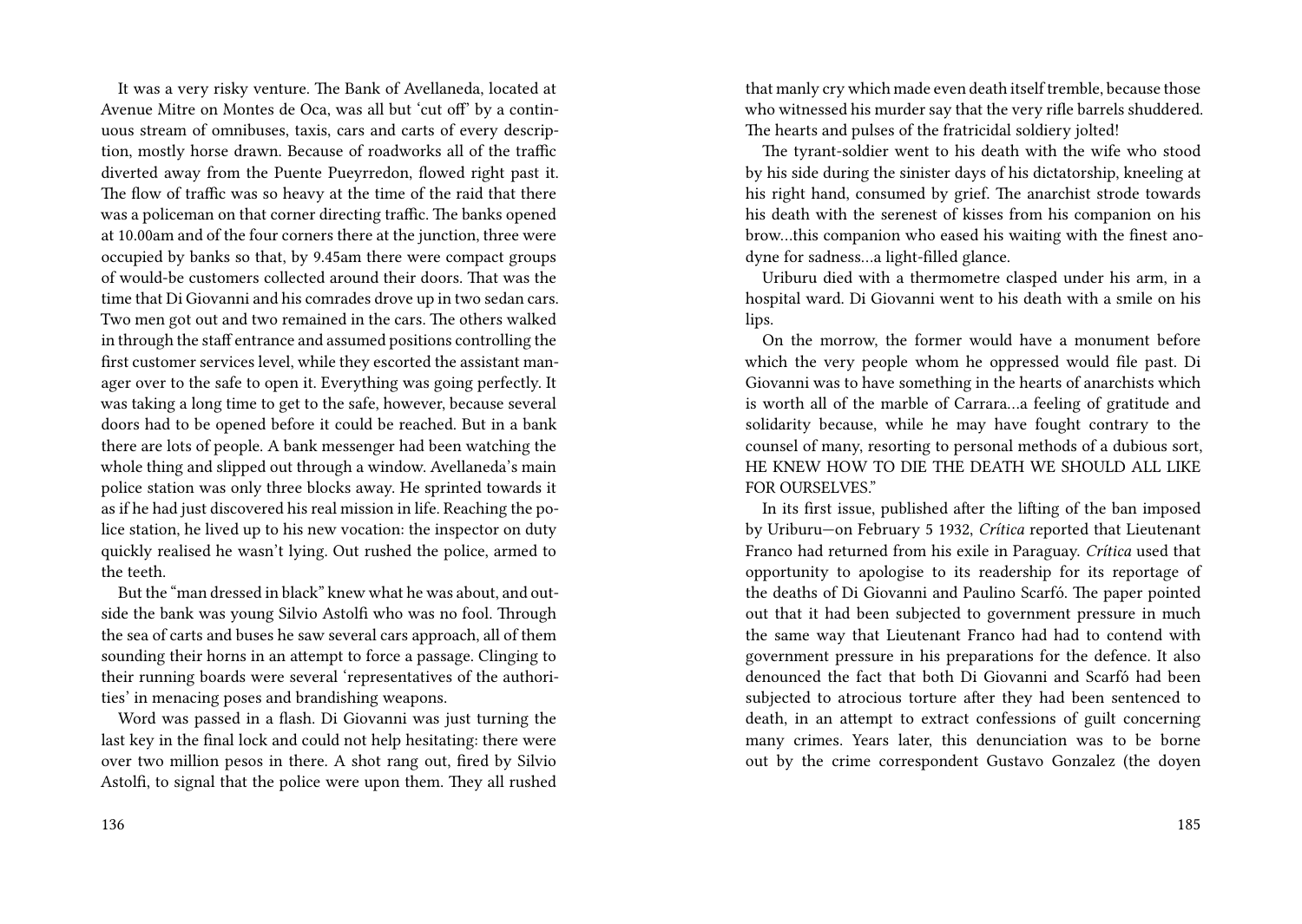top of the bier, is a gold plate reading "To Lieutenant General of the Argentine Army, D. José Felix Uriburu, from the government of the French Republic".

Now we are in Buenos Aires, by a graveside along the main roadway through La Chacarita cemetry. Today is the 46<sup>th</sup> anniversary of the Chicago massacre. Standing before the grave in which the corpse of Severino Di Giovanni was dumped, a mixed group of anarchist men and women are loud in their denunciations of the great crimes of capitalism and its tyrannies. The police are watching from a distance, concealed among the trees and crosses, weapons at the ready to bring the commemoration to a close. There are no reporters present. Buenos Aires' great newspapers will not waste as much as a single gramme of lead on such pettiness. Consequently there are no photographers in attendance here. And no crepe armbands to be seen. And no one sobs here. Josefina América Scarfó she is here, at the foot of the makeshift rostrum—wearing a suit of brown cloth: her face is slightly flushed and her eyes glint a curious sort of light.

The humble resting place, whose only decoration is of gravel, is topped by a block of marble which may have been rescued from some grave erased by the weather. On the marble is scratched, in pencil, "To Severino Di Giovanni, from your admirers".

One was a soldier; the other was an anarchist. The former was a tyrant which is to say an oppressor of peoples; the latter was a libertarian, which is to say, a fighter for human freedom. One lived only to place himself at the service of the present society and to make harsher still and heavier the chains dragged by the humble classes; the other lived only to place himself at the service of that social force which is aimed at the destruction of the society of today and the breaking of all chains.

Uriburu died a civilian, without pain and glory, in a coma which avoided him a face to face meeting with his death. Di Giovanni died—such irony!—in the manner of certain glorious generals, looking straight into the face of death, straight into its eyes as he cried

184

out into the street The pale-faced bank employees were convinced that their monotonous lives were about to end.

As the raiders scrambled into their cars the police were only 25 yards away but stuck in a confusion of carts loaded with timber and crowded buses belching diesel smoke.

The anarchists had no such problems. They had two drivers like MGM stunt men. In the course of the chase the suspense became acute. The police were never more than ten yards from them but could not use their guns without killing carters, teamsters, horses and working girls. The situation contained such elements of farce that the anarchists made fools of the agents of authority. As the police drivers' reflexes were less supple than the anarchists', the latter escaped, albeit it without a single peso.

In the second hold-up, at La Central bus station at the corner of Segurola and Velez Sarsfield Street, Di Giovanni and five of his men netted 17,500 pesos from the bus company.

That was on Friday June 20 1930, a little before noon. The raid had been prepared by Tamayo Gavilan (who was already striking out on his own) but at the last minute he had decided not to go through with it. Then Di Giovanni, Emilio Uriondo, Lanciotto, Malvicini, López Dumpiérrez and Silvio Astolfi adopted the scheme. Astolfi was the driver whilst Di Giovanni remained outside (the key position in hold-ups since it was up to him to cover their get-away). The other four made for the cashier's office. Everything went off at top speed without a single shot fired, but when the four raiders emerged with the money it was to find Di Giovanni engaged in a furious exchange of gunfire. Someone fired on him from the windows of an office building opposite, and Severino was shooting in every direction. For all the gunfire, no one was hurt.

With respect to the second hold-up, inspector general Santiago, chief of detectives, stated that it had been the work of anarchists who, "have lately been specialising in daring hold-ups."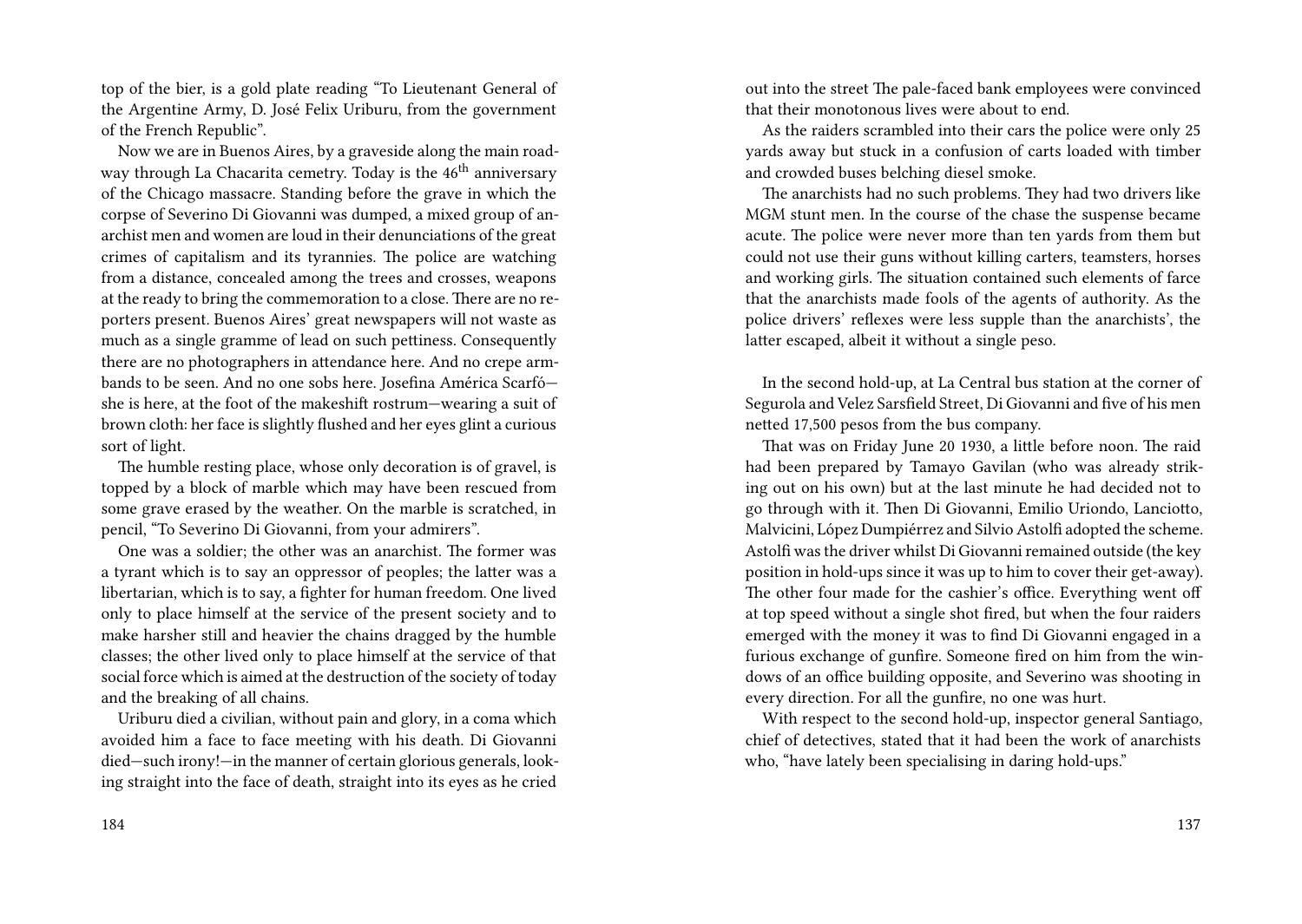Two days later something happened which was talked about for several days, something described as "a veritable feat by Severino Di Giovanni."

According to police and newspaper accounts, on the night of June 22, Di Giovanni was dining along with three of his comrades in the Italian restaurant belonging to Domingo Grabino at 285 Pedro Goyena Street. An anonymous telephone caller tipped off police to this effect. They surrounded it with a huge deployment of officers.

*La Prensa* records, "The detectives entered the eating-house in a body. Di Giovanni who was sitting in a chair with a good view of the door, recognised them at a glance and crying a warning stood up, drawing a pistol from his jacket. Simultaneously he made a rapid withdrawal, vanishing through one of the internal doors of the place."

The fugitive—how, no one knows—managed to give the police cordon the slip and starred in the next developments which *La Nación* described in two columns entitled, "Di Giovanni's Cynicism". "On every occasion that he was arrested Di Giovanni had given evidence of spectacular cynicism. So it was that on the occasion of the bombing of the City Bank he notified police that the material damage caused and victims claimed by the outrage were 'a source of delight' to him. Yesterday, too, he could not resist making fools of the police who had him but trapped for a few moments. In a fresh display of cynicism and perhaps also his rashness, about ten minutes after escaping capture he picked up a telephone (which, judging by the speed with which he was connected must have been somewhere in the vicinity) and put a call through to the Pedro Goyena restaurant, where it was answered by one of the policemen. Thus Di Giovanni made fools of the police, crowing his delight at the ease with which he had managed to slip through the cordon and, furthermore, went on to make various threats against the representatives of the authorities. Then he abruptly replaced his receiver before police could trace the source of the call."

face with Tamayo Gavilan who opened fire on them and had to be killed.

The fact remains that Tamayo Gavilan's corpse bore only one bullet wound…in the back of the head.

In the United States, the Italian anarchists were to publish a special edition of their paper, *L'Adunata dei Refrattari*, devoted to Severino Di Giovanni and Paulino Scarfó, only a few days after the executions. The first page was occupied by a requiem poem (of high literary value)…entitled *Viva L'Anarchia*, from the pen of the poetess Virgilia D'Andrea. The contents, profusely illustrated with photographs of the anarchist pair, were a biographical sketch of them plus an account of their exploits in a lengthy article some seven pages long, entitled "The Tragedy of Buenos Aires".

Months passed and on May 13 1932, press freedoms were restored in Argentina. *La Antorcha* carried an article entitled, "Two ways to die: the anarchist and the dictator", wherein comparisons were made between the death of the former president Uriburu (recently deceased in Paris) and that of Severino Di Giovanni.

The author wrote:

"We are in Paris, by the portals of the Church of Saint Pierre de Chaillot. The religious rites have ended: the former dictator's remains are resting in the crypt. Crowds surround the group of mourners whose crepe armbands testify to their being related to the deceased. The official delegation files by…the frock coats, military dress uniforms, the highly elegant coiffure of the ladies of the nobility and aristocracy…Men and women weep openly. In the arms of a woman friend, Dona Aurelio Madero de Uriburu is sobbing. It is an emotional scene, carefully recorded by reporters from the news agencies which supply the great publications of Buenos Aires with rivers of words. Photographers and cameramen are making the photographs and newsreels which the newspaper firms would offer the moon for in their eagerness to offer the Argentinian reader the most touching scenes. The requiem is over. On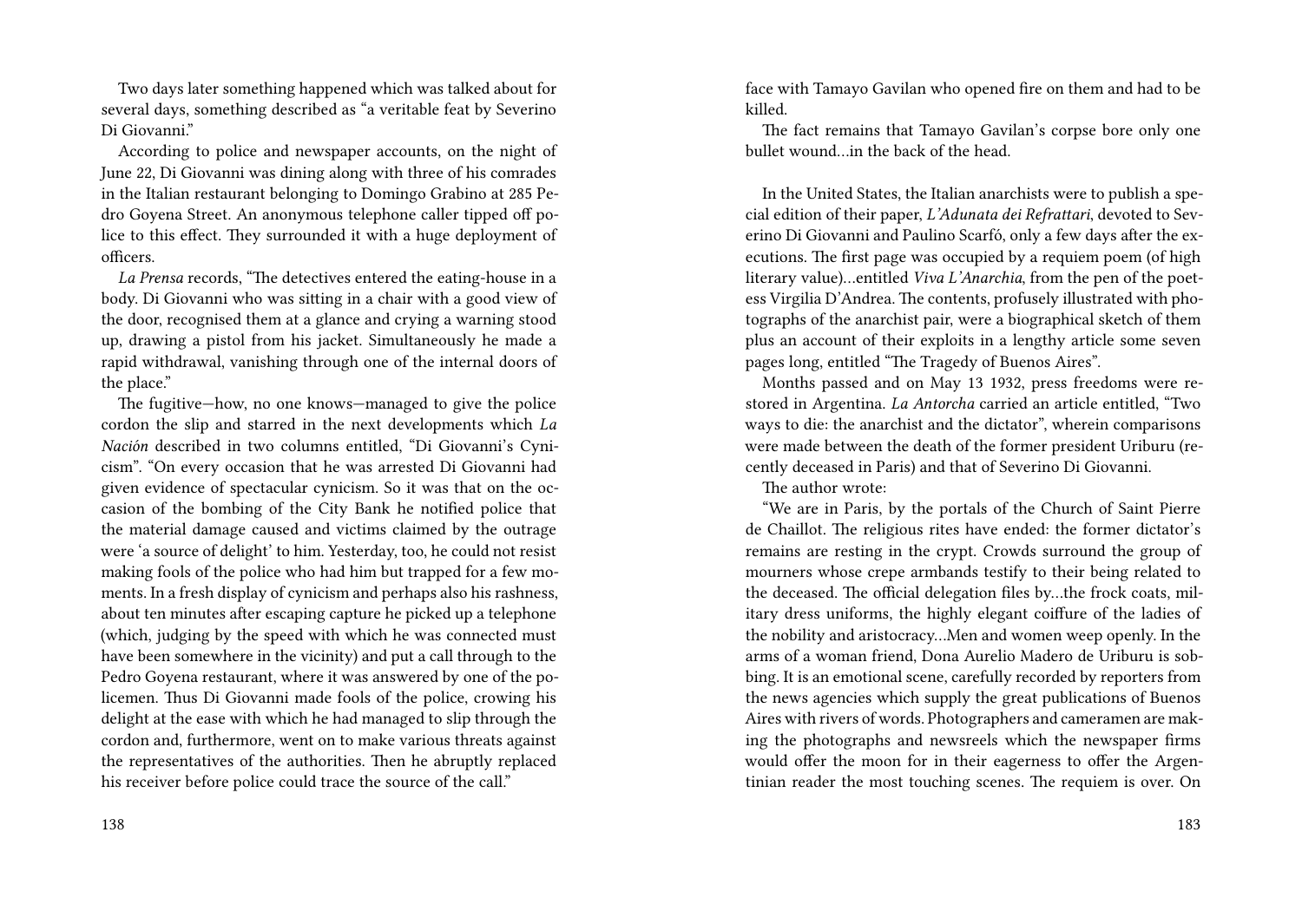nobody dared make himself a target for it. Sanchez Sorondo gave orders that the police should wipe out the remnants of Di Giovanni's group. Thus, one by one, their numbers were reduced. Nutti Malvicini, 'captain' Paz and the rest, almost to a man. With their leader dead, the group came apart. Only one man tried to follow in the footsteps of Severino Di Giovanni and despite the persecution kept faith doggedly with the ideals of his leader; this was the Chilean Jorge Tamayo Gavilan. But he was a man of very confused ideas. His only virtue was his boundless courage. Having moved to Argentina along with the greatest Chilean anarchist leader, Pedro Ortuzar, he was in the vanguard of all the most dangerous missions undertaken by Argentinian anarchism…he could be found on strike pickets, at meetings, distributing leaflets in the Plaza de Mayo, etc. Won over by Di Giovanni, he acted as his lieutenant on the riskiest operations. Uneducated and having none of the theoretical grounding of a Di Giovanni, there was only one thing left to Tamayo… violence. Without quite understanding the intent behind his 'anarchist expropriation', once Severino was dead, Tamayo carried out two daring raids although he knew that the police were already on his trail. In the latter raid at Villalonga, he was surrounded by police but shot his way out of the trap after a prolonged gunbattle in the course of which he killed three policemen. That sealed his fate. Now the police were after him solely in order to avenge their dead colleagues. In addition, he was accused of responsibility for the death of Major Rosasco, the police chief of Buenos Aires province, murdered by anarchists in a restaurant in Avellaneda while dining there. Tamayo was eventually betrayed by a woman, Elsa Eisen de Salmstein (a girlfriend of Tamayo's fiancee, Ester Rosa Kornovska) who gave police his address.

Tamayo Gavilan met his death on July 22 1931. As to how he did so, opinions differ. Anarchists were to claim that he was murdered in his sleep. In a communique, the police were to claim that they had discovered him by accident and that, while effecting a search of a hotel in Sarandi Street, they burst into a room to come face to

The newspapers now had enough material to keep them going for some days and some of them poked fun at the inability of the police to catch Di Giovanni, who always gave them the slip. Thus in the "Echoes of the Day" column of *El Mundo* (June 25 1930) under the caption, "Know the Cloth" the following appeared:

"Severino Di Giovanni is a formidable sort. He belongs to the school of Roscigna, Silveyra and other celebrated fugitives whom sceptics are already inclined to regard as inventions by the police, to excuse their inefficiency. Look at it this way: Who is this Rosigna? Does he exist or not? But no, this Di Giovanni fellow really does exist. Our valiant policemen proved that on Monday, for they saw him, watched him put his hands up, cornered him and then let him escape. What a cheek, this Di Giovanni has, a real rascal. That he should escape is fair enough, but it seems despicable to us that he should capitalise upon his being bigger than them and frighten the detectives into believing that he was about to hurl a bomb at them, in the way that heartless parents terrify their children with tales of the bogeyman. Frankly, Di Giovanni was quite naughty. He has no right to behave so badly."

The figure of Di Giovanni had become so popular that even *Felix the Cat* took him up. In the strip printed on July 1 1930 *Felix the Cat* was walking along a country road exclaiming, "What a glorious day! I'm as free as Severino Di Giovanni!" And, behind him, at the roadside stood a notice reading… "Watch out for the bombs."

But, in the last analysis, Di Giovanni had suffered a defeat. Three of his best comrades, Emilio Uriondo, Umberto Lanciotto and José López Dumpiérrez had been arrested in the restaurant on Pedro Goyena, even if they had—"put up a bitter fight' as *La Prensa* noted. Now the police had something to go on. It was just a question of 'softening' them up a bit. Because police prestige was at stake here, as *La Prensa* pointed out, "the staff of the investigations branch feel concerned by the telephoned threats of Severino Di Giovanni." But it would appear that nothing the police could come up with did them any good, for a few days later *La Prensa* said that, "the three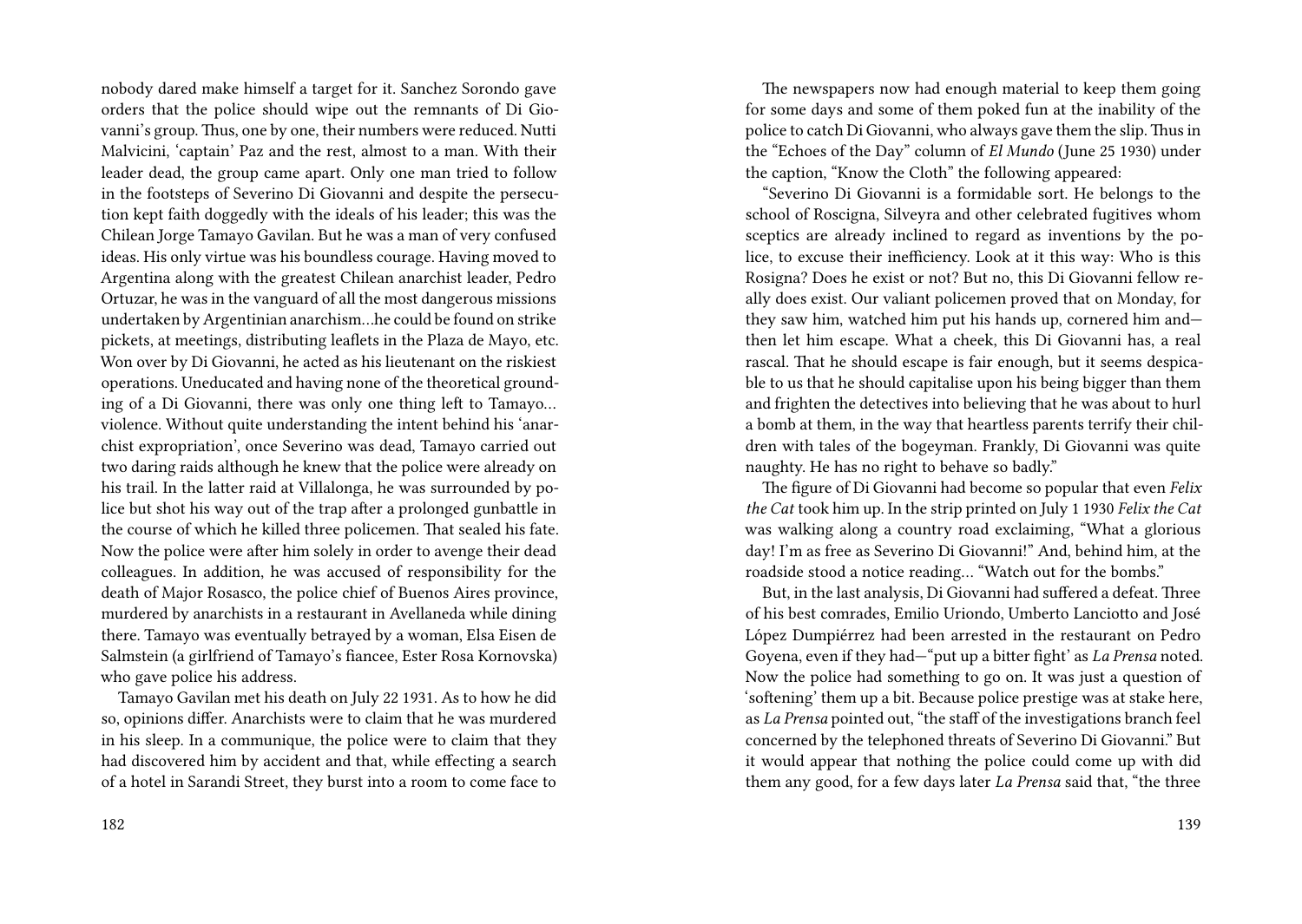prisoners have clammed up entirely and their lips have parted only in order to offer some insults to the police."

Hard men, obviously. But inspector Santiago was not giving up. Public opinion and the chief of police demanded results, something concrete.

Emilio Uriondo has told how it was so important for police to discover something about Di Giovanni, that he was moved from the police station to the Central Police Department. There his handcuffs were removed and he was taken to the offices of no less than Inspector Santiago. "The fact is that when I stood in front of Santiago," Uriondo told us, "I felt quite an important captive although I had no idea how far they wanted to go."

After offering Uriondo a cigarette, the chief of detectives put his big offer to him, "Look, nothing will happen to you. We're going to free you right here and now and we'll leave you be, absolutely, but you must tell us where Di Giovanni is."

Three hours later, Santiago sent for Uriondo again and put the same offer of freedom to him, although by now his demands were much more modest; he would settle for any information, any detail, somewhere where Di Giovanni might have gone, somewhere where he might be.

But he was wasting his time. Their loyalty cost Lanciotti, Uriondo and López Dumpiérrez three years in Ushuaia, "for withholding information."

But the most interesting point about the whole thing is that the man who escaped from the restaurant on Pedro Goyena was not Severino Di Giovanni at all, but Fernando Malvicini. In their zeal to lay hands on the Italian anarchist, somehow, somewhere, the police mixed the pair up: this confusion grew when the real Severino Di Giovanni spoke to them by telephone only minutes later: Di Giovanni who was calling from a house very near Pedro Goyena had been warned of what had happened by Malvicini and telephoned police in the restaurant in order to taunt them and to

seconds later. Thereafter the screaming<sup>2</sup> which chilled the hearts of all present and made even the bravest quiver. All that screaming, carried on the breeze, was louder than that which went up the night before. Voices in more cells joined in the chorus.

"Then, the ensuing silence was broken by the clatter of a tram coming from far away to pass by the prison. The crowd dispersed and we saw for the first time that there were thousands present.

"Lots of cars streamed by: one, sleek and yellow, contained three women, unescorted. The one at the wheel said to her girlfriends: 'I think the howl that went up today was more impressive, don't you'…"

Di Giovanni's corpse—like Paulino Scarfó's—was not released to relatives. Instead, on the orders of the minister, Matias Sanchez Sorondo, it was taken to La Chacarita cemetery under impressive police escort; no announcement was made to anyone about its destination or when it would be moved. Although the burial took place at dawn and no one was able to witness it (excepting the police and prison warders of the escort), Severino Di Giovanni's tomb was, next day, covered with red flowers.

At this, Sanchez Sorondo was outraged and ordered that the Prefecture of Police post "a permanent guard, around the clock, on the burial place which holds the remains of Severino Di Giovanni…until such time as those remains are removed to another grave or their cremation has been completed". Furthermore, it was arranged that police would cordon off the cemetry to forestall demonstrations or incidents of the sort.

Tacitly, the government was admitting that this man had been more than just an ordinary criminal.

Afterwards, as always, things subsided into their natural, normal course. No one was to be bold enough to write a single word in defence of the two shot men. The repression was violent and

<sup>2</sup> *All of the prison's inmates who had been awaiting the report of the volley sent up a chorus of screams and beat their prison bars frantically.*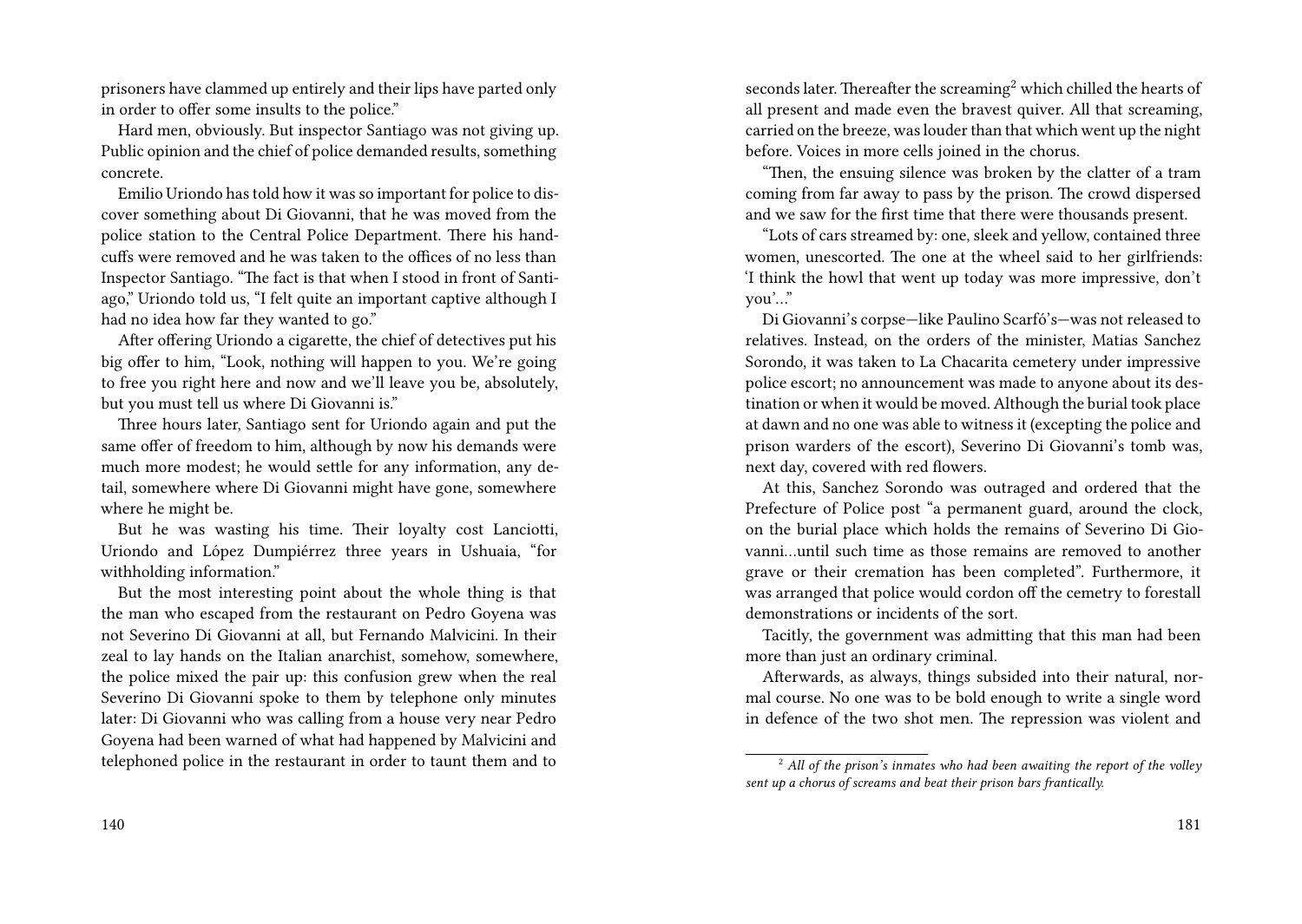"Seconds later, the commander of the firing squad lowered his sword and eight bullets ripped through Di Giovanni's body. A whiff of smoke rising from his chest signalled the entry points. His face contracted in a violent grimace of pain. Muscular contractions raised him a little out of the chair only to have him collapse heavily over to the left side.

"Splinters of wood showered from the chair back. A huge bloodstain saturated the chair, dripping down on to the ground.

"Right after Di Giovanni's body slumped back in the chair the officer in charge fired the coup de grace…a bullet which entered the body through the right temple."

Paulino Scarfó met the same death as his leader and mentor. His family tried to persuade him to petition for clemency, but his answer to that was…"An anarchist never asks for clemency". Nor was he willing to receive his mother—who had spent a painful twentyfour hours waiting to see the president to ask him to spare her son—because, he maintained, it would only add to her suffering if she were able to see him once more. "Better that she should remember me as she knew me before. It would only add to her grief and I have made her suffer enough in this life as it is." Through Josefina, he sent his greetings to…"all the comrades who remained to struggle". Scarfó's execution was bereft of theatrical touches. This time no one was permitted to view the prisoner, except for the prison officials who had to finalise arrangements.

Sitting on the death chair, Scarfó also rejected a blind-fold. Then, when the time came, he said to those present:

"Good night, gentlemen."

And when he heard the order to take aim he cried out:

"Long live Anarchy!"

A reporter from *Crítica* gave this description of the scene outside the prison: "At 5am the volley rang out; it was not like yesterday's which did not come all at once; the coup de grace was heard two

threaten them with dire consequences unless they released his captured comrades.

On August 7 1930, Di Giovanni carried out his long-awaited 'coup'—the attack aimed at freeing Alejandro Scarfó and those others of his comrades imprisoned in Caseros prison. Di Giovanni realised that if he could bring this off, it would change his life. Everything had been made ready at the French end; they were expecting him to arrive and set up home with Josefina. There he would begin a new life in an anarchist cooperative colony, where he would be closer to his beloved Italy. All of the preparations had been completed, down to the final detail. Di Giovanni knew that his life was in the balance yet again. He had the assistance of the taciturn Paulino Scarfó, ready to fight for his imprisoned brother's life: and of Jorge Tamayo Gavilán, a man who was never happier than when he was risking his life; and of Braulio Rojas. At 1.30pm, the prison van transporting prisoners from Caseros to the courts pulled up. Di Giovanni had been tipped off (by a friendly lawyer) that it would be carrying Alejandro Scarfó and Gomez Oliver. Despite the heavy guard on the vehicle, the anarchists managed to stop it. Hollywood style. Their car pulled out abruptly in its path and the driver of the prison van was forced to brake. A furious struggle ensued. While the other three kept the police escort at bay Di Giovanni found the keys and opened the doors to the little cells. But they were not there! The only sound was the shrieking of women and some exclamations in Yiddish. The only prisoners in the van were three prostitutes and a member of the Zwi Migdal white slavers' organisation.

All that courage and daring, for nothing. But no time for regrets. They had to make their getaway without delay, for the police, alerted, were almost upon them.

More copy for the newspapers. Every one of them attributed the raid (correctly, on this occasion) to Severino Di Giovanni.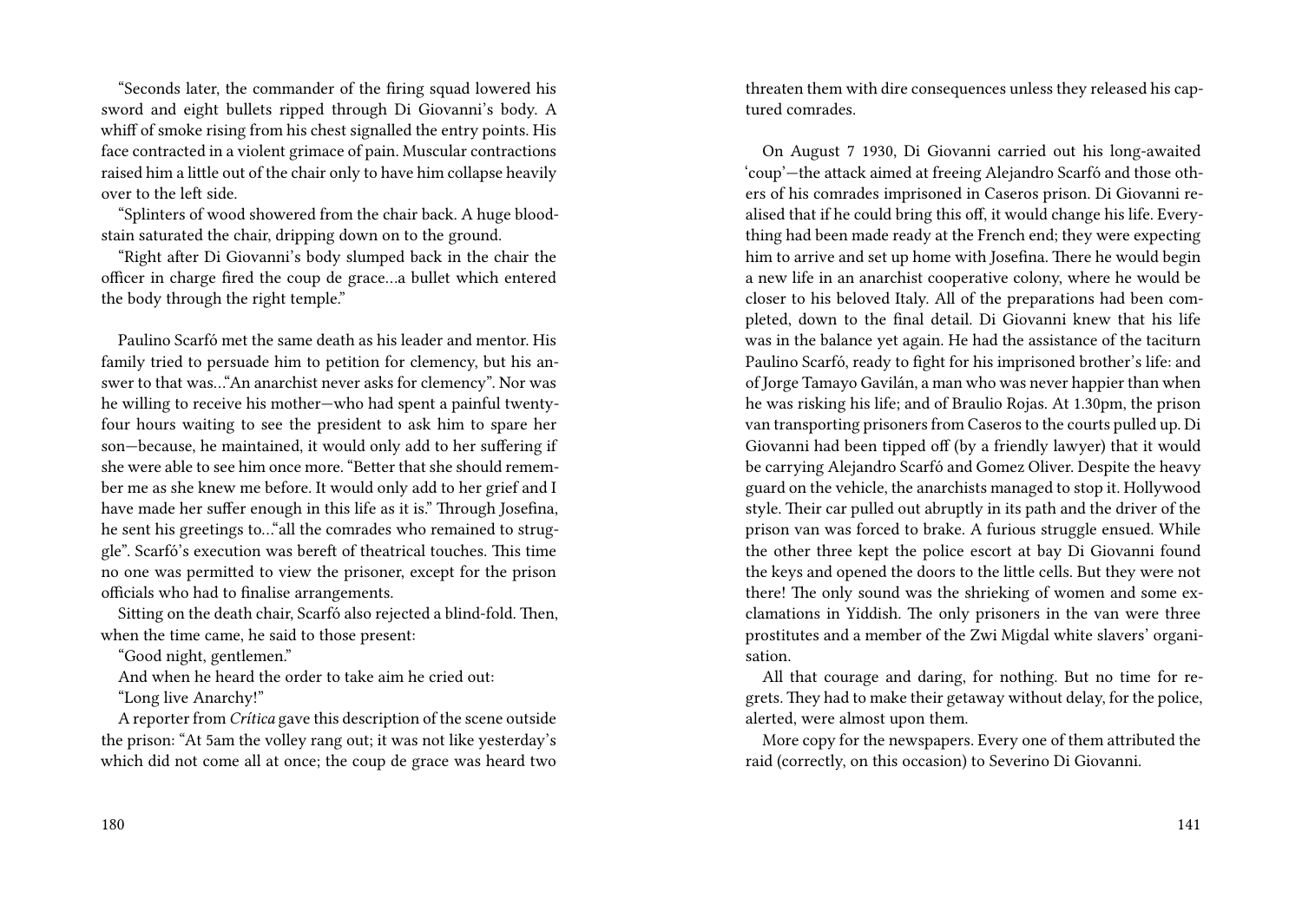*Crítica* was to carry an odd item entitled "Chaplinesque Di Giovanni" in which it was stated, "Indisputably Di Giovanni has a strong and original personality. He has no need to put a signature to his spectacular raid or his stupendous teasing of the police for one to recognise him as a unique artist. When, just a few seconds after the raid yesterday, detectives came across the broken prison van with its driver and turnkey in a dead faint, they exclaimed in tones that might well have betokened admiration, "Di Giovanni! Di Giovanni!"

But, no discredit to his original personality, this Di Giovanni has the talent and the opportunities to imitate Chaplin, forever holding the constabulary up to ridicule.

If there had been an impartial spectator watching yesterday's raid they would have thought of Chaplin when the turnkey inside the van poked his head out of the window in the naive belief that this was no attack but only a traffic accident…As one might expect, Di Giovanni seized the opportunity of the proffered head to knock out its owner.

Only Di Giovanni could have reproduced this chaplinesque scene on the streets of this city of ours."

Deep down, such incidents delighted the ordinary public, and appealed to the latent rebellion which the ordinary person carries inside him but which he takes care to keep concealed.

But in point of fact, the raid on the prison van spelt death for Di Giovanni. Everything had turned sour just when everything had seemed to be going perfectly. This failure was a tremendous hitch to his plans. He had determined to honour his promise to free Alejandro Scarfó. Now he knew it would be even harder to do that. The guards would be doubled or they would move Scarfó to another jail or send him to Ushuaia. Nonetheless, Di Giovanni set to work the very next day on a new plan; he would have to blast his way into Caseros jail. This would be a carefully coordinated plan of attack, with twelve men in different observation and attack po-

142

" 'Permit me to say something', he said unexpectedly.

" 'You may not speak. Continue,' was the answer of the startled officer.

"He shuffled forward. When he reached the edge of the grass verge atop which the death chair had been placed, he required the aid of two prison officials to clear the edge. His first two steps availed him little for he skidded on moist, soft grass on the hillock. Then he made it up thanks to a few small hops, the spectacle of which seemed merely to underline the tragedy of the scene.

"The two officials gripped him tightly by the arm and took his weight to save him from falling. Somewhat brusquely, he shrugged off the officials who were assisting him, and covered the distance to the death chair without aid from anyone. Then, slowly, almost unconcernedly, he settled into it. He leaned strongly against its high back as if, to test the comfort of the chair. And then he sat, blithely watching the preparations, his body in a relaxed position, leaning slightly forward.

"When the firing squad marched in, he looked long and hard at every one of them.

"Once the prisoner was seated and the firing squad had assumed its position facing him, one soldier approached him, carrying a blindfold. He came up behind Di Giovanni. He placed the blindfold before the prisoner's eyes but the latter said:

" 'I don't want to be blindfolded' ".

"But when the trooper insisted, he jerked his head back. Then the trooper withdrew, after having tied him to the chair with a rope crisscrossing his chest.

"When the squad was ready to fire and the sergeant gestured the order to shoot, Di Giovanni stiffened against the back of the chair. He raised his head. All of his muscles tensed and then, lifting his body insofar as he was able he poured all of his being into one cry. And so the silence of that moment was broken by a shrill cry rising from his throat…

" 'Long live Anarchy!'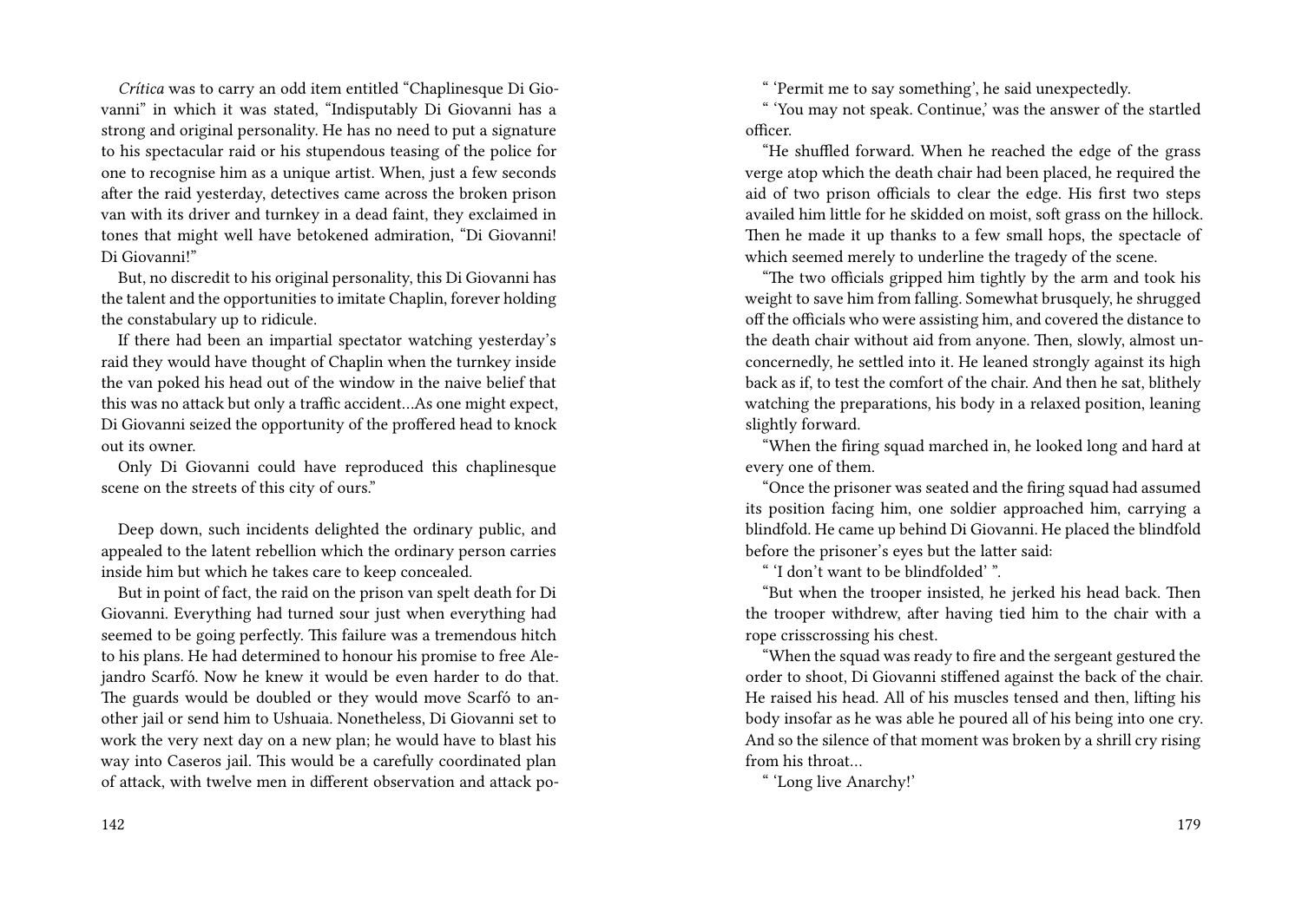Severino Di Giovanni's feet shackled by a bar of iron. One crisp order from the secretary to the military tribunal and the condemned man was brought into his presence. Military officers lined one third of the distance between the door through which the condemned man would pass and the death chair in the distance. The ceremony was under way.

"During the hours of waiting, Di Giovanni seems to have regained the famous composure which forever characterised him. He emerged from beneath the canopy, shuffling slowly forward. He was wearing a brand-new mechanic's overall. The bonds which thrust his feet apart kept his steps extremely short. A rope connecting the fetters and his handcuffs made it easier for him to walk. He carried his hands crossed before him.

"He was brought before the secretary to the tribunal. Standing in front of this army officer he adopted the attitude of indifference which he had displayed the morning before as the tribunal's verdict was read out to him. Except that this time he was scarcely able to overcome the excitement, the intense excitement coursing through his veins. One got the impression that he had walked league upon league to reach that spot, to halt suddenly with a great effort, lest he betray exhaustion.

"He carried his head high as if eager to gulp in all of the air around him. His chin jutted forward in token of his resolution. His features were set and he was sweating profusely. His eyes were fixed, not upon the secretary, as they had been the morning before, but on the fragment of starry skies visible above the prison searchlights.

"The sentence of the tribunal was read out again…at greater length this time, although the document was the same one as before. As he listened or mused on who knows what thoughts, his tongue licked constantly at drying lips. His lips twitched nervously. He seemed on the verge of saying something but fought the temptation. He listened in silence as the sentence was read.

178

sitions outside the jail, coordinated with the imprisoned anarchists on the inside. But this plan was one which he was never to have the chance of implementing for tragedy struck before the opportunity arose.

Di Giovanni did not take the view that the slurs, "agent of fascism or of the police", offered and continuing to be offered by *La Protesta* had been wiped out by López Arango's death. He wanted anarchists themselves to define most clearly whether or not he deserved such harsh judgements. To this end he invited an international jury of leading anarchist thinkers to deliver their judgement upon his actions. It was a slow and laborious business, setting up this jury. Abad de Santillán was asked to supply copies of everything that *La Protesta* had published against Di Giovanni; this was done and the copies were sent off to jurors. The jury, formed in Montevideo, comprised Luigi Fabbri, Hugo Treni and T. Gobbi and its final declaration was severely critical of the terms employed by *La Protesta*. It pointed out that, "comrade Di Giovanni is cleared of all suspicion", but its judgement did contain one paragraph in which it noted that such excesses of language (as those employed by *La Protesta*) were typical of the intense struggle in which anarchists were engaged. This closing comment failed to satisfy Di Giovanni who was to complain that the jury had not been as precise and authoritative in its pronouncements as the anarchist ideal required.

In May 1930—freed by the decree of Hipólito Yrigoyen—the 'martyr' Simon Radowitzky, a veritable saint to the anarchists, arrived in Montevideo after serving twenty years in Ushuaia. On July 6 Radowitzky wrote to Di Giovanni, giving his opinion of the terms employed by *La Protesta*, "There are those in our ranks who must be made to see reason; some progress has been made in this direction and we shall see whether our anarchist press is to be used exclusively for propaganda and for the workers movement. Enough of this recourse to the sort of charlaton weaponry of the communists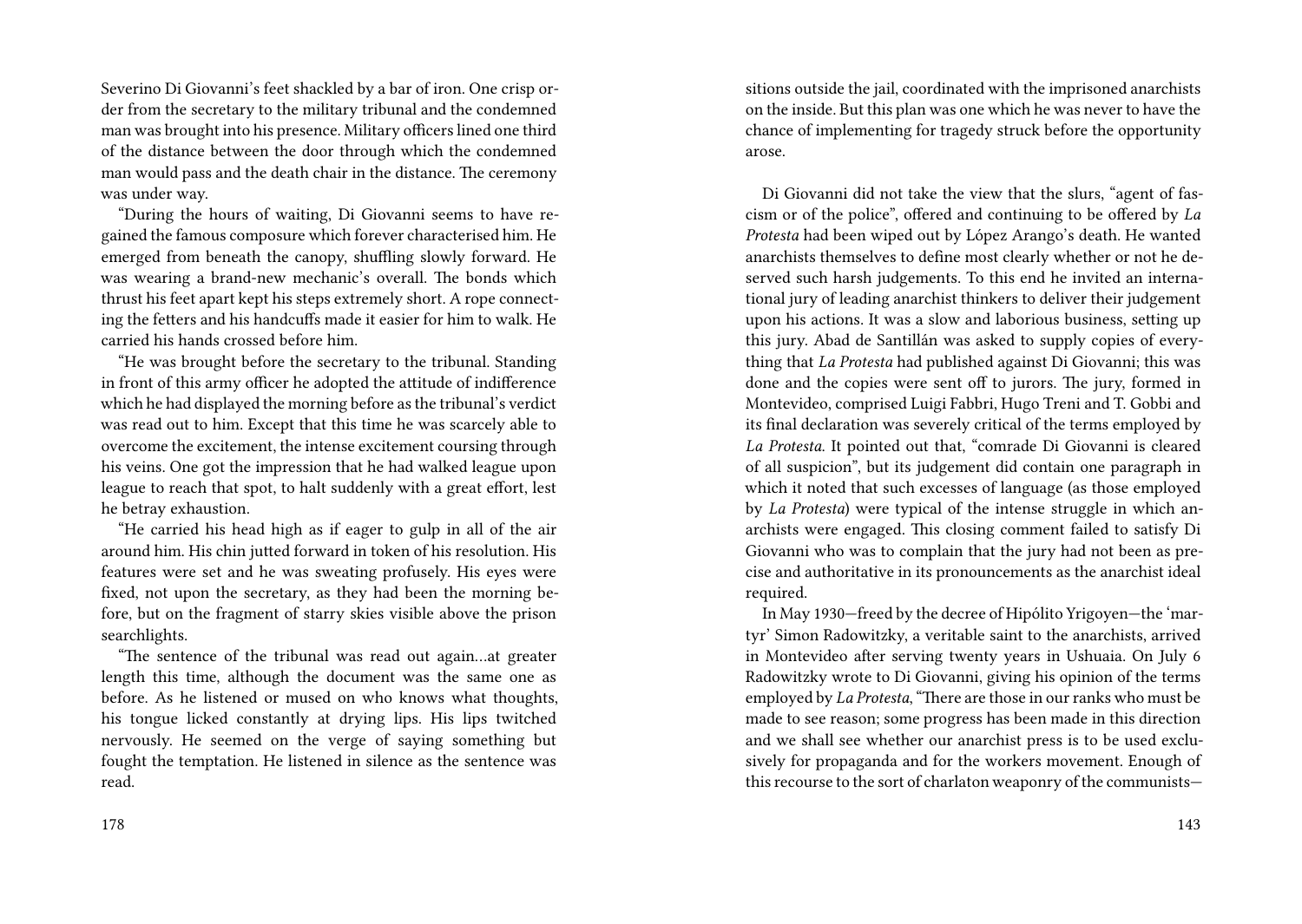reading a communist newspaper is sickening. For the sake of our dignity we should be somewhat above intrigues of that sort. I know what has happened to you. Some comrades here filled me in on the situation. You are right. There are times when it is impossible to ignore certain sorts of pettiness."

Reading this letter from his 'comrade Simon", Di Giovanni felt vindicated yet again. But although the leading lights of anarchism disagreed with *La Protesta*'s intensive campaign against him, that campaign was making itself felt. No new recruits came to Di Giovanni's group. Those around him were those he had always had about him and even they were being whittled away, arrested in the course of the fierce battle against the police.

distance. Everyone maintained a stony silence, broken only by the barked orders of the officer who was to direct the execution."

Meanwhile, the prison yard was a strange sight to behold— knots of people clustered together in its narrow confines, determined not to miss a single detail of what came next. The roof of the carpentry shop (which had a perfect view of the yard) was similarly crowded. Outside, some thousands of people waited for the privilege of hearing the deadly volley from within.

Back to the newspaper account:

"…At the back of the yard is a high wall on the upper part of which the guard posts are located. Stretching up to the 50 metre mark before one comes to that wall is a sort of grassy mound a metre in height; it slopes away gently towards the pathways opposite the carpentry shop. The death chair had been positioned atop this grass mound, at a distance of roughly 3 metres from the wall.

"By then—5am it was—first light was beginning to filter through. A diffused light covered everything in a mantle of grey. The death chair was in position on the highest section of the grassy slope. Even from a distance one could see the exaggeratedly high back and feet of the chair, which appeared to be thrust so firmly into the ground.

"The marching feet of the troopers made heads turn. This was the detail of warders chosen to carry out the sentence. The soldiers spread out until they formed a square around the spot where the chair had been set up. The words of command (the only voices which rent the early morning stillness) seemed somehow out of place, as they echoed through the air.

"Surrounded by several warders, Di Giovanni stood inside the workshop, an open-sided shed facing on to the wall opposite. To spare the condemned man any premature glimpse of the place of execution a canopy shut off the shed, like the stage-front curtains of some grotesque theatre. From time to time some of the prisoner's escort would lift a corner of the canopy to check the progress of the preparations. Beneath the hanging canvas one could just make out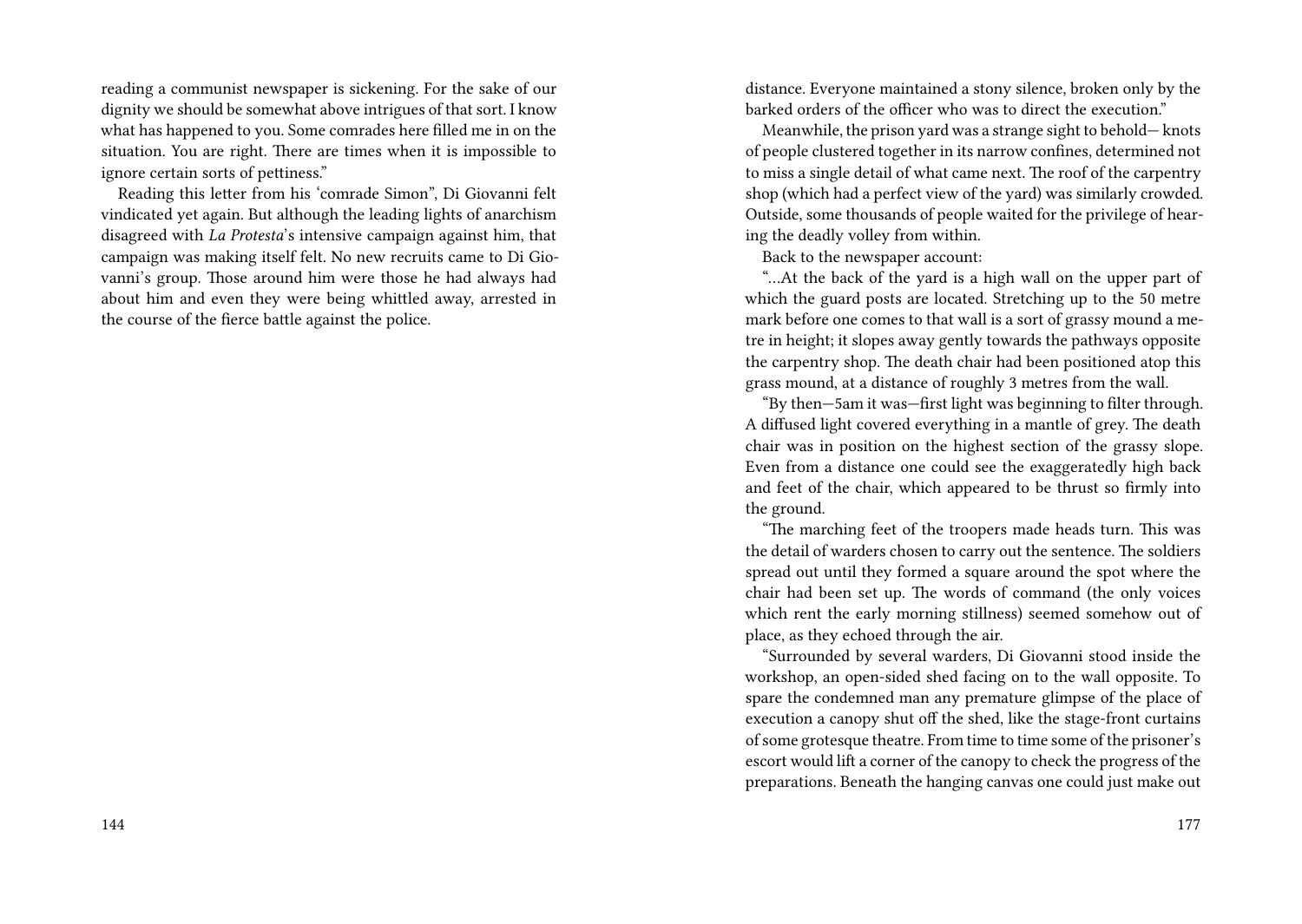Giovanni in conversation in order… "to see what sort of fellow he is"

When the prison governor Alberto Vinas, brought the good baron face to face with the condemned man and told the latter that his visitor was none other than the Baron De Marchi, Di Giovanni looked at him and asked, "You are a noble man?" "Yes," the baron answered, delighted. "Then stop annoying me", the anarchist returned, and turned his back on him.

After that Di Giovanni firmly refused three attempts by two priests who wanted to speak with him. At this point, the blacksmith arrived to rivet the bar of iron to each of his ankles.

All of the newspaper accounts of Di Giovanni's last moments are much of a piece. We shall reproduce the *Crítica* account because it contains, perhaps, more details than any other:

"Two men in uniform walked along the corridor, carrying heavy fetters and the equipment required to rivet them on. Inside the cell, the scene was one of awful drama. Men fitted the shackles to Di Giovanni's ankles and for a time the only sound was of hammer blows, until the condemned man was almost completely obstructed from moving at all. The troopers began to load their guns. With apparent calm, the warders placed the bench in the courtyard and paced out the five steps to where the firing squad would take up its position. As Di Giovanni set out for the place of execution, the rattle of his chains dragging on the ground could be heard in the

'Fetch a chair.'

But Di Giovanni refused this, saying,

'No…what chair! All I need is a little help.'

Afterwards, well, you know what happened. I went through agonies during that tragic ceremony. It was a pungent emotion I had never experienced before. And that because this was no entertainment, no fiction. This was reality that I was seeing…'

# **IX. The last battle**

In a proud and manly attitude and not on our knees.

S. Di Giovanni, May 22 1929

But on September 6 1930 when the army under General Uriburu overthrew the Yrigoyen regime things changed for everybody. The anarchists who had launched so many attacks upon aged president Yrigoyen realised within a few days that, for all his faults, he had let them hold on to their freedom of expression and association. Now they were to enjoy none of that. Under Uriburu it was Ushuaia, house arrest, newspapers banned and meetings vetoed. And for anyone who played the fool, the firing squad.

At the time everybody was living out a charade. Everybody, politicians, professional people, labour leaders, artists, writers, employees, the ordinary man in the street… they all wanted to be able to dress up for a time in a uniform, to share in that military feeling and to stand to attention and salute the new regime. Such was the adulation that military men began to feel themselves indispensable, saviours of the homeland. This belief of theirs was to remain with them for decades.

Such was the enthusiasm and delirium of the average Argentinian in September 1930 that *Crítica* was unable to resist carrying on its front page in letters of a size usually reserved for catastrophes… "REVOLUTION! What a splendid spectacle! Oppression and squalid tyranny are dispelled by the supreme cry. All of the timeless hatred of Tyranny, the hatred which struck down Rosas seemed to boil again, as if the voice of our ancestors spoke on

regaining his balance almost immediately, he explained, 'Of course…this won't let me.'

He had to climb three steps, but the shackles made that impossible. The sergeant ordered: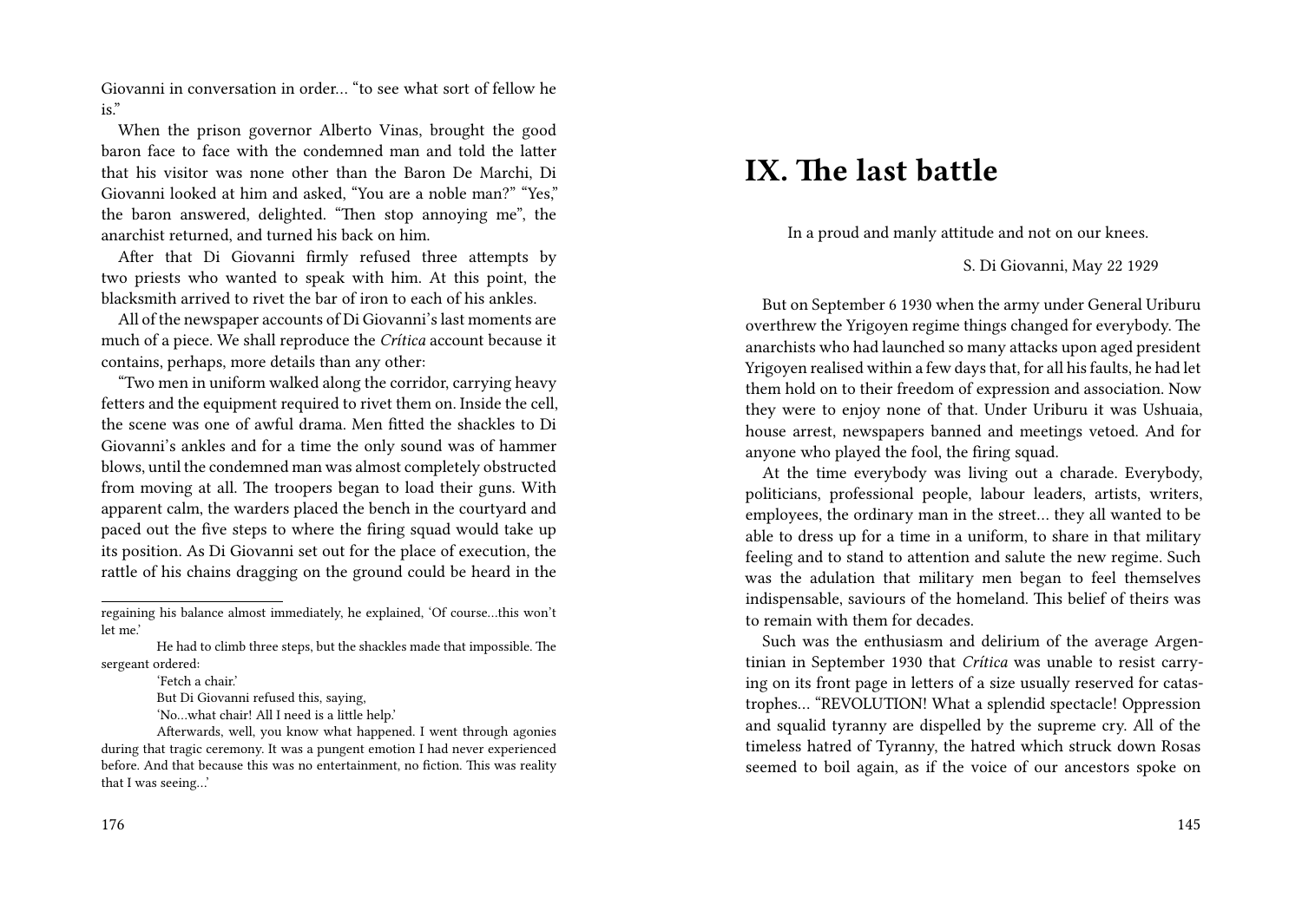our behalf!" (Months later, Uriburu was to ban the paper with one stroke of his pen).

No one shrank from welcoming their new president, this general with his splendid moustaches. Even the poetess Alfonsina Storni found it necessary to compose paeans of praise and, in passing, to box the ears (in verse, of course) of the gaunt figure of Yrigoyen, the Radical caudillo. Everybody cast aside all restraint, even sports columnists like *Crítica*'s "Last Reason" who penned this metaphorical epitaph for Don Hipólito Yrigoyen, "The people of Buenos Aires have just donned the four ounce gloves in order to knock out their oppressor and cacique with a straight right."

Most of the leading anarchists were obliged to flee to Uruguay. His comrades urged Di Giovanni to get out of the country and go to Montevideo which was a centre of anarchist propaganda and where he had many friends.

But, a rebel to the last, Di Giovanni took real pleasure in defying the danger.

Although the terror of the labour movement, Rear-Admiral Hermelo was now appointed police chief, Di Giovanni carried on with his plans as if the country was still in the long easygoing siesta of radical rule.

It was at this gloomy time that the first volume of Reclus's complete works saw the light of day…coloured binding, a cheap edition with illustrations and commentary, choice filigree work, 2,000 copies in edged paper, and the original print-run (not intended for sale) comprising 100 copies on special paper and numbered from 1  $-100.$ 

It was Di Giovanni's greatest (and last) delight. He sent copies of this first volume to all of his friends and to anti-fascist organizations abroad. Into these pages he had poured the pesos snatched from the *La Central* bus company.

The third chapter opened with an epigram from Elisée Reclus:

"The comrade who lies in order to save a friend does well to lie. The revolutionary who engages in expropriation in order thereby

The padre drew out his watch and held it up for the prisoner to see. 'Twenty minutes to five o'clock', he said.

Di Giovanni answered, 'Thanks'…

The scene which I have just described plunged me into an intense emotion unknown to me. I have seen the greatest foreign tragedians in the most marvellous roles. Neither Zaconne, nor Grasso, nor Borras made as great an impression on me as the scene being played out before my eyes. And the reason is that I knew that this was real, a tragic reality. I was witnessing a man going to meet his fate. The fate of a man who had a debt to pay to society. As I did not want to miss a single detail I had to make an effort to control my emotions.

Soon a soldier arrived, bearing an instruction. The warders made ready. The cell door opened and Di Giovanni sighed with relief and said: 'Ah!…We're ready then? '

We started to tramp down that corridor, roughly 25 yards long. The convicted man strode boldly forward, so that we were obliged to quicken our steps. As we reached the other end, the sergeant said to him…

'One moment. Halt.'

The convicted man sat down. The blacksmith arrived with the shackles for his feet. The rivets made a mournful noise as they were driven home. Then they placed a rope between his manacled hands. Di Giovanni asked:

'What's that for?'

'To help you move.'

He turned and asked the trooper,

'Is it time. Are we ready yet? '

'One moment. We have to await the order.'

The man awaiting death stood there silently. He looked to left and to right and bowed his head to examine the bar which bound his feet together. And then he said,

'Would you be so kind as to have them bring me a little cup of coffee?' The sergeant instructed the trooper that the convicted man should get his coffee. And the prisoner turned to the trooper and said, 'Make sure it's sweet, eh?'

After a slight delay they brought him a cup: he took it between his handcuffed hands and lifted it to his lips. Not the trace of a tremor in those hands. He sipped it. Shook his head and, somewhat annoyed, said, 'Caramba! Sweet, I said. It's a little on the bitter side …I like my coffee very sweet.'

Four gulps disposed of the beverage. He wiped his mouth on his neckerchief and said a word of thanks.

Five minutes to go. The condemned man stood up and made to take one large step, quite forgetting that his feet were shackled. He stumbled. But,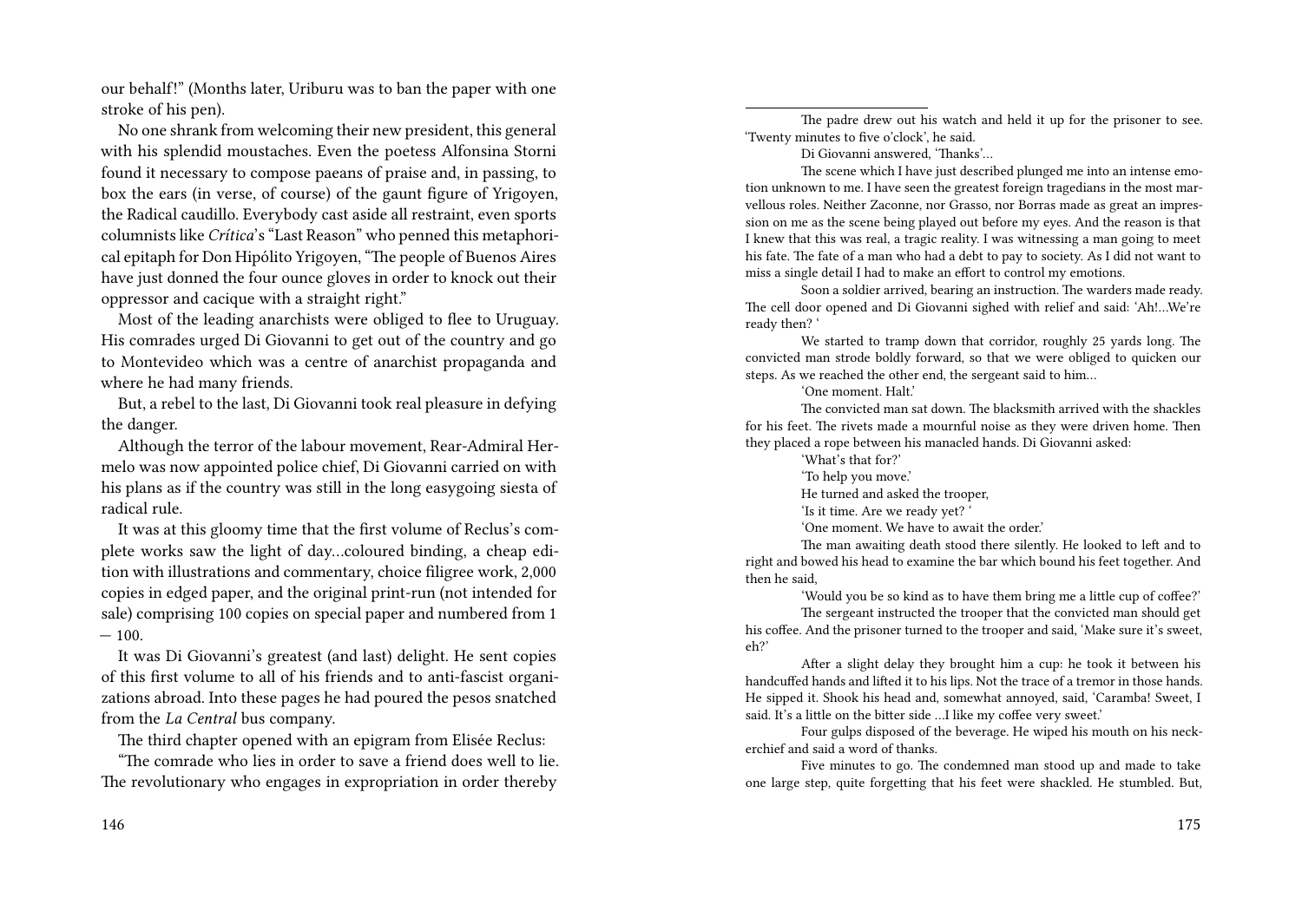tiently for the photographers to finish and, without swagger, allowed himself to be returned to the cells.

At 4.30am on February 1, Severino Di Giovanni was removed from his cell. Only a few minutes now. The fateful hour was almost upon him as was obvious from the scuffling to secure a spot opposite Di Giovanni's cell or in the corridor along which he would have to pass. There were ministers, generals and high functionaries out there. They had all pulled strings in order to gain access, lest they might miss the show. Even people who should have known better acted absurdly: the actor José Gomez hammered on the prison gates, screaming… "Open up in the name of art" and managed to gain admittance on the pretext that he needed to witness the deed if he was to improve as an actor<sup>1</sup>. Then there was the Baron De Marchi, the son-in-law of General Roca; he was keen to engage Di

to serve the needs of his friends can allow himself to be described as thief with equanimity and without resentment; the man who kills in defence of the cause of the weak murders with good reason."

Dismissing the risk of the death penalty, Severino carried out his second great hold-up on October 2 1930, a wages snatch from the *Obras Sanitarias* on the nurseries in Palermo. The nation's press and public opinion were caught unawares by his daring. The raid took place at a spot not 50 yards from where an entire company of mounted police was engaged in shooting practice, and there were upwards of 200 infantry troops only 100 yards beyond them. Everything turned out quite easily for the raiders. (Di Giovanni himself had snatched a revolver from the hand of one of the pay clerks just as he was preparing to shoot and seized a briefcase containing the money from another). Then a bitter gun-battle erupted between the raiders and the raided. Paco Gonzalez fell dead. He was a young man of whom Di Giovanni was very fond since he had acted as his go-between with Josefina for many months. One of the payclerks and the driver were also killed. They had netted 286,000 pesos quite a figure at that time. Now at last he would be able to set up the dreamed-of presses for his publishing ventures.

On October 12 1930, a young couple, Señor Mario Dionisi and Señora Josefina Rinaldi de Dionisi signed a lease on the villa Ana Maria in Burzaco, agreeing a rent with the landlord, engineer Italo Chiocci. It stood in considerable grounds, 100 metres by 300 metres, just off the Belgrano Road. There was a spacious house and various outhouses. The woman's brother, one Luis Rinaldi, would be living with the couple.

<sup>1</sup> Some days later, in the course of an article on Di Giovanni in *Crítica*, José Gomez (the doyen of actors at the time) gave this description of what he had seen:

<sup>&#</sup>x27;The shooting of Di Giovanni was for me a new and pungent emotional experience. I was allowed to observe him in his cell for thirty minutes. There was the celebrated Di Giovanni in his blue prison uniform, jacket open at the neck like a sports shirt and wearing down at heel shoes. As yet they had not fitted the shackles, so he was able to pace around the cell. Now and then he would lift his handcuffed hands to his head, and run his fingers through his blond mane. I watched him bite his lips and stroke his chin. He was nervous but determined not to show it so his nervousness was controlled. The minutes dragged by and the caged man seemed to wish to hurry them along by pacing up and down in his cell.

I was impressed, for never in my life had I witnessed a similar spectacle. This man, whose name struck terror into people, would go to his death just a few seconds from now. I could see him through the crude bars, his face ablaze, his eyes fixed, his glance incisive, terrible. He radiated health and this muscular body was going to be felled by the bullets of the firing squad outside in the prison yard.

Severino Di Giovanni wanted to remain calm. One could read that determination in his eyes. But even his slightest movements betrayed his nervous excitement. Suddenly, he asked:

<sup>&#</sup>x27;Aren't we going yet?—Is there much time left?' And, addressing the padre, he added, speaking slowly—'Would you tell me what time it is?…'

The following day Luis Rinaldi turned up at the Curt Berger company where he purchased a complete workshop for photogravure work, with plates and all manner of printing equipment. These he paid for in cash. It was all delivered to the cottage Ana Maria in Burzaco. At the same time new furniture, an extensive library, books, tools and so forth were delivered to the house.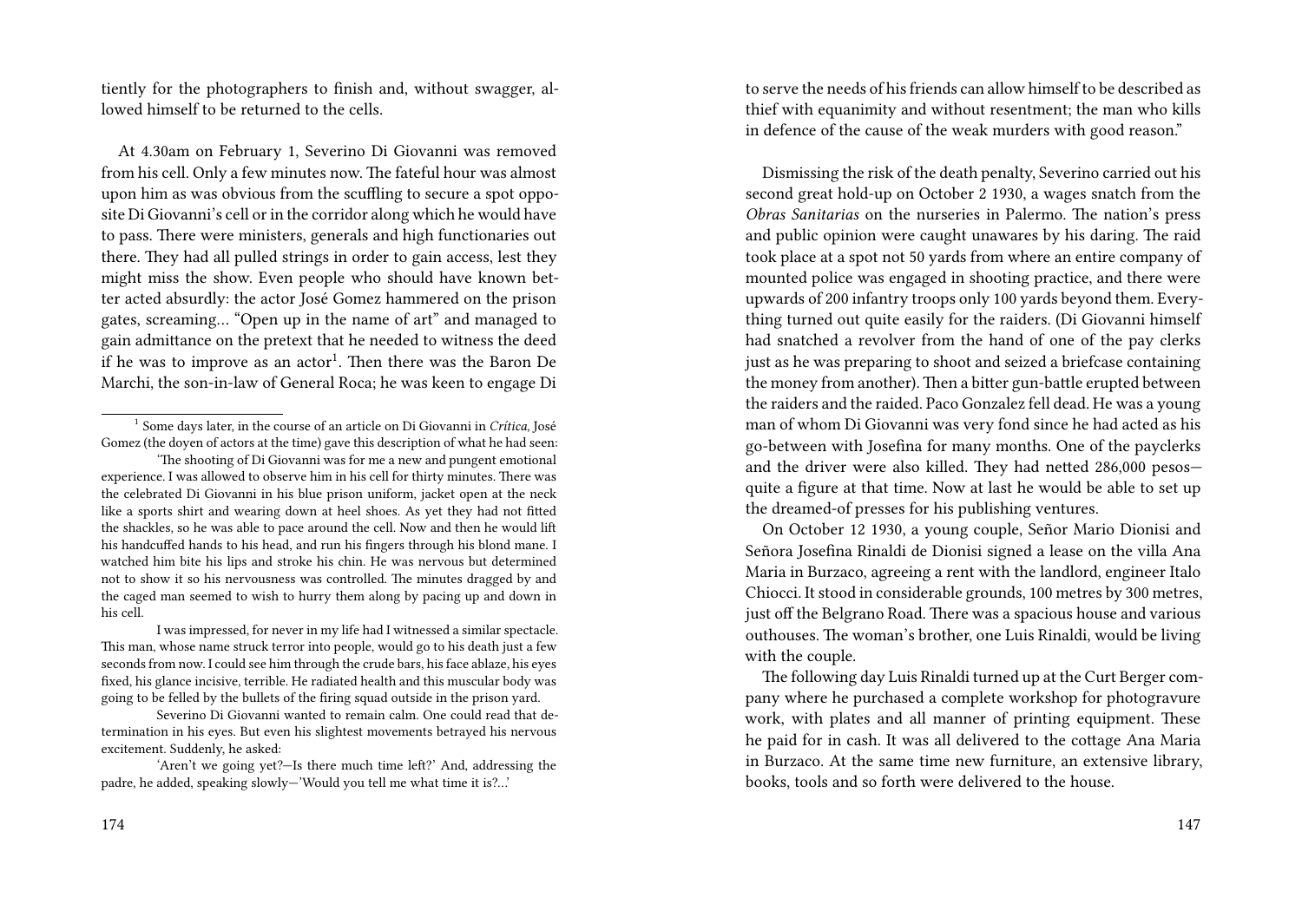In the days that followed two men would be seen sowing maize at the rear of the grounds and, later, constructing a chicken coop. They rose at dawn and worked through until noon. Then, as evening fell, they would retire indoors.

The Dionisi family were none other than Severino Di Giovanni and Josefina Scarfó; Luis Rinaldi was Paulino Scarfó. By evening, Severino used to read the proofs of the second volume of Reclus's complete works as well as scrutinize and write for the fortnightly *Anarchia* which he published along with Aldo Aguzzi. He also planned to publish Nino Napolitano's book on the German libertarian philosopher, Max Stirner. The plan was to bring it out simultaneously with volume 2 of Reclus's works.

In one of the rooms, converted into a laboratory, Paulino Scarfó was experimenting with some new smoke bombs which were to be used in the attack on the jail in Caseros, in an attempt to free his brother, Alejandro.

In addition, work went on at the installation of the press and a photogravure workshop. At nights up to fifteen men would visit the house for theoretical discussions and conversation about escape plans. And so day followed day.

Meanwhile the first victims had been claimed by the firing squads which had been established under the *Bando Rivoluzionario*. In Rosario, the anarchist Joaquin Penina who had been distributing subversive leaflets and had resisted arrest was shot dead; in Avellaneda, two petty thieves were shot by firing squad, tied to a bench in the courtyard of the police station. José Gatti and Gregorio Galeano were their names and their deaths had been ordered by the provincial police supremo, Major José W. Rosasco (who was to die a few months later in an anarchist attack). There were also three anarchist taxi drivers: Ares, Galloso and Montero, sentenced to death for having beaten up a colleague who blacklegged during a work stoppage. These three were pardoned at the last minute by a decree of the P.E. (executive power) and handed over to the civil courts.

But there were no hitches in the trial of 22 year old Scarfó. He wanted to die along with his beloved leader. So, from the beginning, he confessed his guilt and quite calmly stated that he had attacked the police. That was enough to ensure a death sentence.

Lieutenant Lavori's defence argument took barely two minutes to put to the tribunal. He stated, "In assuming the defence of the accused not in my capacity as an officer but as a fellow human being, I yield before an exalted humanitarian duty. It is my belief that people of this sort with their subversive and anarchistic beliefs, instead of being hauled before the courts should be committed to special sanatoria, as I regard them as abnormal creatures devoid of all humanitarian sentiment. The defendant is almost a child and for several years now has been a pawn in the hands of the ghastly criminal Di Giovanni; this has meant that the education which he received in his formative years was of the most noxious sort. In view of the complete confession made by the defendant concerning the crime of which he is accused, it only remains for me to request the tribunal that in pronouncing sentence it should display the utmost humanitarian considerations."

Then, once his client had been sentenced to die, Lavori said, "…as what we have here is a mental aberration, an individual who is the very archetype of a suggestible person under the sway of the will of another, I request the Señor Presidente to have the accused taken before a panel of psychiatrists for thorough examination."

When Scarfó heard 'his defender' suggest such a thing, he stood up and spoke to him in a tone quite calm and natural. "I thank you for your consideration", he said.

When the tribunal's chairman offered the accused the chance to speak in his own defence, Paulino Scarfó said simply: "Since I may not set out my beliefs and since this is, in any event, hardly the place to do so, I have nothing to say."

After the verdict had been announced, this tall, slim young man dressed in a humble, 'lobster' coloured suit (the sort available from any of the outfitters in Buenos Aires) turned around, waited pa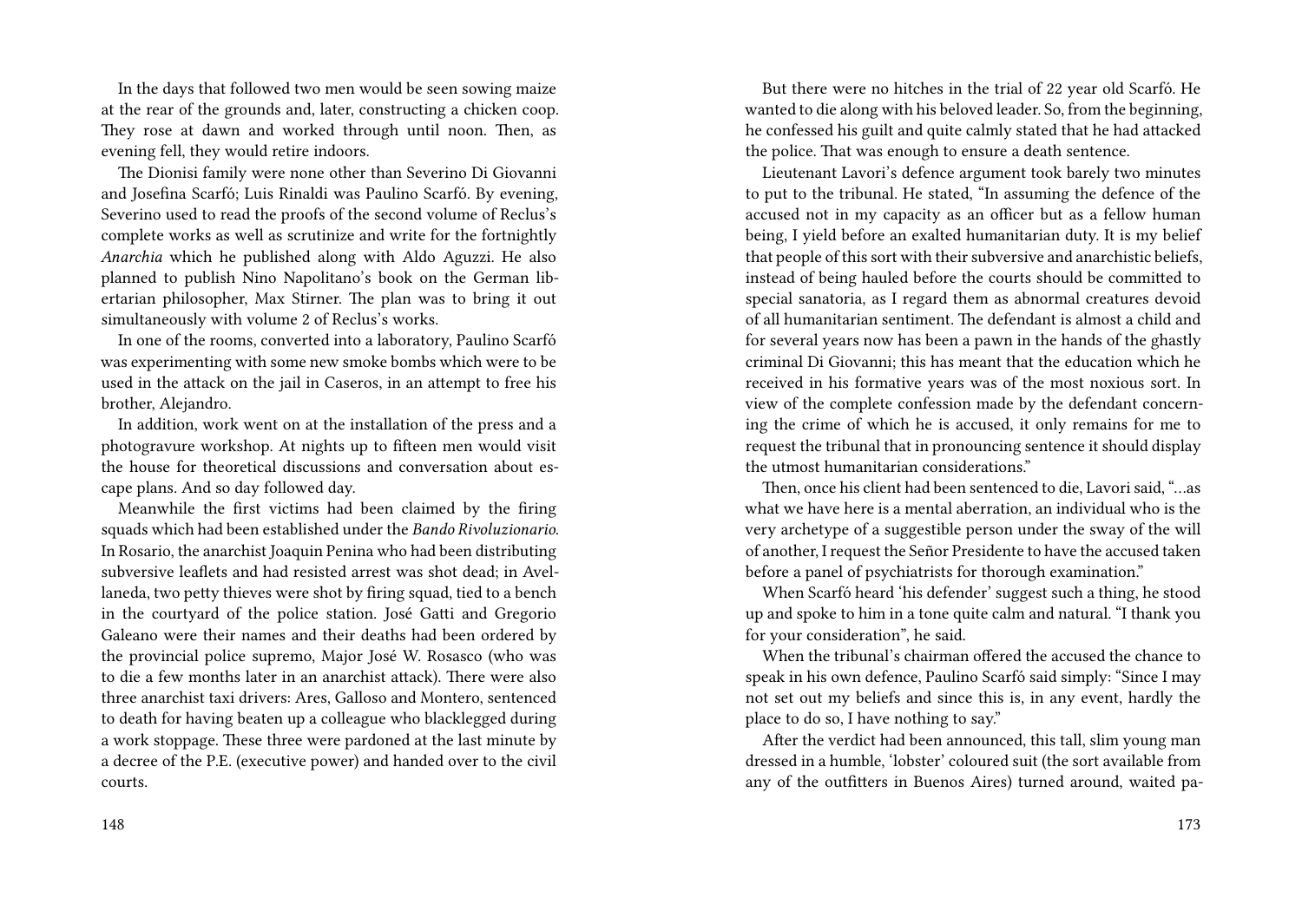their father cavort so. The curiosity seekers sat stoneyeyed, without moving…they watched this unaccustomed spectacle of a man under sentence of death laughing with his children just a few hours away from his execution. Feverishly, journalists jotted down notes which their avid readership in Buenos Aires would devour with enthusiasm.

One hour later Josefina Scarfó was introduced to his cell. Their reunion was a very calm affair, one might even say placid. The lovers held hands and spoke to one another in hushed tones. Severino asked that Josefina, being a woman, should not pursue the struggle in the vanguard because it was a very hard life. Better that she should devote herself to the task of disseminating their ideals and publishing materials that would aid enlightenment. He told her to settle down with some good companion who shared her ideas and wished her every happiness.

The talk with Paulino Scarfó was, likewise, a very dignified affair. The two men were brought face to face, stiffened, shook hands. Both were handcuffed. They exchanged a few calm words. They scarcely had two minutes together. In the wake of this meeting, both men were to make statements to police in which they admitted responsibility for the bomb attacks and hold-ups in recent months. Brandishing the statements, sub-prefect Uriburu was to proclaim to newspapermen, "They have admitted complete responsibility for all these offences in the hope of sparing their fellow believers or accomplices from suffering the penalty of the law..."

Paulino Scarfó's trial was a much briefer affair than Di Giovanni's. Matias Sanchez Sorondo had lodged energetic protests over the defence arguments raised by First Lieutenant Franco, and stated that the Army had lent itself to an attempt to offer an apologia for a foreign pistolero.

As a result, General Medina appointed as Scarfó's defence counsel a soldier of unquestionable orthodoxy…First Lieutenant David Armando Lavori.

But, despite the firing squads and the carte blanche which the minister Sanchez Sorondo had given police, the hold-ups continued and Di Giovanni continued to evade capture. At this point Tamayo Gavilan struck out on his own. On Monday, December 1 he and his group raided the shoe factory of Bauzo, Braceros y Compania, at 462 Catamarca Street at llam. The raid netted 22,800 pesos and cost the life of the factory paymaster, Francisco Gonzalo.

This latest escapade threw the police into a total crisis. "The assistant police chief in Buenos Aires, Alvaro Alsogaray (a confident of Uriburu) weary of criticism directed at him because of the escalation of unsolved crimes, resigned his post. Alsogaray's resignation toppled Rear-Admiral Ricardo Hermelo; Colonel Enrique Pilotto replaced him. The Central Police Department was reorganised. Inspector Etcheverry who had been replaced on September 6 1930 was reappointed. When Etcheverry arrived at work it was to applause and cheering from his officers and constables. The division's name was even changed: henceforth it would be known as the General Prefecture of Police.

After his father had an interview with president Uriburu, Inspector Leopoldo Lugones (junior) was appointed commissar of police. Lugones would have charge of the entire Political Bureau. And those who knew him well knew that he would bring down the sword of retribution on anything that smacked of anarchism, syndicalism or the like. If the Homeland was to be saved the methods of the Holy Inquisition would have to be utilised without faltering. Lugones (junior) had been director of the reform school at Olivera—a position from which he had been retired by Hipólito Yrigoyen when the courts got to hear of allegations of torture and ill-treatment of his pupils. Now the Uriburu government called him back and reimbursed him some 22,000 pesos in salary lost during his suspension and appointed him to eradicate anarchism and all anti-patriotic scum. "The fun is over", said the nationalists: "Watch out for what is to come", said the radicals, socialists, anarchists and syndicalists.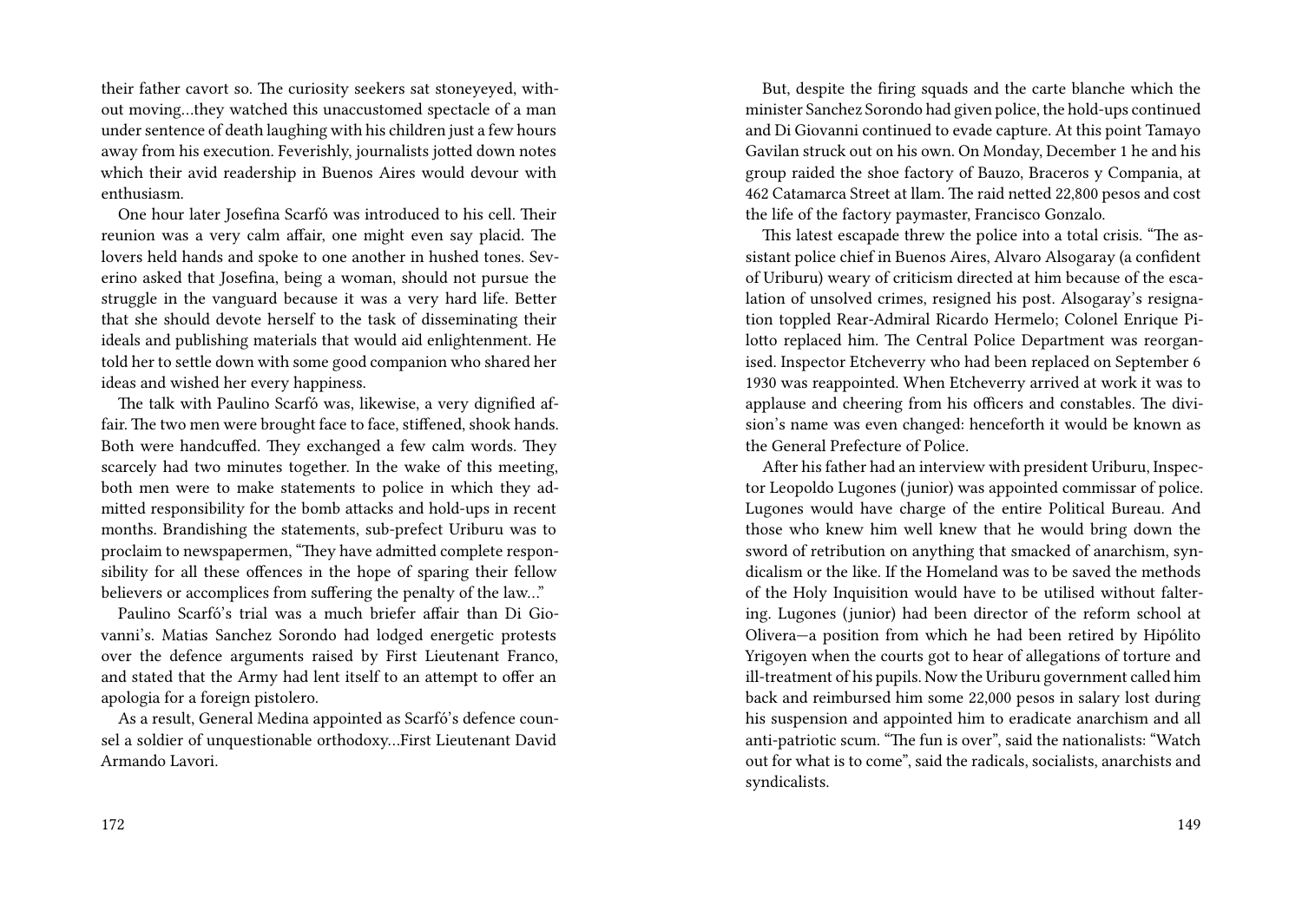But Di Giovanni ignored the warnings. For him, now was the time to act, now as never before. Something was aflame in the turbulent blood of the man in the black suit and broad brimmed hat. His answer to Leopoldo Lugones (junior) was action. He said as much in his editorial in *Anarchia* when he announced that his paper was back again after several weeks of enforced absence.

"The truce ends.

"Recent developments—the martial law presented to us by the great September 'revolution', the state of siege that has been oppressing us these four months now, the constant trespasses against our freedoms—the freedom to live, think, express oneself, the freedom to criticise, and, most lately the muzzling of the press …these are the reasons behind brief suspension of our publication schedules.

"It was a suspension which we very reluctantly, very grudgingly had to put up with: the printer refused to print our paper, intimidated by all of the ignominies of the emergency legislation. That is only human nature. The jackboot does not joke. Printshops and periodicals know only too well what military dictatorship means, and in truth the military dictatorship of General Uriburu is not of the sort that one might describe as indulgent. It is not worth our while to catalogue here the daily tally of its crimes against the rights of the press. What is the use? Or has history perhaps forgotten to note what has been happening in Rosario, Santa Fe, Córdoba and other places of lesser importance? Or maybe it is possible to hide the constant muzzling of opinion? And the orators forcibly removed from the rostrum for having preached—oh no! not anarchy!— no, just the most elementary notions of constitutionality? The likes of Mario Bravo, Alfredo Palacios or Federico Cantoni are no anarchists. Indeed, yesterday they were and today they remain the staunchest advocates of the more or less democratic laws of the Argentine Republic. If the knotted gag tightens around their throats today, then let us state as a matter of fact that the 'game' will not rest content with that. Others have already forged other paths.

## **XI. Death**

*"…Blood covers this handsome frame with roses While the heavens sink in his eyes. A nightingale's sweet song And the dawn fades to a thin veil…"*

A fragment of the poem *Viva L'Anarchia! — To the memory of Severino Di Giovanni and Paulino Scarfó, by Virgilia D'Andrea, an Italian poetess resident* in the United States. The poem was published in New York of March 28 1931 in *L'Adunata dei Refrattari.*

The last hours of Severino Di Giovanni unravelled like a play. A throng of notables who had secured entry to the prison filed past the bars of his cell watching his every move. Di Giovanni just behaved as if there was no one there watching. He realized that the whole country was living on tenterhooks until his death and that, for these twenty-four hours he would be on the centre stage, the man in the news. But when they brought Teresina and the children to him, his stoicism failed him. His hands bound, he awkwardly carressed his wife. He showered a hundred kisses on her, on his daughters and on Ilvo, his only son. Teresina caressed his face in silence, gazing into his eyes. He lifted Ilvo in his arms and hugged him while kissing the little girls. The children were blond, like their father. It was a scene of prolonged tenderness; hard to believe such tenderness in a man as hard as Di Giovanni. Then, realising that a display of emotion might humiliate him in the eyes of so many onlookers, the anarchist composed himself and started to joke with the children. The children laughed to see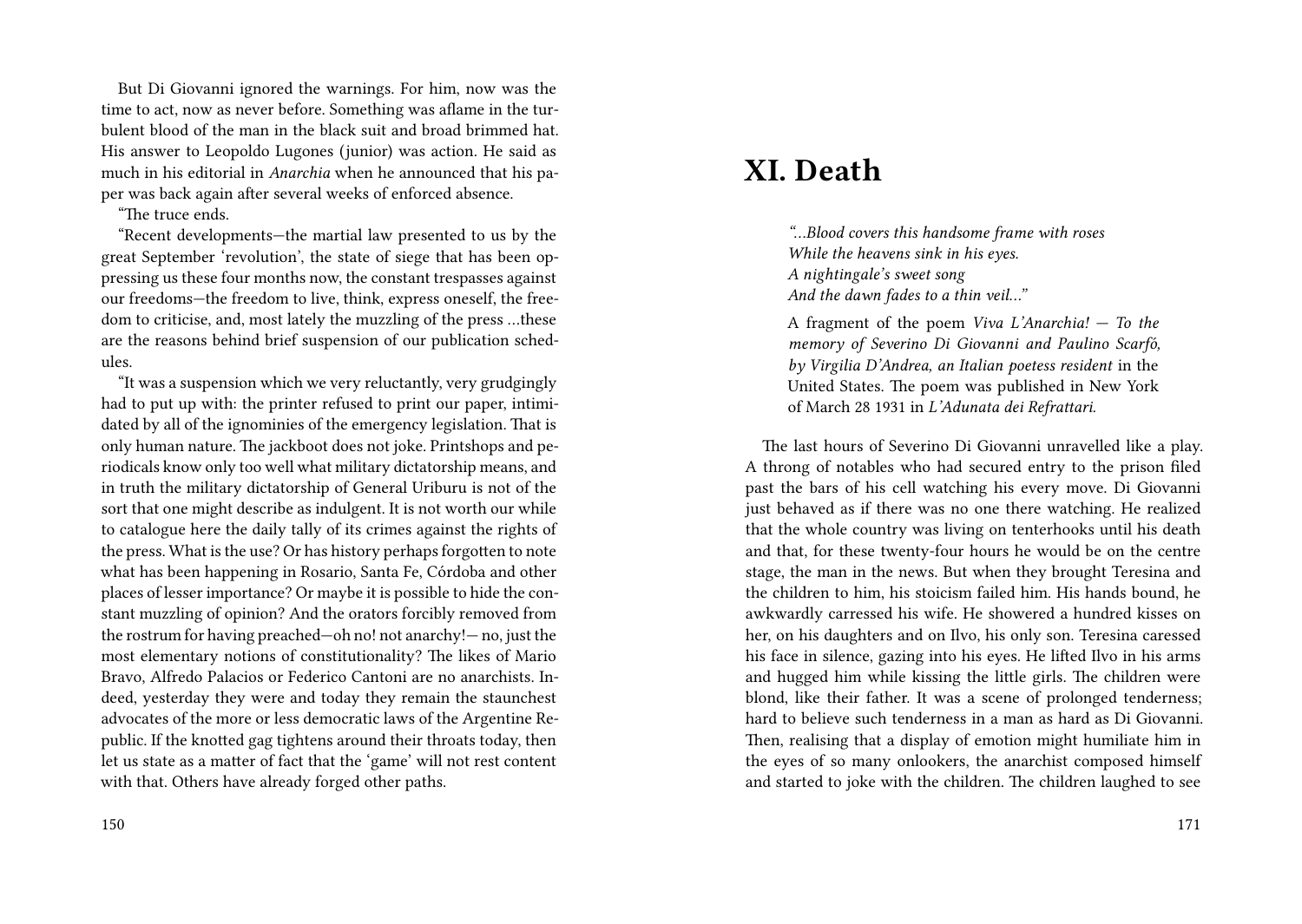Without a single dissenting voice, the military tribunal sentenced Severino Di Giovanni to death. Lieutenant Franco submitted an appeal for clemency, but this was rejected by the court. The order to have Di Giovanni shot was signed by Uriburu and General Medina.

Franco's plea for the defence caused a scandal in military circles. His arrest was ordered and then he was dismissed from the service. Some wanted to send him to Ushuaia but later Uriburu granted permission for him to flee into exile in Paraguay, from where he was able to return in 1932<sup>3</sup>

Once sentenced had been pronounced, Di Giovanni was given 24 hours to prepare himself to face the firing squad. When questioned as to his last wishes (he was offered delicacies to eat and drink, but refused them) he asked them to bring his wife and children to him; and Josefina Scarfó. Finally, he said that he wished to speak one last time with Paulino Scarfó.

"From the earliest days of the 'revolution', anarchists began their trek through moral tragedy along the paths of pain—the deportations, the exile, the imprisonment, the ghastly persecution and the shootings. Such is the lot of anarchists today. Just as it was yesterday and will be tomorrow.

"All of the rancour, all of the vengeance, all of the promises seek satisfaction and relief on the morrow of 'revolutions' which revolutionise appetites.

"Not that we expected anything different. We know that the 'anti-Yrigoyen revolution' was the Uriburista revolution. We are always glib prophets when it comes to certain revolutions along the lines of—"off the throne, you, and let me sit on it." Glib prophets, regretably.

"Our paper was unable to appear again after No 11, the issue of October 1. We pulled out all the stops and approached more than one printer. We promised them the moon but nobody wanted to print our periodical for us. We tried everywhere and in the end we found one. Now the paper will appear regularly, which is to say every fortnight.

"To facilitate its distribution, we have looked for a small, convenient format. The format will be no impediment to our saying all we feel that we must, all that we intend to do, what we defend most steadfastly…the anarchist ideal and anarchist action.

"And so we have called off the truce. Once more this heretical sheet will race through the hands of friend and foe. A periodhas ended…another is just beginning and we sense ourselves that it will be a longer one with a desire for fresh battles, and with strength enough to resist, with a supple arm ready to rally to the defence.

"Anarchy will again come to be synonymous with youth. It will again act against the state of affairs which suffocates and destroys us, in order to resist and always to resist. To defend that which is ours—liberty, the right to life, the right to what we require in the realm of the material and in the realm of the spiritual.

<sup>&</sup>lt;sup>3</sup> The army was so indignant at Franco's speech that reprisals were even taken against the chairman of the military tribunal, Colonel Risso Patron. A decree dated February 4, 1931 relieved him of his post as chairman of the court martial for NCOs and men. He was stood down. And all because he had not shown enough vigour and allowed Franco to continue his plea on Di Giovanni's behalf.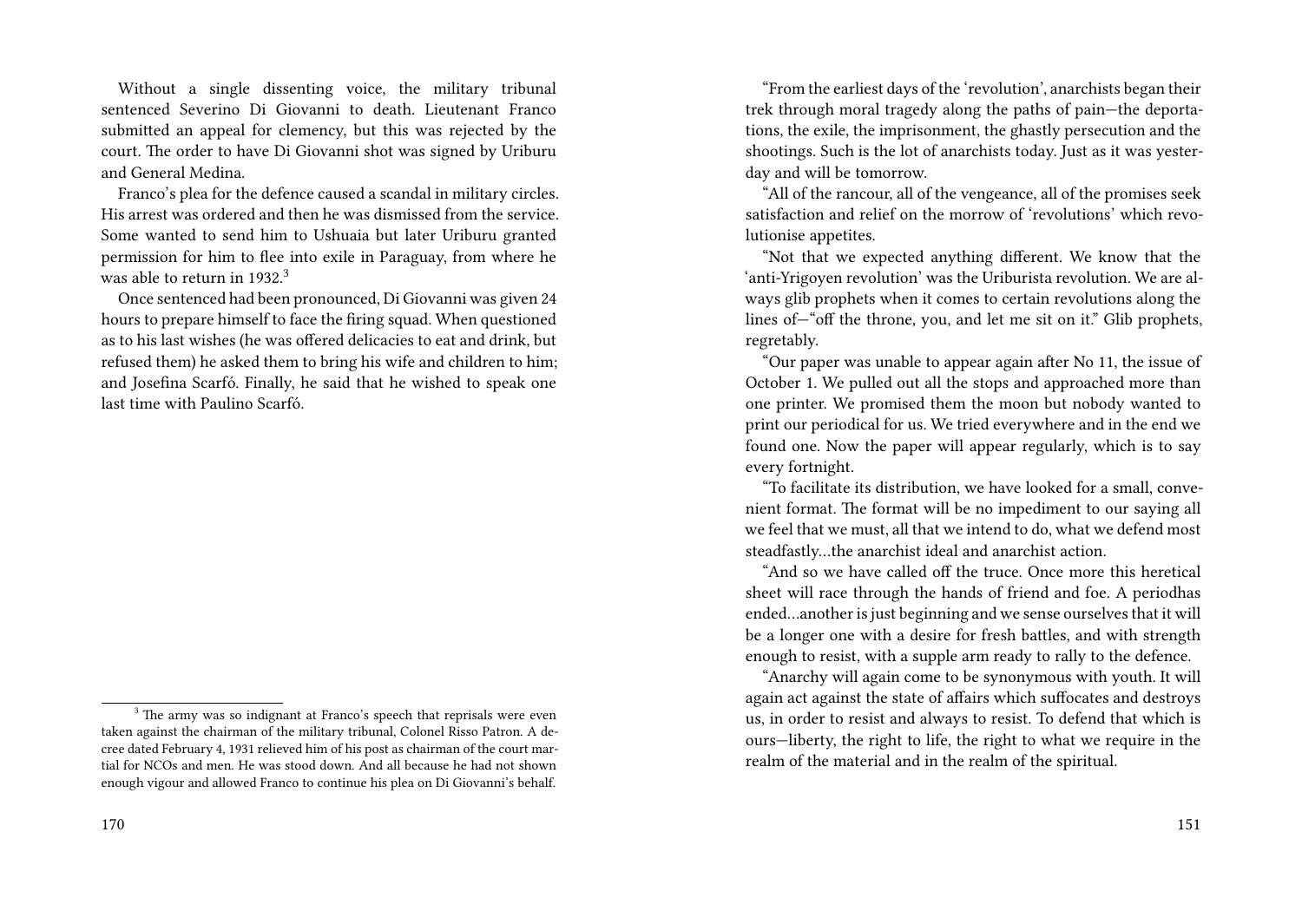"And if, in this constant, tenacious struggle, we should fall, we shall at least have the satisfaction of falling with our weapons in our hands.

"And with the youth—which is not counted in years but rather in the ever-new enthusiasm for resistance and attack—we shall go towards courage and daring.

### *Anarchia"*

In that same re-launch number of *Anarchia* we find an appeal signed by one Mario Vando; this was Severino Di Giovanni's nom de guerre. The police already had him on record as Mario Vando, but Di Giovanni insisted on using this alias so that his comrades who read the paper would know that it was his writings they were reading and that he was still in the struggle, despite all of the persecution. the article is headed… "Action!"…and is written in Di Giovanni's characteristic style…overwhelming, romantic, insistent…the sort of thing that best finds its echo among the young and idealistic…

"Action!…

"If there is one watchword we must etch upon the red banner of our rebellion; if there is one exclamation of rage and incitement we should roar into space; if there is one phrase we must ring out loud and clear on the anvil of the most steely reality, then it can only be, in these dismal days:

"Action!..

"And we are yet in time.

"The high tide of international reaction is rising at a dizzying rate. It threatens to flood all of our defences beyond remedy.

"This black and bloody reaction, cynical and murderous, sadistic and obscene has set out along its career with a clear view of our goals which it has to bring down to annihilate, to raze and kill every seed of resurrection.

The police made a search of the villa, stumbling across Josefina Scarfó and little Laura Di Giovanni inside. As the pair were being taken away to the Central Police Department a huge crowd (the whole of Burzaco) gathered around the door to the villa. Josefina halted for a moment and told them all…"there are more than three hundred hens and chickens in there. They, and the maize crop can go to the poor of Burzaco."<sup>2</sup>

<sup>2</sup> Atilio Angonelli—longtime resident of Burzaco and something of an institution there—is the sole surviving eyewitness to the capture of Paulino Scarfó and the searching of the villa 'Ana Maria' and he has furnished us with some interesting details. He tells us that, upon hearing gunfire, they (a group of residents) ran to see what was going on. By the time they reached the scene Paulino Scarfó was already in hand-cuffs and against a fence. They held him there for quite a while; more people were arriving all the time. In answering questions from members of the public, police officers said that their captive was—"a frightful assassin and gunman'. Some, obviously keen to ingratiate themselves with the authorities began to shower the prisoner with insults and approached him threateningly. Fernandez Bazan let them get on with it; after all, it would help to 'soften up' the anarchist. Paulino gazed at them with indifference, but when he saw that they were about to attack, he opened his mouth to ask: 'What's your hurry? Don't you know I'm for the firing squad in the morning?'

That information, dropped almost casually, froze the belligerent members of the crowd in their tracks. They just stood there, staring at him the way one would stare at someone bound to die, someone already in death's embrace.

In his statement, Atilio Angonelli himself endorsed the actions of the police in searching the villa, and the police version of the gun battle. He told us the following:

'The fact is that I shall never forget that episode, because in the course of it I lost some champagne glasses of the finest French crystal. On the evening of that day, Inspector Foix asked whether we, the neighbours who were present in the villa 'Ana Maria', could provide him with a few champagne glasses—I promptly agreed and brought mine along. Apparently, they were to be placed there on the kitchen table so that some photographs could be taken which would make it appear as if Di Giovanni and the others in the house had been living a riotous life, indulging in orgies. (At that time champagne was the drink which above all symbolised wealth or loose licentious living). The point is that I left those glasses there, but when I returned to collect them they handed me some ordinary glasses, utterly worthless. When I protested, I was told they were the only glasses there.'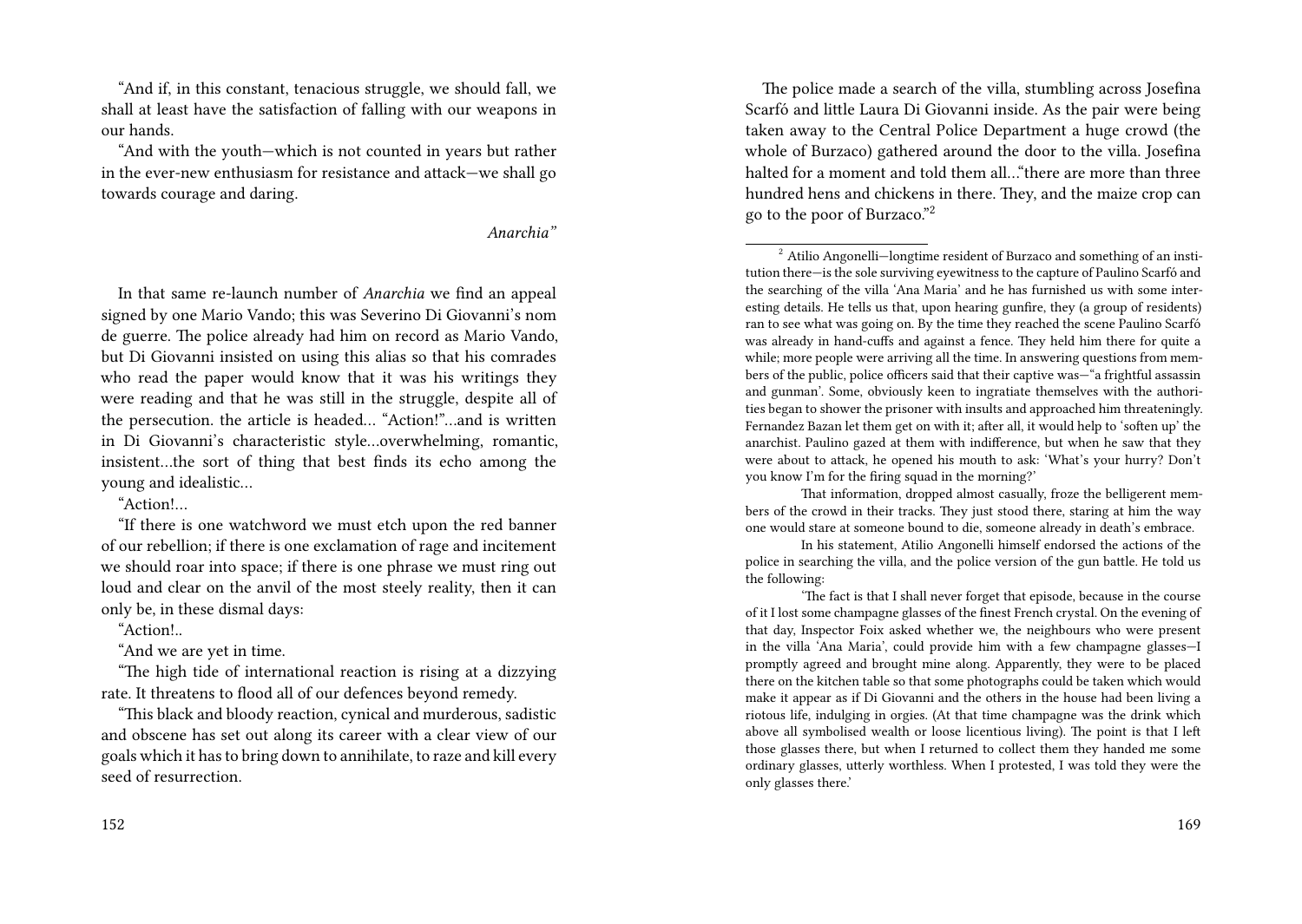villa in Burzaco by Mario Cortucci. Appearing later before a judge, Cortucci was to refute the allegation, claiming that he had told the police nothing... "despite being tortured in barbaric fashion".<sup>1</sup>

Even as the police were clambering down from their truck with their rifles three men emerged from Ana Maria, carrying a number of packages. It was 5.30am. These were Paulino Scarfó, Braulio Rojas and Juan Marquez. Spotting the police raiding team, they hesitated for a moment before walking on towards the oncoming police.

Fernandez Bazan then ordered his men to fan out and instructed Domingo Dedico to step forward and order the three suspects to put their hands in the air. According to the police version of what happened next, Dedico was doing just that when one of three opened fire on him; Dedico collapsed, mortally wounded: A gun battle ensued, claiming the lives of the anarchists, Braulio Rojas and Juan Marquez. After using up all of his ammunition, Paulino tried to crawl towards the villa Ana Maria, but was captured.

"All around us we see only the gleam of bayonets and the flash and fire of rifles, and jails wide open to receive us and bury us alive, gibbets raised to hang us on, terror spreading all around, butchery committed even in the remotest corners, violations of human rights flung in everyone's face—in short, we are surrounded by the most awful destruction and oppression.

"These lines are not the results of annoyance or a hangover. Nor are they a distortion of the facts. No, they simply spell out what we have been noticing for some time, something which will end whenever we rush headlong at the walls of despotism.

"Stirring the human spirit, rebelling at this dark hour, avenging those who have been crushed beneath the burden of barbarism and bourgeois tyranny…these must be the overwhelming duties of every revolutionary, today, tomorrow, always.

"At our disposal we have a thousand weapons more powerful than those used by the spirit of statism; weapons which place the chemistry and the intelligence of the individual at our disposal: we merely have to forearm ourselves with the subtlest of circumspection, and a whole gamut of precautions and to be distrustful even of our own mothers before and after we set to our work.

"The time is right..today!

<sup>&</sup>lt;sup>1</sup> Some anarchist expropriators who shared a cell with Cortucci later, have told us that it was indeed Cortucci who put police on the trail to the villa 'Ana Maria', not that this was interpreted as outright informing. Cortucci's behaviour was quite logical; for days on end he had withstood savage torture without uttering a single word until at least 48 hours had passed since the time he had arranged to rendezvous with Di Giovanni at the villa. He reckoned that since he had failed to keep their appointment, Di Giovanni would have realized that something untoward had happened, and would discover that Cortucci had fallen into the hands of the police, and would flee from 'Ana Maria' along with all their possessions. But, once police had shown him a copy of the newspaper reporting Di Giovanni's capture, Cortucci believed that in any case those left behind at the villa would go into hiding without delay. So it was that Cortucci, during yet another 'softening' session with police, revealed the address of the villa, firmly believing that police would find only an empty house.

These same anarchists admitted that Di Giovanni, Paulino Scarfó and the other comrades had been doubly imprudent, first in going to the print shop although Di Giovanni knew that it might be under surveillance, and secondly, in failing to vacate the villa immediately after Di Giovanni was arrested.

<sup>&</sup>quot;We can—if we so wish—crush their rule beneath the powerful mace of our blessed wrath, we can smash it and overturn it with the avalanche of our rebellion.

<sup>&</sup>quot;Let us hammer furiously against all the walls of oppression. With our weapons of vindication, let us scratch the call to "Action!" on all of the bulwarks of the State's defences.

<sup>&</sup>quot;Let us shape and weave into our blood and fibres the new rebel consciousness which must revive our dignity, so vilified and spat upon.

<sup>&</sup>quot;With the strength of all our being, let us raise the torch of faith, the light of the ideal and the revolutionary virtues which have always been our movement's finest hopes.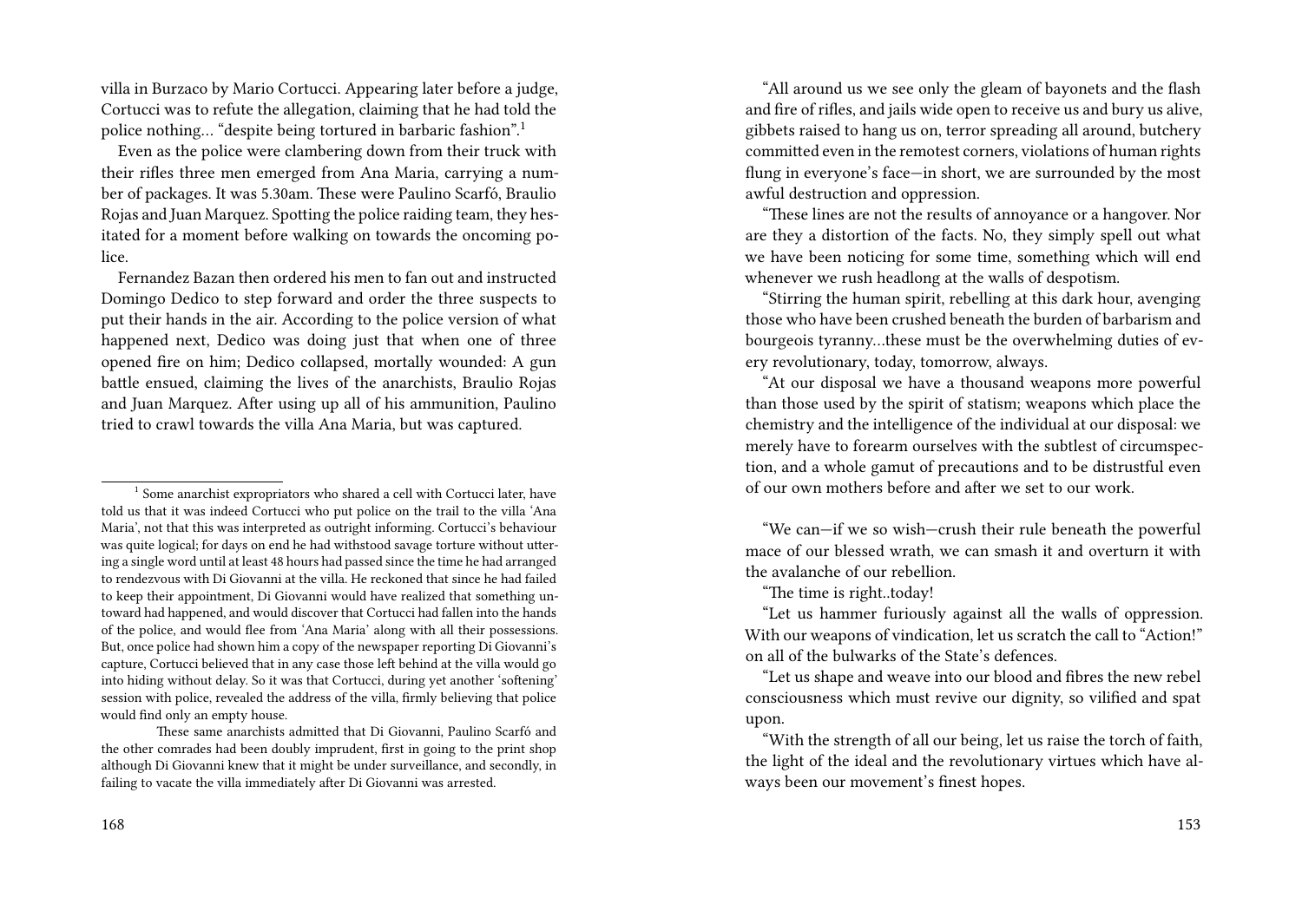"To action!

"To avenge the fallen, every one, and to free those menaced by the wrath of every reactionary…

"And let us bear it ever in mind that one word only can do honour to the fallen, to the martyrs, heroes and our ideal…that word is: ACTION!

Mario Vando."

He searches the heavens through the fixed eye of his telescopes and scrutinizes distant worlds. The Moorish alchemist has given way to modern chemistry. Yet he has not been able, nor will he ever be so, to breathe life into any microscopic cell because the breath of life is wholly divine in origin. Life is a gift of God alone. Only he creates it and only He should destroy it. Man may not, with all his laws, arrogate to himself that which is the prerogative of God. The merest twinge of humanity makes us shrink from decreeing death because it would be an affront to ethics. Ethics and law have been compared to two concentric circles…the one restricted and perfectly well defined by men's laws and the other wider and infinite in scope, part of God's laws. Law regards itself as the ordering of time. As a result, none of the ordinances of Law may stipulate that which is repugnant to Ethics. In the light of all that I have said, Honourable Tribunal, and having said that Di Giovanni was provoked into the attack, I request that the accused be not tried under martial law. Again, I crave the indulgence of the Honourable Tribunal should it deem that I have gone too far in the defence of this man's life, moreover a task thrust upon me. My defence has been sincere and, in addressing the Honourable Tribunal, I do so with all of the integrity with which one honest man always addresses other honest men. Many thanks."

While Di Giovanni was listening, dumbfounded, to this unexpected defence plea on his behalf from a uniformed man, a truck carrying twenty-four men of the Buenos Aires police under the command of inspector Fernandez Bazan drew up a few yards away from the villa Ana Maria in Burzaco. What had happened? How had police managed to trace them in less than twelve hours? At a later stage, the head of the Political Bureau was to state that the hideout had been traced as a result of the laborious surveillance on Josefina Scarfó since the day she had paid a visit to her brother in prison. Officially, the police were to claim that they had been given the addresses of the print shop in Callao Street and of the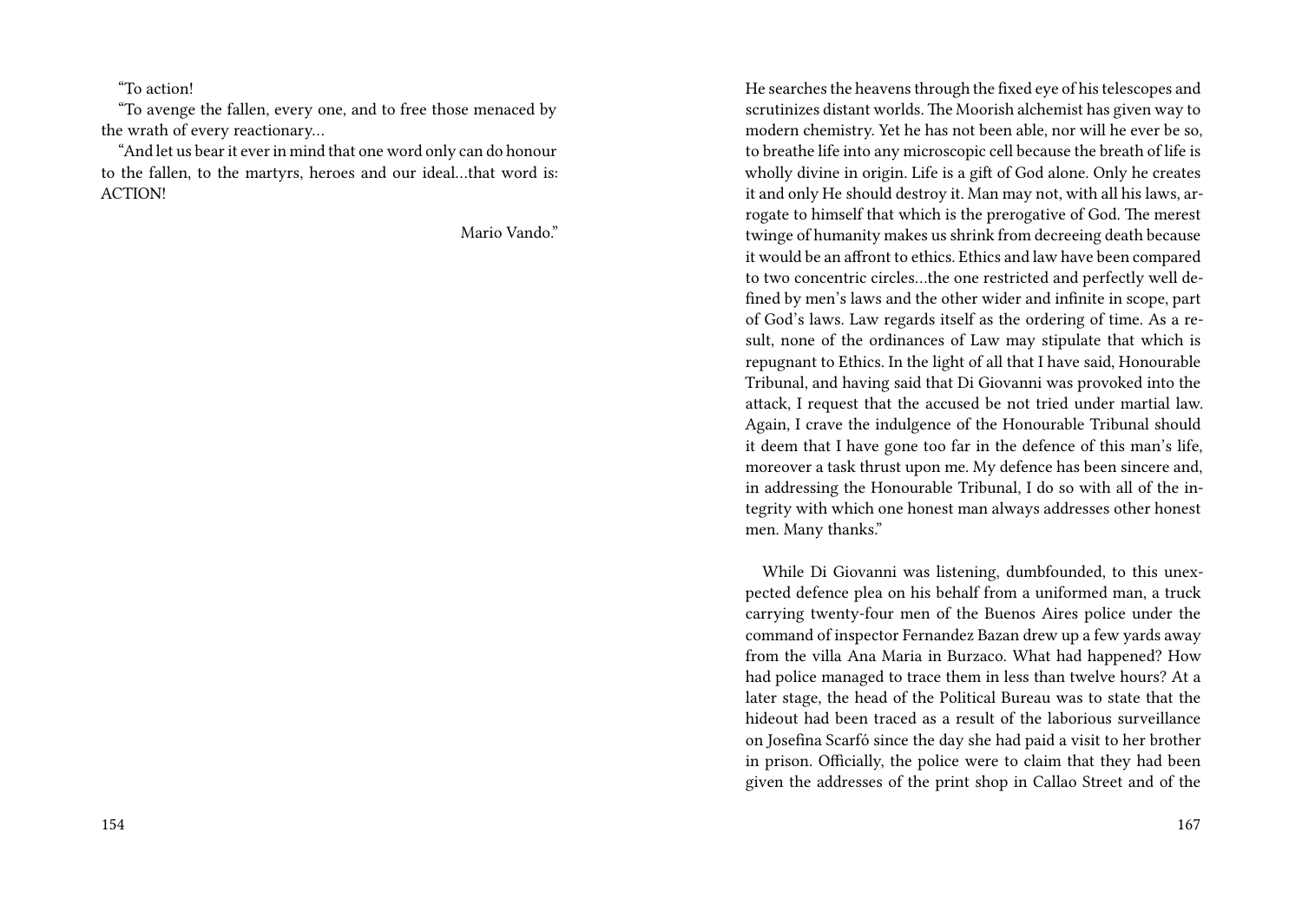When Di Giovanni reacted, he did so against a policeman who had already laid hands on him. He struggled with him. His nerves, however steely they may be, were on edge. And in firing a shot, for the first time, at the policeman in Cangallo and Rio Bamba Street, he wounded him. It is my belief, Señor Presidente, that what we have here is an obvious case of self defence. The instinct of survival in the species is primarily dependent upon the individual's instinct whoever that individual may be. FIFTY REVOLVERS WERE BEING FIRED AT DI GIOVANNI"

First lieutenant Franco had stopped. An orator's pause. Total silence. Then, with a sweeping gesture he pointed to the accused and raised his voice. "Behold, Di Giovanni! A tasty morsel for the violent prose of the crime reporters. And the phantasmagorical character who was the police's trump card…a card produced by an overmanned police force which somehow had to justify its numbers in the overall budget allocations."

Nobody dared murmur at that, because Franco was referring to police under Yrigoyen's rule.

"This honourable tribunal," he concluded, "knows that the accused has never ever been arrested or sentenced. Not even once. So he has been turned into this elusive criminal who for eight years has been based in Argentina. To admit now that Di Giovanni was a man capable of outwitting the courts, the police, the people at large and, amongst these the intellectuals engaged in helping to enforce order, would be to recognize the superiority of this man over all of the physical and moral resources of Argentina."

After another pause, during which Franco looked insolently into the eyes of every single member of the tribunal, he continued, "In his zeal to excel, man scores triumphs each day in the arts and sciences. Thus, over the centuries, he has transformed the fragile galleys which once ploughed the seas peopled by sirens, into the powerful dreadnoughts which race across the oceans today, their steel bows knifing into the blue mountains, and he has also transformed the mythical Icarus with his wings of wax into the airship.

### **X. The End**

Sirius, points the way with a smile and I hasten anxiously towards my fate, with his kiss upon my forehead…

#### S. Di Giovanni, December 31 1929

In the villa Ana Maria life took its everyday course: there was the work on the house and tending the poultry until noon, with the rest of the day spent reading, writing and experimenting with smoke bombs in preparation for the projected attack on the jail at Caseros, with the aim of releasing Alejandro Scarfó. Comrade Errico had written to Di Giovanni from France to tell him that everything was ready for their arrival: a down payment had been paid on a plot of land where Di Giovanni was planning to set up an anarchist cooperative colony which would concentrate on producing honey and farm produce. Errico was expecting Fina Scarfó and her brother, Alejandro to arrive first, ahead of Di Giovanni who was to follow. The latter would not find it so easy to travel without being recognized. Anyway, before leaving for France, he was keen to publish several volumes by his favourite writers. This would require two or three more 'jobs', despite Uriburu, Sanchez Sorondo and Lugones (junior).

Laura, Di Giovanni's eldest daughter had moved into the villa. Josefina Scarfó had brought her there for the holidays. The location was attractive, a villa set among ancient trees and the scents of the countryside on the breeze. When night fell, the neighbours could see the Dionisi couple strolling the village, wandering far and conversing long.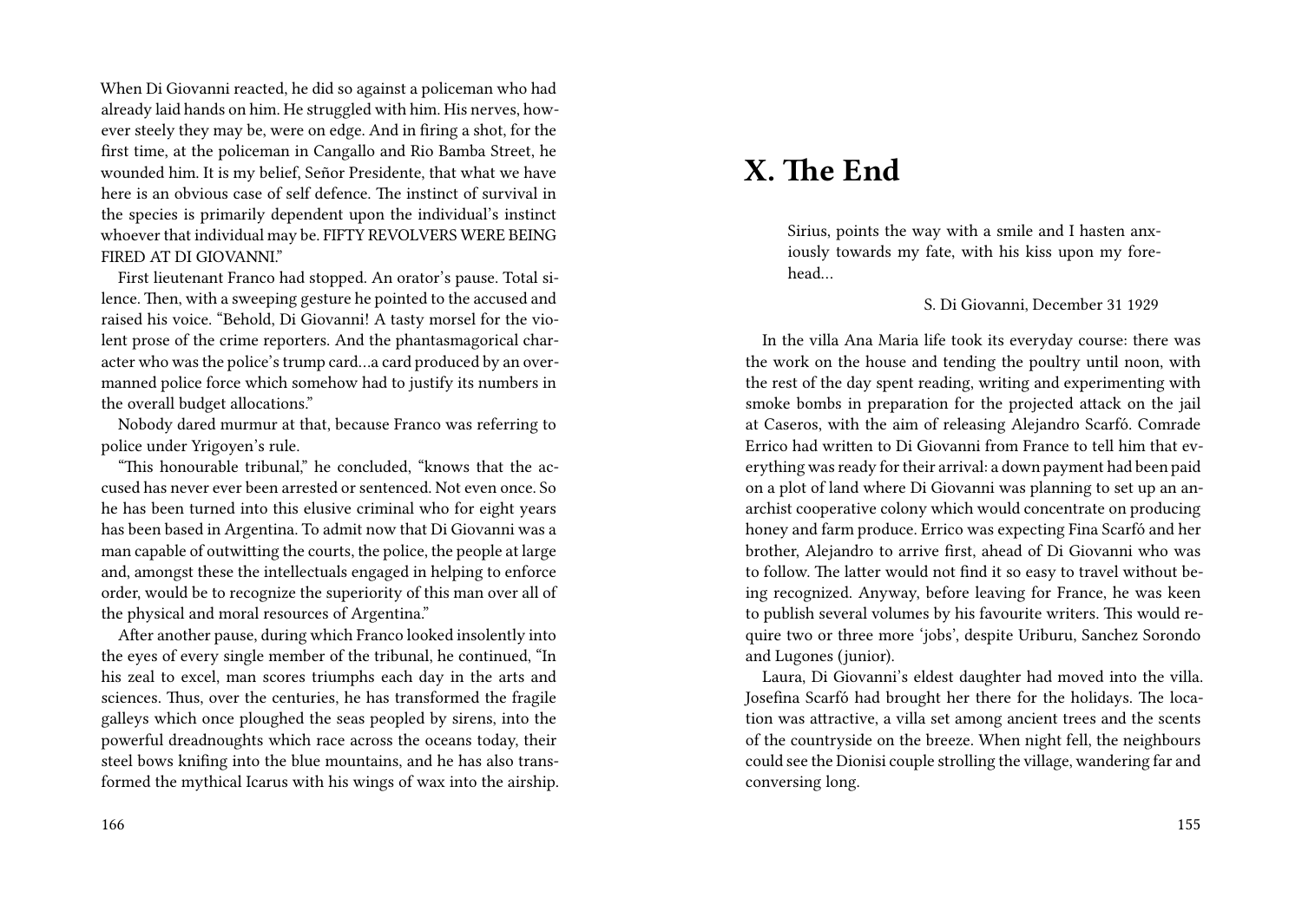At the beginning of January 1931, a leaflet entitled "Notice to Quit" began to circulate. The authors of the text gave Uriburu and Sanchez Sorondo until January 20 to surrender power, upon pain of being sentenced to death. They went on to announce that January 20 would be the date of the launching of a terrorist campaign against all businesses and entrepreneurs.

Di Giovanni was credited with authorship of this leaflet, but in fact he had had nothing to do with it. It was a Radical scheme dreamed up by Oyhanarte—a former minister under Yrigoyen, living as an exile in Montevideo—who had a helping hand from an agent provocateur, so-called anarchist Garcia Thomas. The leaflet circulated widely and one of the people who decided to exploit the tension created by the "Notice toQuit" was Di Giovanni. At a meeting in Burzaco it was decided that once the deadline had expired, the group would go into action with dynamite attacks in order to create a widespread climate of despair and disquiet and to rock the government.

Di Giovanni and his people knew that, for all their bluster, the Radicals were not about to lift a finger and would simply remain in hiding or fall to their knees. But not Di Giovanni.

On the morning of January 20 three very powerful bombs exploded. Paulino Scarfó planted one in the underground station in the Plaza Once; Cortucci planted a second device in the Maldonado station belonging to the Argentine Central Railway Company. Marquez deposited the third at Constitucion Street. Damage was substantial: there were twenty people injured—four were killed. Fear stalked the streets. The government saw the bombings as a gauntlet flung down before it and believed that the bombers were only part of a wider, far-reaching conspiracy. Every single newspaper, without exception, talked about an anarchist-Radical conspiracy led by Oynaharte from Montevideo. Taking personal charge of investigations, Inspector Leopoldo Lugones junior traveled to Uruguay. The police prepared a massive dragnet of Buenos Aires and took one

156

made a U-turn and fled in the opposite direction, the direction of Sarmiento. Another detective attempted to place him under arrest. Shots were fired at him. Di Giovanni made off along Sarmiento Street, attempting to reach Rio Bamba Street. Citizens and police joined the pursuit. Even so, Di Giovanni did not use his gun until yet another policeman tried to stop him in Rio Bamba Street between Sarmiento and Cangallo Streets. Di Giovanni ducked behind a stationary car with the policeman in hot pursuit and fired his gun only when he believed the situation hopeless. At which point, violent emotion welled up inside him. He reached the premises in Cangallo Street, slipping inside. According to the testimony of the owner, he was like a crazy man. The owner then reported to police that a crazy man had entered his place of business. That's how he described him. He can remember nothing else. How many revolvers were fired at Di Giovanni? Who could it have been that killed the poor child at the corner of Callao and Sarmiento Streets when the object of the pursuit had just fired his weapon for the first time near the Rio Bamba and Cangallo?"

At this, murmurs of disapproval were heard from the police chiefs present; among them were the sub-prefect of police, Doctor David Uriburu no less, the elder brother of the provisional president of the nation. The chairman of the tribunal tried to intervene but, in even tones, Franco continued his address…"For that reason I contend that Di Giovanni was not the attacker, but rather that he reacted to repulse an attack by the police. Add to this the quite proper outrage felt by the people when they learned of the wounding of the unfortunate child whose death stirred the very fibres of their hearts."

Di Giovanni continued to gaze at him, listening even more attentively as if unable to believe what he was hearing.

"Out of five witnesses," Franco went on, "four of those who have given evidence were policemen who took part in the whole episode. No ballistics report has ever been offered to prove that it was the weapon of the accused which was responsible for the girl's death.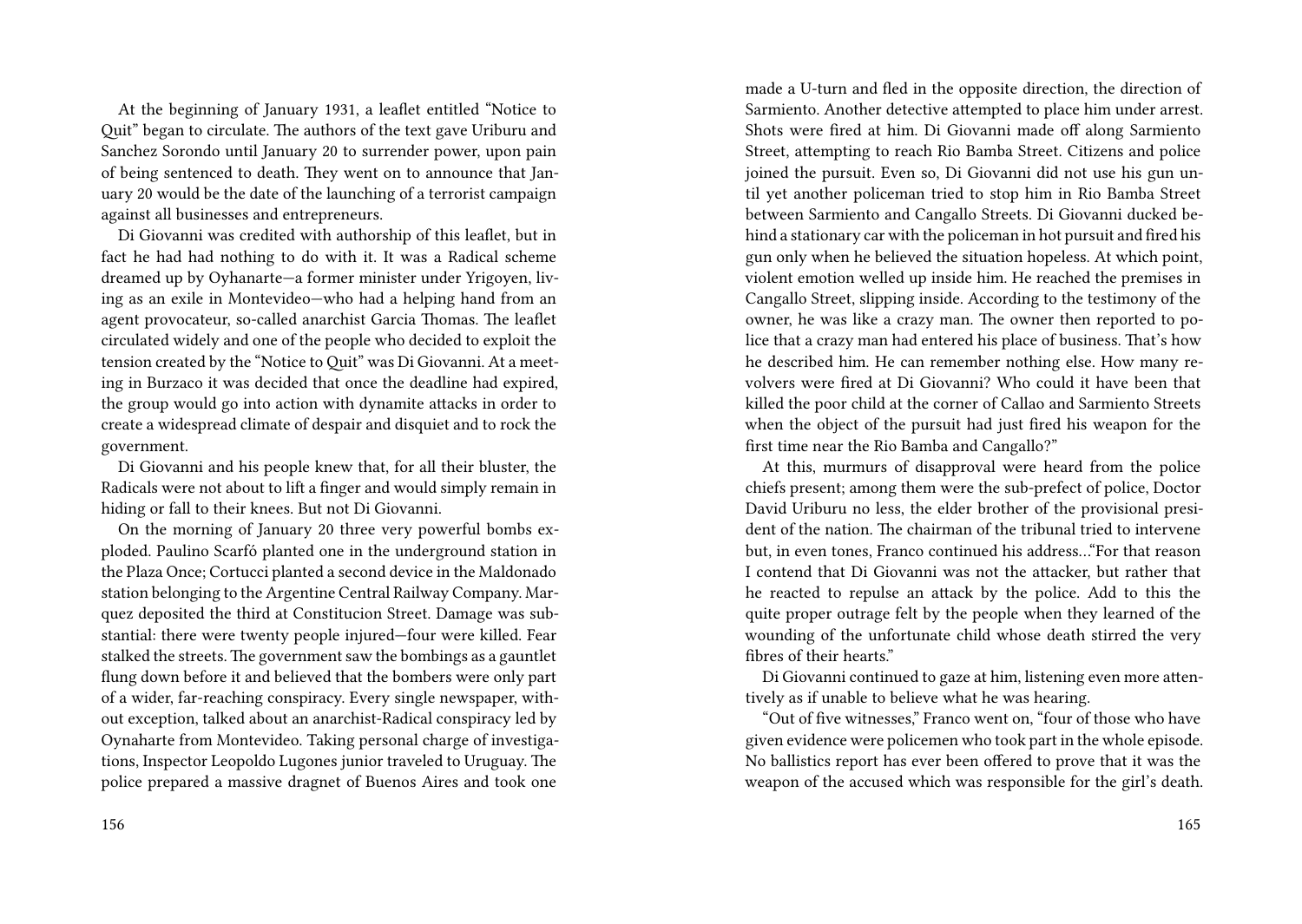again, martial law is provided for only in the eventuality of serious internal upheavals, war or huge public disasters which may pose a threat to social stability. Argentina is not at war. From La Quiaca to Tierra del Fuego, from the Atlantic to the Andean caves, order prevails for all who have eyes to see. Consequently, there is no justification for the application of martial law."

The accused—the focus of every eye because of his torn jacket, which exposed the blond hair on his chest and because of his unnatural stance, muscles all tensed because of the way in which his hands had been handcuffed behind his back—had begun to watch with interest this unknown lieutenant with the pale face who was making the members of the tribunal increasingly nervous.

"Order and normality prevail in the life of the nation," the officer for the defence continued. "Out of the triumphant Revolution of September 6 rose a new government whose very first act, upon taking power, and encouraged by the warmth with which it was received by the people, was to make public expression of its respect for the Constitution of the Republic. The judiciary has retained the fullness of its rights and attributes. A soldier heads the Executive just as a civilian might. The government which rules over us is an expression of the people's wishes. There is no military dictatorship here. Thus, the procedure for dealing with common offenders is clearly prescribed. They must account for their offences before the courts. In my estimate the available evidence supports my contention that Di Giovanni did not attack the police but was, on the contrary, merely replying to their aggression."

At this point, the chairman of the tribunal called the speaker to order, asking that he stick strictly to the point. But Franco seems not to have heard him and he went on blithely, "According to the facts the accused came out of the printing works located in a basement in Callao Street. He set off towards Corrientes Street, while the owner of the works set off in the direction of Sarmiento Street. Di Giovanni spotted detectives in the vicinity. He noted that he had been recognized: He did not attack the policeman; instead, he measure which delivered results…all printshops were placed under surveillance. That is how they came to search the one at 3747 Corrientes Street, the Talleres Graficos Ciudad de Buenos Aires, where Mario Cortucci was arrested. Now the police had a lead they knew for a fact that Cortucci was one of the Italian anarchists who worked with Severino Di Giovanni.

Investigations centred on the figure of Cortucci and to him were applied the new 'methods' which, rumour had it, Inspector Lugones had introduced to the police armoury.

Di Giovanni was tipped off about the arrest of Cortucci, but he had every confidence in his comrade. He was convinced that, no matter what they might do to him, he would betray no one; and so Di Giovanni stuck to his everyday routine.

On the evening of January 30 1931, Di Giovanni had just finished correcting the proofs of the second volume of Reclus's book and was in a hurry to get to Genaro Bontempo's printing works, right in the heart of the capital, in a basement at 335 Callao Street, near the corner with Sarmiento.

Paulino and Josefina called him back; it was stated in that day's newspapers that police were keeping all print-shops under surveillance in order to thwart publication of subversive leaflets, and now here was Severino about to place his head in the lion's mouth. But he refused to listen. He was in a hurry to see the completion of the work that inspired him and wanted to be the one who gave the printer his instructions in person. What remained of his life was ticking away.

Di Giovanni finished off and strode out with the printer Bontempo into the street. It was a warm evening. For the first time ever, Di Giovanni felt ill at ease in his black suit. It attracted too much attention.

At that very moment he saw someone stride right towards him and cry out: "Di Giovanni!"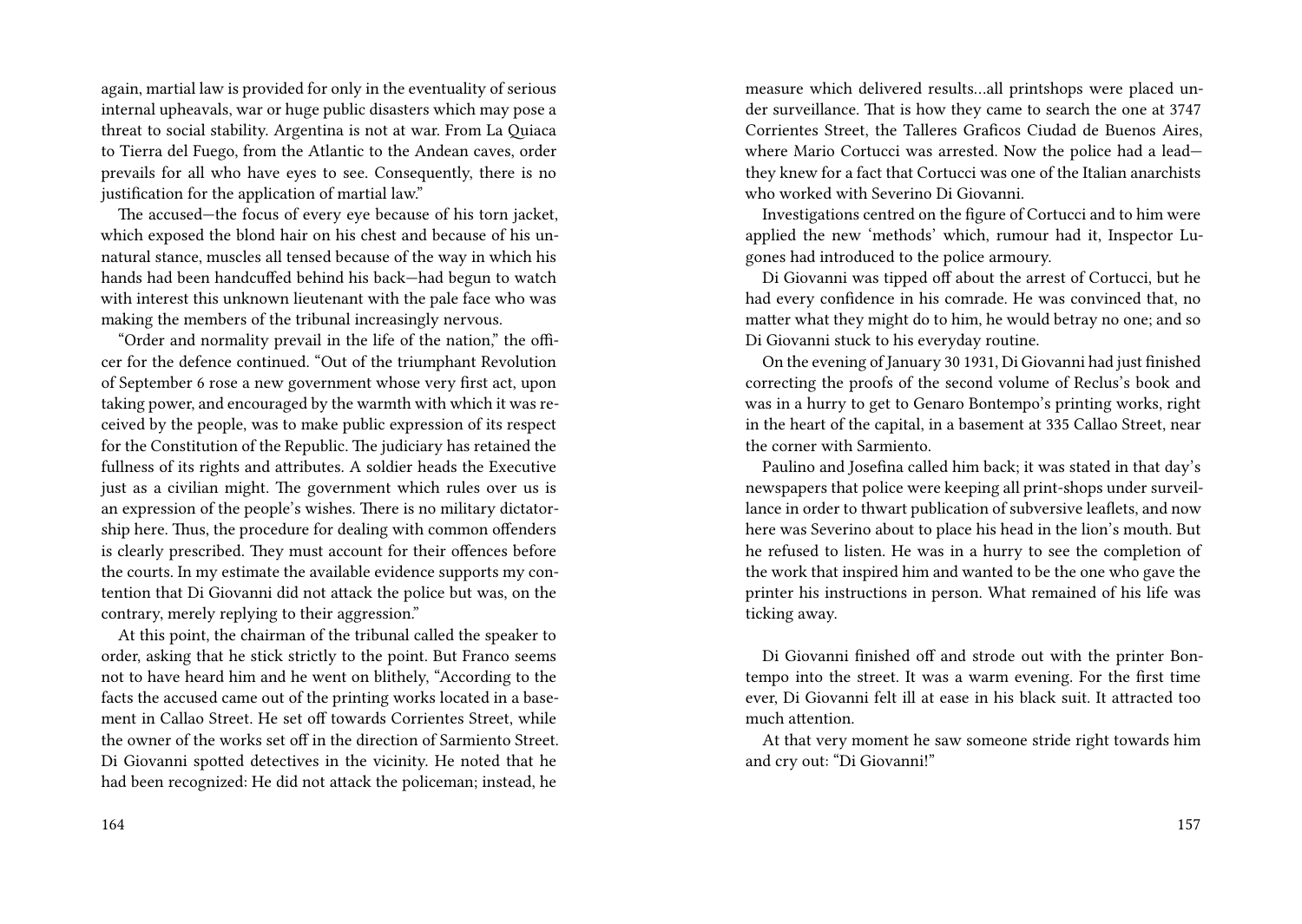No question about it: a cop. In that split second he glimpsed death, but as always faced it obstinately. He turned around and started running. Just as he reached the corner of Sarmiento Street a second man stepped out in front of him and shouted: "Hold it, Di Giovanni! Don't do anything silly!"

Severino drew out his Colt .45. Whistles were blowing now and one of the policemen shouted:

"Stop thief! Stop thief!"

A crowd milled around for a few seconds, and began to run. There was obviously going to be trouble. Everyone was racing away, Di Giovanni included.

No one knows who fired the first shot but a manhunt promptly set off through the city centre and across the roofs of Buenos Aires. According to eyewitnesses, over one hundred shots rang out during this pursuit of one man by so many. Later, Di Giovanni's defence counsel demonstrated that his client had only fired five of them.

A young girl fell after the first volley of shots. She lay between the hunters and their quarry. She scurried away desperately only to collapse, picked herself up again, and fell yet again, this time never to rise. The white dress she was wearing began to stain bright red with the blood gushing from her back.

This was the third time that Di Giovanni's fate had been crossed with that of a child. The figure of this child was to be exploited in order to make the anarchist an even more horrific figure in the eyes of the public. The police were to allege that the bullet which killed her came from Di Giovanni's gun. Di Giovanni was to deny that strenuously.

Running on, he crossed Callao Street and set off along Sarmiento Street heading west; as he reached Rio Bamba Street, policeman José Ufiz stepped out to intercept him.The anarchist shot him down with a single bullet and raced on. He headed along Rio Bamba Street. Then he stopped. The streets were absolutely deserted, like a Sunday morning around 7am. Fear had bolted all of the doors against him.

158

Franco went away impressed by this reply. He intended to do everything within his power to save this man's life. What follows is First Lieutenant Franco's speech for the defence, heard with surprise and then with indignation by the members of the military tribunal:

"Most excellent members of the tribunal…I come here without fear and without defiance to speak in the defence of a man, as I have been instructed to do as a matter of duty. First, let me speak again of my respect for the worthy soldiers who make up this tribunal. I ask their indulgence if, by reason of my being a soldier and not a man of law, I should make statements which might (being blunt and to the point) sound like effrontery. At this point I am reminded of the reply of the Conde de Campomanes to the kings of Spain when questioned regarding the causes of their financial troubles. His reply was that they were due to the irregularities of the royal court. Excusing himself, after having spoken so forthrightly, Campomanes added: May Your Excellency forgive me if I have spoken out of turn. The same happy phrase occurs to me now, albeit that the context and the causes may be quite different. But I make that phrase my own, asking for your indulgence in advance, lest I, too, speak out of turn today."

Already these opening remarks had disquieted the tribunal's members. A flicker of concern came over the features of Colonel Risso Patron.

Unflinching, Franco continued his address, "I do not come here today with mischievous intent or perverse purpose. I am a military man, a zealot of discipline and order…a man motivated by a profound love of country. And because I know what this means in a world context, I speak without fear or defiance. Let me begin by challenging the competence of this tribunal. It is my belief that the offence with which Severino Di Giovanni stands accused does not fall within the competence of the tribunal. Martial law originated with the monarchies of Europe whose discipline is at odds, absolutely at odds with the discipline of republican governments. Then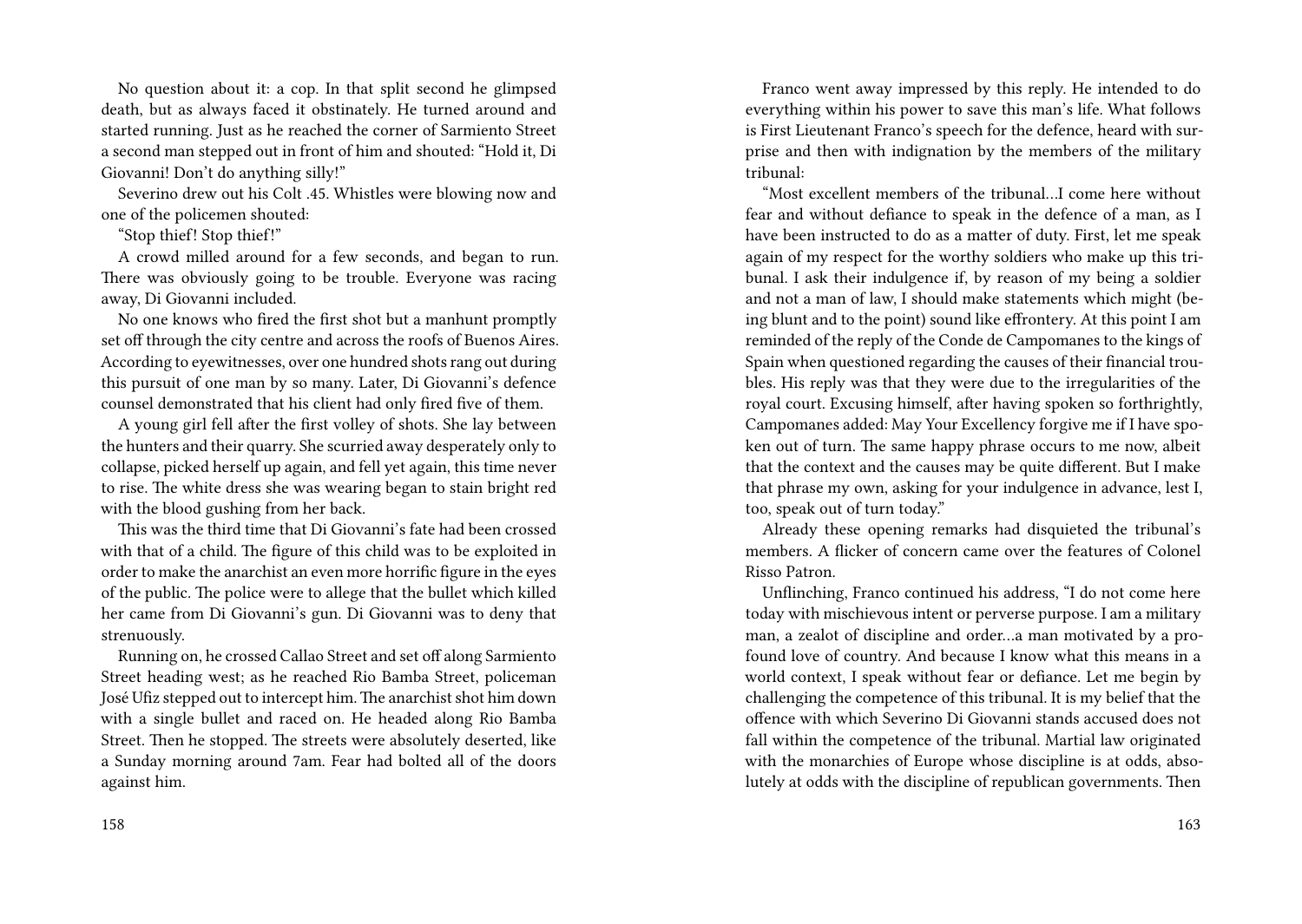requested the death penalty for the accused, "on record as an anarchist agitator", for having borne arms against the authorities, killing the girl Delia Berardone, police agent Garcia and for wounding agent Uriz. Under the edict of the revolution, the prosecutor went on, these offences carried the death penalty:

Then the court recessed for fifteen minutes and the accused was taken back to the cells. When they attempted to bring him out again, Di Giovanni refused to be hand-cuffed. A furious brawl erupted, during which the anarchist was beaten with chains and truncheons by upwards of a dozen warders before they eventually managed to overwhelm him and handcuff his hands behind his back. With his prison uniform jacket torn to shreds, exposing the bandages on the wound he had sustained only a few hours earlier, Di Giovanni was hauled before the tribunal again. As there were journalists present, the chairman feared a minor scandal and produced a communique stating, "no army personnel were involved in the struggle to subdue prisoner Di Giovanni prior to his being handcuffed…"

But the soldiers who composed the tribunal (ten of them in all) had a surprise in store. What they had taken for granted would be a token defence case put by an undistinguished low-ranking officer was to emerge instead as a plea that set the panel of the tribunal trembling in fear for their own futures: but their verdict was specific…death before dawn.

First Lieutenant Franco had gone to speak with Di Giovanni during the fifteen minute recess in order to inform his 'client' of the way in which to reply to the court's questioning. But Di Giovanni merely told him, "I shall speak in only one way—truthfully. I ask only that you do not require me to lie about my ideas. I am an anarchist and I renounce no part of anarchism, not even in the face of death. I appreciate my situation and have no intention of shirking responsibilities of any kind. I gambled, I lost. Like a good loser, I shall pay with my life."

On he went, at a walk and turned into Cangallo street. They were coming for him, from Callao Street, flattened against the walls. It was all over for him. There were at least six of them, all aiming at him. Di Giovanni quickened his pace. When he made it as far as the guesthouse at 1975 Cangallo Street he saw another three or four approaching from Ayacucho. He was surrounded. He had no option but to duck into a doorway. In the hallway of the guesthouse he found the two owners, two Spaniards, absolutely panic stricken.

"Don't be afraid. I won't touch you," he told them and headed towards the little lift, only to come back along the corridor and climb the stairs. At that point they fired at him through the door to the street. So Di Giovanni doubled back, waited for a second, then fired a well-aimed shot which struck policeman Ceferino Garcia, killing him. He then hurried through the kitchen of the guesthouse. Reaching the courtyard he leaned a stepladder against a wall. Laboriously he climbed to the top, getting lime stains on his suit in the process. From there he had a complete view of the flat roofs. The other face of Buenos Aires…the washing hung out to dry, the old junk, the wire cages with the filthy chickens. The blackened roofs streaked with rust and age. The next roof was only three yards away. He leapt into the air. He hurt his feet when he landed, but he went on without stopping. He slid off that roof like a child down a greasy pole and landed on a verandah in the courtyard of an old house in Ayacueho Street. There was no one there. He snatched a few moments' rest and headed for the door on to the street.The darkness of the hallway was cut by a beam of light…a maid was peeping out at the commotion in the street. Di Giovanni pushed her gently aside and stepped out. Almost immediately, something like twenty shots were fired at him. He ran up the street, zigzag fashion and managed to make it to the junction of Sarmiento and Ayacucho Street. There he saw his path cut off and he backed down Sarmiento Street as far as Callao Street. They were shooting from every side. Hunting him down like a rabid dog. First he ducked for cover behind a tree, then darted into a garage (at number 1964). The mechanic, a man